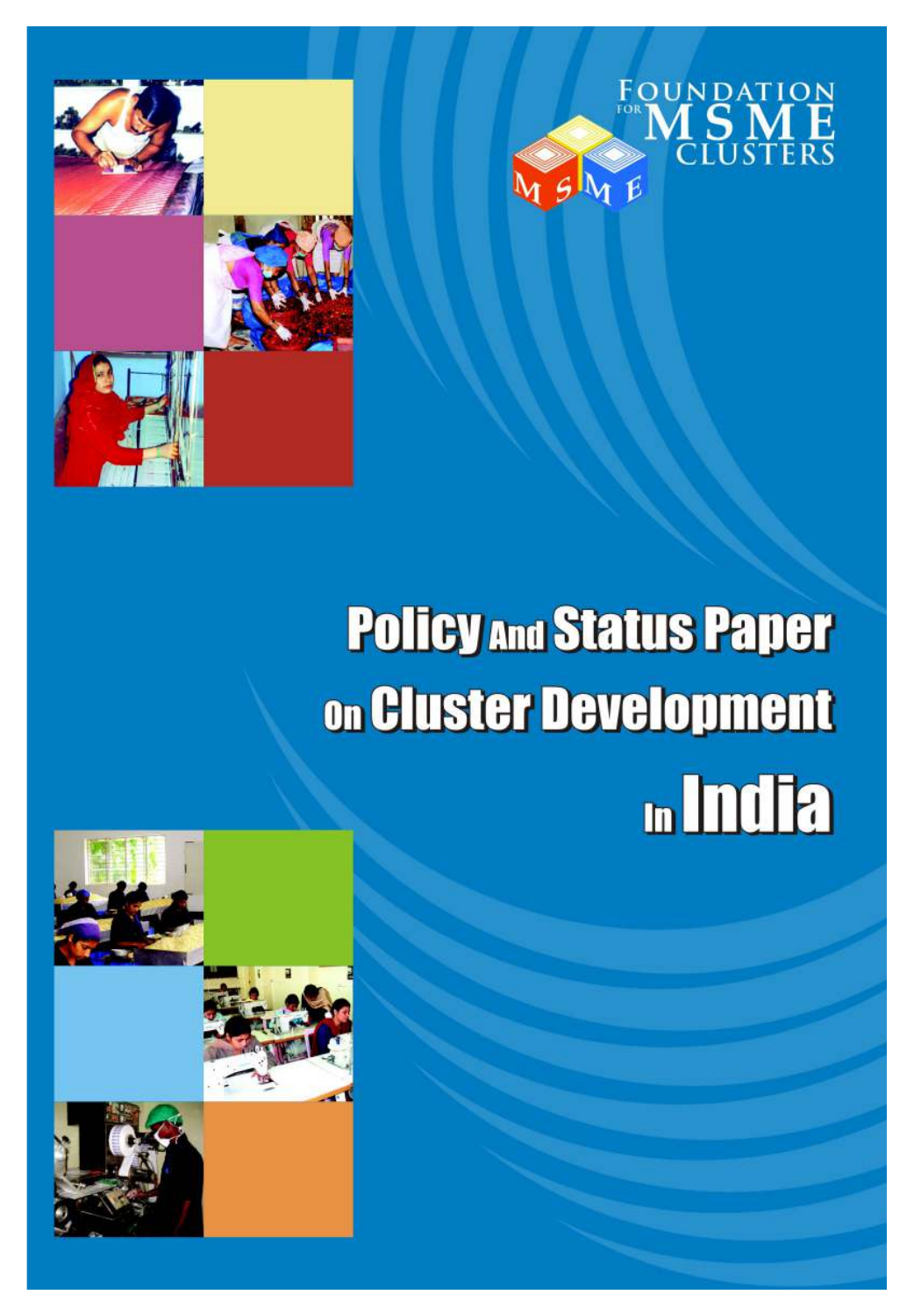### **Acknowledgments**

Purpose of this document is to take stock of the developments that have taken place in the arena of cluster development and suggest inputs to a policy framework for promotion of cluster based MSME development in India. The document draws heavily from a wealth of secondary literature and benefited immensely from the documents shared by several practitioners as well as insights obtained from a number of unpublished sources. Several case studies also provided rich source of input. However, what was immensely useful was the view point of practitioners, policy institutions and cluster stakeholders that could not have been captured through available literature. We are sincerely thankful to them for sparing their valuable time during one-to-one discussion.

Two Workshops were organized on July 10 and October 5 2007, to fine tune the paper. We are thankful to the participants and the distinguished panel of speakers including Prof Y K Alagh, Chairperson, Foundation for MSME Clusters, Mr Jawhar Sircar, Additional Secretary & Development Commissioner (MSME), Ministry of MSME, Mr B K Sinha, Additional Secretary & Development Commissioner (Handlooms), Ministry of Textiles, Mr Sesh Kumar Pulipaka, Joint Secretary, Ministry of MSME, Dr Santosh Mehrotra, Senior Consultant, Planning Commission, Mr Adrian Marti, Deputy Country Director, Swiss Agency for Development and Cooperation (SDC), Mr H K Mittal, Advisor, Ministry of Science and Technology, Dr Dinesh Awasthi, Director, Entrepreneurship Development Institute of India (EDI), Ahmedabad and Mr R J Shah, Principal Chief Industrial Advisor, Government of Gujarat; for providing their valued inputs.

The document has been authored by Dr Keshab Das, Professor, Gujarat Institute for Development Research, Ahmedabad and a Foundation team comprising of Mr. Mukesh Gulati, Executive Director, Dr Tamal Sarkar, Programme Director and Ms Sukanya Banerjee, Research Coordinator. The Foundation is also grateful to the 'Swiss Agency for Development and Cooperation' (SDC), New Delhi who not only funded this study, but also provided useful inputs for the design of the study.

The authors bear all responsibility for facts presented, errors and omissions as well as value judgments passed, if any.

> New Delhi November 2007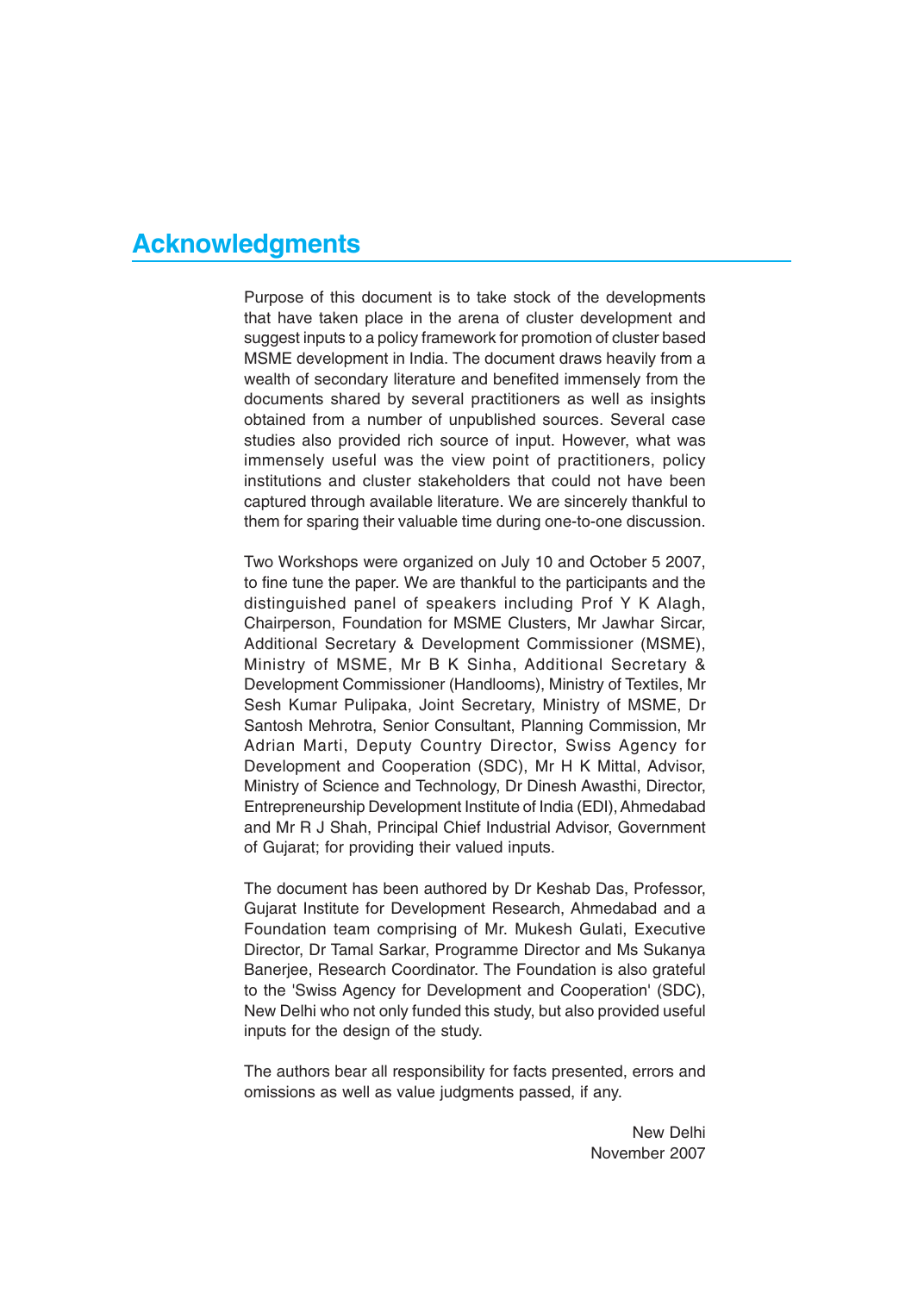## **Contents**

| <b>Abbreviations</b>                                                                 | i-ii         |
|--------------------------------------------------------------------------------------|--------------|
| <b>Executive Summary</b>                                                             | $\mathbf{1}$ |
| Chapter 1<br><b>Clusters, their Relevance and Need for Policy</b>                    | $5 - 14$     |
| Chapter 2<br><b>Cluster Development Experience: Significance in India and abroad</b> | $15 - 31$    |
| Chapter 3<br><b>Policy Challenges - Viewpoints of Stakeholders</b>                   | 32-37        |
| Chapter 4<br><b>Policy Agenda for Way Forward</b>                                    | 38-54        |
| <b>Annex</b>                                                                         | 55-77        |
| Annex 1.1 Clusters around the World                                                  | 55-56        |
| Annex 1.2 Law on Clusters in Italy                                                   | 57           |
| Annex 2.1 Cluster Initiatives and Agencies Involved                                  | 58-60        |
| Annex 2.2 Typology of Cluster Activities - An Indicative List                        | 61-63        |
| Annex 2.3 UNIDO Cluster Development Approach                                         | 64-65        |
| Annex 2.4 Select Cluster Schemes in India                                            | 66-72        |
| Annex 3.1 Typology of Stakeholder Discussants                                        | 73-74        |
| Annex 3.2 Suggested Selection Criteria for Implementing Agencies                     | 75           |
| Annex 4.1 Additional Resource Requirement Assessment                                 | 76-77        |
| <b>End Note</b>                                                                      | 78           |
| <b>Bibliography</b>                                                                  | 79-80        |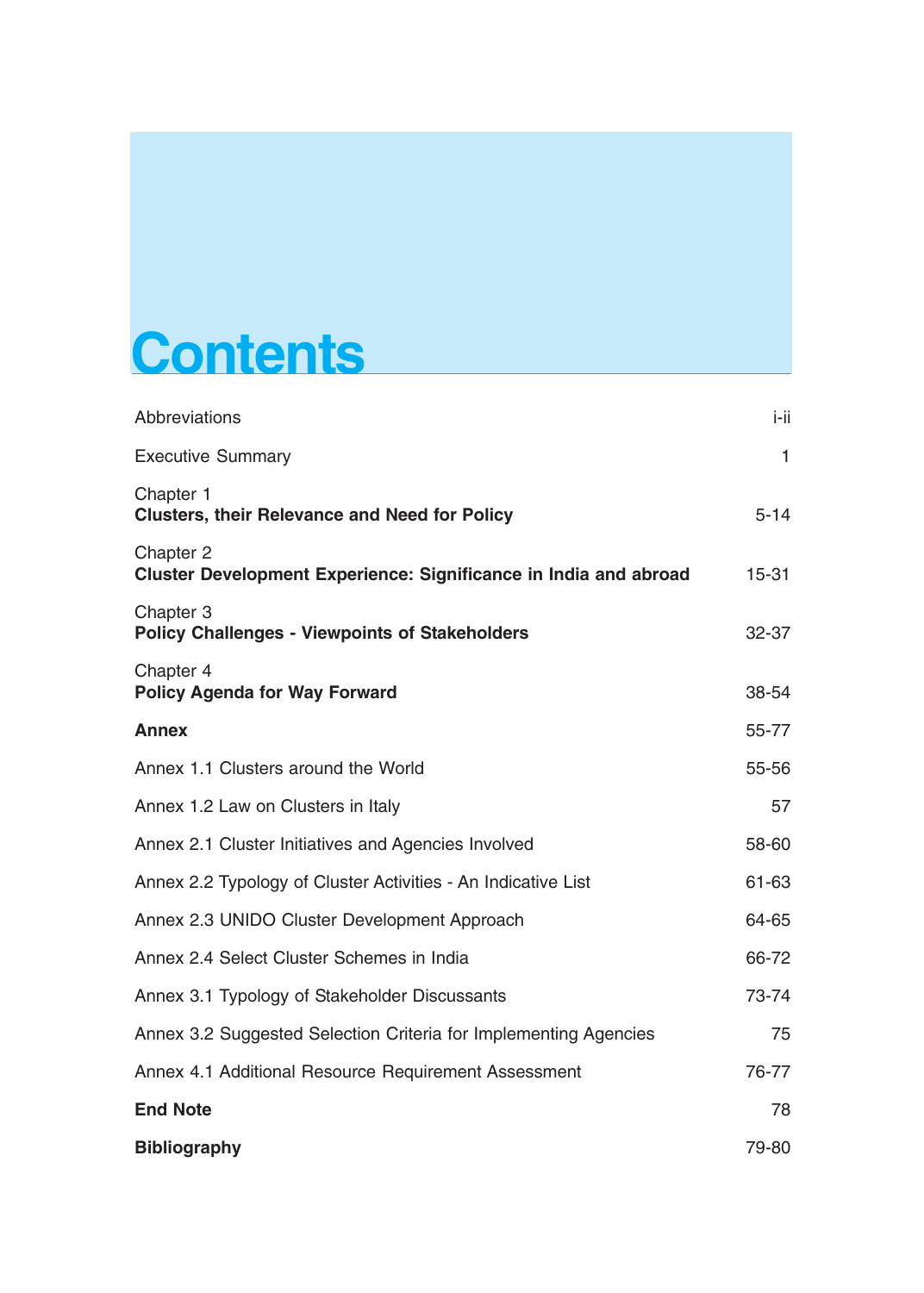## **Abbreviations**

| <b>AHVY</b>      | Baba Saheb Ambedkar Hastshilp Vikas Yojana                     |
|------------------|----------------------------------------------------------------|
| ARI              | Agro and Rural Industries                                      |
| <b>AYUSH</b>     | Ayurveda, Yoga & Naturopathy, Unani, Siddha and Homoeopathy    |
| <b>BDS</b>       | <b>Business Development Service</b>                            |
| <b>BIDASS</b>    | <b>BHEL industrial Development and Service Society</b>         |
| <b>BIS</b>       | Bureau of Indian Standards                                     |
| <b>BMO</b>       | <b>Business Membership Organisation</b>                        |
| <b>BMTMN</b>     | Bangalore Machine Tool Manufacturers' Network                  |
| <b>BVS</b>       | <b>Bunkar Vikas Sansthan</b>                                   |
| CDA/CDE          | Cluster Development Agent/ Cluster Development Executive       |
| <b>CDP</b>       | <b>Cluster Development Programme</b>                           |
| <b>CEO</b>       | <b>Chief Executive Officer</b>                                 |
| <b>CERTEC</b>    | Centro de Recursos y Tecnología                                |
| <b>CFC</b>       | <b>Common Facility Centre</b>                                  |
| <b>CGCRI</b>     | Central Glass and Ceramic Research Institute                   |
| CII              | Confederation of Indian Industry                               |
| <b>CLRI</b>      | Central Leather Research Institute                             |
| <b>CMTI</b>      | Central Manufacturing Technology Institute                     |
| <b>CORE</b>      | <b>Cluster of Rourkela Engineering Enterprise</b>              |
| <b>COWMA</b>     | Coimbatore Wet Grinders and Accessories Manufacturers          |
|                  | Association                                                    |
| <b>CSR</b>       | <b>Corporate Social Responsibility</b>                         |
| DC (Handicrafts) | Development Commissioner (Handicrafts)                         |
| DC (MSME)        | Development Commissioner (Micro, Small and Medium Enterprises) |
| DC(Handlooms)    | Development Commissioner(Handlooms)                            |
| DE               | <b>Diesel Engine</b>                                           |
| <b>DIC</b>       | <b>District Industries Centre</b>                              |
| <b>DIPP</b>      | Department of Industrial Policy and Promotion                  |
| <b>DST</b>       | Department of Science & Technology                             |
| <b>EDI</b>       | Entrepreneurship Development Institute of India                |
| <b>FICCI</b>     | Federation of Indian Chambers of Commerce & Industry           |
| <b>FISME</b>     | Federation of Indian Small & Medium Enterprises                |
| GI               | Geographical Indication Act                                    |
| <b>GTZ</b>       | Gasellschaft for Technische Zusammenarbeit                     |
| <b>HACCP</b>     | <b>Hazard Analysis and Critical Control Points</b>             |
| <b>HRD</b>       | Human Resource Development                                     |
| <b>ICT</b>       | Information and Communication Technologies                     |
| <b>IHCDP</b>     | Integrated Handloom Cluster Development Programme              |
| <b>IIUS</b>      | Industrial Infrastructure Upgradation Scheme                   |
| <b>ILO</b>       | International Labour Organisation                              |
| <b>IMTMA</b>     | Indian Machine Tool Manufacturers' Association                 |
| <b>KBK</b>       | Kalahandi-Bolangir-Koraput                                     |
| <b>KRMC</b>      | Kalady Rice Millers Consortium                                 |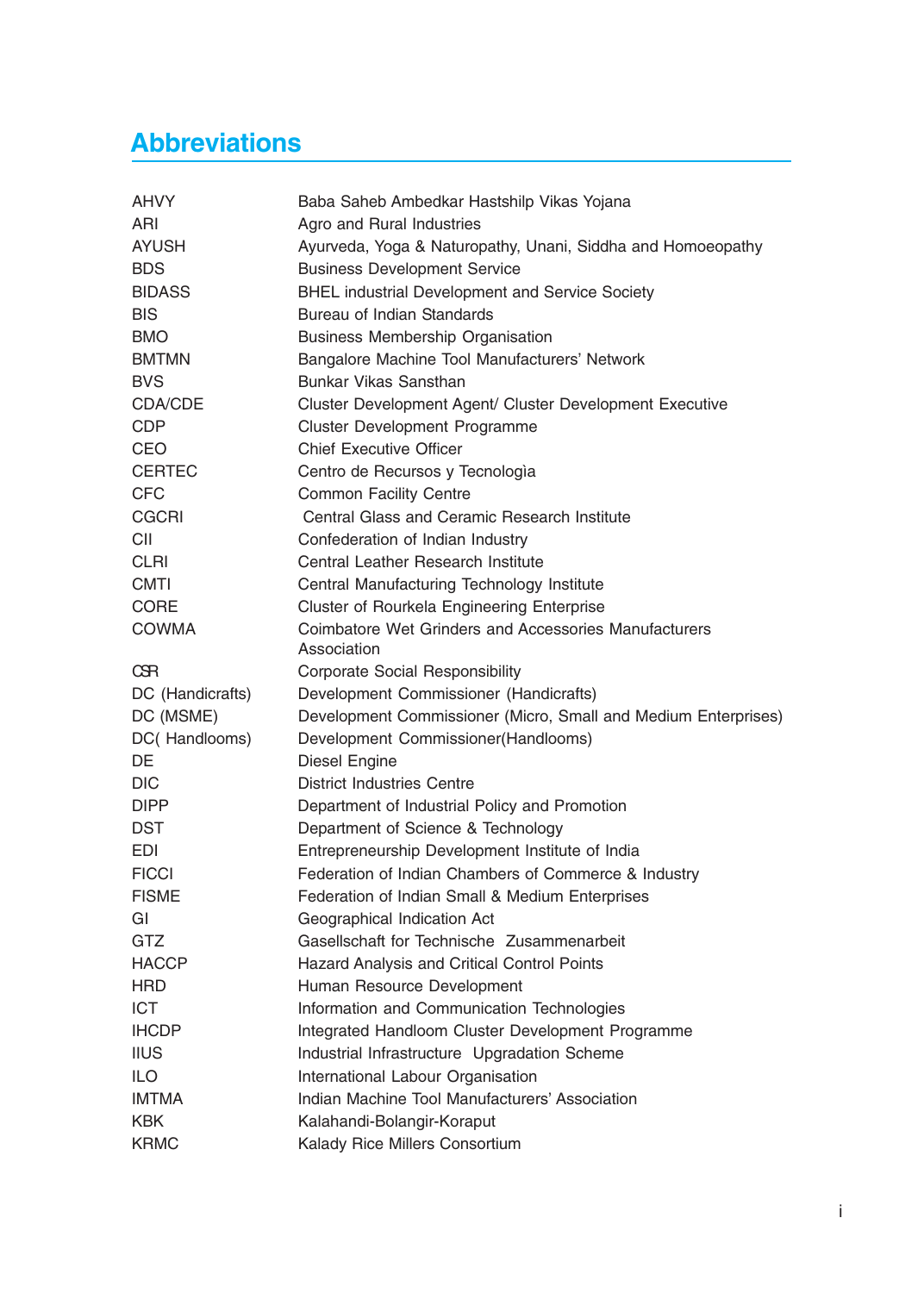| Monitoring and Evaluation                                                                    |
|----------------------------------------------------------------------------------------------|
| Micro Enterprise                                                                             |
| Mutual Credit Guarantee Fund                                                                 |
| <b>Micro Finance Institutions</b>                                                            |
| Memorandum of Understanding                                                                  |
| Micro and Small Enterprises                                                                  |
| Micro Small Enterprises Cluster Development Programme                                        |
| Micro Small and Medium Enterprises                                                           |
| Micro Small and Medium Enterprises, Development Institute                                    |
| National Bank for Agriculture and Rural Development                                          |
| North Eastern Development Finance Corporation Ltd.                                           |
| North East Region                                                                            |
| Non-Governmental Organisations                                                               |
| National Institute of Design                                                                 |
| National Institute of Fashion Technology                                                     |
| National Institute for Micro, Small and Medium Enterprises                                   |
| National Manufacturing Competitiveness Council                                               |
| National Minority Development Finance Corporation                                            |
| National Programme for Rural Industrialisation                                               |
| National Small Industries Corporation                                                        |
| Organisation for Economic Co-operation and Development                                       |
| Participatory Rural Appraisal                                                                |
| Panchayati Raj Institution                                                                   |
| <b>Research and Development</b>                                                              |
| Rajkot Engineering Association                                                               |
| <b>Resource Organisation</b>                                                                 |
| <b>Rural Non-Farm Development Agency</b>                                                     |
| Science & Technology                                                                         |
| State Bank of India                                                                          |
| Scheme of Fund for Regeneration of Traditional Industries                                    |
| Sports Goods Foundation of India                                                             |
| Self Help Group                                                                              |
| Small Industries Development Bank of India                                                   |
| Scheme for Integrated Textile Park                                                           |
| Special Purpose Vehicle                                                                      |
| <b>Small Scale Industry</b>                                                                  |
| Software Technology Park of India                                                            |
| <b>Textiles Committee</b>                                                                    |
| Technology Upgradation Programme                                                             |
| United Nations Industrial Development Organisation - Cluster<br>Development Programme, India |
| United States Agency for International Development                                           |
| Value added Tax                                                                              |
|                                                                                              |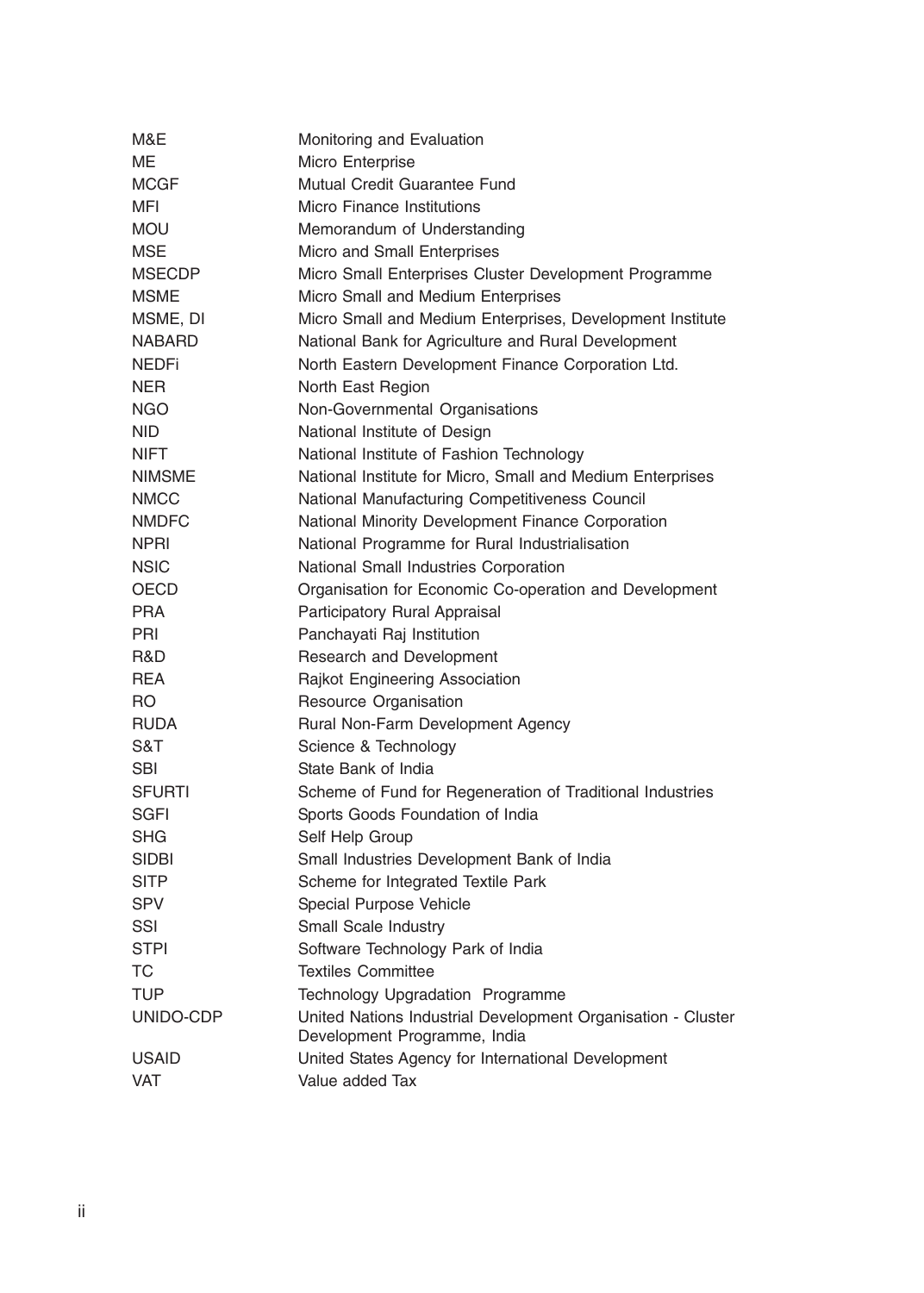## **Executive Summary**

- **1. Cluster Development is Widespread:** Across the globe in at least fifty developed and transition economies; micro, small and medium enterprises (MSMEs) producing same or similar range of products; have often been found to naturally co-exist in typical geographical locations - "clusters". While clusters have benefited from natural external economies; only those have excelled, where firms have gone for promotion of selective "active cooperation" or "targeted joint action" and also taken the benefits of linking to winner value chains within and outside the cluster. As a result clusters worldwide are being acknowledged as a strategic mechanism through which regions and nations can attain higher level of industrial development.
- **2. Typology of clusters from a policy perspective:** In India, as per current estimates, there are over 6400 clusters. Agencies have come up with a range of definition of clusters by specifying a minimum number of units in a given measured location. However, from a policy perspective it makes sense to typify cluster by their broad challenges relevant for policy intervention. Accordingly, clusters in India can be classified into three broad categories, namely, high-tech clusters (very few at present) targeting innovation for existence, traditional manufacturing clusters (around 400 plus) targeting competitiveness and consequent employment responsibility and low-tech micro enterprise 'poverty intensive' clusters (around 6000) that have both employment as well as poverty implication.
- **3. Global initiatives in cluster development:** Cluster development is primarily driven by public sector, with overall share in such efforts varying between 75 to 90 per cent, irrespective of the level of development of a country. While developed economies emphasise on promoting innovativeness in clusters, in developing countries stress is given on productivity and linking up with winner value chain partners. There is clear time framework of implementing a cluster initiative in most countries, although in many cases such programmes are carried out as a dynamic long-term process. A notable aspect of cluster initiatives in most countries has been the collaboration between ministries, other external agencies and private sector. Selection of clusters is done both as per priorities and judgment of the funding institution as also by self-selection through call for proposals or a combination. However, providing a blanket approach to leading or lagging region/dynamic or sinking clusters can be ineffective and dilute available resource and focus. Role of facilitators in promoting this process is also recognized. At the operational level, disappointment comes often due to insufficient funding and timeframe. Success is measured through a wide spectrum of parameters ranging from take up rates of project to number of jobs, spin-offs, innovations created, increased cooperation, ability to attract additional funds and specific goals per individual project.
- **4. A decade of cluster development in India:** Policy recognition for clusters was first made in the Abid Hussain Committee Report (1997). This was followed up in several Budget Statements and recognition in the 11th Five Year Plan Approach document and culminated in the creation of the Expert Group of Ministers. During the last decade 24 schemes/ programmes have supported around 1358 clusters, of which 278 are traditional manufacturing and 1080 are micro enterprise clusters. The resource allocated for cluster development under the listed schemes of assistance is estimated at a cumulative of Rs 700 crores till 2006-07. It is estimated that 91.4% has been contributed by the Central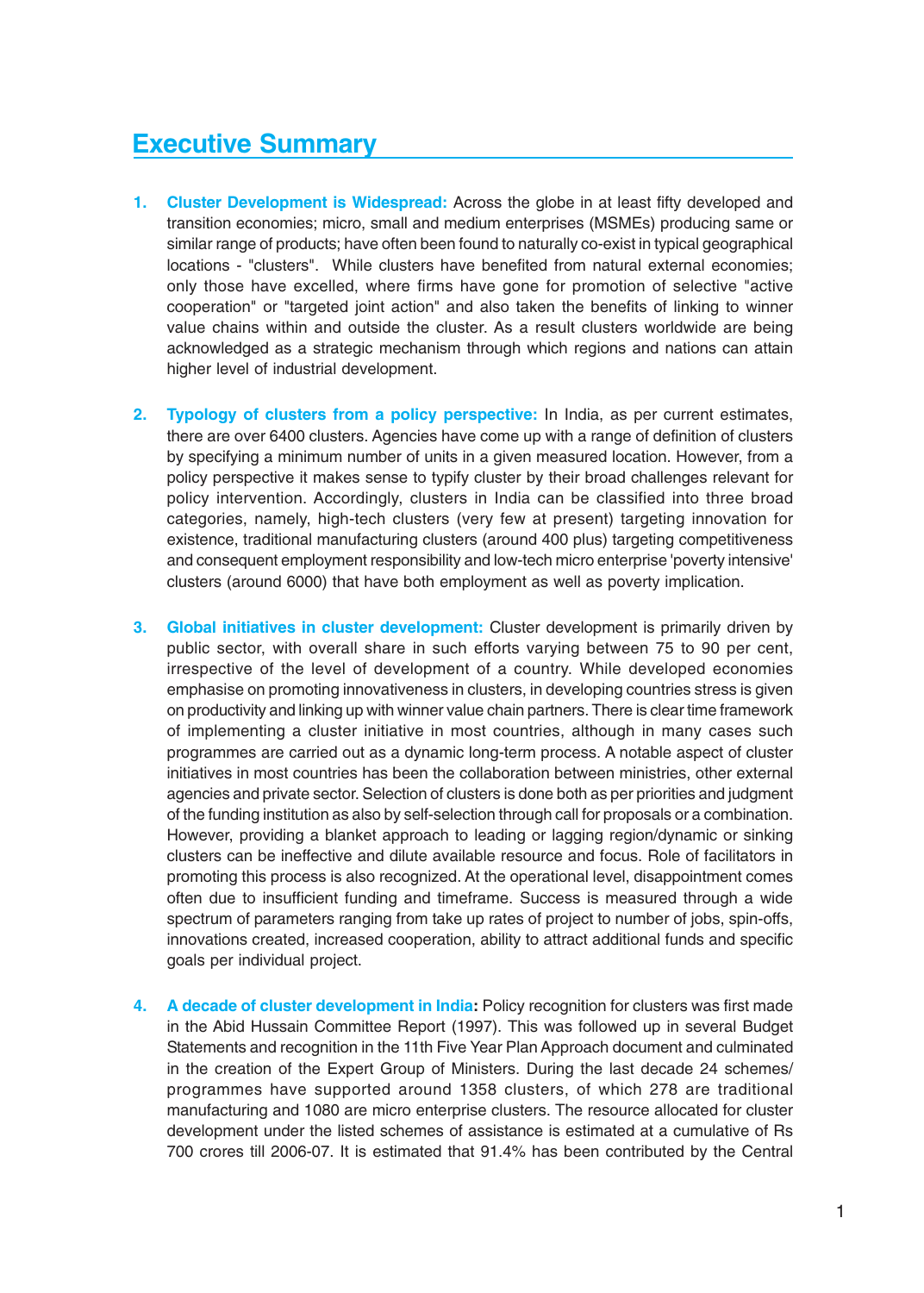Government, 2.4 per cent by the State and the remaining 6.2 per cent by the technofinancial institutes and international organisations. The support has been highly driven by promotion of infrastructure (94 per cent). It is estimated that during the next 5 years resources worth Rs 4500 crores are likely to be invested( subject to various clearances) for cluster development. 80 percent of this amount will be for cluster infrastructure. A subjective evaluation of the Schemes based on stated areas of support shows that there is hardly any support for promotion of local institutional capacity and promotion of private sector led development. 86 per cent of the implementing agencies belong to the experience group of 1-2 cluster-years and 0.57 per cent have more than 50 cluster-years of experience. Similarly, 65.39 per cent of resource organizations have cluster experience of less than equal to 5 cluster-years.

- **5. Suggestions for a Policy Framework:** Despite a very robust cluster based initiative in India, challenges remain in terms of defining a cluster, mapping clusters for policy need, cluster policy vision and its achievability conditions, broad areas of activity at the state, central and private sector level, etc. The following are suggested for a policy framework:
- 1. Ideally a cluster should be within an easily approachable distance for the local stakeholders thus providing room for developing mutual linkages and working trust. Naturally large clusters should not be sub-divided for implementation convenience.
- 2. State governments and institutions with specific areas of focus may draw up their own criteria to define clusters depending on the suitability in their context. Industrial classification along with local knowledge/intelligence should be combined to define a cluster.
- 3. While a cluster policy should help create optimum conditions to promote a cluster with particular reference to laggard clusters or under privileged stakeholders, it should simultaneously promote an enabling infrastructure to address mega challenges and utilise learning opportunities that can smoothen the process of delivery at a cluster level. Here, cluster activation be preferred over cluster creation, except for conditions where the local economy does not have any significantly important areas of economic activity, or the existing economy is dangerously linked to one or two sectors which may have an endangered future.
- 4. Accordingly, the proposed Vision for Cluster Policy is suggested as The Indian industrial and services sector economy develops into an inter-connected array of clusters with a strong & enabling all round environment around them to achieve higher levels of global competitiveness with inclusiveness and equity. Inclusiveness will be ensured by including the lagging clusters and supporting initiatives that not only ensure greater economic growth but also address adequately the social and environmental concerns.
- 5. Again, data with respect to needs of clusters in terms of pollution, relocation, innovation, poverty alleviation, social responsibility, etc. as also level of cluster maturity is missing. Data with respect to services and knowledge intensive industries are not available. In order to encourage food processing clusters, the areas of specific agriculture products and horticulture products are also scanty. These need to be mapped for intervention.
- 6. Cluster level support is required for both 'soft' (e.g. marketing, training, network creation, BDS provision, benchmarking, productivity improvement areas) as well as 'hard' (cluster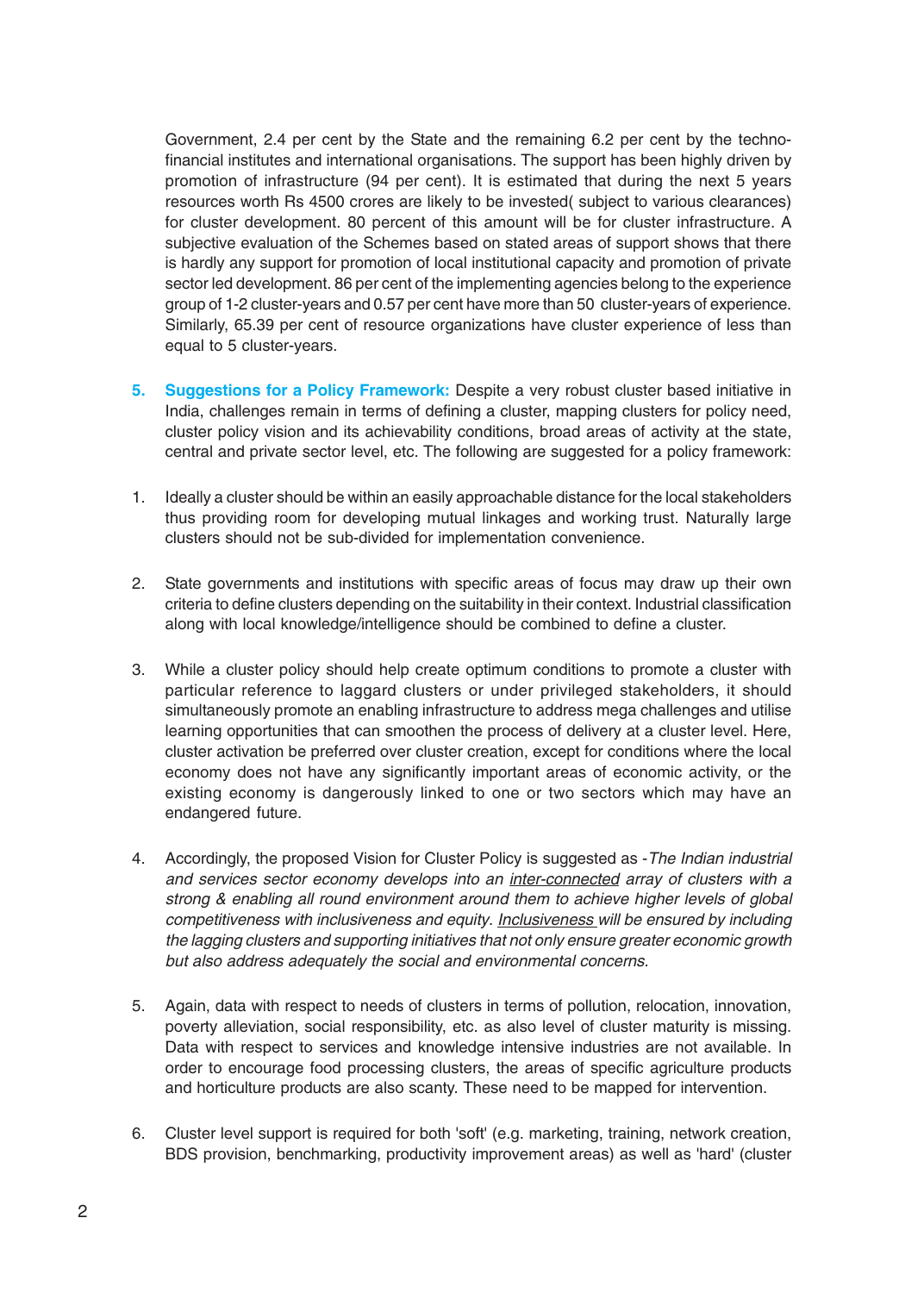specific infrastructure) intervention. In case of infrastructure, the amount of support varries on a case by case basis, whereas for soft intervention a support of Rs. 10 to 15 lakhs per cluster per year on an average is suggested. Besides, support is also required for programme management for implementing agencies, resource organisation and CDE.

- 7. Such cluster level support should be for a minimum of 3 years for traditional manufacturing clusters and 5 years for poverty intensive clusters.
- 8. Availability of finance does not seem to be a critical constraint. However given the magnitude of the number of clusters, matching fund will be required as per targeted number of clusters. Again, capacity building for creation of cluster related institutional infrastructure and undertaking of initiatives that promote synergy across various initiatives are desired for:
- a) BDS development in marketing, technology, financial services, designing and management inputs
- b) Environmental compliance
- c) Skills assessment across various sectors
- d) Capacity building of industry association
- e) Creation of information database
- f) Linking with benchmark clusters
- g) Creation of new knowledge around cluster development frameworks
- 9. Develop a cadre of human resources to initiative cluster development. Also develop at least 8-10 national and 25-30 regional institutions to support the implementation of cluster based development initiatives.
- 10. All state governments should be prompted to go for cluster development and necessary policy creation.
- 11. Policy institutions should set up cluster cell and either deploy adequately trained personnel or hire expert institutions for continuous monitoring and evaluation to take quick corrective actions. Such M&E systems (for respective levels) should capture output and outcome at firm and cluster levels, impact at scheme level and overall achievement in creating appropriate institutional framework conditions as well as conditions for programme sustainability at the mega policy level.
- 12. At times there may be requirement for non-cluster specific infrastructure in development clusters in smaller towns or even in traditional manufacturing cluster. Here fund allocation needs to be done through multiple agencies after doing perspective planning.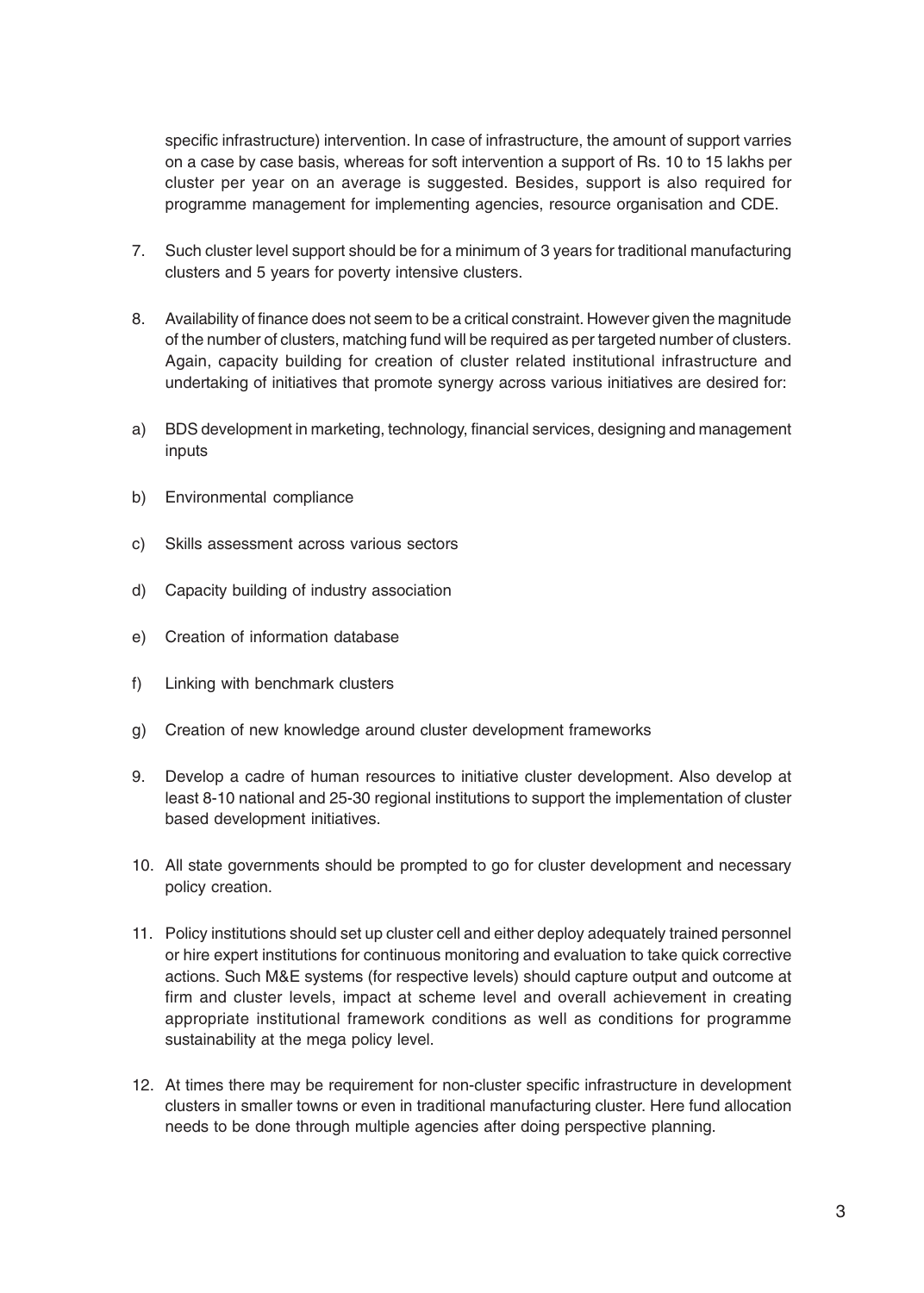- 13. National and state level initiatives are required to push public institutions to reach out to the clusters and customise knowledge and information delivery that can meet the required needs. Scope for provision of relevant information and knowledge through linkage with value chain partners also needs to be promoted.
- 14. The Central Government should strengthen cluster information base, enable knowledge sharing across states and institutions on best practices and methodologies, fund and monitor cluster initiatives, coordinate common programmes of technical assistance that cut across several clusters in different states and promote clusters to cooperate, undertake capacity building initiatives of regional development institutions, BDS providers, industry/ micro-enterprise based associations and regional resource institutions through largely public funding as also fund and coordinate measures for knowledge infusion across clusters within India and abroad through various schemes of assistance.
- 15. The state level governments should be responsible for coordinating implementation of clusters initiatives in their respective states through national and state level funding and draw state policy framework on clusters to ensure provision of funding support to supplement national resources to support cluster initiatives, enable knowledge sharing within the state across clusters on best practices and methodologies and also promote cluster to cluster learning at the state level. The state government should set up a separate cluster cell in the department and designate a nodal resource organisation to coordinate, support and monitor cluster initiatives in the state.
- 16. Among the private sector players, the mega non-cluster associations should go in for cluster development and cluster level associations should go in for various development initiatives in a cluster. Private sector players can also chip in to promote clusters as a part of their business generation initiatives - both as value chain partners as also for its own business promotion strategy. Semi-private and private technical institutions should also chip in by making cluster oriented programmes in training, R&D, etc.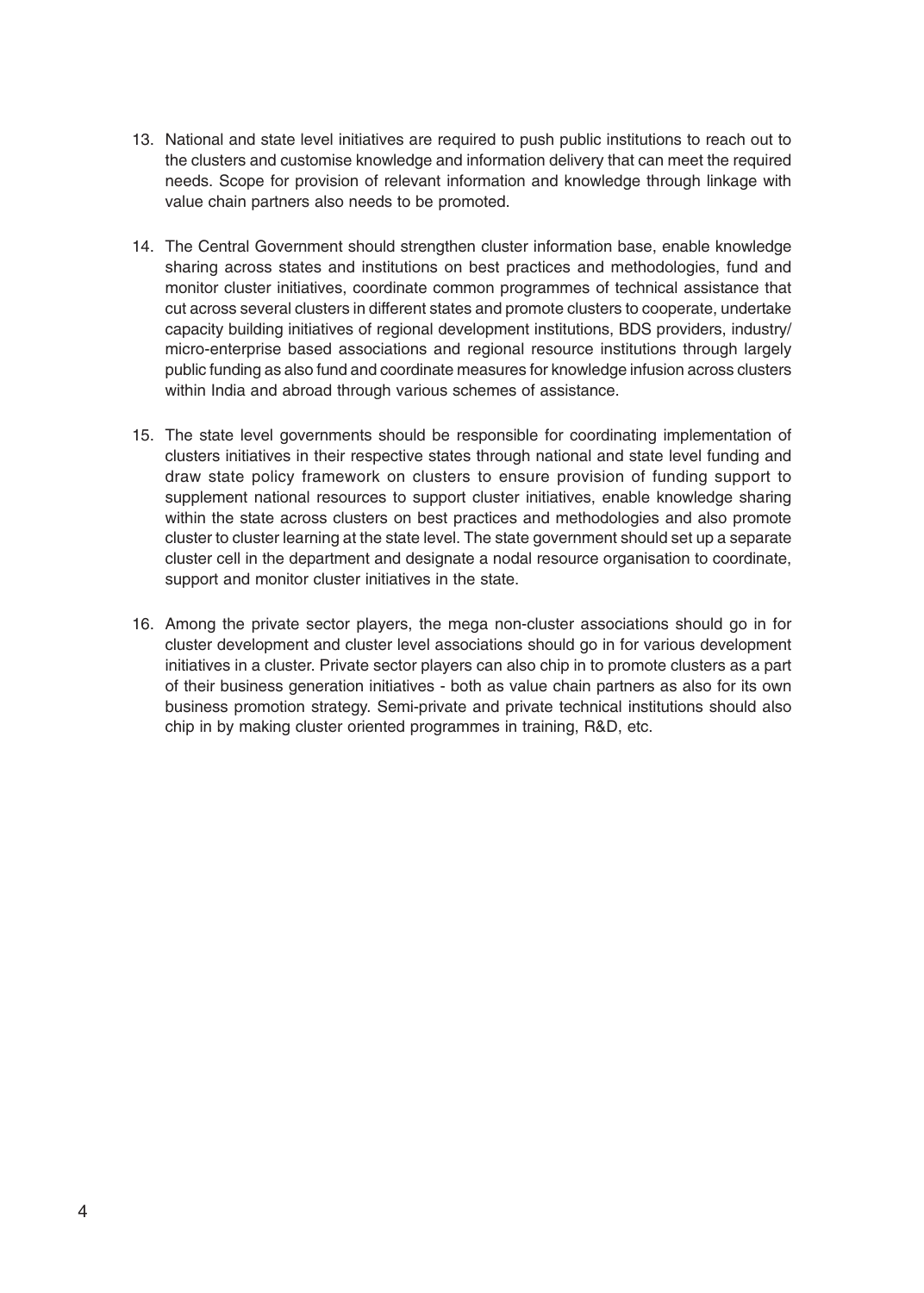#### Clusters, their Relevance and Need for Policy

#### **1.1 The concept and the context: why promote clusters?**

At least since the mid 1980s, in both policy and academic circles, there is an increasing awareness across the globe regarding the contributions of micro, small and medium enterprises (MSMEs) towards economic development. These MSMEs have been instrumental in generating large scale employment, contributing towards rise in incomes of labour and returns to capital; and promoting regional development<sup>1</sup>. In fact, MSMEs are no longer seen as a transient phenomenon of dwindling importance of enterprises operating at a low scale. On the contrary, the increasing demand for technological and labour-use flexibility, which is the order of the day in many sectors, is more suitable to MSMEs rather than large integrated plants with relatively rigid managerial and production systems<sup>2</sup>.

Clusters are found to be in plenty both in developed and transition economies.

It has also been recognized during the last two decades that, often MSMEs<sup>3</sup> producing a range of similar or same products are found to co-exist in typical geographical locations for decades and even centuries in many countries. This phenomenon is referred to as clustering of MSMEs. Such clusters are found to be in plenty both in developed and transition economies as shown in Table 1.1 below. A detailed list of clusters around the world appears as Annex 1.1.

That clusters could 'fuel' regional industrial growth through productivity rise has been observed in numerous cases (M. Clara:1995, DTI: 2004, Enright: 1998, World Development Report: 1999). Firms in cluster have shown higher productivity both in national as also international context as compared to their counterpart industries situated isolated and not in clusters. In India, ".... Micro and small enterprises (MSEs) have emerged as an important segment, providing resilience … in the post liberalisation period. .....Further consolidation of the restructuring process wherein shifting from... non-cluster to cluster units is associated with better productivity and growth. It is likely that these core activities tend to gravitate towards product and/or spatial clusters..." (Awasthi: 2004). Such happenings in clusters were also demonstrated at the international level too. A study by the Bank of Italy to quantify comparative advantages of firms located in clusters, referring to it as a "cluster effect", established higher efficiency of cluster

| SI no          | <b>Country</b>              | No. of clusters |
|----------------|-----------------------------|-----------------|
|                | <b>Developed Economies</b>  |                 |
| 1              | Denmark                     | 19              |
| 2              | France                      | 95              |
| 3              | Germany                     | 31              |
| 4              | Italy                       | 199             |
| 5              | Japan                       | 18              |
| 6              | Switzerland                 | 13              |
| $\overline{7}$ | U.K.                        | 165             |
| 8              | U.S.A.                      | 152             |
|                | <b>Transition Economies</b> |                 |
| 9              | Bahrain                     | 3               |
| 10             | Bangladesh                  | 23              |
| 11             | <b>Brazil</b>               | $\overline{4}$  |
| 12             | China                       | 101             |
| 13             | Iran                        | 116             |
| 14             | Kuwait                      | 3               |
| 15             | Mexico                      | $\overline{7}$  |
| 16             | Oman                        | 24              |
| 17             | Pakistan                    | 43              |
| 18             | Qatar                       | 8               |
| 19             | Saudi Arabia                | 21              |
| 20             | Sri Lanka                   | 15              |
| 21             | Thailand                    | 35              |
| 22             | <b>UAE</b>                  | 17              |
|                |                             |                 |

#### **Table 1.1 Clusters in some Developed and Transition Economies** (Other than India)

Note: List of clusters for the individual countries is no way exhaustive and is a function of the extent of data gathered by this study. Again, since data for India is quite exhaustive, we have shown it separately, lest it should bias the table.

Sources: (1) P. Bianchi, et.al. (1996) (2) http://www.lged-rein.org/solar/solar\_sre\_clustervill.htm (3) www.smeda.org.pk (4) www.ahan.org.pk (5) www.competitiveness.lk/ceramics.htm (6) Dr.Claas Van Der Linde (2002) (7) OECD 2007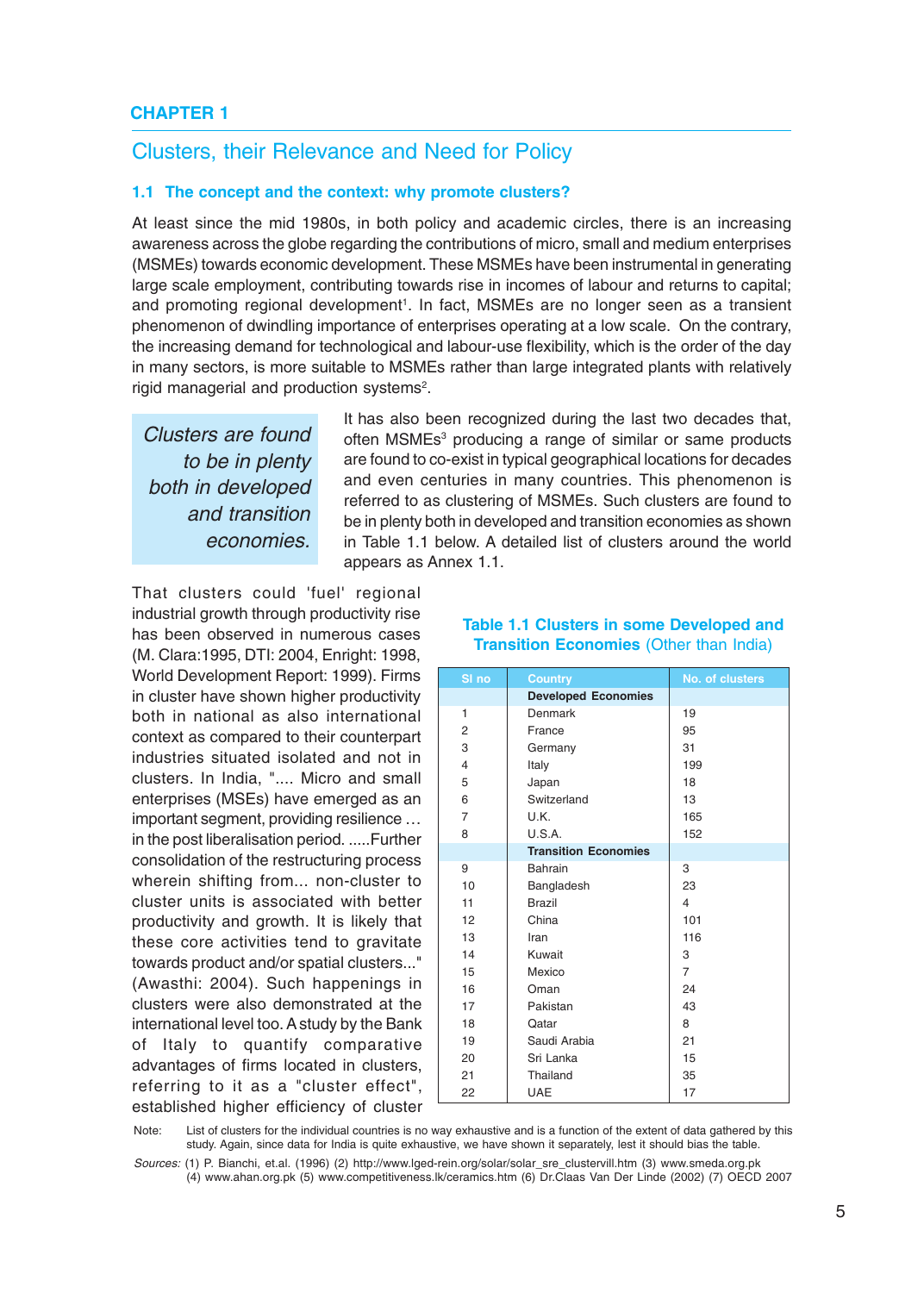firms as compared to similar firms not located in clusters through an econometric analysis of a sample of firms located in known clusters (Paniccia, et al: undated).

In addition, there exist numerous examples to indicate that collective action by clustered firms has not only led to improvement in product quality but also helped them in having access to larger markets (Clara: 1995, Schmitz: 1999, World Development: 1999). It has further been observed that, being clustered, MSMEs choose networking and collective action as a strategy to access market, credit, infrastructure, R&D, etc. which are required by individual units but cannot be obtained through individual efforts. Similarly, it will be easier for financial institutions to offer credit at the cluster level in a targeted fashion and with greater assurance of repayment.

Thus, there are strong cases for promotion of firms in a cluster, as a strategy for industrial development. Again, while at the enterprise level, a cluster might seem a place for purely private entrepreneurial activity, but from a policy perspective, various governments (national and sub-national), specialized institutes, service providers, academia and above all the consumers all have their specific role to play. In fact, "…..Governments and public authorities can no longer be viewed as impersonal, impartial guarantors of socially optimal outcomes. Like private institutions, they are operated by people who develop and cherish their special skills, interests and attitudes. Public institutions are present in most main areas when it comes to influencing clusters." (The Cluster Policies Whitebook: 2004; 2). Further, the ability of a cluster to relate to and 'operate' across markets and regions has been recognized as special attributes that facilitates flexibility. It is imperative that the policy strategy considers the variety of competencies of a range of stakeholders and their roles that could be relevant for clusters.

#### **1.2 Advantage Clusters: Some basic principles**

**Passive** economies of scale are omnipresent in a cluster, difference between performing and non-performing clusters are due to active economies of scale, derived through conscious collaboration.

In a cluster, MSMEs derive advantages that large firms usually get due to their size, through agglomeration economies that attract transporters, raw material and machinery suppliers, BDS providers, etc. to the cluster and also through knowledge spillovers and increased specialization (Marshall: 1890). Clusters also gain due to motivational effects that arise due to demanding customers, inter-firm rivalries and complementarities (Porter: 1990). Firms also gain due to low transaction cost because of the level of trust that is found in a cluster in general (OECD: 2007). However, these are all passive economies of scale and are omnipresent in a cluster (Schmitz: 1999).

What really make a difference between performing and nonperforming clusters are active economies of scale, derived through conscious collaboration by consortia of firms, industry associations, vertical linkages, public-private partnerships and delivery of specialized services.

As has been observed internationally, active economies of scale have complemented the development of successful clusters. A study of cluster development efforts (DTI: undated) shows that some of the important factors that propelled success are promotion of networking and partnerships, infusion of innovative technology, development of strong skills base and creation of infrastructure across the cluster (Figure 1.1).

Importantly, it has been underscored in a massive literature (e.g. World Development Report:1999) that these collective gains have been obtained in clusters of such traditional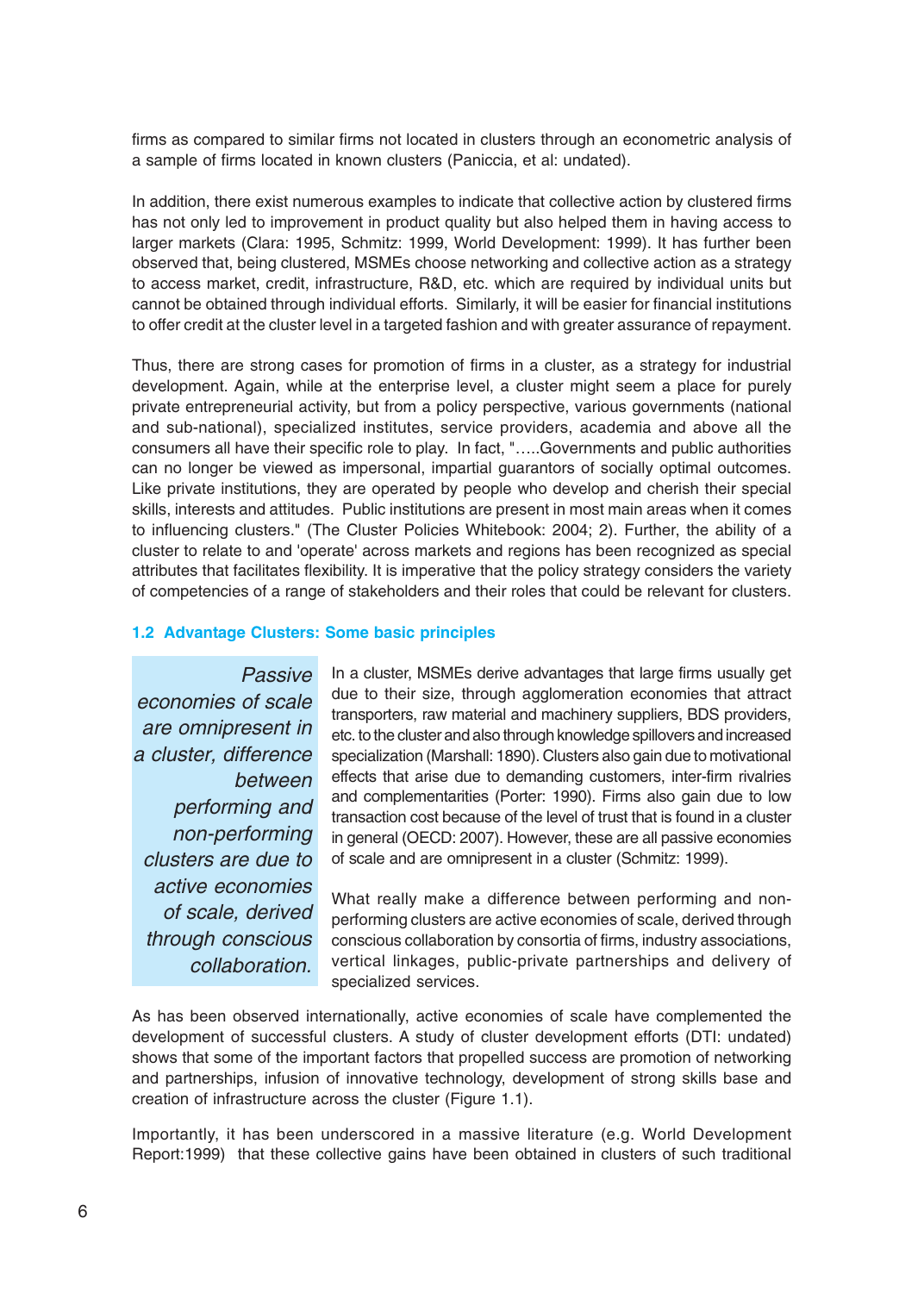goods like textiles, ceramics, furniture, jewellery, leather & products, garments, processed food etc. and also in sophisticated products such as precision machine tools, pharmaceuticals, computer parts, surgical instruments etc.

#### **1.3 Cluster - definitional and related conceptual issues**

Clusters have been defined/conceptualized differently by different scholars/practitioners. An idea about the variety can be obtained from the compilation of some recent literature (Box 1.1). Source: DTI (undated), page no. 6

#### **Figure 1.1: Some Critical Success Factors in Cluster Development**



#### **Box 1.1- Clusters: Some Definitions**

- "Clusters are a geographically proximate group of interconnected companies and associated institutions in a particular field linked by commonalities and complementarities. Clusters encompass a array of linked industries and other entities important to competition…including governmental and other institutions- such as universities, standard setting agencies, think tanks, vocational training providers and trade associations." **Porter (1998).**
- "… geographically bounded concentration of similar, related or complementary businesses, with active channels for business transactions, communications and dialogue, that share specialized infrastructure, labor markets and services, and that are faced with common opportunities and threats." **Rosenfeld (1997).**
- "Regional clustering has been used to describe industrial districts of small crafts firms, high technology centers, agglomerations of financial and business service firms in cities, company towns, and large branch plants and their supply chains.""….clusters at least must be characterized along relevant dimensions if appropriate policies are to be devised … (these include)…density…breadth… depth…activity base…growth potential…innovative capacity." **Enright (1998).**

Source: OECD 2007, Cluster Policies Whitebook 2004 & Enright (1998).

Broadly a cluster of enterprises may be defined as a typical geographical concentration of micro, small, medium and large firms producing same or a similar range of products (goods or services). Units in a cluster face same or similar set of threats (e.g. product obsolescence, lack of markets, etc.) and opportunities (e.g. increasing turnover through quality upgradation or introduction of new products or markets, etc.) (MSME:2006). The firms producing 'the product' by which a cluster is known are called principal firms or principal stakeholders of the cluster.

The principal firms obtain inputs from a range of supporting firms through backward and forward linkages. These include raw material suppliers and manufacturers of parts and machinery; intermediary buyers like traders, exporters and import agents; and technical and financial service providers like banks, technical institutions, private business development service (BDS) providers on quality, environment, design, energy, capital investment, etc. Various interest groups such as product and umbrella associations/forums of firms also contribute towards the dynamics of the cluster. All

A cluster of enterprises may be defined as a typical geographical concentration of micro, small, medium and large firms producing same or a similar range of products (goods or services), facing same or similar set of threats and opportunities.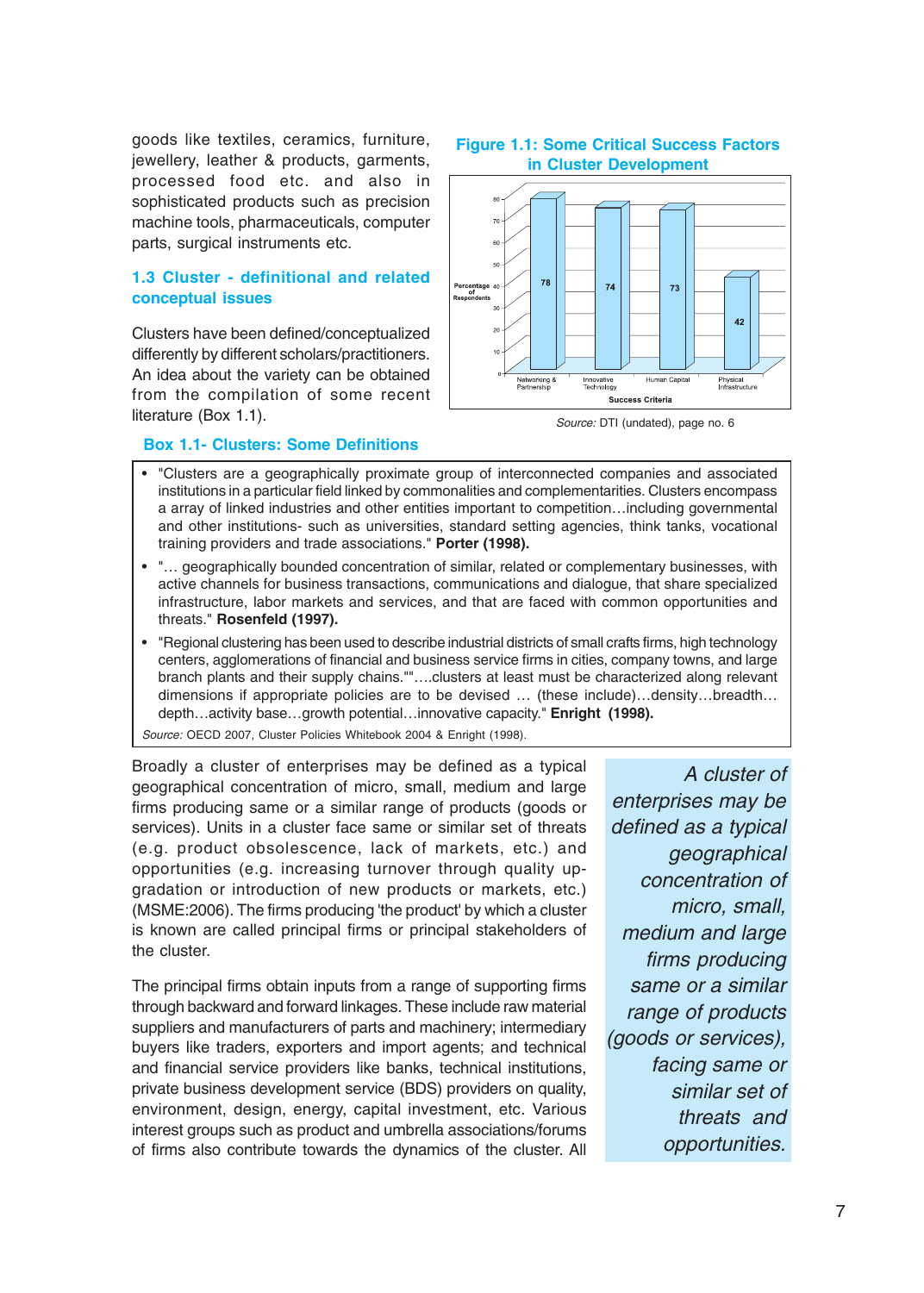these - principal firms, support firms and service providers, technical and financial institutions and interest groups are a part of the cluster and are called cluster stakeholders. However, there have been wide variances with respect to fixing the number of firms and area covered by a cluster.

#### 1.3.1 The definitional debate

In fact, there is no hard and fast rule either regarding the generality of the product, or regarding the largeness of the area that a cluster covers. For example, in Austria, a successful wood cluster exists with less than a dozen firms, whereas the knitwear cluster of Prato in Italy had

| <b>Region</b> | <b>Criteria/Definition</b>                                                                                                                              |  |  |  |  |
|---------------|---------------------------------------------------------------------------------------------------------------------------------------------------------|--|--|--|--|
| Tuscany       | • Index of manufacturing industrialisation over 85%<br>of national index.                                                                               |  |  |  |  |
|               | • Index of manufacturing entrepreneurship higher<br>than national average.                                                                              |  |  |  |  |
|               | • Index of productive specialisation higher than<br>national average.                                                                                   |  |  |  |  |
|               | • Share of workers of the specialised field over 23%.                                                                                                   |  |  |  |  |
|               | • Number of workers in SMEs over 50% of local<br>workforce.                                                                                             |  |  |  |  |
| Lombardy      | • Degree of industrialization (relationship between all<br>the manufacturing workers and resident<br>population) over 18.5 percent of regional average. |  |  |  |  |
|               | • Rate of specialization (relationship between<br>workers in each manufacturing sector and resident<br>population) over 20% of regional average.        |  |  |  |  |

#### **Table 1.2: Definitional Variances of Clusters in Italy**

Source: Approaches to Cluster Mapping, UNIDO 2004.

In classifying a cluster too wide a product range can make product group meaningless.

considerable variety in classifying a cluster, especially with respect to how wide a product range and the geographic area a cluster should consist of. It has been observed that too wide a product range can make product group meaningless as the common opportunities and threats lose their sharpness or specificity.

Similarly, too large a geographical area deprives the units in the cluster to exploit the development potential through proactive joint action. On the other hand, defining a product

too narrowly, especially in the context of a transition economy can make the entire process of cluster mapping meaningless, as it becomes difficult to find a sizeable number of similar firms, with commonalities that enable interconnectedness. It may be mentioned here that conglomeration of firms does not necessarily imply a "cluster" (as defined above). Table 1.3 lists down such instances that are not considered as "cluster".

9000 firms at one point of time. (MSME: 2006).

Although attempts have been made to recognize a cluster by specifying the minimum number of units in a given measured location, these are difficult to generalize across activities/products. Italy is the cradle for cluster development for global understanding on clusters. It is probably the only country in the world that has a national law<sup>4</sup> for promotion of clusters, yet different regions within Italy have their own criteria for classifying areas as clusters, reflecting the need for diversity under the conceptual framework.

In practice, there exists

Too large a geographical area deprives the units in the cluster to exploit the development potential through proactive joint action.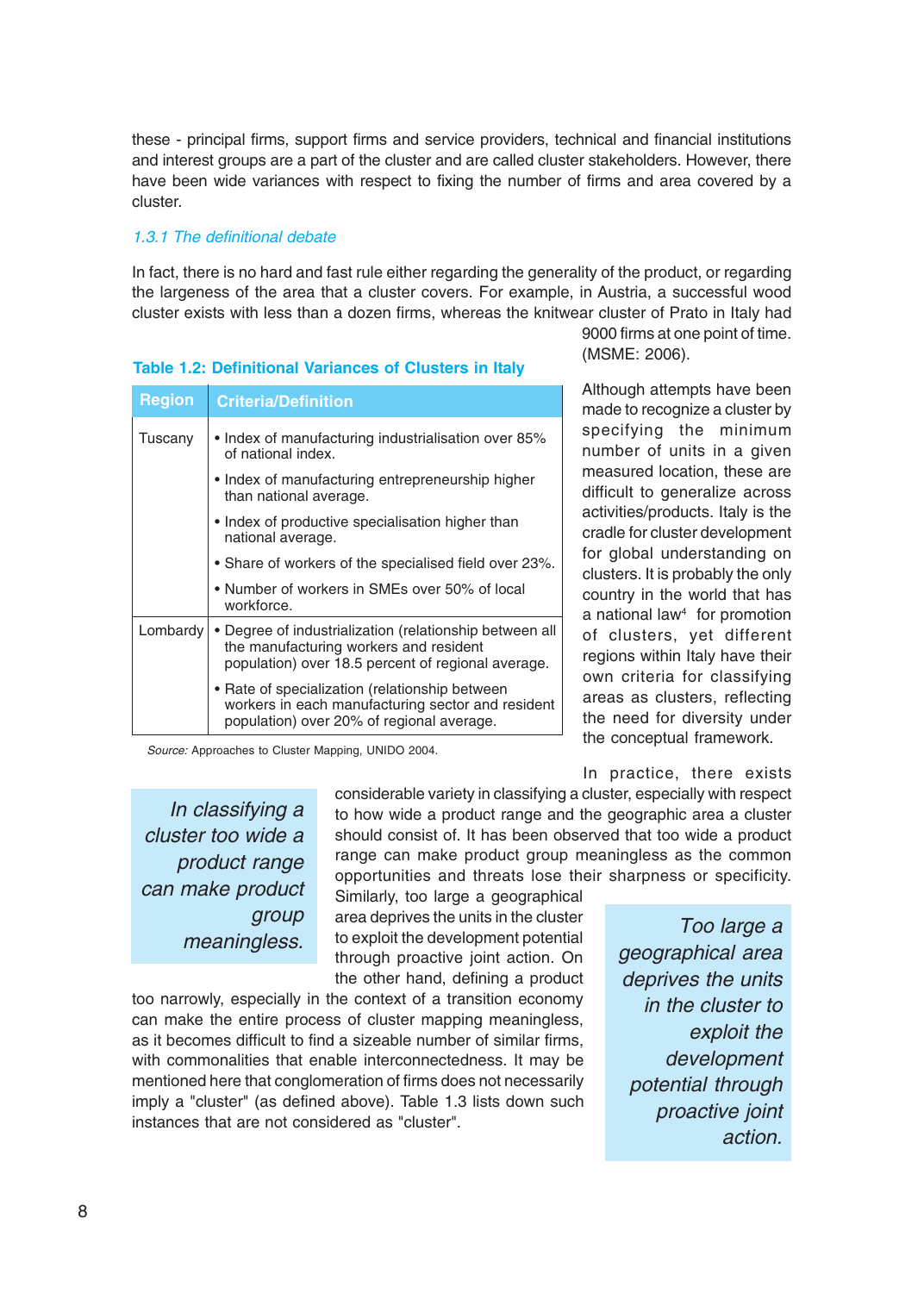#### **Table 1.3: Conglomerations Not Considered as Cluster**

|                | <b>Not a Cluster</b>                                                                                                                  | <b>Reason</b>                                                                                                                                                       |
|----------------|---------------------------------------------------------------------------------------------------------------------------------------|---------------------------------------------------------------------------------------------------------------------------------------------------------------------|
| $\mathbf{1}$ . | A "sector" that is present in various places<br>all over a state or a country                                                         | Too large a geographical area deprives the<br>units across the area to exploit advantages<br>of proactive joint action.                                             |
| 2.             | An industrial estate or an industrial park<br>having multiple products                                                                | Too wide a product range means no<br>common opportunities and threats. Hence,<br>little scope of joint action.                                                      |
| 3.             | A network (small group) of enterprises<br>producing similar products                                                                  | Too small a number for enabling significant<br>and variety of joint actions. These are often<br>part of a cluster.                                                  |
| 4.             | A cooperative, which promotes cooperation<br>among a number of enterprises under some<br>norm, rule or a public scheme of assistance. | A central feature of dynamic clusters is<br>"competitive cooperation". In case of a<br>cooperative, competition does not exist. It<br>is often a part of a cluster. |
| 5.             | A group of villages, town or city consisting<br>of enterprises producing a diverse range of<br>products or services.                  | These are clusters in a different sense and<br>are not enterprise based clusters, which<br>are being discussed in this paper.                                       |

#### 1.3.2 Defining clusters in India

In India a number of agencies have come up with a range of definitions, tailored to suit the typology of clusters, which an agency decides/ is mandated to cater to, by specifying a certain minimum number of units in a given measured location.

#### **Table 1.4: Defining Clusters in India**

| <b>Institution</b>                                                                                | <b>Definition</b>                                                                                                                                                                                                                                                    |
|---------------------------------------------------------------------------------------------------|----------------------------------------------------------------------------------------------------------------------------------------------------------------------------------------------------------------------------------------------------------------------|
| Integrated Handloom Cluster Development<br>Programme (IHCDP), Ministry of Textiles                | A handloom cluster has been defined as one having<br>a minimum of 500 looms <sup>5</sup> .                                                                                                                                                                           |
| <b>National Minority Development Finance</b><br>Corporation (NMDFC)                               | Handloom cluster, which has more than 75% of the<br>population as "minorities"                                                                                                                                                                                       |
| Scheme of Fund for Regeneration of<br>Traditional Industries (SFURTI), Ministry of<br><b>MSME</b> | A micro village industry cluster having 500 beneficiary<br>families of artisans/micro enterprises, suppliers of raw<br>materials, traders, service providers etc., located<br>within one or two revenue sub-divisions in a district<br>(or in contiguous districts). |
| DC(Handicrafts), Ministry of Textiles                                                             | Agglomerations having 100 artisans. In case of North<br>East Region, Jammu & Kashmir and other hilly<br>terrains, the clusters will have a minimum of 50<br>artisans.                                                                                                |
| NABARD, Cluster Development Programme                                                             | Micro enterprises and household units functioning on<br>SHG mode and having a minimum of 50 beneficiaries<br>upto a maximum of 200. In intensive clusters, the<br>number of beneficiaries may go up to 500-700 and<br>can even extend over a block or taluka.        |
| Government of Gujarat                                                                             | A minimum of 50 industrial units, indulging in the<br>manufacture of the same or related products and<br>located within a radius of 10 km in a particular location.                                                                                                  |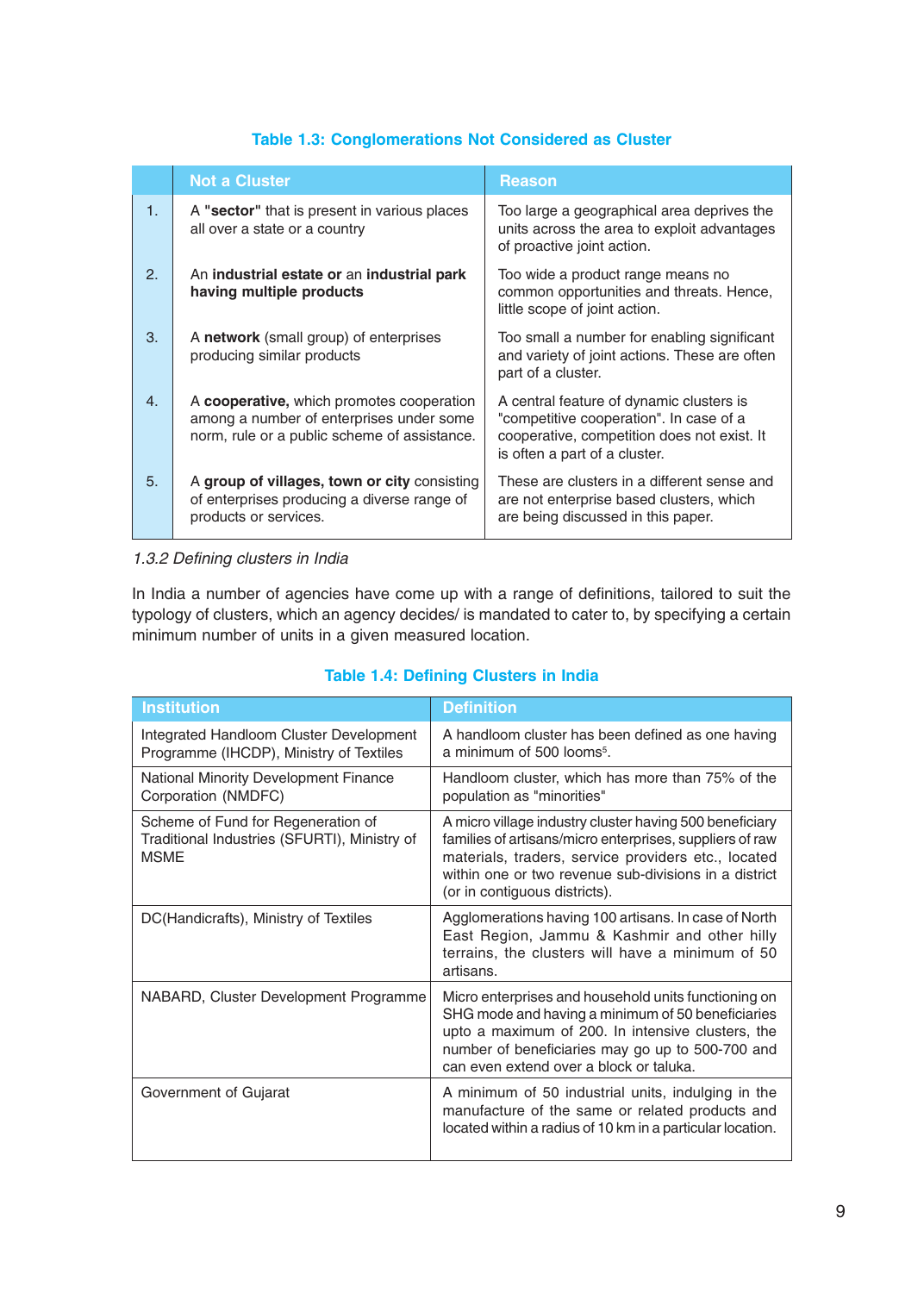| Institution                             | <b>Definition</b>                                                                                                                                                                                                                                                    |
|-----------------------------------------|----------------------------------------------------------------------------------------------------------------------------------------------------------------------------------------------------------------------------------------------------------------------|
| Government of Orissa Handicraft cluster | At least 100 traditional artisans practicing the same<br>craft for non-KBK districts and at least 50 traditional<br>artisans in KBK districts and situated within a radius<br>of $3-5$ kms.                                                                          |
| UNIDO-CDP                               | At least 100 SME units or 50 handicraft units in a town/<br>city or few villages and their surrounding areas for an<br>industrial (traditional manufacturing) or an artisanal<br>cluster respectively. Further a minimum of 500<br>handlooms for a handloom cluster. |

Given the necessity for regular interaction for active cooperation among the cluster stakeholders, a cluster may be defined as a compact geographical area that can be traversed in 1.5 to 2 hours by local means of transportation and preferably specialized in single or analogous products<sup>6</sup>.

There is a strong case for not trying to have a single definition of clusters.

It is important, to observe that there is a strong case for not trying to have a common definition of clusters; in fact, depending upon the nature of activity in a cluster and the intervention required, different functional definitions should be relevant subject to the condition that (a) the product range should not be too wide and (b) the area covered provides scope for interaction among stakeholders. Table 1.5 is indicative of the different ways by which a cluster can be distinguished; it is imperative, however,

that reliable statistics for these variables are available.

#### **Table 1.5: Common Parameters for Classifying Clusters**

| Sub-sector/Product/Service                                              |                                                                     |                        |                           |  |
|-------------------------------------------------------------------------|---------------------------------------------------------------------|------------------------|---------------------------|--|
| Geographical Area (in sq. km. for the identifiable meso level locality) |                                                                     |                        |                           |  |
|                                                                         | Name of place: One that is easily identifiable or has a brand value |                        |                           |  |
| <b>Parameters</b>                                                       | <b>Measurable Unit</b>                                              | <b>Mature Clusters</b> | <b>Potential Clusters</b> |  |
|                                                                         |                                                                     | (Higher cut-off)       | (Lower cut-off)           |  |
| Enterprises                                                             | Number                                                              |                        |                           |  |
| Turnover                                                                | Value                                                               |                        |                           |  |
| Export                                                                  | Value                                                               |                        |                           |  |
| <b>Employment Size</b>                                                  | Number                                                              |                        |                           |  |

#### **1.4 Clusters in India: Typologies and Status**

There exists no single method of typifying a cluster. Localised clusters are concentrated geographically while dispersed clusters are spread across wider geographic areas. The density of a cluster defines its number of firms and or the volume of business handled by it. The breadth of the cluster defines the availability of few (narrow cluster) or more (broad cluster) of its related industries within its geographic range. Depth of the cluster depicts the availability of supply chains in the cluster. A localised, dense, broad and deep cluster are expected to be activity rich and has higher innovative capacity (Enright: 1998). Here again issues related to normal and specialized (Schmitz: 1999) activities come into operation.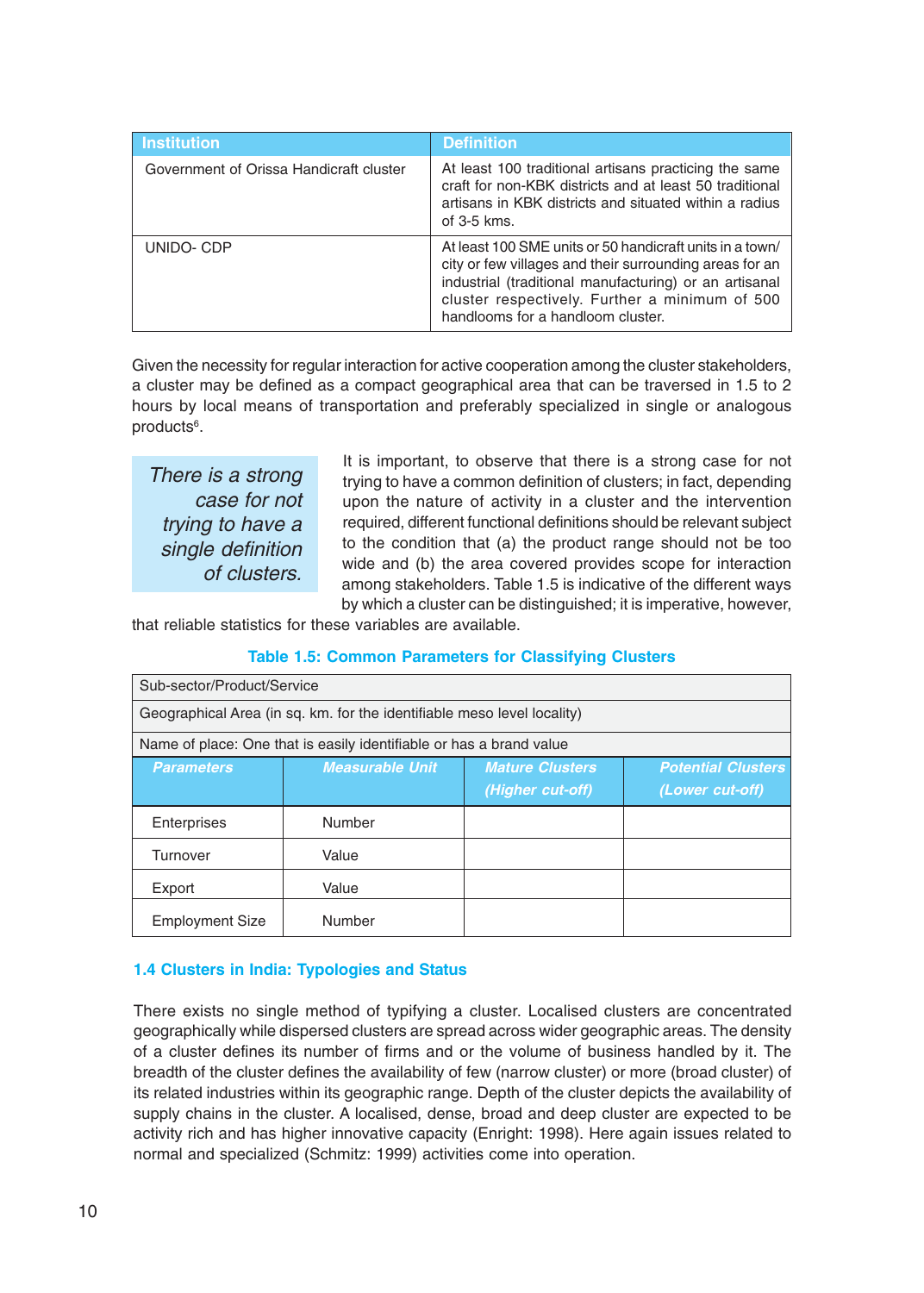These characteristics can help to identify a cluster, but these are cluster neutral at least from a policy view point. Issues that will make a difference from a policy angle are the target and a path that a typical cluster might set for itself. From a policy view point, (Bianchi, et al.: 1997) a cluster can be typified by its 'current and future' and 'market and production' structure as shown in Figure. 1.2, where 'L' stands for local, 'N' for national and 'I' for international. The framework suggests that a cluster, or at least majority of its firms, can at least theoretically have any of these nine combinations.

From a policy view point, a cluster can be typified by its current and future, market and production structure.

## **Figure 1.2 Market - Production Framework**



#### While local,

national or international markets are selfexplanatory; local production system is based mostly on local resources, whereas national or international production system depends mostly on national and international resources. Such resources include sourcing of raw materials, technology, sub-contracting, HRD, etc. The challenges for micro enterprise cluster are often to move from an 'LL' to 'LN' to 'NN' and even an NI framework. This

naturally makes the cluster product most efficient. Similarly, the challenge for a traditional manufacturing cluster is to move from an 'LN' to 'NN' to 'NI' and ultimately to 'II' framework respectively. Figure 1.3A and Figure 1.3B depicts a possible path each for such transition for a traditional manufacturing and an micro enterprise cluster respectively, where policy is relevant.



These are the typologies of clusters which predominates the Indian economy and employ a substantial secondary sector labour force.

Again, while the high growth rate of the Indian economy is heating up the labour market, although selectively, yet the export basket of India continues to be dominated by low-technology goods and services that are highly price sensitive and low value adding. This is a situation for intense stock taking on dual count - (a) current level of competitiveness is fast eroding in high tech industries and (b) a huge basket of industries that are major sources of employment are not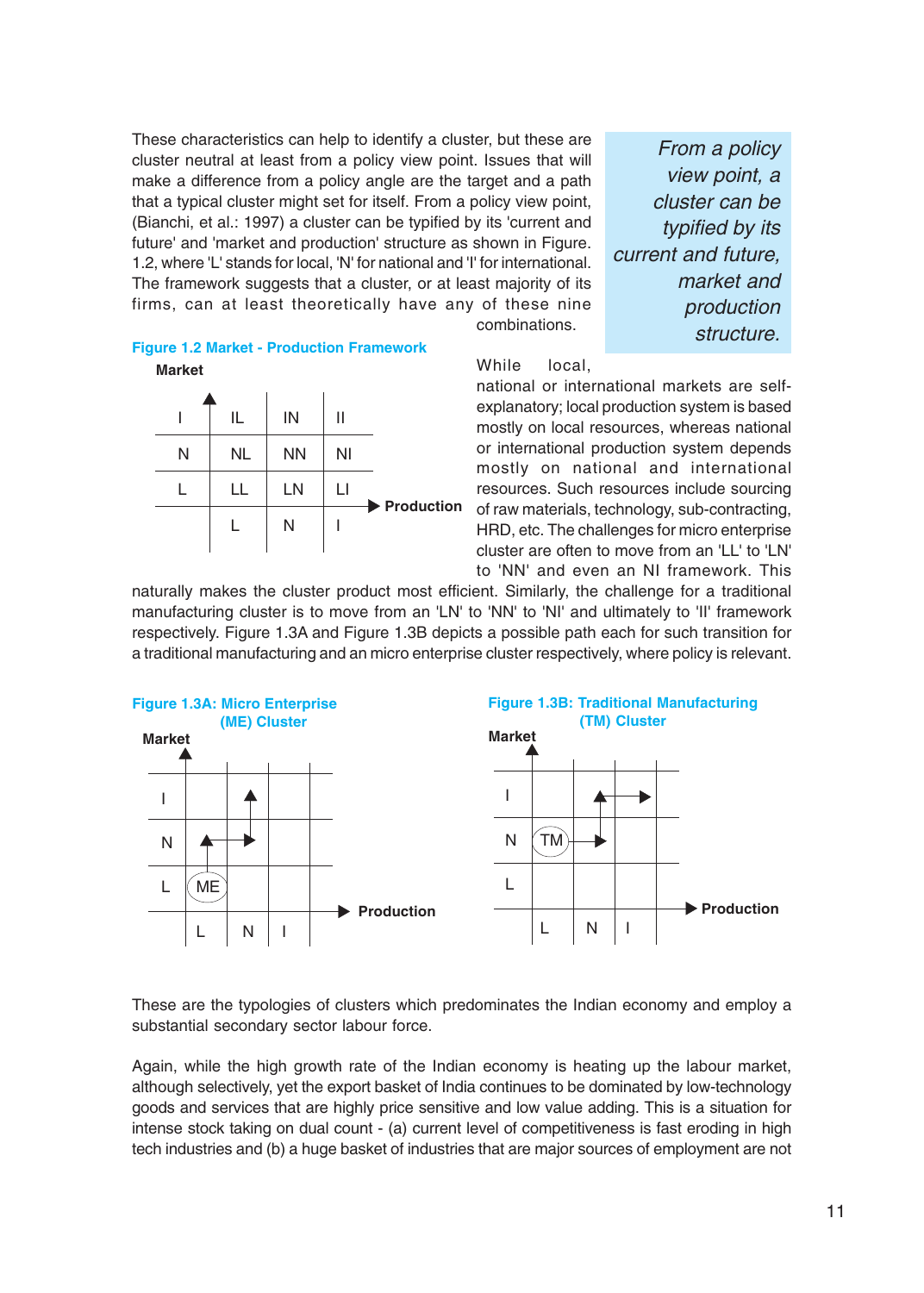known for innovation at all, an issue that is imperative to handle the increasing global challenges of competitiveness. Thus apart from looking into innovation related issues in cluster, we find that another category of clusters, namely those encompassing high profile industries, will require distinct policy support for its ever innovative nature, which conditions its survival/growth or peril.

#### 1.4.1 Typology and distribution of Indian clusters

From a policy perspective, it would be useful to follow a 3-way classification of clusters - hightech, traditional manufacturing and micro enterprise clusters.

Hence, from a policy perspective, it would be useful to follow a 3 way classification for clusters, namely, high-tech clusters such as those in the IT and IT enabled services, computers, biotechnology and related services, precision instrumentation or avionics, etc. traditional manufacturing clusters (non high-tech and non-micro clusters) and low-tech poverty-intensive micro enterprise (handloom, handicraft and other micro enterprises) clusters. The traditional manufacturing and micro enterprises clusters may also be termed as natural enterprises clusters<sup>7</sup>.

Based on the above broad classification of clusters in India, the real challenge is to obtain a reliable database for the same. It needs to be noted that no official statistics is yet available, which provides cluster level information. However, independent survey/ study (secondary analysis) by various ministries/ agencies/

institutes suggest that India has around 6600 (goods based clusters). It would, nevertheless, be safe to estimate that close to 6000 of these clusters would fall in the third category, namely, low-tech micro enterprise clusters (as mostly in the artisanal - handloom & handicraft and micro-enterprise segments). Of the remaining clusters, over 99 percent are traditional manufacturing cluster and the rest account for high-tech clusters. Though, there exist very few concentrations of IT, bio-technology and other high-tech firms in India such (mostly) policy promoted cluster are on the rise<sup>8</sup> and will require separate policy touch for excelling. There is no database of services clusters (e.g. ITES, tourism, education).

| <b>Parameters</b>                                         | <b>Micro enterprise</b><br><b>Clusters</b>           | <b>Traditional Manufacturing</b><br><b>Clusters</b>                    | <b>High - tech Clusters</b>                                                                           |
|-----------------------------------------------------------|------------------------------------------------------|------------------------------------------------------------------------|-------------------------------------------------------------------------------------------------------|
| <b>Typology of Products</b><br>(few examples)             | Handloom,<br>handicraft, coir,<br>village industries | Leather & leather products,<br>automotive components,<br>ceramics etc. | Information Technology,<br>pharmaceuticals, bio-<br>technology, computers,<br>tourism, education etc. |
| Number of Clusters                                        | 6000 (93.6%)                                         | 388 (6.1%)                                                             | 20 approx. (0.3%)                                                                                     |
| Estimated Share of<br>Employment (by<br>cluster typology) | 80%                                                  | 14%                                                                    | 6%                                                                                                    |
| Average Wage levels                                       | Low                                                  | Medium                                                                 | High                                                                                                  |
| Likely growth rate<br>$(2002-07)$                         | Negative or<br>marginally positive                   | Positive (10-15%)                                                      | Positive (20-30%)                                                                                     |

#### **Table 1.6: Typology of Cluster: Significance to the National Economy**

Source: Annual Report of various Ministries, Government of India and UNIDO CDP cluster database & estimates.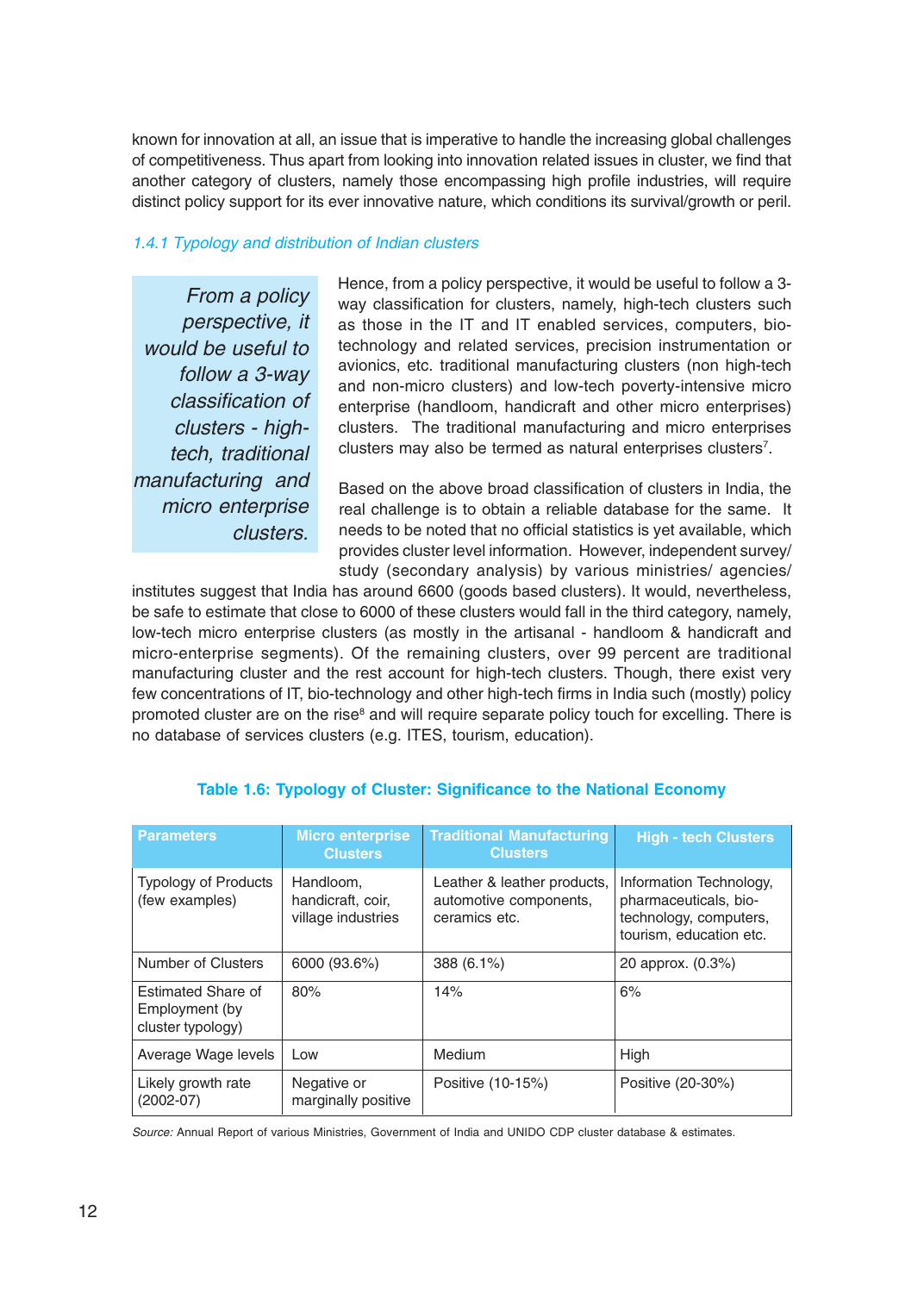Given the distribution of such clusters, it could be represented through the following pyramid that essentially, indicates the preponderance of micro enterprise clusters (Figure 1.4).





A region-wise distribution of the typology of clusters (other than high-tech) appears in Table  $1.7$  below<sup>9</sup>.

|                   | <b>Traditional</b> |                      | <b>Micro enterprise</b> |       |     |                 |               |       |
|-------------------|--------------------|----------------------|-------------------------|-------|-----|-----------------|---------------|-------|
|                   |                    | <b>Manufacturing</b> | <b>Handicraft</b>       |       |     | <b>Handloom</b> | <b>Others</b> |       |
| Region            | No.                | (% )                 | No.                     | (% )  | No. | (% )            | No.           | (% )  |
| <b>North</b>      | 123                | 31.7                 | 716                     | 25.75 | 140 | 23.56           | 698           | 24.11 |
| East              | 36                 | 9.28                 | 645                     | 23.19 | 43  | 7.24            | 464           | 16.02 |
| West              | 140                | 36.09                | 764                     | 27.47 | 134 | 22.57           | 787           | 27.17 |
| South             | 89                 | 22.95                | 502                     | 18.05 | 214 | 36.02           | 858           | 29.62 |
| <b>North-East</b> | $\overline{0}$     | 0                    | 153                     | 5.51  | 63  | 10.61           | 89            | 3.08  |
| Total             | 388                | 100                  | 2780                    | 100   | 594 | 100             | 2896          | 100   |

#### **Table 1.7: Expanse of Indian Clusters**

Source: Database of UNIDO-CDP and Third Census of SSI units, 2001-02.

#### **1.5 Clustering in India: Scope for Policy**

In India a number of approaches to support MSMEs are operational with specific objectives. For instance creation of industrial estates focuses on provision of infrastructure facilities. Business incubators support individual firms in creating new ways of doing business. SHG formation as also microfinance supports micro units in getting credit. Various technology upgradation programmes as well as marketing and credit schemes support individual firms to create or adopt new technology and enhance business scope.

There are also a number of sectoral policies that promote various typical sectors, e.g. leather, textiles, etc. However most such policies are not designed or motivated enough to utilize the benefits of clustering by promoting "proactive joint action" by utilizing a range of internal and external linkages to enhance productivity, move up the value chain and be innovative. Thus a typical cluster policy that will promote "Joint Action" and "Linkages" in clusters along with the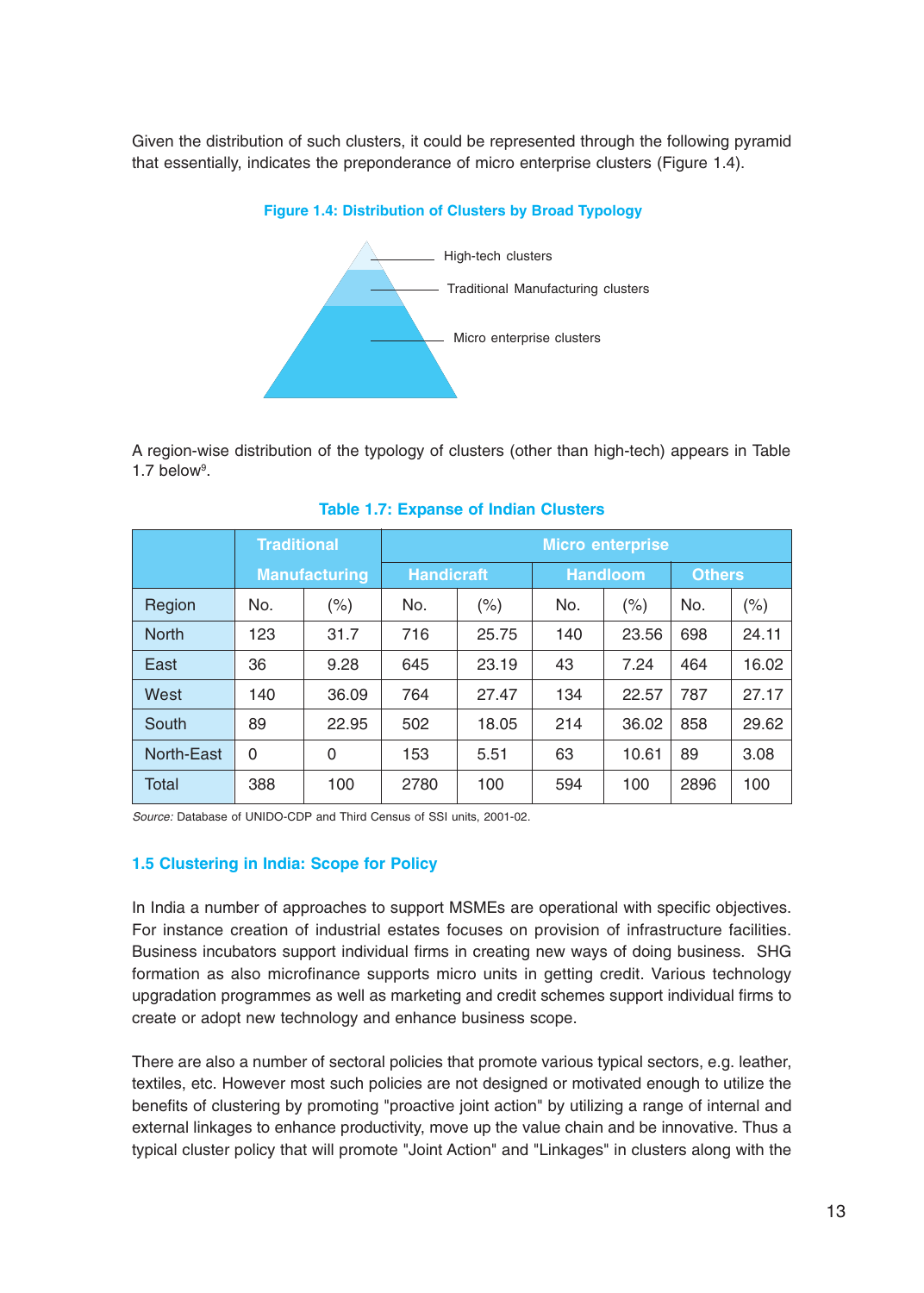usual macroeconomic and other sectoral and regional policies will do well for firms which are in clusters. It is also but natural, that a developed cluster so created, will create better utilization of the scope provided for in sectoral and regional policies too. Similarly the spirit of cluster policy can also be mainstreamed in sectoral and regional policies. A number of schemes for cluster based development have also become operational (details provided in Chapter 2 of the Report) with varying objectives, methodologies and scope, producing various results and lessons. Thus, it is crucial as well as timely to put in order the parameters that will address the needs of a range of clusters and will deliver through professional implementation mechanism.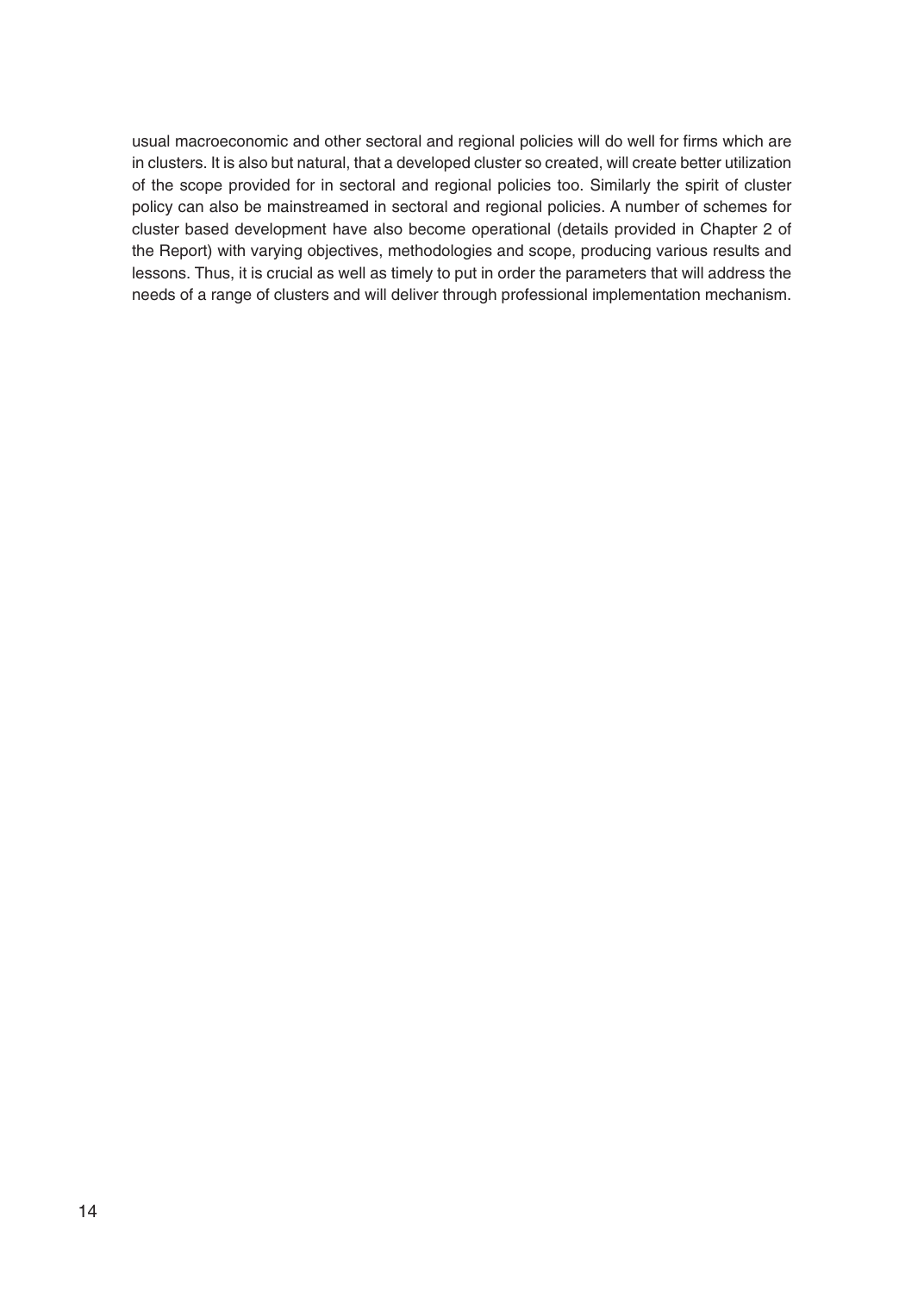#### **CHAPTER 2**

#### Cluster Development Experience: Significance in India and Abroad

**Comprehensive** cluster based support at policy level is rather a recent phenomenon globally as also in India.

Although, clusters exist for centuries, comprehensive cluster based support at policy level is rather a recent phenomenon globally as also in India. Interestingly, this approach seems to fit in well with the paradigm of promotion, internationalization and integration with global economy instead of protection and enterprise level support. However, globally and more so for transition economies, not all clusters are high performance or 'overachiever' clusters. While 'performing' clusters follow 'high road' "…synonymous with innovation, high quality, functional flexibility and good working conditions…", numerous 'non-performing' or 'underachiever' clusters follow a 'low road' "…based on competing with the basis of low prices, cheap materials … and cheap labour…" (Humphrey

and Schmitz: 1995) in their growth pursuits. A turnaround here necessitates a planned cluster development initiative.

#### **2.1 International policy experience: Major programmes/schemes/approaches**

An OECD Study (2007) suggests that apart from developing clusters, cluster development initiatives can be considered useful for their other merits. For example, trade regulation and competition policy on an international scale may confine a country's ability to provide direct firm subsidies and here cluster policy provides a way out for promoting competitiveness in industry. It also helps to dialogue with the private sector and focus provision of public funds from a demand based paradigm. However, there is a clear difference between programmes that attempt to strengthen existing clusters and those that conceptualise to build on embryonic concentrations by bringing in new activity and then promoting networking. Again, through such policy, one should ensure that no attempts are made to defend products and services, which will definitely not be sustainable in the long run.

A review of cluster development initiatives (policies and programmes) in both developed and transitional economies reveals the following<sup>10</sup>:

• Cluster promotion has become an integral part of the national industrial

Cluster based initiatives are known to be in operation in more than 50 countries.

development in countries at different levels of economic development. Cluster based initiatives are known to be in operation in

more than 50 countries as per available literature. Some of the countries that have clear policy/programme on cluster development are listed in Table 2.1.

#### **Table 2.1- Some Countries having Cluster Development Policies and/ or Programmes<sup>11</sup>**

|                | <b>Country</b> | <b>Cluster</b><br><b>Policy</b> | <b>Cluster</b><br><b>Programmes</b> |
|----------------|----------------|---------------------------------|-------------------------------------|
| 1              | China          | ×                               |                                     |
| $\overline{2}$ | Finland        |                                 |                                     |
| 3              | France         |                                 |                                     |
| $\overline{4}$ | Germany        | $\times$                        |                                     |
| 5              | Italy          |                                 |                                     |
| 6              | Japan          | ×                               |                                     |
| $\overline{7}$ | Korea          |                                 |                                     |
| 8              | Spain          | $\times$                        |                                     |
| 9              | Sweden         | ×                               |                                     |
| 10             | U.S.A.         | $\times$                        |                                     |
| 11             | Saudi Arabia   | ×                               |                                     |
| 12             | UK             |                                 |                                     |

Note: Information given in this table is not exhaustive and is just a reflection of the extent of data collected.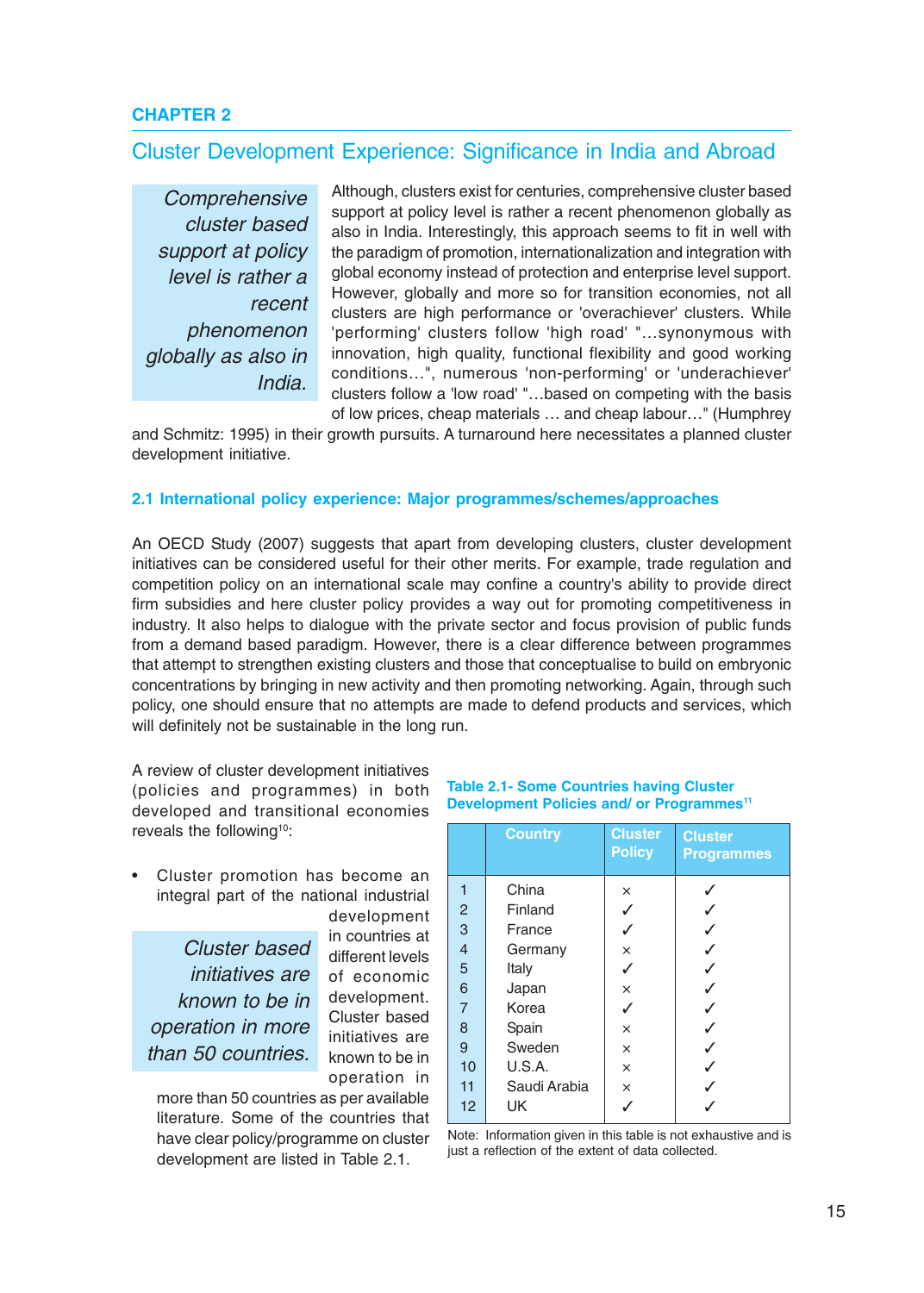• Share of public funding, whether from domestic or international sources is quite high. In a number of instances, governments financed between 75 and 90 per cent, irrespective of the level of development of a country. Private sector has also chipped in, but its share is marginal.



#### **Figure 2.1A: Agencies Participating in Cluster Initiatives: Low Income Countries**





#### **Figure 2.1C: Agencies Participating in Cluster Initiatives: High Income Countries**



Note: In the diagrams above, we should note that the categories are inter-penetrating i.e., some countries have more than one agencies operating to facilitate cluster initiatives. These charts are based on the analysis of 25 country programmes (See Annex 2.1)

- Cutting across sub-sectors, in many countries (both economically developed and developing), the state has promoted specialized support services through formation of institutions specialized for promoting competitiveness.
- In most developed economies (e.g., France, Italy, Norway, Spain and South Korea) emphasis have been on promoting innovativeness in high-tech knowledge-based clusters through facilitating industry-academia-government networks. In a number of cases, role of the state has been envisaged for the initial period of development.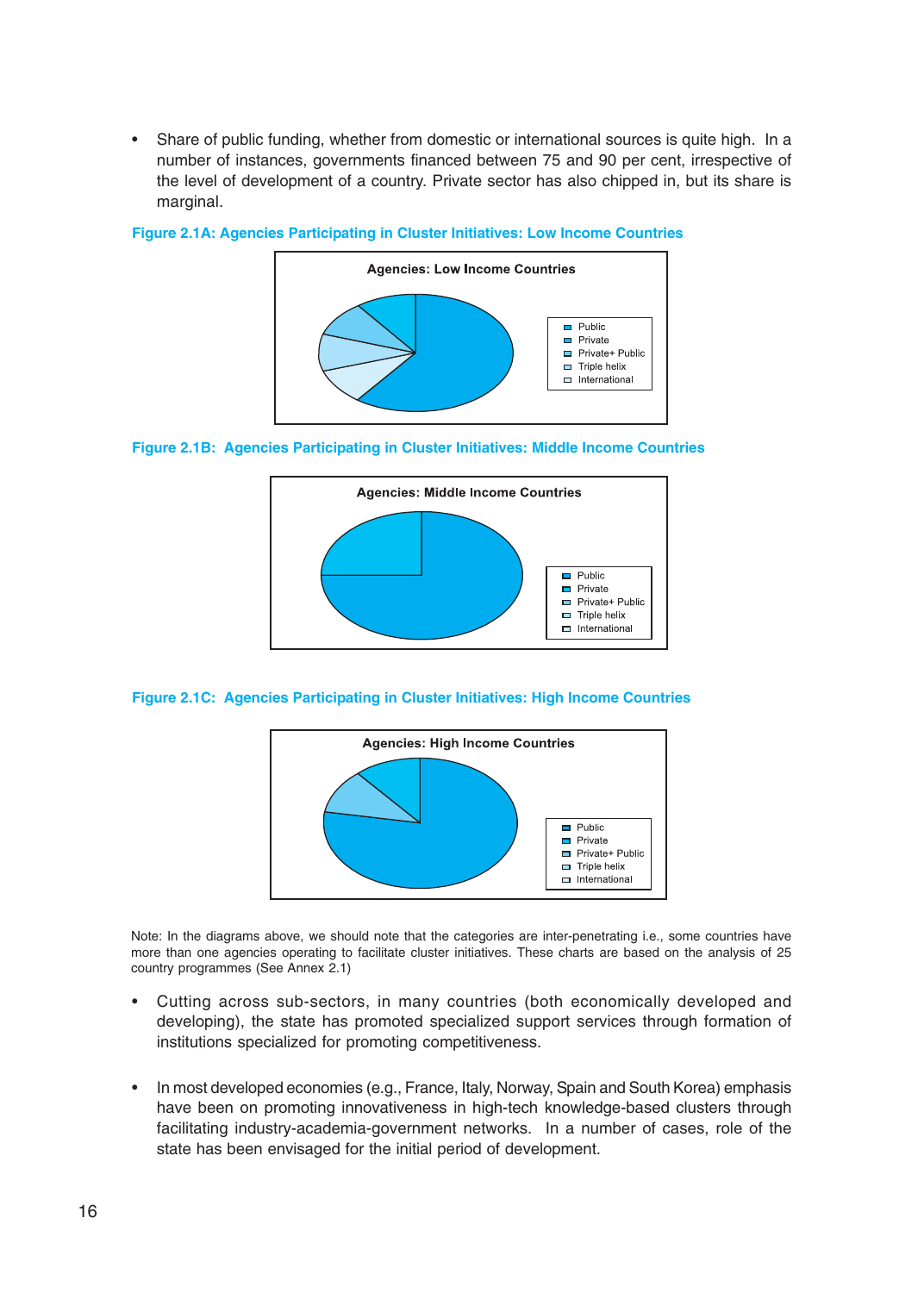- In most countries, especially developing ones, product specific (both traditional and modern) cluster programmes have been designed. These often include intervention not only in the production process (through input, finance and technology support) but also in helping enterprises link up with export market and business service provision.
- There is clear time framework of implementing a cluster initiative in most countries, although in many cases such programmes are carried out as a dynamic long-term process.
- In most cases, linkages with global value chain has been emphasized for higher value addition and investments made in key facilities as creating networking platforms for information exchange.
- A notable aspect of cluster initiatives in most countries has been the collaboration between ministries, other external agencies and private sector. In many countries, the regional governments have also taken active interest in these efforts.
- Selection of clusters are done top down (as per priorities and judgment of the funding institution) or bottom up (self-selection through call for proposals) or a combination of both.
- Different approaches are required while supporting a leading or lagging region/dynamic or sinking sectors. Providing a blanket approach to all sectors can be ineffective and dilute available resource and focus.
- In general, three types of interventionary instruments are used engaging actors (sensitisation and promotion), provide collective services (short run activities) not available from the private domain and facilitating business linkages (long run activities).
- It has also been found prudent to offer a range of instruments so that clusters at various levels of maturity find the support useful and popular instruments need to be upscaled.
- Linking clusters in same industries over different geographic areas but under a common theme helps cross learning.
- Coordination of stakeholders, calls for a specific person- the facilitator with networking skills & abilities. At its most basic form of facilitation an animator is employed to bring firms together for informational or social events.....". Taking the facilitation role further.....network building....." In Denmark there was a broker certification system. "...The concept of facilitator training and certification continues to be used today....." (OECD: 2007)
- At the operational level, disappointment comes often due to insufficient funding and timeframe. Period less than 3 years were found to be highly inadequate. Performance related funding is also practiced. Shared responsibility of centre and region is one vehicle for supporting policy coherence. Administrative boundary issue is also a frequent challenge.

There is also need for (a) demand oriented approach (b) broad based networking with range of stakeholders (c) ownership of project by local stakeholders (d) empowering them by providing appropriate skills and (e) provide right motivation and incentives.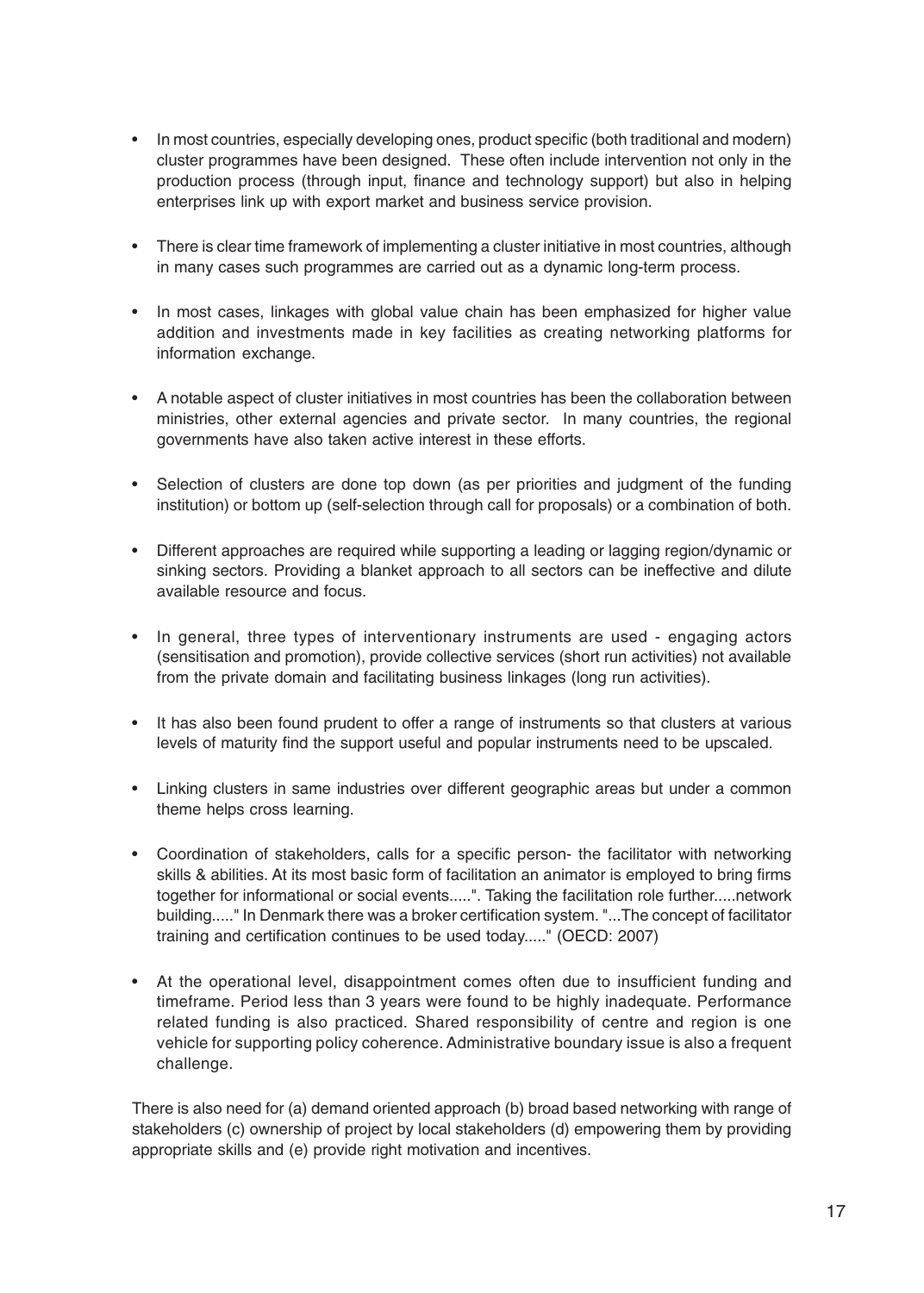#### **Box 2.1: International Cluster Development Initiatives of UNIDO**

"..... The case of Hondurus represents a project which evolved from the creation of SME networks into the establishment of a specialized institution (CERTEC) acting as a networking promotion agency. The case of Nicaragua illustrates two main points: how, as a result of its successes with network brokering, a project has achieved significant influence on policy making at the national level and how the principles of scale economies inform the delivery of appropriate support measures. The case of Mexico highlights a case of promoting vertical integration arguing for the direct involvement of large-scale manufacturers into suppliers' upgrading efforts. The case of Jamaica presents an example of entry at the top institutional level (whereby the effort to bring cluster-based development lays at the operational core of the national SME support agency and as a case of creation of specialized service centres (on garments, fashion, furniture etc.)….".

Source: Ceglie, Clara and Dini: UNIDO (1997)

• Ability to measure success is a challenge. There exists a spectrum of methodologies for evaluation of any programme ranging from take up rates of project, number of jobs created, innovations fructified, new business launched, overall cluster economic performance, ability to attract additional funds, etc.

#### **Box 2.2: Measuring Success- Some Case Studies**

- **Finland** Centres programme measure success by the number of jobs created, innovations done, participants and persons trained.
- **Japan's** Industrial Cluster programme measure the number of collaborative projects and new business launched by firms and universities as yardsticks of success.
- **Spain's** Basque Country programme focuses on overall cluster economic performance.
- The **Norway** Programme tracks indicators common to all projects (increased cooperation, innovation and international involvement) and specific goals per individual project (project's own scale, level of development, challenges and potential).
- The **Georgia** Research Alliance programme, measure success (among others) by their ability to attract additional funds, whose goal was to increase the economic performance for the state via technology, states to have achieved a 5 to 1 leverage, attracting 1 billion USD in federal research dollars and 1 billion USD in private investment for the state's total investment of 400 million USD.

Source: OECD 2007

To summarize, we find that, irrespective of the economic status of a nation, the state has always remained an active promoter of inducing cluster-based development of MSMEs. Apart from the ministries that promoted cluster development, there exists a synergy among the promoters, other external agencies and the private sector in such cluster development initiatives. Areas of intervention in a cluster are dependent on the economic status of a nation. In most developed economies, emphasis has been laid on promoting innovativeness. Here, the critical success factors identified in the global context are networking, partnership, innovative technology and strong skills base for high profit yielding products. Whereas, product specific cluster programmes (e.g. for artisanal or industrial clusters), with a mixed basket of typology of support (e.g. marketing, technology, linkages to global value chain, financing, etc.) are more prevalent in transition economies.

It is important to note here that impact of cluster development on typical developing country issues such as poverty alleviation or industrial relocation, etc. has not figured prominently in the policy issues per se. However one has a feeling, that it is the beginning of a long churning process, which has just started maturing.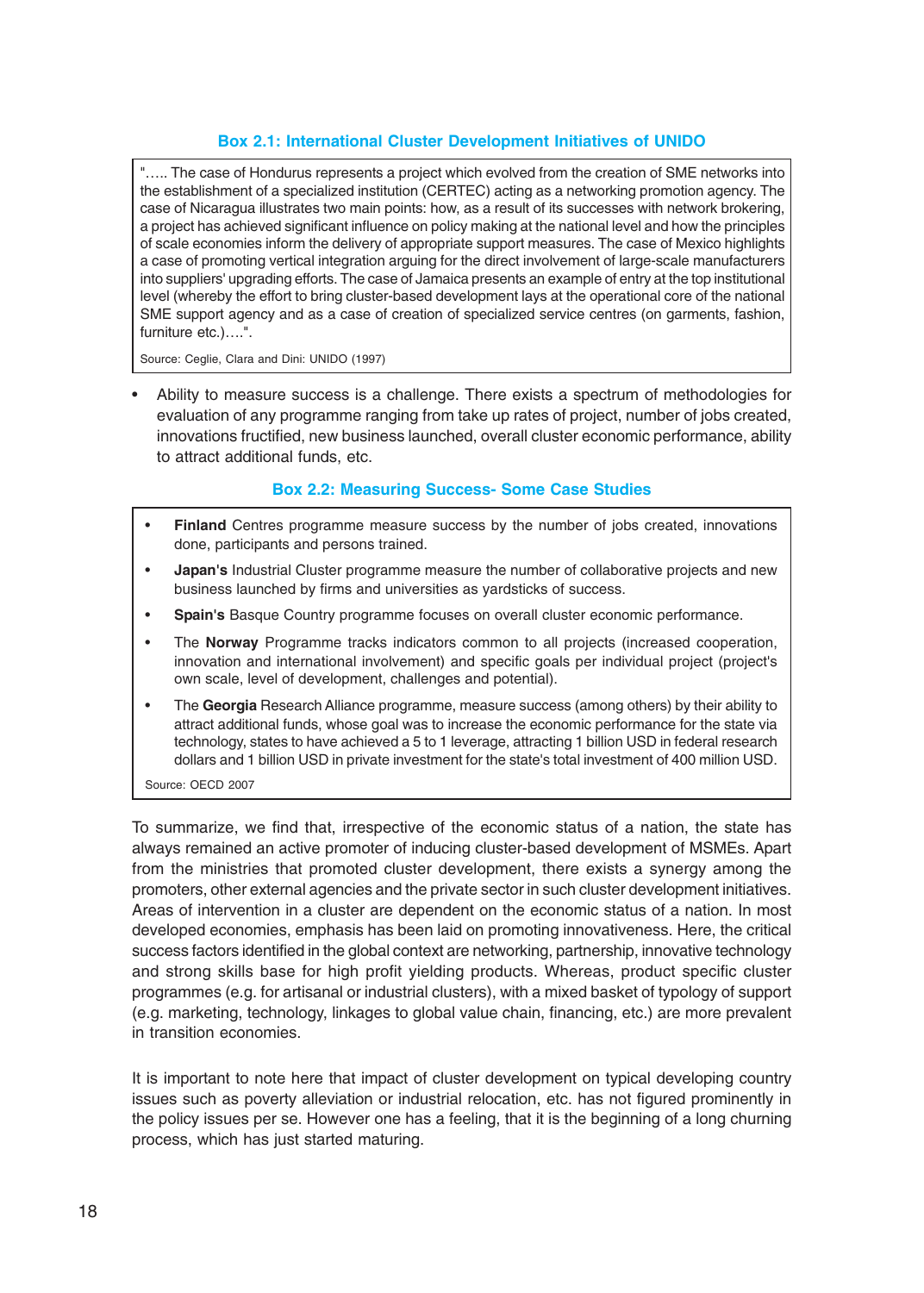#### **2.2 SSI Policy experience in India prior to 1991**

With almost 60 years of policy experience in India concerning small firm development, there is hardly an aspect of intervention that has not been touched upon. In fact, small scale industry (SSI) policy has included numerous schemes and programmes addressing vital issues such as credit, technology upgradation, skill formation, marketing support, tax rebates, export promotion and infrastructure creation. As in any policy context, these various instruments quintessentially have been either regulatory or promotional in nature. In terms of promotional measures, again, while priority sector lending, variety of fiscal concessions and rebates on inputs were some of the common incentives provided to the SSI sector as a whole, sectorspecific and issue (e.g. technology) specific support schemes also formed part of the policy strategy. It would be fair to surmise that these regulatory and promotional measures have contributed both, directly and indirectly, to the growth of the sector.

However, on a closer look, it is easy to comprehend that government remained grossly committed to play the role of protector and/or support provider to whichever unit that came under a certain defined size parameter. In certain cases support was provided to specific industry groups. The example of giving boost to sub-sectoral industrial estates or product-oriented parks sharply brings out the focus of such an approach. In this process of state as benefactor of small enterprises what probably lost sight was the understanding, assessing and addressing the emerging issues from a systemic perspective. Supporting the route of market-based solutions, wherever those would have been possible, was also not deliberated upon.

There was also lack of convergence between various 'stand-alone' schemes. Such convergence is critical as in the growth cycle, while the journey can start at any point, be it technology upgradation, finance, market, organizational structure; at some point there will be necessity for other support too. In the absence of such follow up support in a natural and quick succession, the initial growth path can be a wasted investment.

Further, these policy instruments seem to have paid little attention to the potential of targeting a collective of enterprises with a shared business vision; which is an important vehicle to promote growth in a competitive business environment. Importantly, it seems clear from global experiences of inducing such group approach (Nadvi: 1999, Rosenfeld: 1996, Rabellotti: 1999, Schmitz: 1999) and even somewhat limited Indian experience (1997-2007); that the roles played by BMOs, BDS providers, specialized NGOs and private sector value chain partners (especially for poverty intensive clusters) have been significant in fostering MSME clusters.

#### **2.3 Cluster development thoughts in India**

Thematic issue (e.g. technology) based development in cluster, was initiated as early as 1987 by SBI through their Project UPTECH and soon followed up by SIDBI in 1991. In 1996 a UNIDO study identified a list of 138 traditional manufacturing and micro enterprise clusters. In 1997, the Abid Hussain Committee on Small Scale Industries forcefully brought in the dimension of clusters in SSI promotion. It said: "…this (cluster based approach) is a very practical approach to SME promotion in India since there already exist a large range of small scale industry clusters across the country…". This was immediately simultaneously (1997) taken up by a more integrated cluster development programme by UNIDO-CDP with a special emphasis on social capital as a key strategy for cluster development. Besides UNIDO through its cluster projects also developed a methodology on cluster development. The then DC(SSI) also started a project, UPTECH, in clusters as early as 1998. (MSME:2006).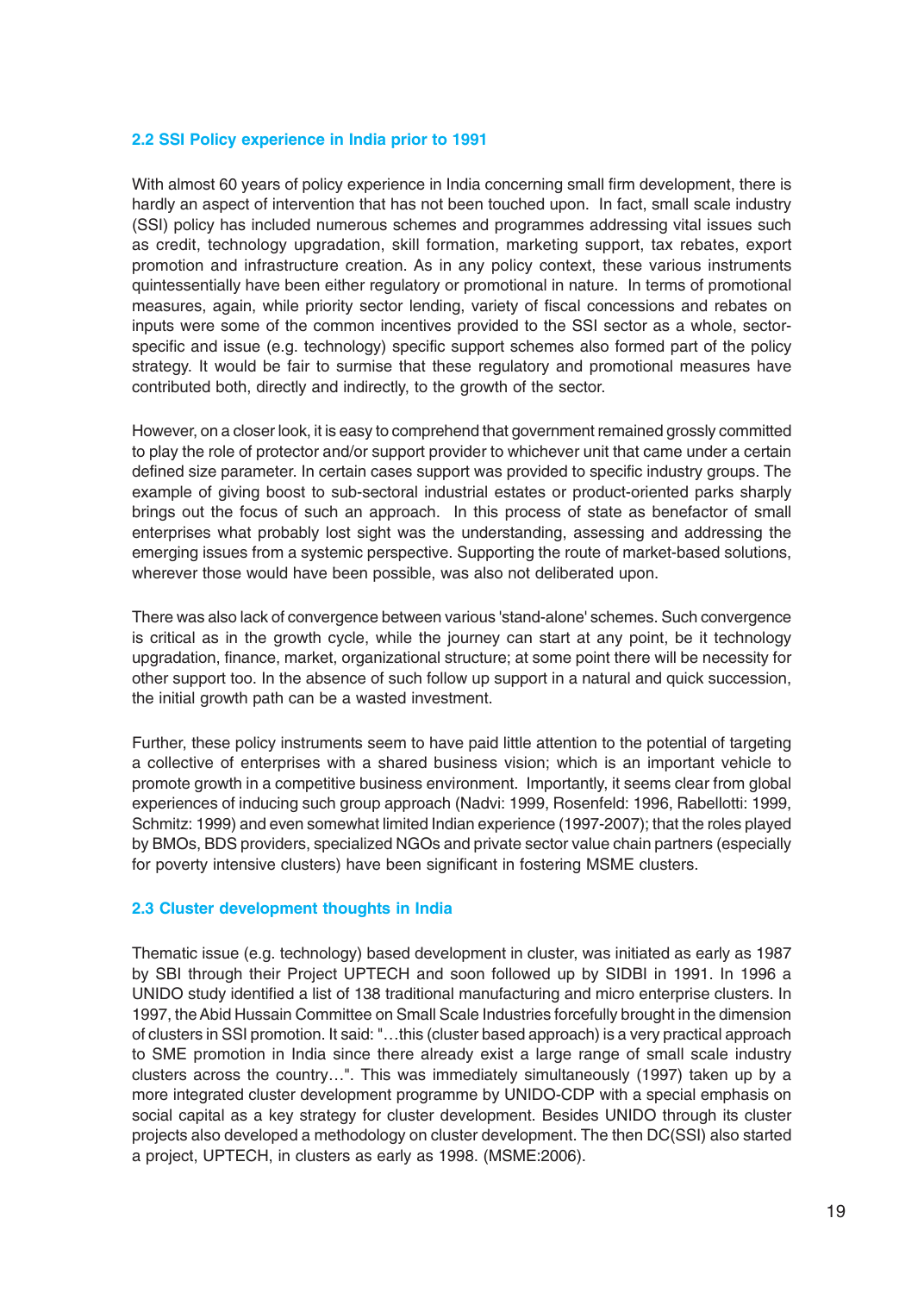"...the Prime Minister has decided to constitute an Empowered Group of Ministers who will lay down the policy for cluster development and oversee the implementation..." (Union Budget 2006-07).

Subsequently various Budget Speeches of the central government highlighted the importance of cluster based development. The Finance Minister in his budget speech in 1999-2000 on rural industrialization said, "….Accordingly, I propose a National Programme for Rural Industrialisation (NPRI) with the mission to set up 100 rural clusters every year to give a boost to rural industrialization". Similar lines of support were given to the handloom sector in the Union Budget 2005-06, "….The Government proposes to adopt the cluster development approach for the production and marketing of handloom products." The significance of cluster is also well highlighted in the Union Budget 2006-07, "…the Prime Minister has decided to constitute an Empowered Group of Ministers who will lay down the policy for cluster development and oversee the implementation…"

An Approach Paper to the 11th Five Year Plan document states that "…..A cluster approach can help increase viability by providing these units with infrastructure, information, credit and support

services of better quality at lower costs, while also promoting their capacity for effective management of their own collectives….."(Planning Commission: 2006). Similar emphases on achieving industrial progress through clusters have been expressed in Budget papers and official documents of various state governments.

#### **2.4 Cluster development schemes/programmes in India**

Holistic cluster development programmes gathered momentum in 2002-03, with the initiation of such a programme by Ministry of MSME.

During the two decades of cluster development initiatives, around 24 schemes/ programmes have supported or continue supporting various forms of cluster development initiatives in India. Out of these listed schemes, 9 have been part of three Ministries of Central Government, namely, the Ministry of Textiles, Ministry

Though thematic development initiatives in clusters dates back to the late eighties, it was only as late as 2002-03 that holistic cluster development programmes gathered some noticeable momentum at the national level, with the initiation of such a programme by the then Ministry of SSI (now Ministry of MSME).

#### **Figure 2.2: Year wise Distribution of Schemes/ Programmes on Cluster Development in India**

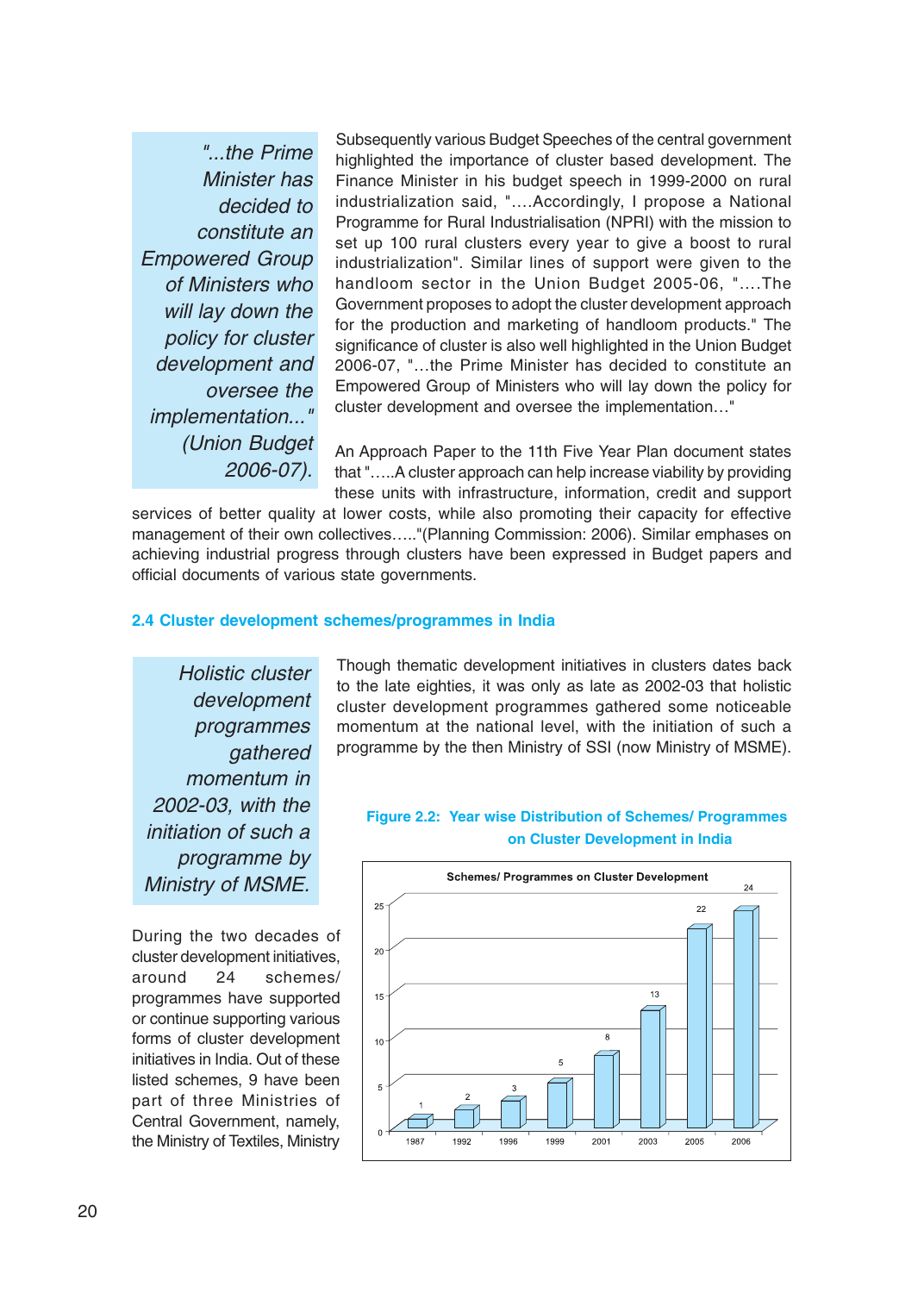of MSME and Ministry of Commerce and Industry. The State Governments of Gujarat, Orissa, Kerala, Rajasthan and Madhya Pradesh have also initiated schemes/programmes at the state level covering clusters across sub-sectors. Additionally, financial and technical institutions such as SBI, SIDBI, NABARD, NMDFC, NEDFi and NMCC have also devised schemes/schemes to support clusters. International institutions like UNIDO and ILO are also implementing various cluster development programmes. Department of Ayush, Government of India has allocated Rs 500 crores for development of 20-25 clusters in the 11th five-year plan<sup>12</sup>. Some techno-commercial institutions at the national and state level (e.g. CII<sup>13</sup>, RUDA<sup>14</sup> etc.) are also involved in several cluster based developmental activities<sup>15</sup>. The year of inception, the typology and the number of clusters supported under each scheme or programme is given in Table 2.2.

|   |                                                                                    | Year of<br>Inception of<br><b>Scheme</b> | <b>Typology of Clusters</b><br>assisted         | <b>Clusters</b><br>assisted<br>$(2006-07)$ |
|---|------------------------------------------------------------------------------------|------------------------------------------|-------------------------------------------------|--------------------------------------------|
|   |                                                                                    |                                          |                                                 |                                            |
| 1 | Ministry of Textiles                                                               |                                          |                                                 |                                            |
|   | Scheme for Integrated Textile<br>Parks (SITP)                                      | 2005-06                                  | Textiles (Handlooms &<br>Powerlooms)            | 30                                         |
|   | Baba Saheb Ambedkar<br>Hastshilp Vikas Yojana Scheme<br>(AHVY) - DC(Handicrafts)   | 2001-02                                  | Handicraft                                      | 684                                        |
|   | Integrated Handloom Cluster<br>Development Scheme (IHCDP)<br>- DC(Handlooms)       | 2005-06                                  | Handloom                                        | 21                                         |
|   | Textiles Committee of India                                                        | 2002                                     | Textiles (Handlooms &<br>Powerlooms)            | 23                                         |
| 2 | Ministry of MSME                                                                   |                                          |                                                 |                                            |
|   | Micro and Small Enterprises<br><b>Cluster Development</b><br>Programme (MSECDP)    | 1998                                     | Traditional manufacturing &<br>micro enterprise | 90                                         |
|   | <b>National Small Industries</b><br>Corporation Ltd. (NSIC)                        | 2002-03                                  | Traditional manufacturing                       | 30                                         |
|   | National Programme for Rural<br>Industrialisation (NPRI)                           | 1999-2000                                | Micro-enterprises                               | 100                                        |
|   | Scheme of Fund for<br>Regeneration of Traditional<br>Industries (SFURTI)           | 2005-06                                  | Micro-enterprises                               | 100                                        |
| 3 | Ministry of Commerce and Industry                                                  |                                          |                                                 |                                            |
|   | Industrial Infrastructure<br><b>Upgradation Scheme (IIUS)</b>                      | 2004-05                                  | Traditional manufacturing                       | 26                                         |
|   |                                                                                    | Other Institutions                       |                                                 |                                            |
| 4 | <b>NMDFC Micro Financing</b><br>Scheme through the Cluster<br>Development Approach | 2005-06                                  | Micro-enterprises                               | 5                                          |

#### **Table 2.2: Schemes/Programmes of Cluster Development Institutions in India**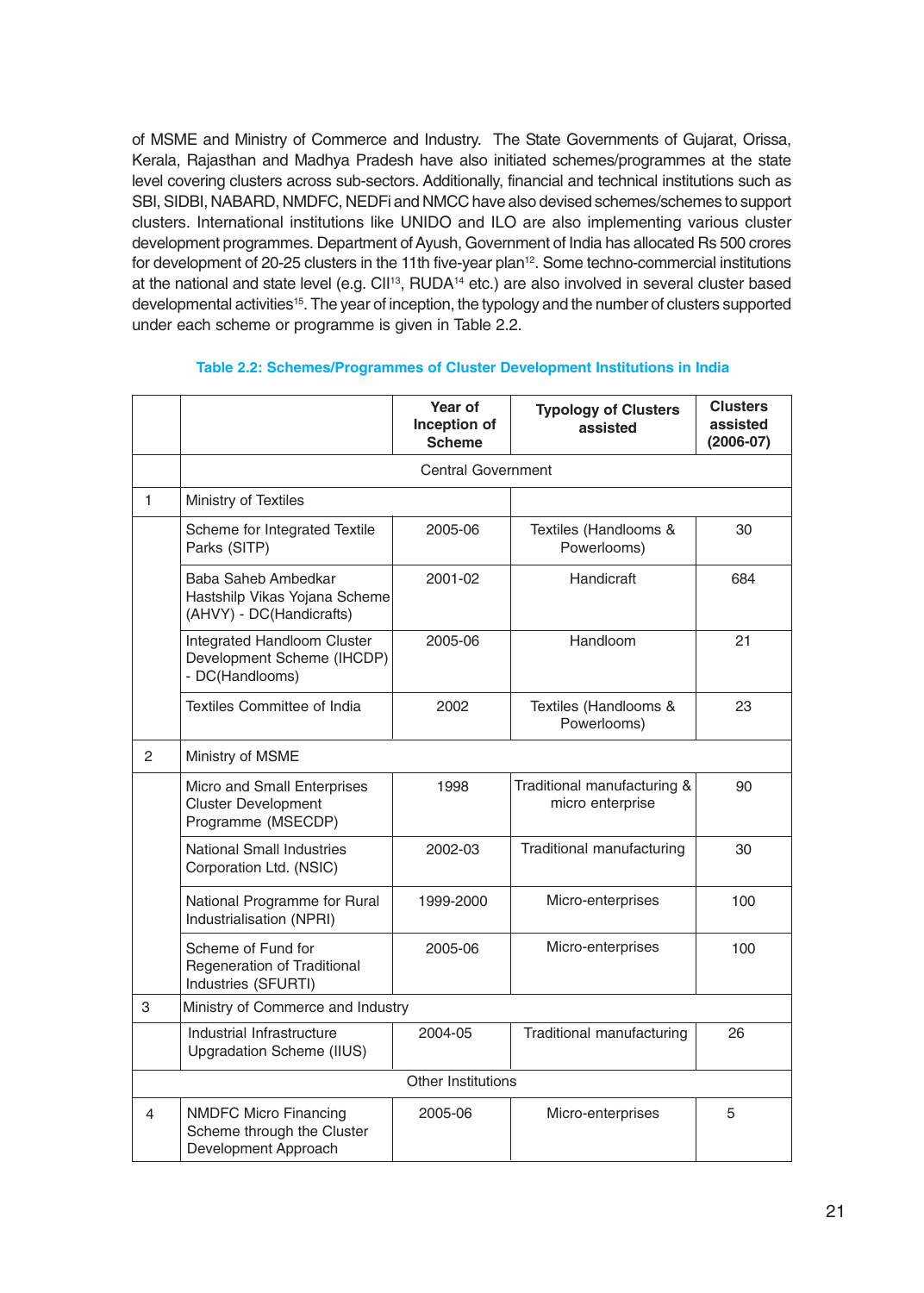| 5              | <b>SBI Project UPTECH</b>                                                                                                                                                          | 1987-88                    | Traditional manufacturing &<br>micro enterprise |                |
|----------------|------------------------------------------------------------------------------------------------------------------------------------------------------------------------------------|----------------------------|-------------------------------------------------|----------------|
| 6              | <b>SIDBI Technology Upgradation</b><br>Programme (TUP)                                                                                                                             | 1991                       | Traditional manufacturing &<br>micro enterprise | 45             |
|                | SIDBI- Financing and<br>Development of SMEs                                                                                                                                        | 2006-07                    | Traditional manufacturing &<br>micro enterprise | 3              |
| $\overline{7}$ | <b>NABARD Cluster Development</b><br>Programme                                                                                                                                     | 2003-04                    | Micro-enterprises,<br>Handloom and Handicrafts  | 48             |
| 8              | NMCC- Project VIkas with<br>support from Microsoft                                                                                                                                 | 2006-07                    | Traditional manufacturing                       | $\overline{7}$ |
| 9              | <b>NEDFI Cluster Development</b><br>Programme                                                                                                                                      | 2004-05                    | Micro-enterprise                                | 9              |
|                |                                                                                                                                                                                    | <b>State Government</b>    |                                                 |                |
| 10             | Margin Money Scheme for<br><b>Cluster Development Activties</b><br>(Government of Kerala)                                                                                          | 2003                       | Traditional manufacturing &<br>micro enterprise | 17             |
|                | <b>Grant Assistance to Cluster</b><br><b>Development Activity</b><br>(Government of Kerala)                                                                                        |                            |                                                 |                |
| 11             | Gujarat Industrial Policy - 2000,<br>Scheme for Assistance to<br><b>Cluster Development</b>                                                                                        | 2000                       | Traditional manufacturing &<br>micro enterprise | 19             |
| 12             | <b>Integrated Cluster</b><br>Development Programme<br>(Traditional products of Khadi &<br>Village Industries, sericulture<br>and crafts & handloom<br>products) (Government of MP) | 2004-05                    | Micro-enterprise,<br>(Handloom, Handicraft)     | 6              |
| 13             | <b>Craft Village Scheme</b><br>(Silpigram Yojana)<br>(Government of Orissa)                                                                                                        | 2004-05                    | Handicraft                                      | 30             |
| 14             | <b>Cluster Development</b><br>Programme (Government of<br>Rajasthan)                                                                                                               | 2005-06                    | Handloom and Handicraft                         | 15             |
|                |                                                                                                                                                                                    | International Organisation |                                                 |                |
| 15             | <b>UNIDO Cluster Development</b><br>Programme, Delhi                                                                                                                               | 1996                       |                                                 |                |
|                | <b>UNIDO Cluster Development</b><br>Programme, Orissa                                                                                                                              | 2005                       | Traditional manufacturing &<br>micro enterprise | 20             |
|                | <b>UNIDO Consolidated Project</b><br>for SME Development in India                                                                                                                  | 2007                       |                                                 |                |
| 16             | Boosting Employment through<br>Small Enterprise Development (ILO)                                                                                                                  | 2000                       | Handicraft                                      | $\overline{2}$ |
|                | <b>Total</b>                                                                                                                                                                       |                            |                                                 | 1358           |

Source: (i) Ministries of Central Government (www.goidirectory.nic.in)

 (ii) Official websites of the State Government and other institutions (the websites are provided in the bibliography). (iii) Personal meetings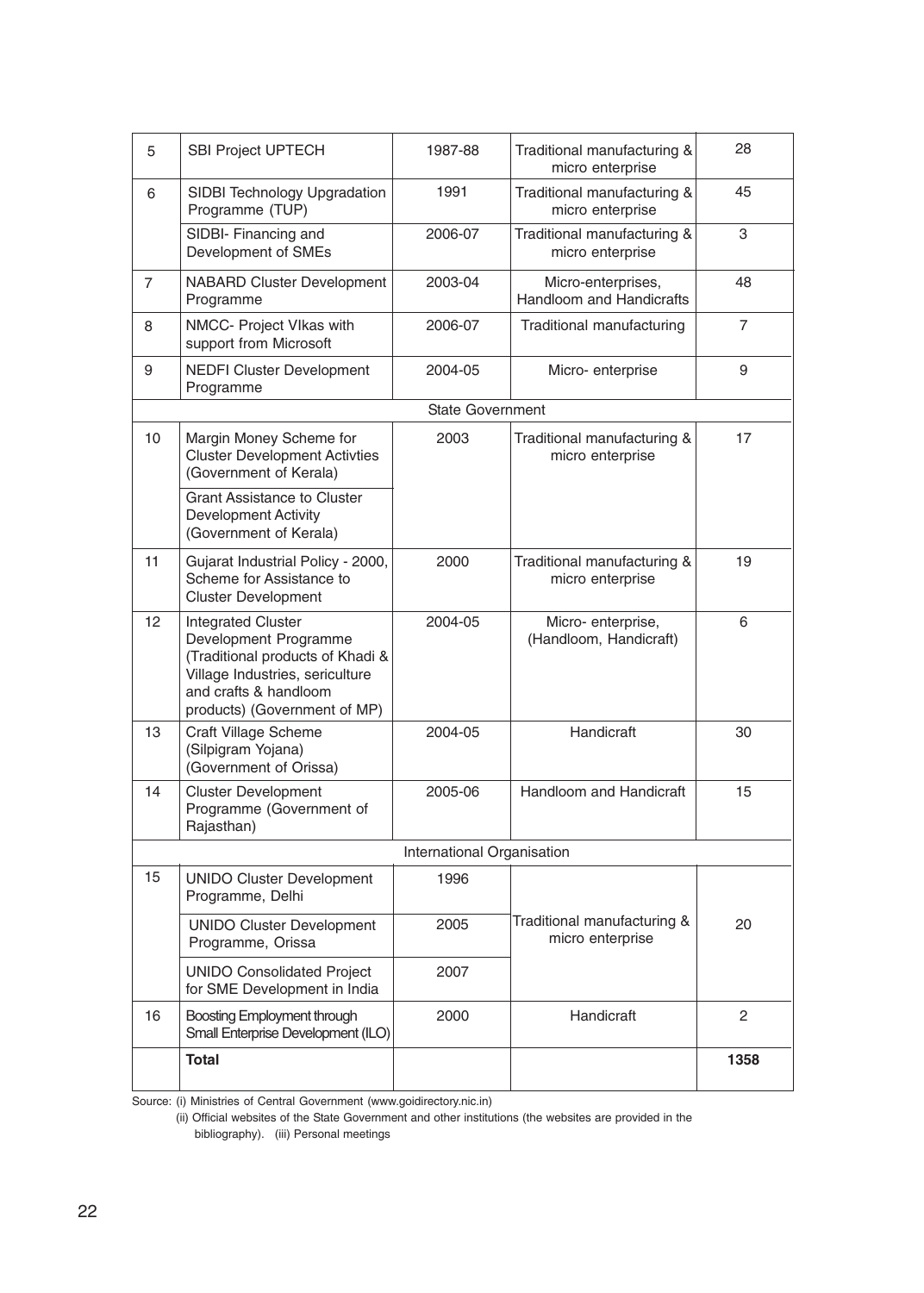#### **2.5 Analysis of Schemes: Macro Parameters**

At a broader level of classification, all cluster schemes can be divided into two broad categories viz (i) those with holistic cluster promotion focus and (ii) those with a specific area of support such as technology, infrastructure, BDS, etc. in a cluster. In a substantive sense, all Central government schemes and most state government schemes have adopted a certain variant of a holistic UNIDO cluster development approach, which evolved as a result of intense experience of cluster development across 20 clusters over a wide sectoral and geographical expanse for over 11 years (1996-2007) (for details, see, Annex 2.3).

The basic functional components such as undertaking diagnostic studies and engaging Cluster Development Agents (also termed as Cluster Development Executives) form part of most of these schemes, e.g., the schemes like AHVY, IHCDP, TC, MSECDP and SFURTI. In certain cases, developing infrastructure has been included as a priority area. The state government schemes are fairly general in nature and aim at encouraging public private participation in areas like cluster level infrastructure (as in Gujarat) or employment creation (as in MP).The financial institutions, however, have emphasized improvement in technology in clusters and the provision to provide credit for the purposes. A list of possible cluster related activities appears in Annex 2.2.

Individual schemes focus on different types of clusters depending upon their target clientele

e.g. DC (Handlooms) for handloom cluster, Ministry of ARI (now MSME) in rural cluster, Ministry of SSI (now MSME) in industrial clusters set in both rural and urban backdrop, etc. The state governments have typically chosen to support a wide range of clusters, but, expectedly rural and artisanal ones for poverty intensive cluster states, e.g. Madhya Pradesh and Orissa. So far as the financial institutions (for instance, NMDFC, SBI-UPTECH, SIDBI) are concerned, the selection of clusters are titled towards village and micro enterprise clusters for NMDFC and a mix for SBI UPTECH and SIDBI. Details of cluster schemes is provided in Annex 2.4.

It is estimated that the 24 schemes (operational or completed) have supported around 1358 clusters so far, of which 278 are traditional manufacturing and 1080 are micro enterprise clusters (as shown in Figure 2.3). The inception of AHVY (under DC (Handicrafts), Ministry of Textiles) in 2001-02 resulted in a remarkable increase in the number of artisanal clusters supported, prior to which focus was mainly laid on traditional manufacturing clusters. No cluster in the area of high tech has been supported so far by the schemes.

The resource allocated for cluster development under the listed schemes of assistance is estimated at Rs 700 crore till 2006-07. Of the total estimated amount, 91.4% has been contributed by the Central Government, 2.4% by the State and the remaining

24 schemes (operational or completed) have supported around 1358 clusters so far, of which 278 are traditional manufacturing and 1080 are micro enterprise clusters.

Assistance is estimated at Rs 700 crore till 2006- 07, of which 91.4% has been contributed by the **Central** Government.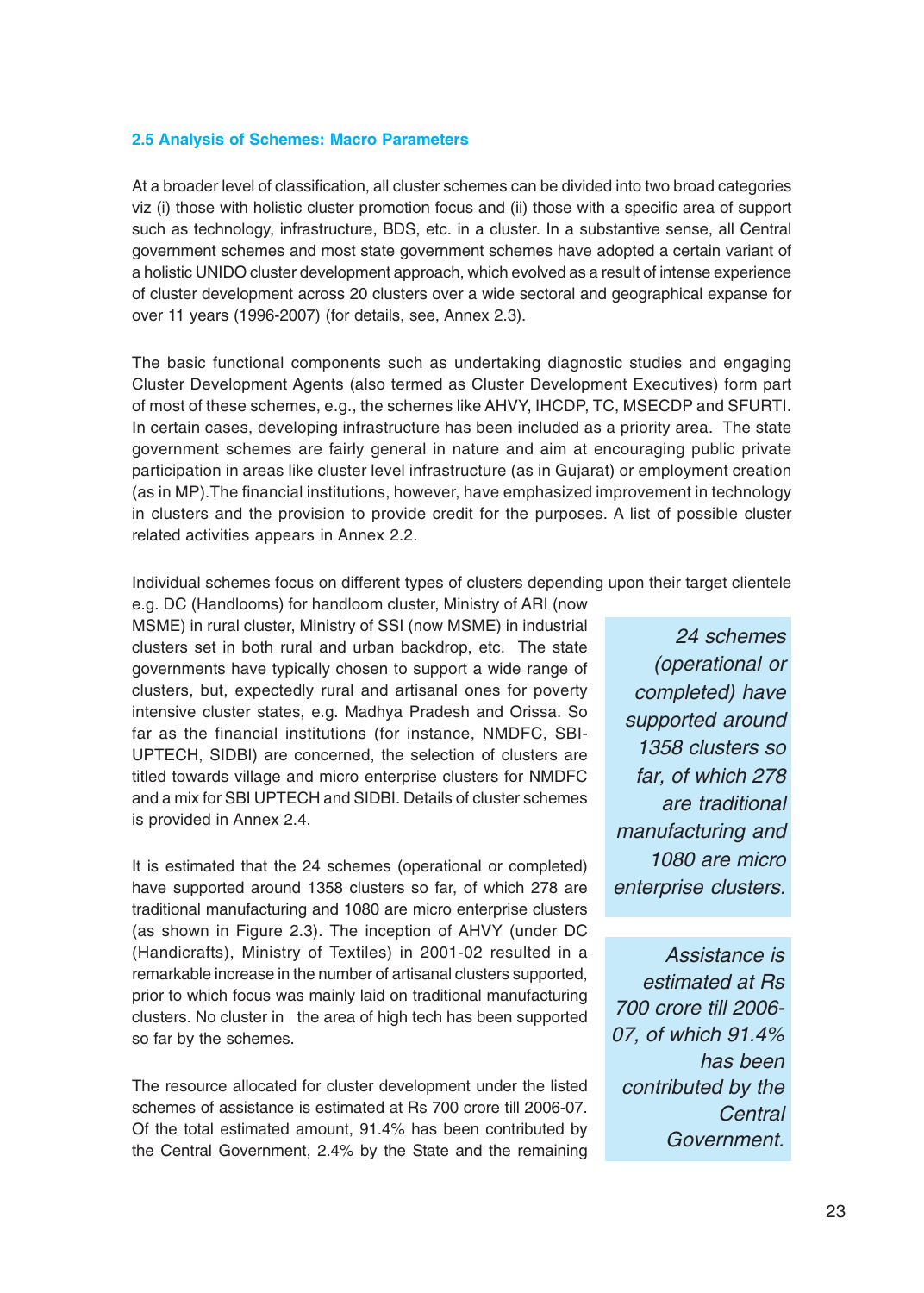

**Figure 2.3: Year wise Cluster Assisted under several Cluster Development Schemes/ Programmes**

6.2% by the techno- financial institutes and international organisations. The scheme-wise allocation of resources for cluster development and the number of clusters assisted is given in Figure 2.4.



**Figure 2.4: Scheme- wise distribution of Cluster Assistance and Resource Allocation**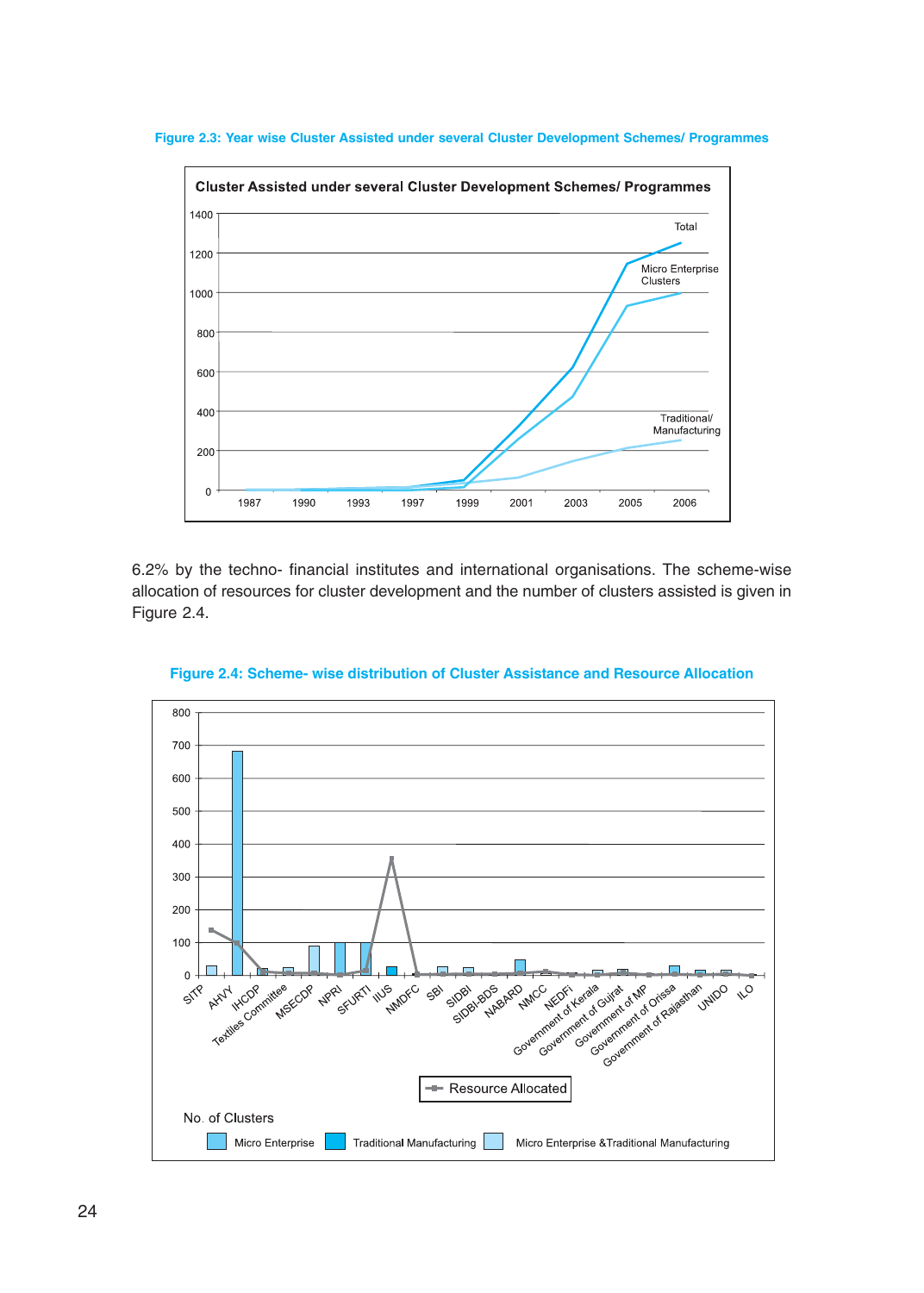The amount of assistance assigned for cluster development is heavily skewed towards infrastructure<sup>16</sup>, amounting to 87% of the total expenditure as shown in Figure 2.5.





It is estimated that during the next five years, resources worth Rs 4500 crore of development fund are likely to be invested (subject to various clearances) for cluster development. An estimated 80 percent of this amount is likely to be targeted for cluster infrastructure.

#### **2.6 Scheme support for typologies of interventions**

The 'typology of interventions' in clusters in India can also be broadly categorized into: (1) market development (2) enhancing productivity and competitiveness and (3) promotion of local governance structures (networks). The 'nature of activities' for

Resources worth Rs 4500 crore of development fund are likely to be invested for cluster development during the next 5 year.

each of the above typology can be broadly classified into benchmarking (learning through visits, discussions and understanding of successful models), promotion of joint activities (soft interventions like training, market promotion, technology development), infrastructure creation/ promotion specific to the cluster and linkage with value chain partners. Table 2.3 details the

|                                                     |   | <b>Marketing</b> | <b>Productivity and</b><br><b>Competitiveness</b> | <b>Sustainable Local</b><br><b>Organisations</b> |
|-----------------------------------------------------|---|------------------|---------------------------------------------------|--------------------------------------------------|
|                                                     |   | M                | P                                                 | S                                                |
| Benchmarking                                        | в | <b>MB</b>        | <b>PB</b>                                         | <b>SB</b>                                        |
| Other "soft" activities                             | R | <b>MR</b>        | <b>PR</b>                                         | <b>SR</b>                                        |
| Infrastructure                                      |   | MI               | PI                                                | SI                                               |
| Promoting linkage with<br>lead value chain partners |   | ML               | PL                                                | SL                                               |

#### **Table 2.3: Typology of Activities**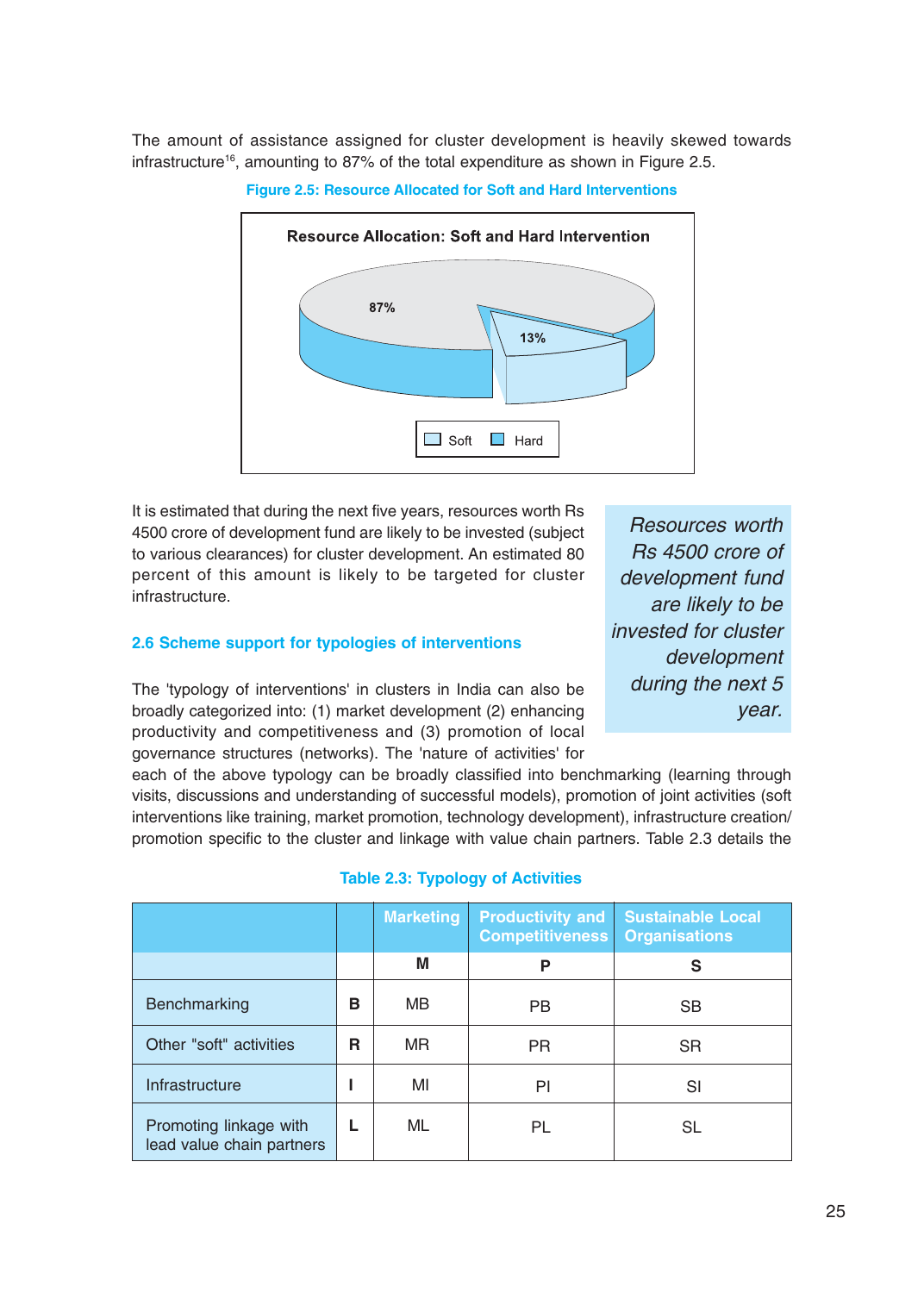There is hardly any support for promotion of local institutional capacity and promotion of private sector led development.

'typology of activities' by combining the 'typology of interventions' and the 'nature of activities' by which these are achieved (Ray and Sarkar: 2007). Another area that commands support is innovation, with high risk of failures. These may include innovative marketing arrangement, technology or creation of appropriate organizational structure. This however is not focused as a part of CDP in any Scheme.

A subjective evaluation of 18 schemes (Table 2.4) based on stated areas of support (and ignoring the flexibility provided for inclusion of any other demand driven activity wherever mentioned in those

18 Schemes) shows that there is hardly any support for promotion of local institutional capacity and promotion of private sector led development.

|                                                     |   | <b>Marketing</b> | <b>Productivity and</b><br><b>Competitiveness</b> | <b>Sustainable Local</b><br><b>Organizations</b> | <b>Total</b><br>(Row) |
|-----------------------------------------------------|---|------------------|---------------------------------------------------|--------------------------------------------------|-----------------------|
|                                                     |   | M                | P                                                 | S                                                |                       |
| Benchmarking                                        | B | 10               | 9                                                 |                                                  | 26                    |
| Other "soft" activities                             | R | 13               | 10                                                | 6                                                | 29                    |
| Infrastructure                                      |   | 9                | 8                                                 | 3                                                | 20                    |
| Promoting linkage with<br>lead value chain partners |   | 5                | 4                                                 | 4                                                | 13                    |
| <b>Total (Column)</b>                               |   | 37               | 31                                                | 20                                               |                       |

#### **Table 2.4: Subjective Evaluation of Typology of Activities Supported by Schemes/Programmes**

Note: This is for 18 schemes for which sufficient details are available. The maximum score for each cell in the total (column) can be 72 and that for each cell in total (row) can be 54. the maximum score for any other cell can be 18.

#### **2.7 Support Institutions for cluster development in India**

86% of the implementing agencies belong to the experience group of 1-2 cluster-years. 65% of resource organizations have experience of less than equal to 5 cluster-years.

For successful intervention in cluster, apart from CDEs/CDAs at the grass root level, role of (a) implementing agencies (IAs) who provide support to the CDEs/CDAs and that of (b) resource organizations (ROs)providing technical guidance to the CDEs/ CDAs, are significant. To understand the current scenario of the maturity of the implementing agencies and resource organizations in India, we have looked into their cluster experiences. An IA is said to have one cluster-year experience, if it has worked in one cluster for one year. Similarly, an RO is said to have one clusteryear experience if it has guided an IA in one cluster for one year.

As can be inferred from the graph (Figure 2.6), 86% of the implementing agencies belong to the experience group of 1-2 cluster years and 0.57% have more than 50 cluster-years of experience. Similarly, 65% of resource organizations have experience of less than equal to 5 cluster-years.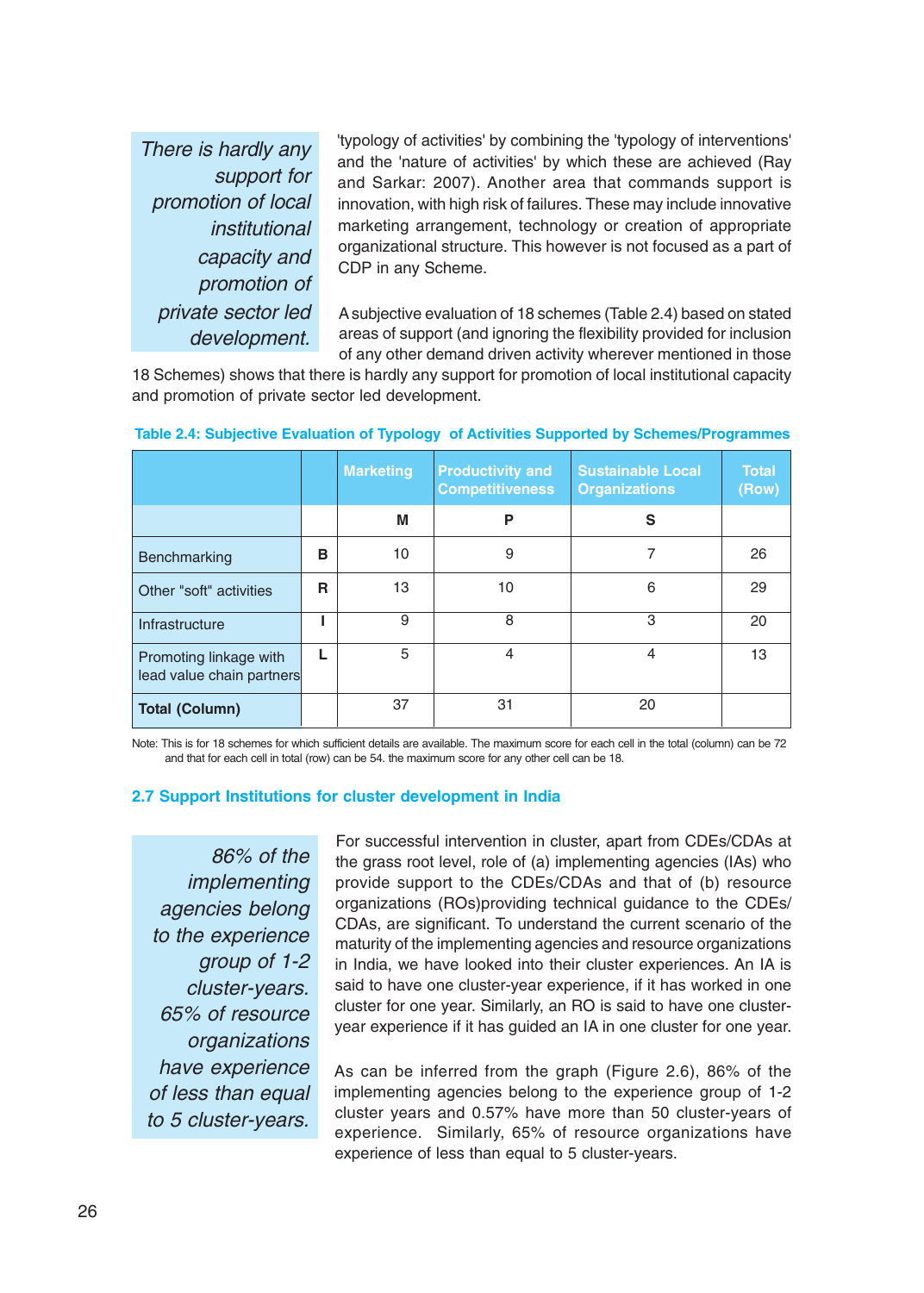



#### **2.8 Outcome of Cluster Development**

The process of holistic cluster development started in the year 1997 with the onset of cluster development programme by the United Nations Industrial Development Organization (UNIDO). Cluster development in true spirit was picked up only as late as 2002-03 by the national institutions and results have started flowing in. Published data regarding outcome of the programmes are scarce, excepting for one-off knowledge of a certain cluster at a certain point of time. Since the UNIDO programme started a little early some data is available with respect to 7 clusters where work was initiated. This is presented in Table 2.5 and Table 2.6 below. It may be mentioned here that apart from firm level changes, impact was also noticed at cluster level in the form of creation of number of new networks, associations and linkages that were established with a large number of support organizations during these programmes (UNIDO: 2001, 2003).

| <b>Cluster</b> | <b>Year of</b><br><b>Intervention</b> | <b>Additional</b><br><b>Domestic</b><br><b>Sales</b> |                    | <b>Additional</b><br><b>Exports</b> |                           | <b>Additional</b><br><b>Savings</b><br><b>Generated</b> |                           | <b>Additional</b><br><b>Quality</b><br><b>Accreditation</b> |
|----------------|---------------------------------------|------------------------------------------------------|--------------------|-------------------------------------|---------------------------|---------------------------------------------------------|---------------------------|-------------------------------------------------------------|
|                |                                       | <b>USD</b><br><b>Million</b>                         | Number<br>of firms | <b>USD Million</b><br>(new mkt)     | <b>Number</b><br>of firms | <b>USD</b><br><b>Million</b>                            | <b>Number</b><br>of firms | Number of<br>firms                                          |
| Jaipur         | 1997-2000                             | 0.12                                                 | $75^{17}$          | 1.00(2)                             | 14                        |                                                         |                           |                                                             |
| Ludhiana       | 1997-2000                             |                                                      |                    | $10.00^{18}$                        | 25                        | 1.20                                                    | 55                        |                                                             |
| Pune           | 1997-2000                             |                                                      |                    |                                     |                           | 0.02                                                    | 20                        | g <sub>19</sub>                                             |
| Tirupur        | 1997-2000                             |                                                      |                    | $10.00^{20}$                        | 15                        | 0.80                                                    | 45                        | 16 $(24)^{21}$                                              |
| Ahmedabad      | 1999-2002                             | 2.00                                                 | 21                 | 1.50(1)                             | 9                         | 0.10                                                    | 70                        | 32 $(60)^{22}$                                              |
| Ambur          | 1999-2002                             | 0.03                                                 | 30                 | 0.13(1)                             | 5                         | 0.09                                                    | 25                        | 6                                                           |
| Bangalore      | 1999-2002                             | 1.10                                                 | 50                 | (1)                                 |                           | 0.17                                                    | 40                        |                                                             |
| Total          |                                       | 3.25                                                 | 174                | 22.63                               | 68                        | 2.34                                                    | 235                       | 63 (99) <sup>23</sup>                                       |

#### **Table 2.5: Estimated Results of Intervention at Firm Level**

Source: Compiled from End of Project Reports of UNIDO Projects US/GLO/144 and US/IND/97/148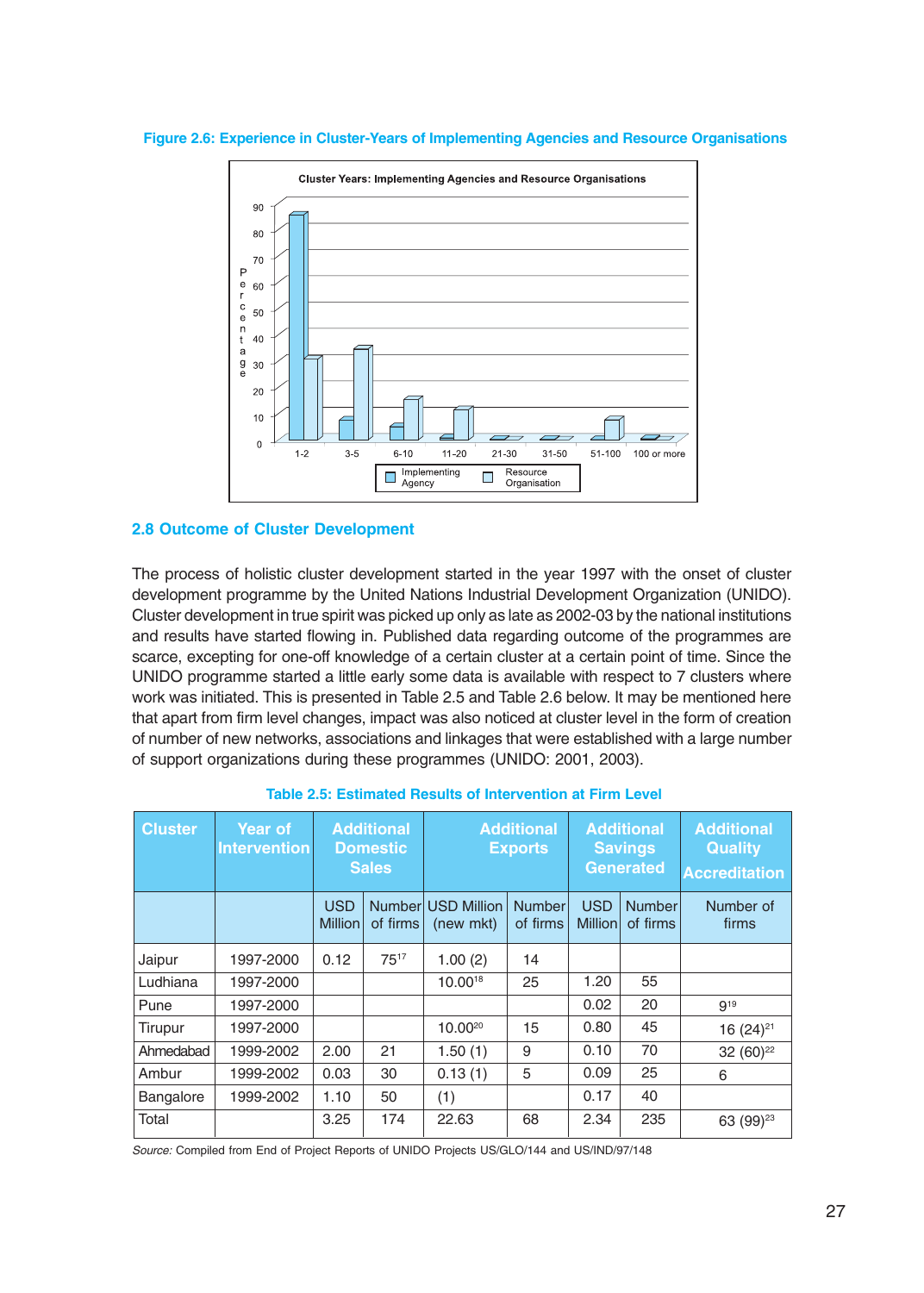| <b>Cluster</b> | <b>Year of</b><br><b>Intervention</b> | <b>Additional</b><br><b>Investment</b><br>made |                           | <b>Additional</b><br><b>Credit</b> | <b>New Training</b><br><b>Programmes</b> |                           | <b>Number of</b><br>firms<br>supported |
|----------------|---------------------------------------|------------------------------------------------|---------------------------|------------------------------------|------------------------------------------|---------------------------|----------------------------------------|
|                |                                       | <b>USD</b><br><b>Million</b>                   | <b>Number</b><br>of firms | Artisanal<br>units                 | <b>Number</b>                            | <b>Number</b><br>of firms | Number of<br>firms                     |
| Jaipur         | 1997-2000                             |                                                |                           | 65                                 | 5                                        | 50                        | 90                                     |
| Ludhiana       | 1997-2000                             | 8.00                                           | 22                        |                                    | 5                                        | 75                        | 75                                     |
| Pune           | 1997-2000                             |                                                |                           |                                    | 1                                        | 50                        | 275                                    |
| Tirupur        | 1997-2000                             |                                                |                           |                                    | 13                                       | 50                        | 75                                     |
| Ahmedabad      | 1999-2002                             | 1.50                                           | 41                        |                                    | 10                                       | 101                       | 120                                    |
| Ambur          | 1999-2002                             | 0.30                                           | 7                         | 30                                 | $\overline{4}$                           | 94                        | 115                                    |
| Bangalore      | 1999-2002                             | 1.00                                           | 21                        |                                    | 4                                        | 50                        | 100                                    |
|                |                                       | 10.8                                           | 88                        | 95                                 | 42                                       | 470                       | 850                                    |

**Table 2.6: Estimated Results of Intervention at Firm Level**

Source: Compiled from End of Project Reports of UNIDO Projects US/GLO/144 and US/IND/97/148

This shows that cluster development programme, through the process of creation of networks and linkages, creates outcome in the form of enhanced turnover, exports, quality up-gradation, savings, investment, training, etc. A recent Project of UNIDO also shows that cluster development programme also impacts on relatively poor stakeholders, only when it is specially designed to include those stakeholders. (UNIDO: 2006).

These were also found to be working for various other cluster development initiatives promoted by a number of agencies across India. A handful of case studies have been carried out for a few institutions for clusters development programmes at various levels of maturity and promoted by different typology of institutions. These include the following clusters along with their level of maturity and implementing organization:

|                                                     | Name of Cluster                                  | Implementing<br>Organization   | Started | Ended      |  |  |  |
|-----------------------------------------------------|--------------------------------------------------|--------------------------------|---------|------------|--|--|--|
| Interventions in Traditional Manufacturing Clusters |                                                  |                                |         |            |  |  |  |
| CS <sub>1</sub>                                     | Rajkot Diesel Engines and Engineering<br>Cluster | EDI [for DC(MSME)]             | 2003    | 2006       |  |  |  |
| CS <sub>2</sub>                                     | Coimbatore Wet Grinder Cluster                   | NIMSME as RO [for<br>DC(MSME)] | 2003    | 2006       |  |  |  |
|                                                     | Intervention in Micro Enterprise Clusters        |                                |         |            |  |  |  |
| CS <sub>3</sub>                                     | Bidri Cluster of Bidar, Karnataka                | <b>NABARD</b>                  | 2003    | 2006       |  |  |  |
| CS4                                                 | Stone Carving Cluster of Konark, Orissa          | UNIDO-CDP, Orissa              | 2005    | Continuing |  |  |  |

CS => Case Study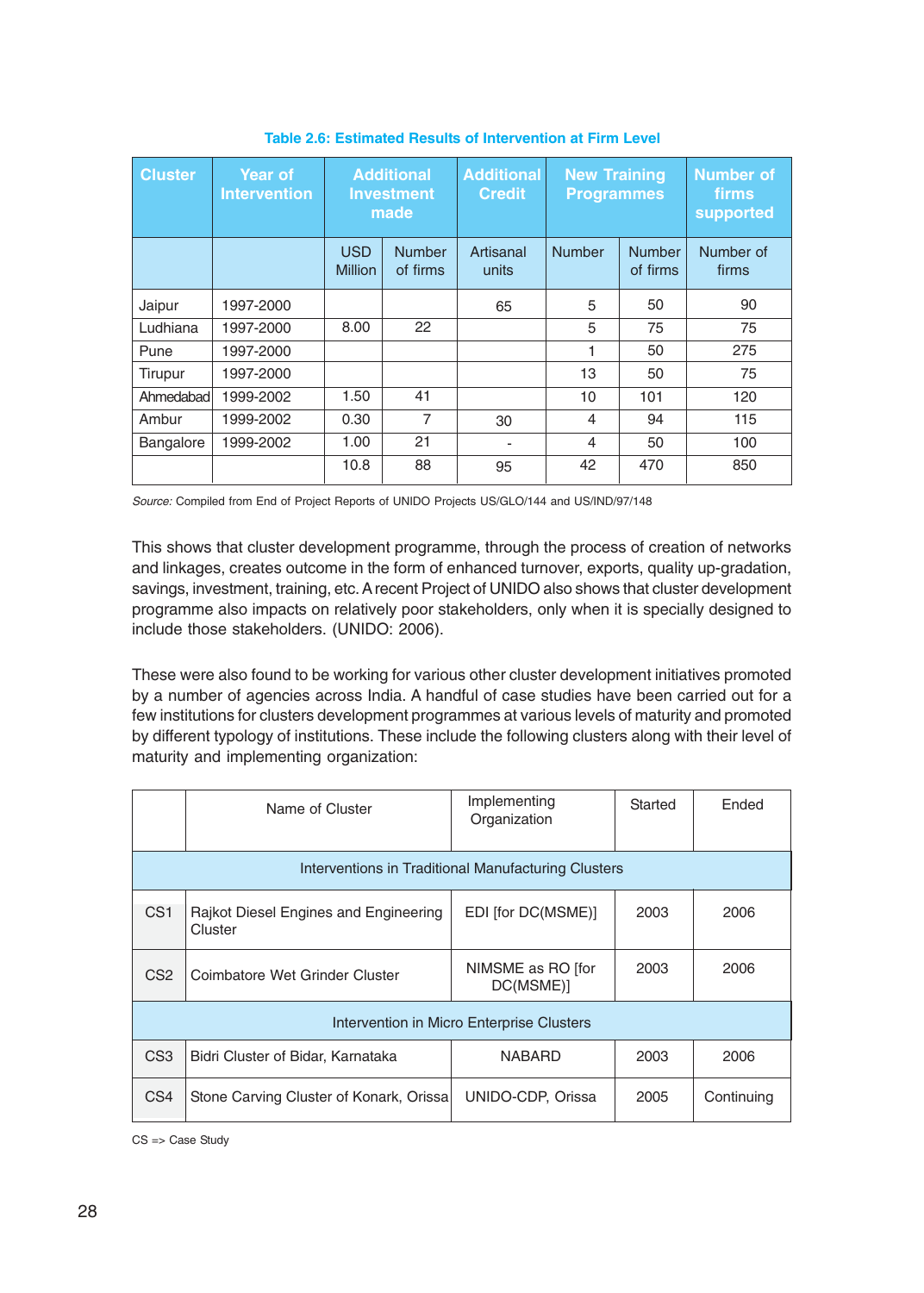#### **CS1: Rajkot Diesel Engines and Engineering Cluster**

The Diesel Engine & Engineering cluster of Rajkot (Gujarat) has 4170 firms producing 6 major items. Intervention in the cluster was initiated by EDI with the programme support of the Office of DC (MSME) (& ICICI intervened in 2003) for a period of 3 years. Some of the major problems were identified as competition from imported of light weight engine, shortage of raw material and fluctuating prices, limited buyer linkages, old technology and limited knowledge about international standards and manufacturing practices.

The strategy for intervention was to demonstrate results in the most critical area, i.e. technology usage. It started off with technology benchmarking with the latest available technologies. A business delegation was taken to 'International Machine Tools Exhibition' in Taiwan for this purpose. Simultaneously, meetings were arranged with the potential buyers to provide an insight on the expectations of the buyers. This was followed by local buyer-seller meets in association with Indian Institute of Machine Tools Manufacturing (IIMM). Demonstrations were also made on use of modern cutting tools through manufacturers like Taegutec, Sandvik Asia. Provisioning of appropriate technology, personal counselling was also undertaken.

Over 100 technological implementations were carried out in the cluster resulting in improvement in productivity by about 20% and decrease in rejection rate from 12% to 5%. The raw material problem was taken care of as Rajkot Engineering Association (REA) started procuring and distributing pig iron in bulk. Use of precision machines increased. Diversification into new and higher value added products has also started. Both national and international BDS providers like CMTI, NSIC and Indian Oil are now linked to the cluster. The local industry association- REA is now publishing News bulletin, procuring required raw materials in bulk, facilitating participation in international fairs. For the future, there is a need to establish a testing laboratories in the cluster. The cluster also requires to se cutting edge technology which requires high value investment. This can be done by establishing a CFC. Joint efforts are also required in marketing and exports.

Source: EDI, Ahmedabad

#### **CS2: Wet-grinder Cluster, Coimbatore**

The wet grinder cluster is situated in and around Coimbatore (Tamil Nadu). The 52 year old cluster comprises of 500 components suppliers, 150 assemblers, 50 composite firms. The major problems faced by the cluster include inadequate raw material supplies and financial resources, poor design and development, lack of direct exports and uniform product standards, poor institutional linkages and disorganized functioning. MSME-DI, Chennai intervened in the cluster in the year 2003 with technical support of NIMSME, Hyderabad. The implementation strategy was strengthening of the dormant Association viz. Coimbatore Wet Grinders and Accessories Manufacturers Association (COWMA), promotion of joint action through formation of consortia.

As a result of the intervention firms established linkages with dealers in Indore, Ahmedabad, Bhubaneshwar and Behrampur and realized on the spot sales of Rs. 50 lakhs. 30 members of three Consortia availed credit under MCGF Scheme of SIDBI. A CFC is being set up with grant-in-aid of Rs.99 lakhs by DC(MSME) and Rs.16.54 lakhs by the Government of Tamilnadu. A strengthened COWMA reduced VAT on wet-grinders from 12.5% to 4%. "Coimbatore Wet-grinder" was registered under GI Act. It is the first industrial product registered under GI Act in India. The future challenges include taking advantages under GI Registration and standardization of the product under GI and BIS, implementation of VAT by the cluster enterprises, continuing and adoption of design and development activities, creation of more consortia under MCGFS Scheme, enhancing exports, etc.

Source: NIMSME, Hyderabad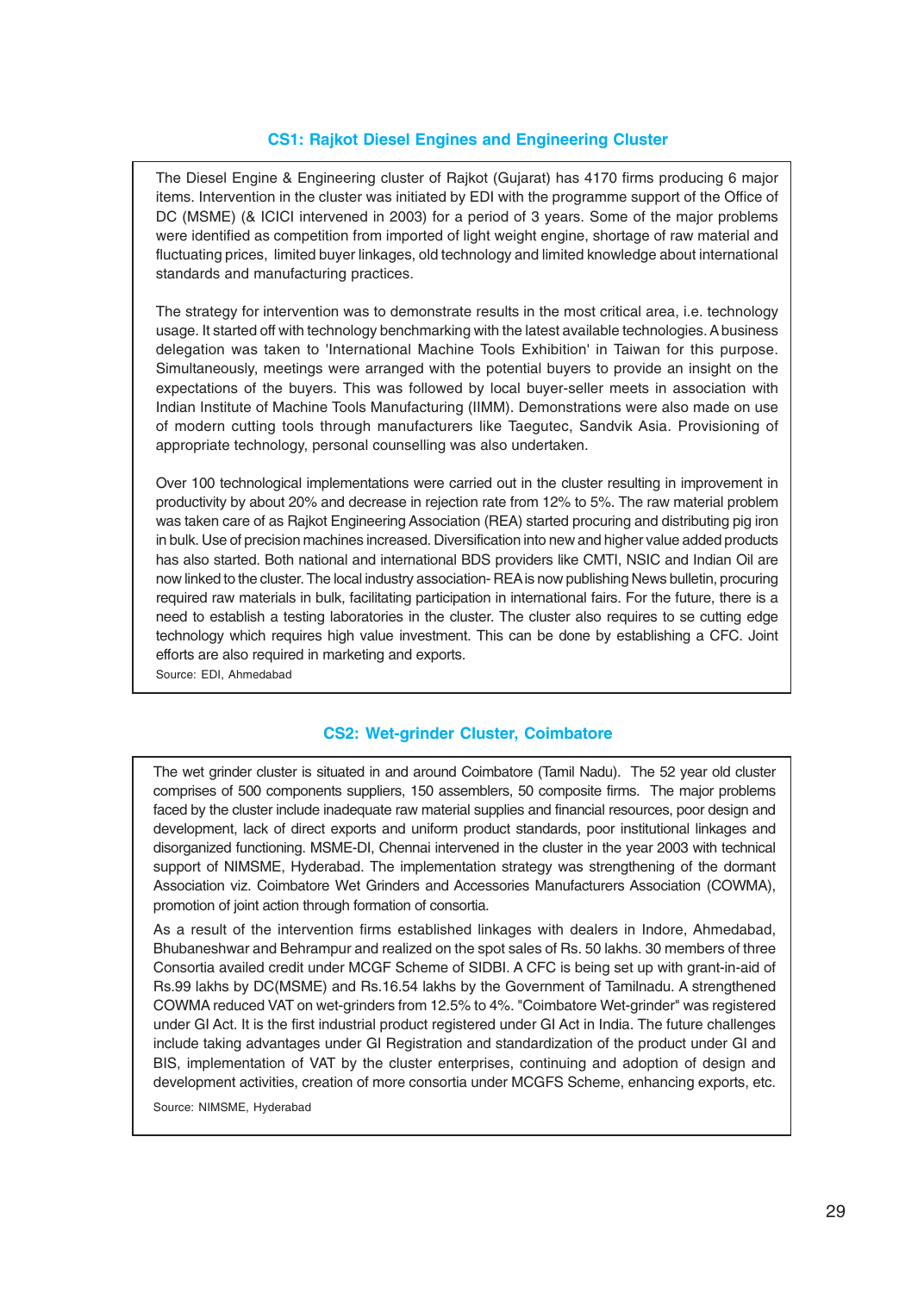#### **CS3: Bidri Cluster at Bidar in Karnataka**

The Bidri cluster of Bidar is situated in the state of Karnataka. The cluster is spread around Janata Colony and the old city. It has 216 artisans, producing flower vase and products of metal & silver. The cluster is about 5 years old. The major problems of the cluster were old and dated designs and machinery, lack of working capital as well as direct access to markets. NABARD intervened in the cluster in the year 2003-04. The implementation strategy was to provide exposure for learning and development with the support of a local NGO. The major turning points were visits to urban markets and artisan product fairs and interaction with customers. The exposure visit provided the necessary stimulus and insight into the process of change. As a result of the intervention the artisans were organized into 15 SHGs and then federated to solve the long term capacity issues (on both market and procurement front). The artisans started getting work for full year compared to just 3 months of work earlier, resulting in increase in income by over 4 times. New designs were introduced through agencies like NIFT/NID and over Rs 1 million was disbursed to the artisans as credit for the first time in the cluster. Active support of the local bank and the office of DC(handicrafts) also helped a lot. The traditional art form got registered under the Geographical Indication (GI) Act. Future challenges include new machine, specialized electric furnace and raw material under CSR for zinc. They also feel the need for long term effective computer education. Source: NABARD, Mumbai

Irrespective of the nature of the cluster, the outcome of cluster development initiative shows in the form of increase in sale, additional quality accreditation and investment, initiation of social security etc.

#### **CS4: Stone Carving Cluster at Konark, Orissa**

The stone carving cluster of Konark, is situated in the State of Orissa .The cluster is spread over 15 villages. It has 750 artisans employed in 66 firms producing handcrafted stone products. The cluster is about 50 years old. The major problems identified in the cluster were low margins, low capacity utilization, limited mechanization, lack of availability of raw stones and innovation. UNIDO intervened in the cluster in October 2005. The implementation strategy was to introduce modern tools, ensure regular supply of stones and to provide new design inputs, provide access to new markets and strengthen the supply chain. The major turning points were formation of 4 cooperatives and 4 sales outlets and setting up of 2 CFC, provision of direct linkage with the foreign buyers, and participation in Stone Mart.

As a result of the intervention 245 artisans have been organized into 16 associations. 150 artisans from the cluster have availed credit of Rs. 37 Lakh from MFI/Bank. 35 artisans have received artisan Credit Card. New business worth Rs 17 million has been generated. 35 cooperative and 17 household units have bought new tools worth Rs.400,000. 2 CFCs have been established. 112 artisans have been trained to produce new products. Capacity building of 8 associations has been done. One group has obtained mining rights to have direct access to raw materials. 90 new products have been developed. 250 artisans have received artisan I-cards and over100 artisans have been covered under Rajiv Gandhi health insurance. The future challenges of the cluster are to ensure good supply of labor and raw materials, introduction of new designs on a continuous basis and develop standardization.

Source: UNIDO-CDP, Orissa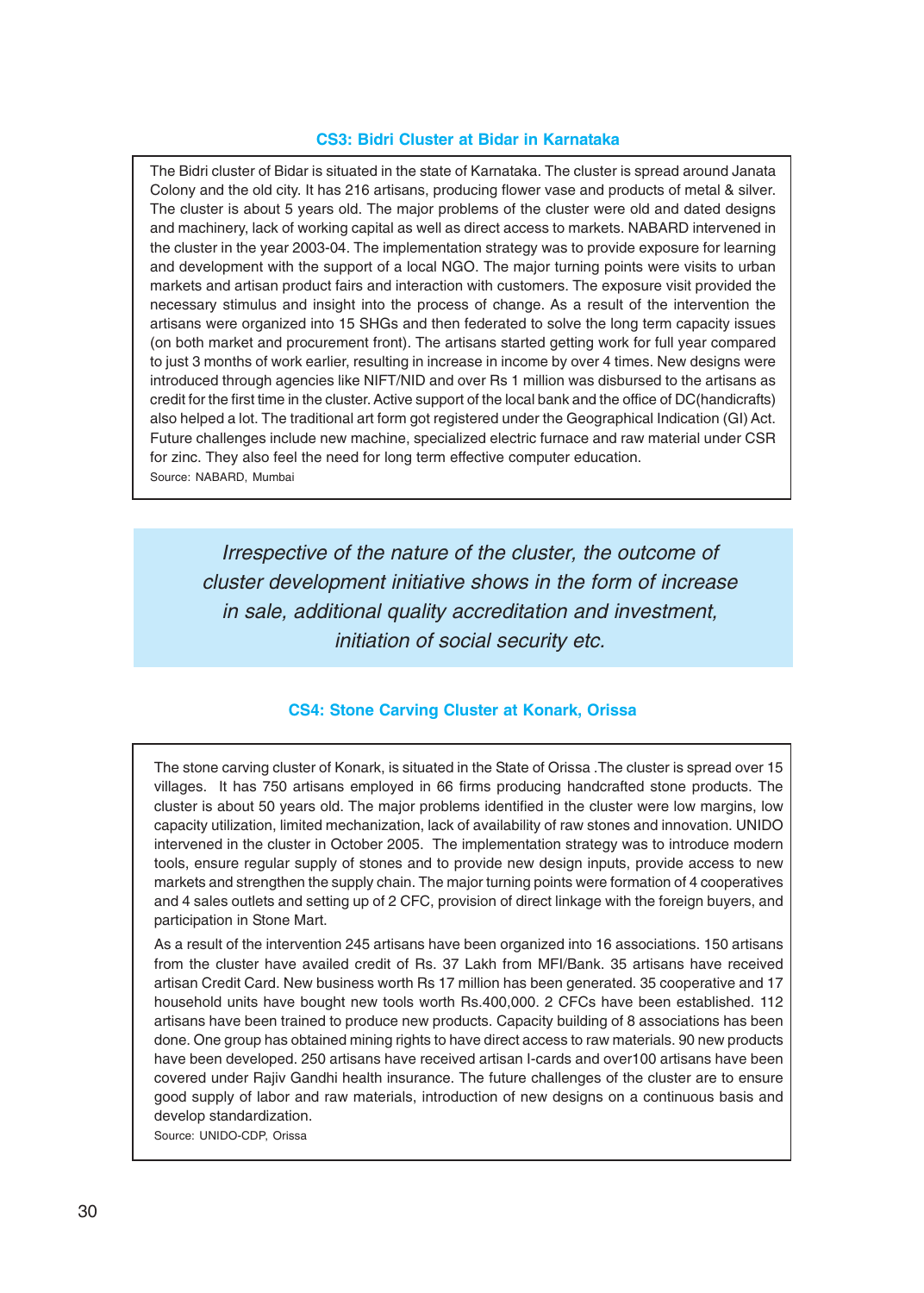Networks are the integral part of cluster development. The activities undertaken by the networks in a cluster vary with the maturity of the network, moving from activities that demands low investment and shows quick result to activities with high investment and longer gestation period. The continued existence of networks in a cluster depends on the past successful experience of working together. Even after a formal CDP is over, the network continues to deliver results for the cluster. We describe below 2 case studies of different vintage and by different institutions.

|                 | <b>Network</b>  | <b>Implementing Agency</b>     | Started | Ended      |
|-----------------|-----------------|--------------------------------|---------|------------|
| CS <sub>5</sub> | Suvarnakar CFCI | NIFT for Government of Gujarat | 2001    | 2005       |
| CS <sub>6</sub> | 'CORE           | UNIDO - CDP, Orissa            | 2005    | Continuing |

#### **CS5: Suvarnakar CFC, Ahmedabad**

At the Jewellary cluster of Ahmedabad, a CFC (namely 'Suvarnakar CFC') has been established in Oct 2006 under the aegis of Suvarnakar Auyodogic Utpadak Mandali Ltd. Out of total budget of Rs. 1 crore, contribution of the beneficiary was Rs. 60 lacs. The remaining amount was provided by the Govt. of Gujarat. The main machine installed under CFC are bangle making m/c, gold testing m/c (imported from Germany), chain making m/c. Total cost of these 3 machines was 26 lacs. The basic objective was to introduce latest technology, get better finish etc. The machines installed in CFC are properly utilised and a revenue of Rs. 3000/- is generated per day (50 units are taking CFC m/c services per day). The association is presently working out a proposal to establish hall marking centre wherein people can get their jewelry hall marked locally and at a cheaper rate (other hall marking centres are located on private initiative at a distant place). This could be a potent source of income generation for the association and which could be further used for developmental activities.

Source: Survey Report

#### **CS6: CORE, Rourkella**

The Engineering cluster at Rourkela is situated in the state of Orissa. The cluster has 145 units. The total turnover of the cluster is Rs.75 Crores. UNIDO has been implementing a cluster Development Program in Rourkela since 2005. The major problems of the cluster were high manufacturing cost compared to other similar clusters. The implementation strategy was to benchmark the cluster with some good cluster and use the best practices to achieve cost efficiency. Consequently eight young entrepreneurs visited Trichy engineering cluster, saw the common procurement center of BHEL industrial Development and Service Society (BIDASS) and interacted with the firms. They also saw the working of common oxygen plant set up by BIDASS. The results showed that efficient procurement was the basis of competitiveness for Trichy. On returning they formed the Cluster of Rourkela Engineering Enterprise (CORE) - a consortium (network) of 15 units with a seed capital of Rs.1.5 lakhs. Negotiations by CORE fetched a discount of 12% on flexible billing terms. The effort was then extended to other consumables resulting in a saving of 10% instantly. Due to the extensive cost reduction the consortium could also bag a large order. Source: UNIDO-CDP, Orissa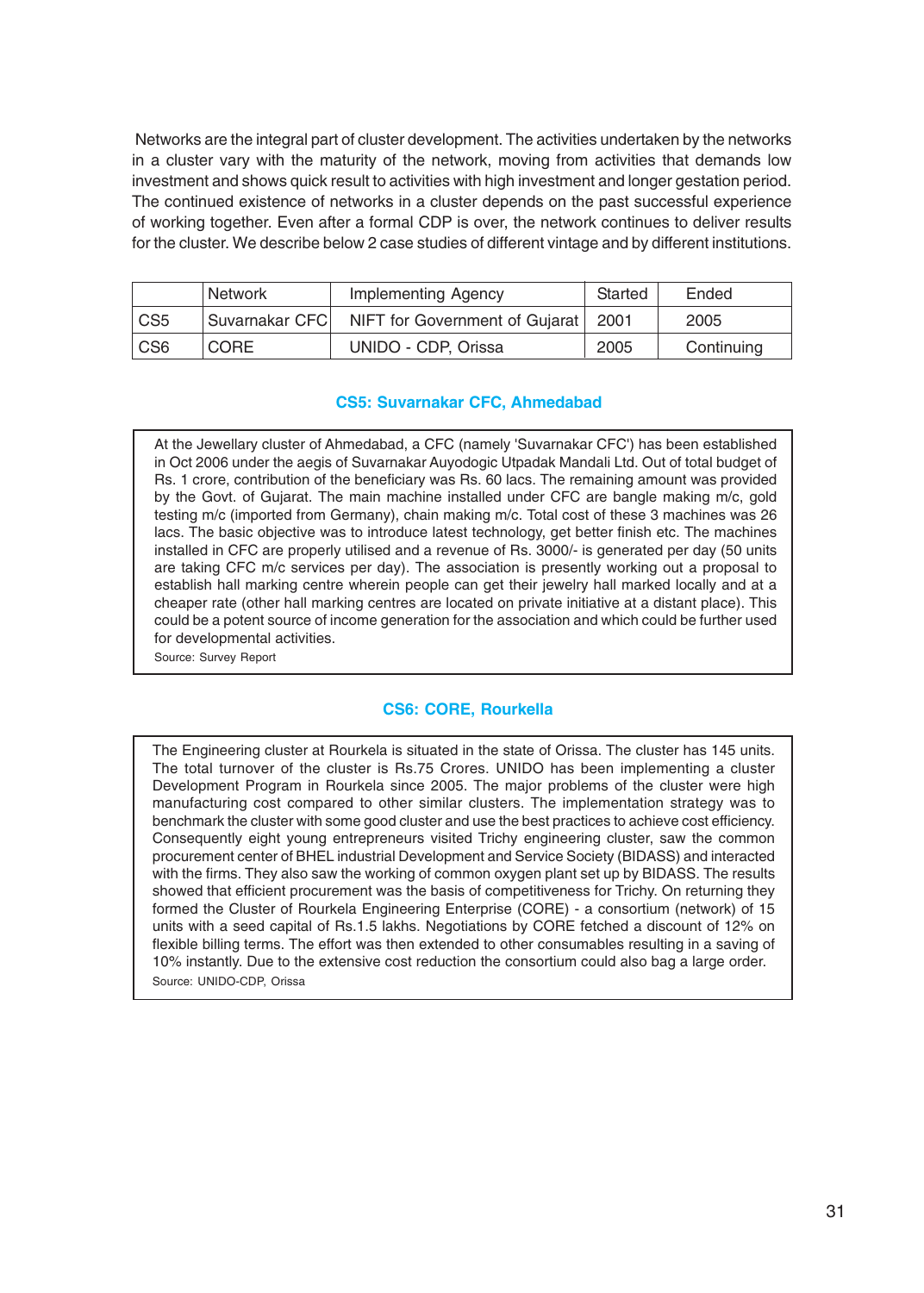# **CHAPTER 3**

# Chapter 3: Policy Challenges - Viewpoints of Stakeholders

# **3.1 Policy Challenges**

While promoting the basic cluster specialty of joint action, policy challenges can be broadly classified into (1) optimum targeting and initiating development, (2) managing development and (3) monitoring and learning from development supported by divergent thematic needs of different typologies of clusters $^{24}$ .

- *(***1) Targeting and initiating development:** To start with one needs to have a broad understanding of defining a cluster. Again, it is argued that, once a cluster qualifies a definition, what practical factors need to be considered for selection?
- **(2) Managing development:** With cluster level interventions picking up, what are the critical issues for satisfactory implementation? Issues related to policy support for private sector and BDS providers are also being debated. Again, implementation at the ground level will require a flexible and efficient system that suits the cluster. Role of a dedicated nonstakeholder cluster development agent/executive (CDA/CDE) has also come up strongly. Also of critical importance are components, value and duration of support with special reference to relatively less endowed/poor stakeholders and ensuring their inclusiveness. Not the least is an enabling environment that is capable and supportive of such promotion, leading towards sustainable development.
- **(3) Monitoring Development:** It is also essential to have effective outcome and creating a system for learning.

While many of these issues will be gauged later (in chapter 4) based on available literature (e.g. schemes, reports, etc.), a decade old experience of CDPs in India provides a repository of knowledge at various levels which also needs to be tapped. Accordingly the above issues were discussed informally with a range of (i) policy makers, (ii) practitioners - public and private as well as implementing and resource agencies and (iii) cluster stakeholders where CDP is ongoing/completed (Table 3.1). List of the stakeholders discussants appear in Annex 3.1. Their views along with emerging suggestions on various issues related to policy challenges appear in sections 3.2 to 3.12.

| Number of                    |    | Number of                                       |    |
|------------------------------|----|-------------------------------------------------|----|
| Policy level Institutions    |    | <b>BDS/Technical and Financial Institutions</b> | 5  |
| <b>Resource Agencies</b>     | 3  | <b>CDE<sub>s</sub></b>                          |    |
| <b>Implementing Agencies</b> | 11 | Associations/Networks                           |    |
| Firms/Artisans               | 10 | Total                                           | 44 |

# **Table 3.1: Stakeholder Discussants**

#### **3.2 Defining a cluster**

Contiguity of firms is important for promoting joint action.

Discussants felt that a cluster should have a minimum of 100 units. For north-east and hilly areas such number can be smaller. However, contiguity is important for promoting joint action. While some suggested that a cluster should be within a maximum radius of 25 kms, others felt that it should be a distance which can be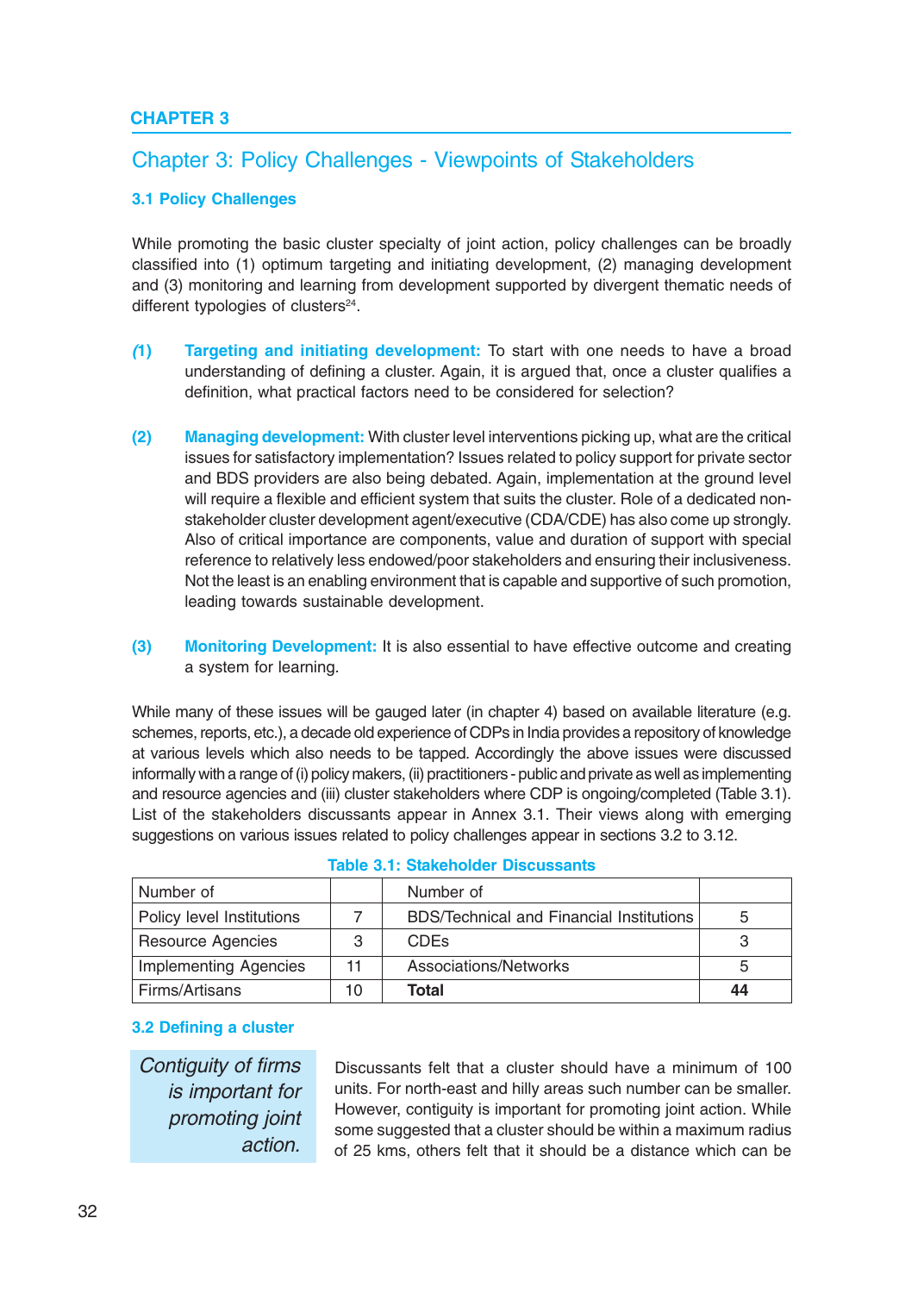covered within two hours of time by local transportation by a stakeholder. However, village based clusters or clusters in the north east/hilly India will be naturally dispersed.

Some felt that largeness of a cluster is not an issue as majority of the stakeholders does not take interest to start with; in contrast, restricting cluster size artificially might close the door to a group of interested firms and can be a tactical mistake. On the contrary, if there is genuine contiguity, then it will be a political mess to define a cluster, to suit implementation, based on highest concentration.

On product range it was suggested that strict industrial classification will not be able to capture all clusters and at times such efforts may come up with irrelevant or too narrow a classification. Many a times multiple related products are made by firms in a cluster and describing them as different clusters will become an operational mess. Hence local knowledge/intelligence should be combined with product classification to define the product range of a cluster.

While the above views hold good for existing clusters, some felt that from a totally different perspective, wherein a cluster (or a concentration of units to start with) is being created, the size of cluster can be small (e.g. a textiles park) or big (e.g. a food processing cluster with its backward and forward linkage). Again there is no database of services clusters. Even, the existing

No database of services clusters are available.

database of 388 traditional manufacturing clusters is inadequate as already work is going on in many more clusters. The quality of data is also inadequate to promote interest of related agencies to select the clusters.

# **3.3 Selection of clusters**

While some institutions have multi-institution committees for selection, for most it is an internal exercise. At times some institutions use the norm for equal geographic distribution. Some institutions, especially those which cater to the needs of the poverty intensive clusters, are also using the norm for presence of Scheduled Caste and Scheduled Tribe population. It was suggested that selection should be preceded by an input-output framework. Here clusters of varied levels of maturity and different typologies need to be selected, although level of maturity of a cluster is sector dependent.

# **3.4 Implementation technique**

There is need for holistic planning up to marketing and not piecemeal disjointed approach for any cluster. Business development service (BDS) providers and private sector value chain partners provide maximum benefit in the areas of marketing, quality, infrastructure creation, etc. There is need to support these stakeholders as per their capability. Many a time services of good BDS providers cannot be utilized due to high fees. In the absence (or difficulty) for creating any fixed norm, high service charges cannot be supported.

Again, different schemes define cooperation structure in different ways, while some looks for 'society', others ask for 'consortium'. Hence the definition should be uniform across the scheme of assistance. Local technical institutions should also provide services to the cluster. Improved industry-institute linkage to crate awareness about the requirements of industry and orientation of course curriculum of local ITI and colleges, as per cluster need (to some extent and wherever possible) is also required.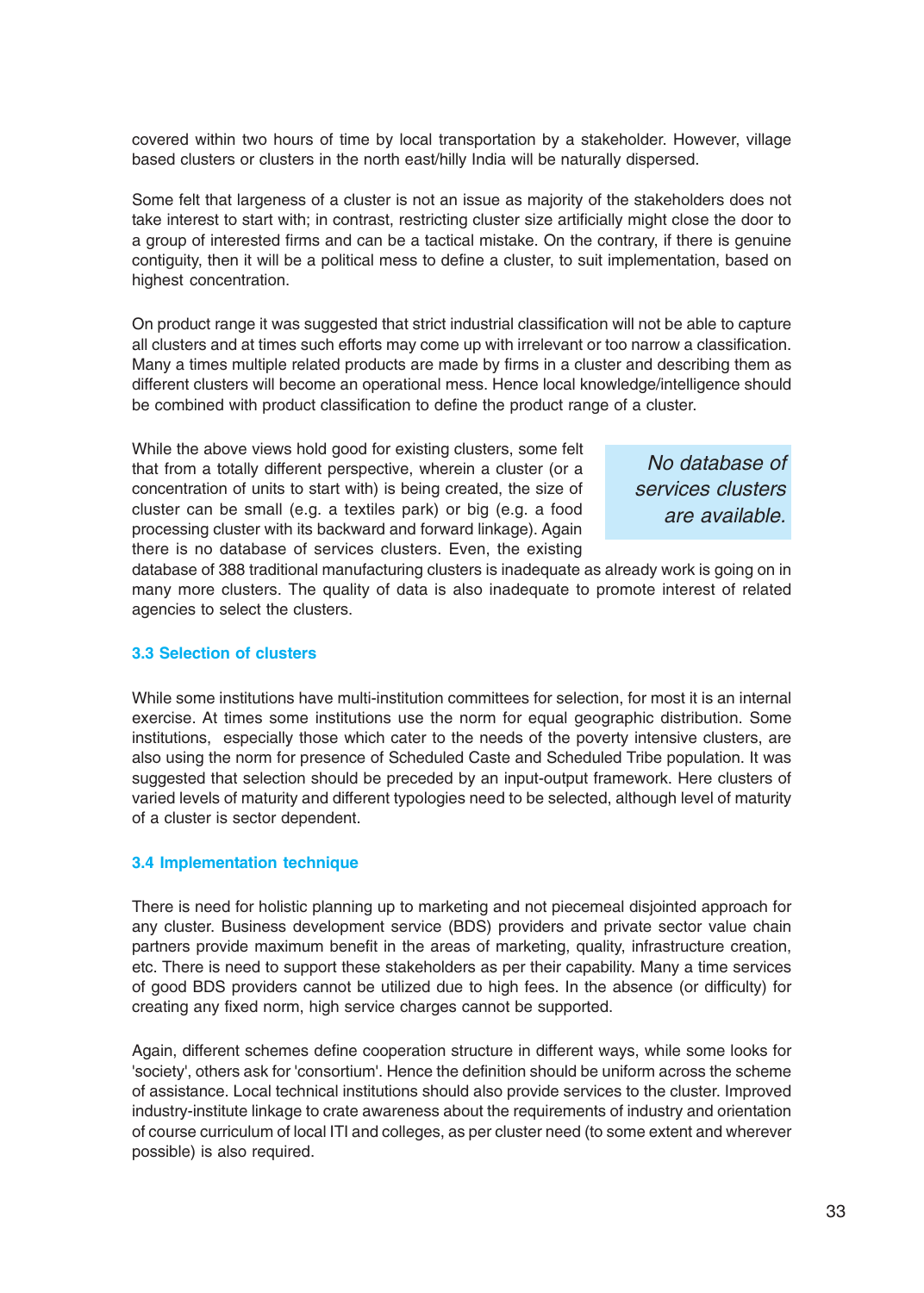For some clusters there may be even need for perspective planning with support for enterprise development as well as general (as opposed to cluster specific) infrastructure development. For clusters requiring support of multiple agencies, the secretary industry of the state should coordinate the issues at the ground level. Programmes should be projected with tripartite agreements.

#### **3.5 Choice of implementing agency and resource organization**

There is huge dearth of trained implementing agencies. Such implementing agency has to be based in the cluster; resource agencies, with long run commitments, should also be preferably stationed in the State.

It was unanimously felt that there is a huge dearth of trained implementing agencies. Similarly there is absence of trained resource organization too. It was suggested that be it a resource organization or an implementing agency, it should have at least two trained persons and have an organization culture that promotes delegation, accountability and transparency. Implementing agency has to be based in the cluster; resource agencies should also be preferably stationed in the State with long run commitments.

Some suggested that apart from institutions District Industries Centers (DICs) can become implementing agencies, provided appropriate manpower planning is done. Some felt that banks can also become implementing agency but being a profit initiative they would look for tax sops for such promotional activity. Majority felt that it is very difficult to have industry associations as coordinating cluster initiative as an "implementing agency". Firstly there are very few associations which have such capacity and secondly, an association has relative comparative advantage in promoting broader policy level issues, infrastructure, etc., as compared to business issues, the latter being an important aspect

for cluster development. See Annex 3.2 for selection criterion of an implementing agency.

# **3.6 Flexible and efficient support framework**

Decision making process should be quick with predefined time limits.

Most of the cluster initiatives are public sector driven. There is more need for involvement of the private sector both as a CSR and even a profit initiative. Cluster stakeholder patience has very short gestation period and in ordinary circumstances, they prefer no change rather than uncertainty, hence decisions should be quick with pre-defined limits. Again, due to natural partial knowledge of cluster reality (which only evolves with time) to start

with, action plan also goes under revision multiple times. Hence, approval for action plan, at a higher level leads to delays. At times activities planned do not adhere to time schedule as the stakeholders do not work on planned expectations due to multiple reasons. It was suggested that there should be adequate flexibility in altering an annual action plan both with respect to items and timings. There is also need for tools that can balance need for accountability with need for flexibility to match the cluster requirements.

# **3.7 Role of CDA/CDE**

There is a near unanimity on the fact that there should be a dedicated person for managing development (CDA/CDE) in each cluster. CDA should be trained and be of the right attitude.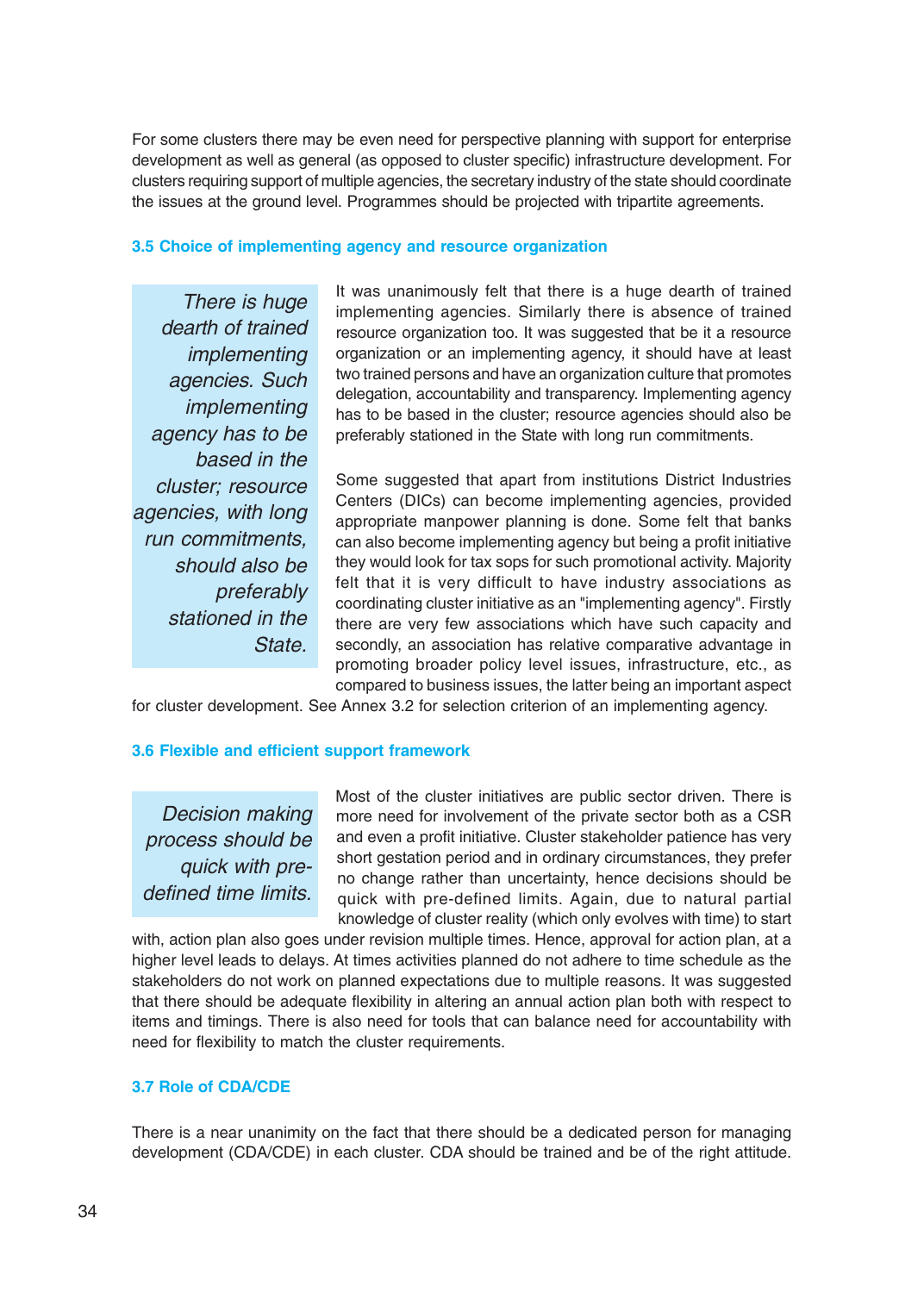CDA must continue for at least three years in a given cluster so that their contribution will be substantive. CDAs taken from government organizations should not be given any other responsibility. CDA can also be appointed from the private sector. CDA must be stationed in the cluster. Well qualified CDAs are not willing to work at village level. Hence we need two types of CDAs - networking CDAs, who create trust and technical CDAs who give vital linkages, e.g. technical, market, etc. The CDA should be properly remunerated. For large clusters one can even have a team of CDEs with horizontal functional groups.

There should be a dedicated person (CDA/CDE) for developing each cluster.

#### **3.8 Value and duration of support**

**Infrastructure** support is of little use, unless the necessary trust has been created among stakeholders.

A cluster should be supported both for infrastructure as well as soft support in the areas of network creation, marketing, technology, quality, etc. The degree of support for infrastructure (hard) and other "soft" support varies from 20 per cent for soft inputs for SME clusters to even 80 per cent of soft support for micro unit clusters. Although a couple of respondents were not for supporting soft intervention at all. However, it was unanimously suggested that only infrastructure support is of little use, unless the necessary trust has been created among stakeholders through support in 'soft' activities. It is also imperative to first provide support for the 'soft' issues and thereafter provide 'hard' support.

The duration of support is suggested for maximum cases between 4 to 5 years of full-fledged holistic support. Support less than that many a times eludes inclusion of less endowed units. The nature of support has also been suggested in tapered form that increases during the first 3 years and decreases during the next 2 years for a 5 year intervention. The percentage support overall has been suggested at a maximum of 70 per cent.

Many a time support is not given or less than optimum support is given for cluster management (e.g. professional fees of the implementing agency or the CDA). This leads to slow or nonserious starter of the programme. Hence, appropriate cluster

The duration of support is suggested for maximum cases between 4 to 5 years of fullfledged holistic support.

management cost should be an integral part of cluster development fund.

Innovation is and will increasingly be a challenge in the near future as the Indian economy keeps on maturing. More fund should be allocated for R&D initiatives in cluster as this involve risk. It was suggested that government should bear 90 per cent of such cost, 10 per cent should be borne by the cluster stakeholder as this will lead to involvement of the stakeholders. Innovation is also warranted in artisan clusters, which are facing the burnt of low mechanization and are all geared up to absorb small lot mechanization.

# **3.9 Inclusiveness**

It was unanimously felt that less endowed firms get fewer benefits and the more endowed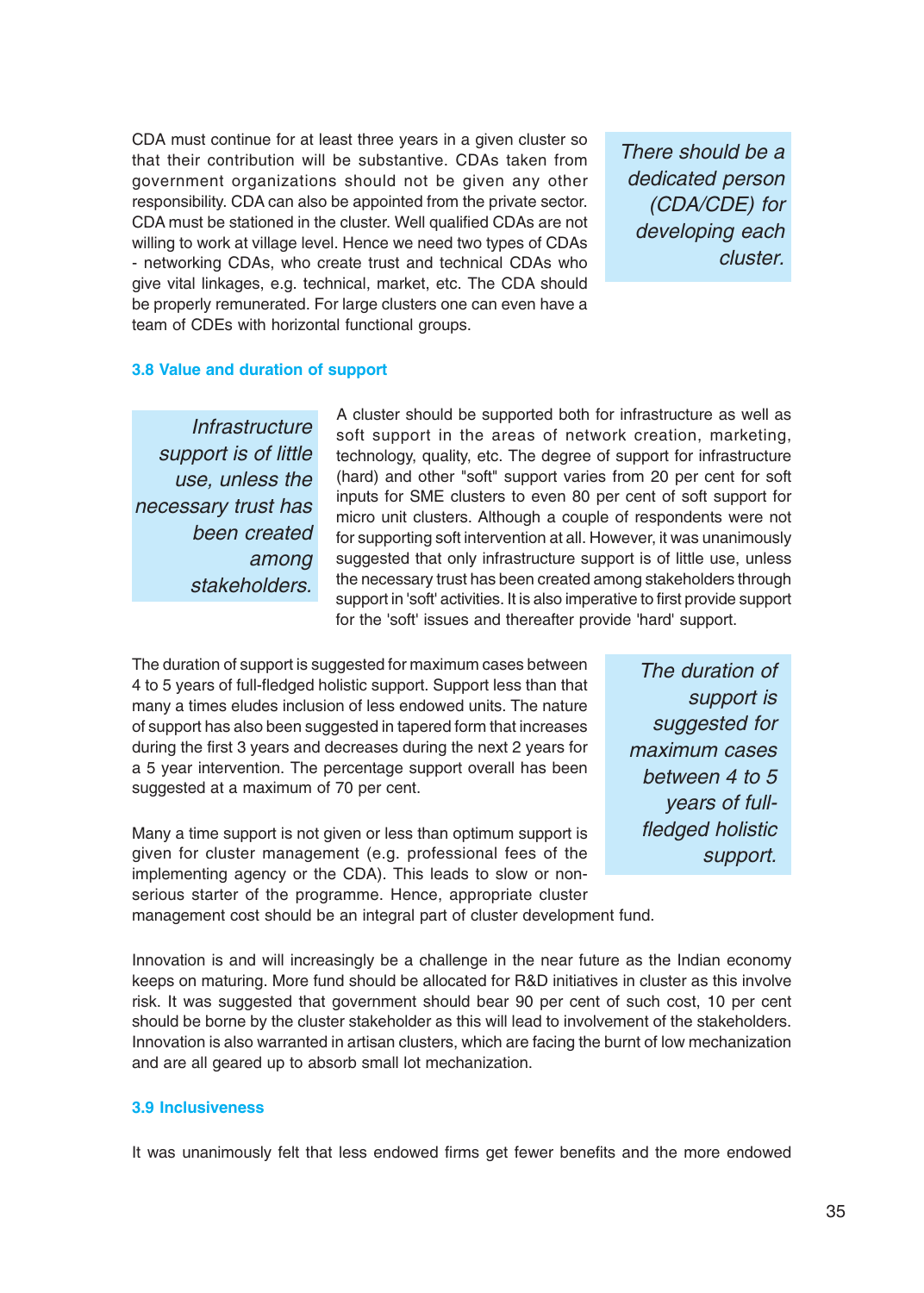firms get the maximum benefits. This happens due to less risk taking capacity of the relatively smaller units. Hence, one should make special efforts to identify and support the relatively smaller units. However, there should not be any pre-fixed generalized cut off ratio for identifying the poorest units. This will vary for clusters and should be worked out locally. In an artisan cluster, the local PRI system can be involved to identify the poorest units. However providing different levels of support for all activities will bring in divisions in togetherness in a situation where an oneness in industrial mindset is being pursued across the cluster.

# **3.10 Enabling environment**

There is also need for capacity building of the local technical and financial institutions as well as line departments to understand the cluster concept and also the need as well as typology of support required for cluster development. There is also need for constant orientation and sensitization of top management of all concerned government departments, especially given the fact that transfers are a regular feature and without a wider coverage, continuity might be lost. Given the newness of this approach, there is also need for orientation of political leadership.

# **3.11 Sustainability**

**Sustainability** should be measured both in terms of new economic opportunities as well as new institutional capacity created in the cluster.

Sustainability should be measured both in terms of new economic opportunities created as well as new institutional capacity in the form of associations/networks created/revived or technical institutions that have become proactive and are doing additional/ new roles for the promotion of the cluster. One also need to look into activities that have been initiated and have been picked up on a regular basis by the local association/networks/SPV. Instead if the units go back to exactly the same style of functioning, then the programme will not be termed sustainable. For associations, the percentage of developmental as against lobbying work being done by an association should be considered as an index of long term programme sustainability. This is an area, which the associations have not picked up as of now.

# **3.12 Monitoring, evaluation and learning**

At one extreme, it was suggested that for a CDP promoting institution, M&E should be the only activity. All other activities should be hired out to professional agencies. It was pointed out that often there does not exist enough resources including trained manpower to monitor development. Internal monitoring systems of institutions were suggested as having limited capacity and at times too small to capture the vastness of development process initiated by a scheme. This leads to fall in efficiency of the implementing agency and weakens the entire process. At times there is lack of appropriate tools for efficient and continuous evaluation. Learning that emanates from monitoring are also not captured. Need was also felt for professional monitoring mechanism that ensures attainment of broad objective and also ensures continuous learning. It was also suggested that the process of monitoring can be done better if the initiative is looked after as a 'Project Mode' with customized deliverables.

Since most of the cluster schemes are promoted by Central Government Institutions, cost of follow up and regular field level monitoring will be high. It was suggested that here the DICs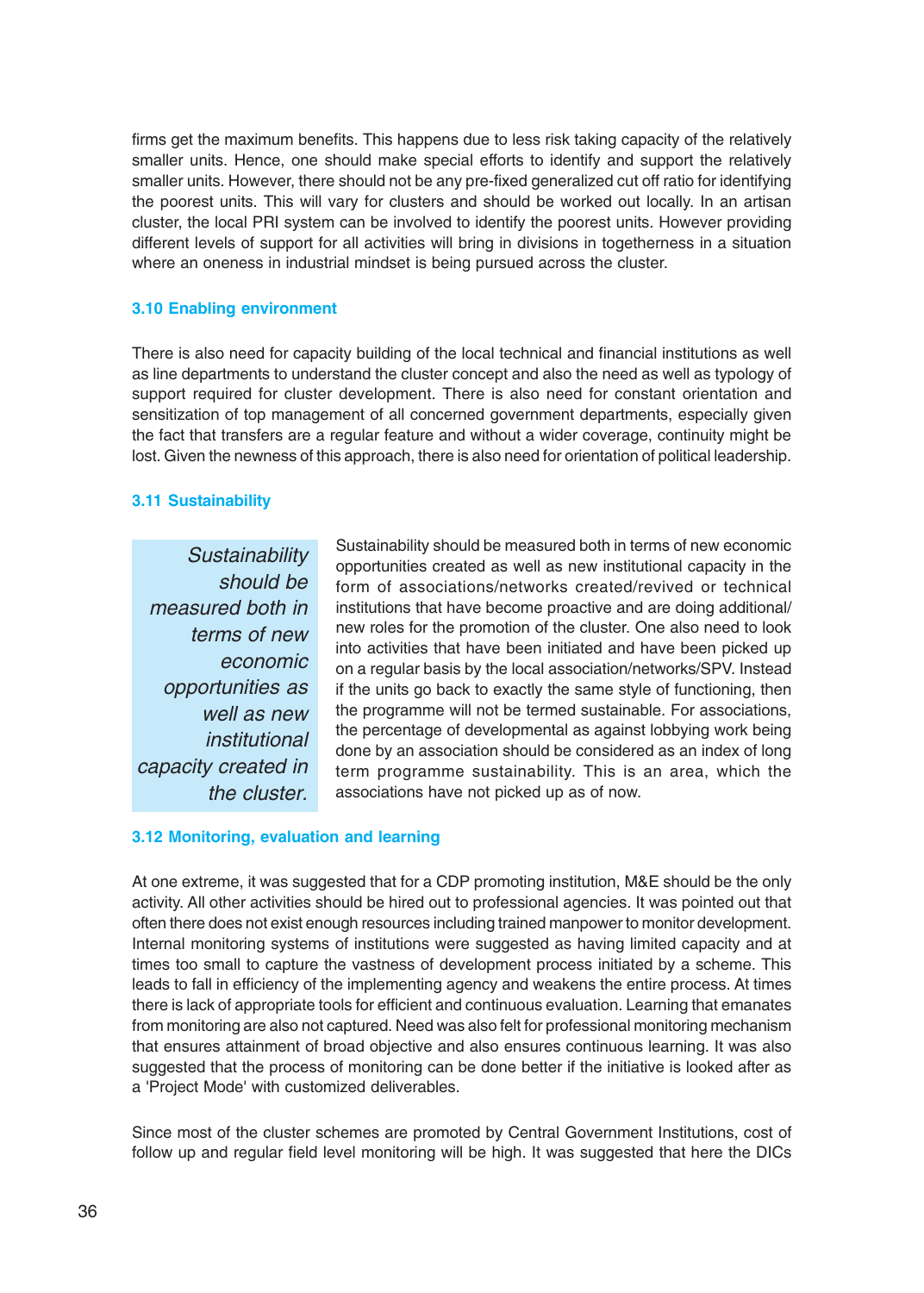can be trained to do field level monitoring and provide vital feedback as a professional agency. While overall programme monitoring can be done by an independent agency, the cluster level development should be monitored by a committee of local stakeholder and support institutions' group. However, support fund should be given directly to the cluster stakeholders through the implementing agency. It was also suggested that monitoring and evaluation process can be naturally strengthened through capacity building of implementers at the local level. There is also need for appropriate project designing with quantified deliverables. Cross

Cross scheme/ programme, learning should be institutionalized at an appropriate level.

scheme/programme, learning should be institutionalized at an appropriate level.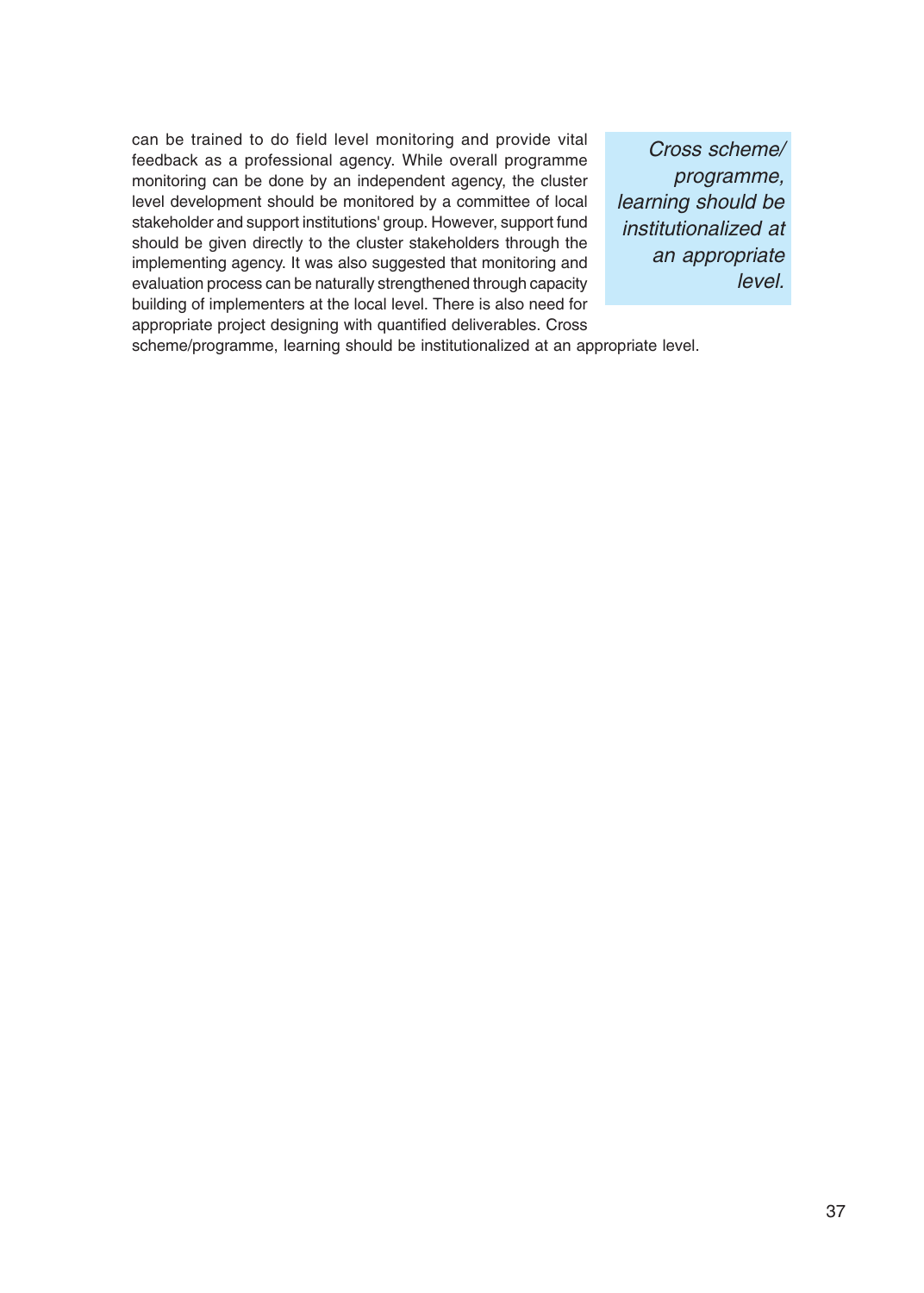# **CHAPTER 4**

# Policy Agenda for Way Forward

### **4.1 Backdrop**

Despite a robust cluster based initiative in India, challenges remain in terms of: inclusivity, coordination, knowledge and institutional ability.

Over the last few decades, clusters as a tool for industrial development has gained ground globally. In less than a decade's time, India has 24 independently funded initiatives. Thanks to probably the largest number of documented clusters India has and the wide variety they exhibit with respect to typology based on technology usage (micro, traditional manufacturing and high tech) and achievements (underachiever, overachiever); that led several types of public institutions in adopting this approach, suited to the new mantra of liberalisation and privatisation signifying a greater role for the private sector and partnership based development approach. Despite a robust cluster based initiative in India, challenges remain in terms of:

- Inclusivity in terms of the objectives of the cluster initiatives, selection of certain geographical regions and type of clusters chosen
- Coordination that enables convergence and leveraging in terms of financial support from different public & private institutions and thematic areas of support such as environmental considerations, social welfare, credit inputs & infrastructure
- Knowledge about what works and what does not methodological challenges
- Institutional ability at all levels to ensure effectiveness and efficiency of the initiatives

This chapter attempts to address these key issues based on global literature review on clusters (Chapter 1), analysis emanating from secondary and field based assessment (Chapter 2) and key policy challenges based on a range of discussions with a number of policy makers and practitioners engaged in cluster development. (Chapter 3).

The way forward provides actionable agenda for the policy makers, implanting institutions, private sector and other knowledge based institutions that have a role in the overall development arena. While this chapter does draw upon international experiences, the way forward is specifically meant for India in light of her unique conditions and steps already initiated.

#### **4.2 Vision for a cluster based development policy:**

The guiding vision for cluster policies should be:

- (i) Coherent with macro policy agenda of inclusive growth
- (ii) Compatible with current national enterprise structure and
- (iii) Strategic to address the critical gaps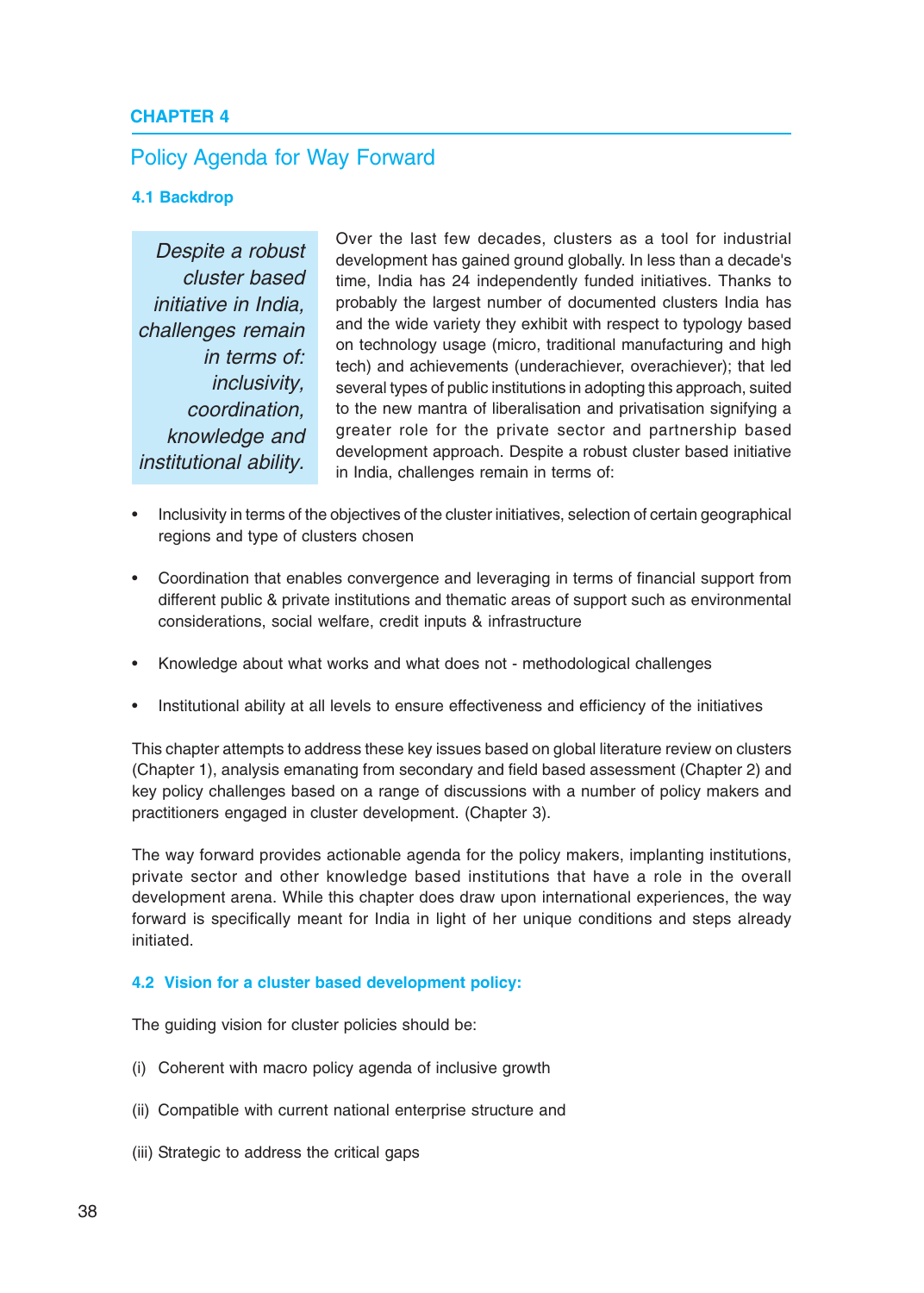# 4.2.1 Coherence with macro policy agenda

Clusters as local socio-economic systems are essentially a part of the global and national socio-economic space. They not only draw from the wider context but also contribute towards it. Within the national socio-economic policy arena, there are specific sectoral policies that have a direct bearing on the clusters. Industrial development being a 'state subject' clusters also fall under the state policy domain. However, there are several areas where the national policy framework has an important role to play to address cross cutting gaps and ensure coordination. Therefore a national policy framework on clusters should complement the state's cluster based development policies.

An important choice that cluster policies need to make is whether to choose potential winner or loser clusters and if both, in what proportion. Internationally there are examples of all kinds. Some of the countries like Italy and regions like European Union chose to work on both, whereas most of the OECD countries have concentrated on promoting innovation among the high technology areas such as aviation, medical electronics, bio-technology, nano-technology and advanced research based pharmaceutical products. The lagging clusters in the current Indian domain largely comprise of micro-enterprise (including artisanal) clusters, which provide opportunity to either grow or diversify into different areas as per the potential and local aspirations. These are highly employment intensive and are an important source of non-farm income in a multi-livelihood space. Thus they deserve special attention and inclusion of social and environmental aspects in cluster initiatives need to become integral with the economic agenda.

# 4.2.2 Compatibility with current national enterprise structure

As seen above, India has 3 types of MSME clusters - high-tech or knowledge intensive, traditional manufacturing clusters and micro (including artisanal). The micro enterprise clusters are culturally and socially important from the view point of employment generation and poverty alleviation. Baring a few star clusters, typical characteristic of micro clusters is that they tend to cater to the local and regional markets<sup>25</sup>. The traditional manufacturing clusters are relatively technologically more advanced and contribute very significantly in terms of manufactured output and employment generation. The high-tech clusters are rather a recent phenomenon and seem to have come in existence over the last 10-25 years. These clusters are internationally well-linked clusters mainly for their markets and not in terms of production outsourcing. These clusters are relatively few in number and have not been documented so far.

# 4.2.3 Strategic to address the critical gaps

A country's future competitiveness depends on the progress on two dimensions viz., (a) individual cluster and (b) cross cutting issues affecting several clusters at the sectoral and regional level and thus the whole economy. While a number of initiatives have been taken for development of individual clusters, the cross-cluster issues affecting an entire sector in a 'joint action' mode have been largely ignored. The cross cutting issues need to be examined at the levels of funding, knowledge and implementation capacities. The deterrents included herein relate to lack of proper information base on clusters, inadequate institutional capacities in the public & private sector for implementation and knowledge support, lack of operational synergy across different public schemes of assistance among others. There is also a need for a relevant monitoring & evaluation system to ensure effectiveness and efficiency of the initiatives, where there seems to be a major gap.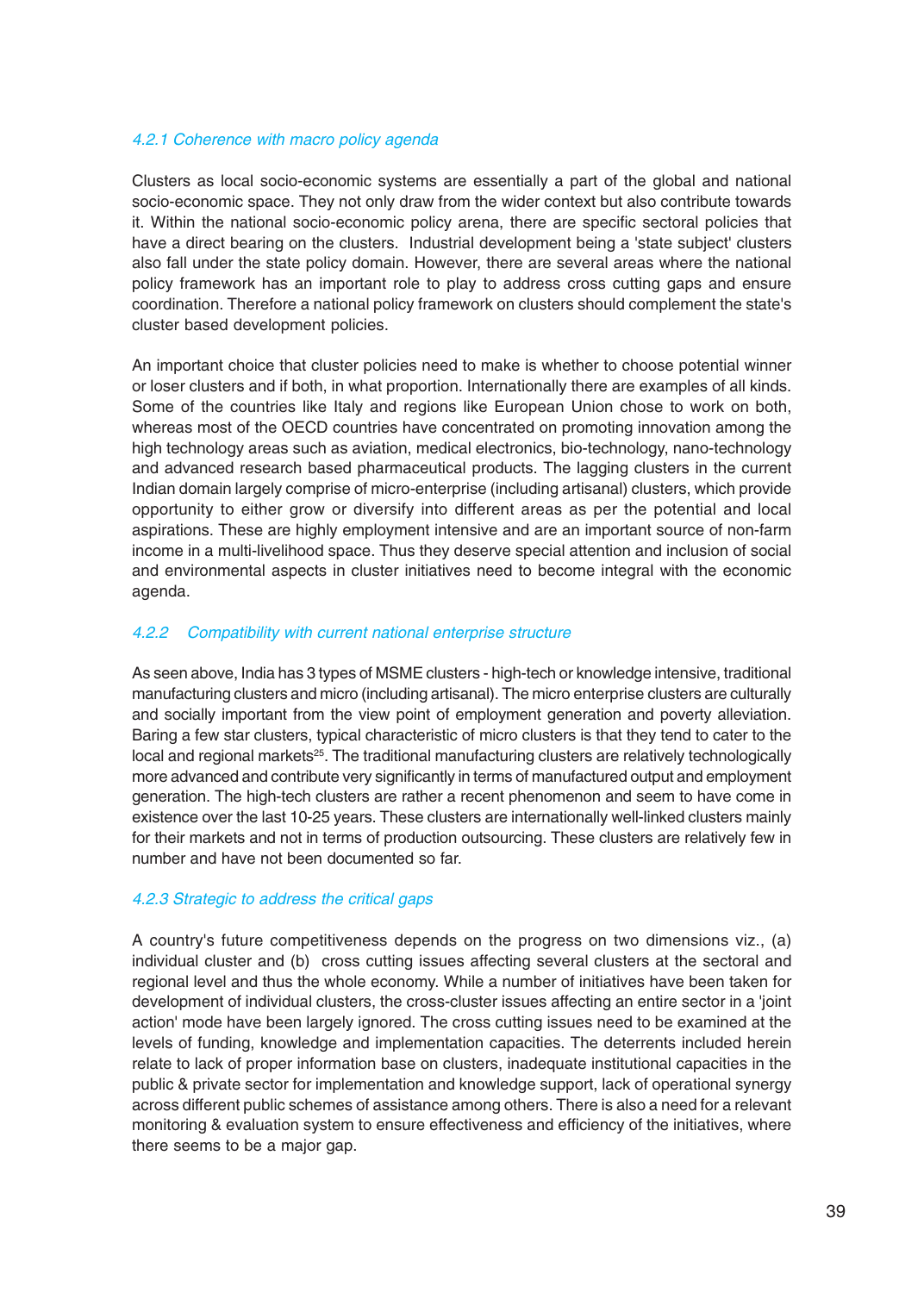# Accordingly, the suggested **Vision for the Cluster Policy Framework** is as follows:

*The Indian industrial and services sector economy develops into an inter-connected array of clusters with a strong & enabling all round environment around them to achieve higher levels of global competitiveness with inclusiveness and equity. Inclusiveness will be ensured by including the lagging clusters and supporting initiatives that not only ensure greater economic growth but also address adequately the social and environmental concerns.*

The clusters will be developed with one of the following set of objectives for the 3 different set of clusters that characterise the Indian enterprise based economy:

- Ensuring dignified survival for the unemployed or under-employed people in the micro enterprise clusters and protecting them from further decline as long as it is viable to do so
- Sustain growth for furthering the socio-economic development of production or service clusters in the traditional manufacturing sectors; and
- Help build clusters in high-tech areas through diversification and support for emerging clusters in new areas of knowledge and innovation.

# **4.3 Achievability of Vision - Key challenges and their status**

Achievability of the potential needs to be assessed on the basis of

- (i) Adequacy of financial resources,
- (ii) Appropriate information and knowledge base for implementation and
- (iii) Matching coordination, monitoring and evaluation capacities at institutional level.

# 4.3.1 Adequate financial resources

Given the higher 'public good' nature, most of the cluster initiatives are substantively financed through public resources, whether in India or abroad. Judging from the current schemes and likely funds to be placed in the 11th Five Year Plan as deliberated in various documents of the National Ministries (to be approved), availability of finance does not seem to be a constraint. Moreover a number of potentially on-going schemes of assistance that can be harnessed to augment the resources for cluster based initiatives are being ignored at present.

Broadly the financial support is required for two types of inputs viz.

- Soft Inputs: such as marketing, training, network creation, research & development, design inputs, BDS provision, benchmarking, quality up-gradation, productivity improvement etc.
- Hard Inputs: relating to cluster specific infrastructure creation.

In case of infrastructure, the amount of financial support varies on a case by case basis, whereas for soft interventions require a support of Rs. 10-15 lakhs per cluster per year and also additional cost of implementation coordination. In both these cases level of support needs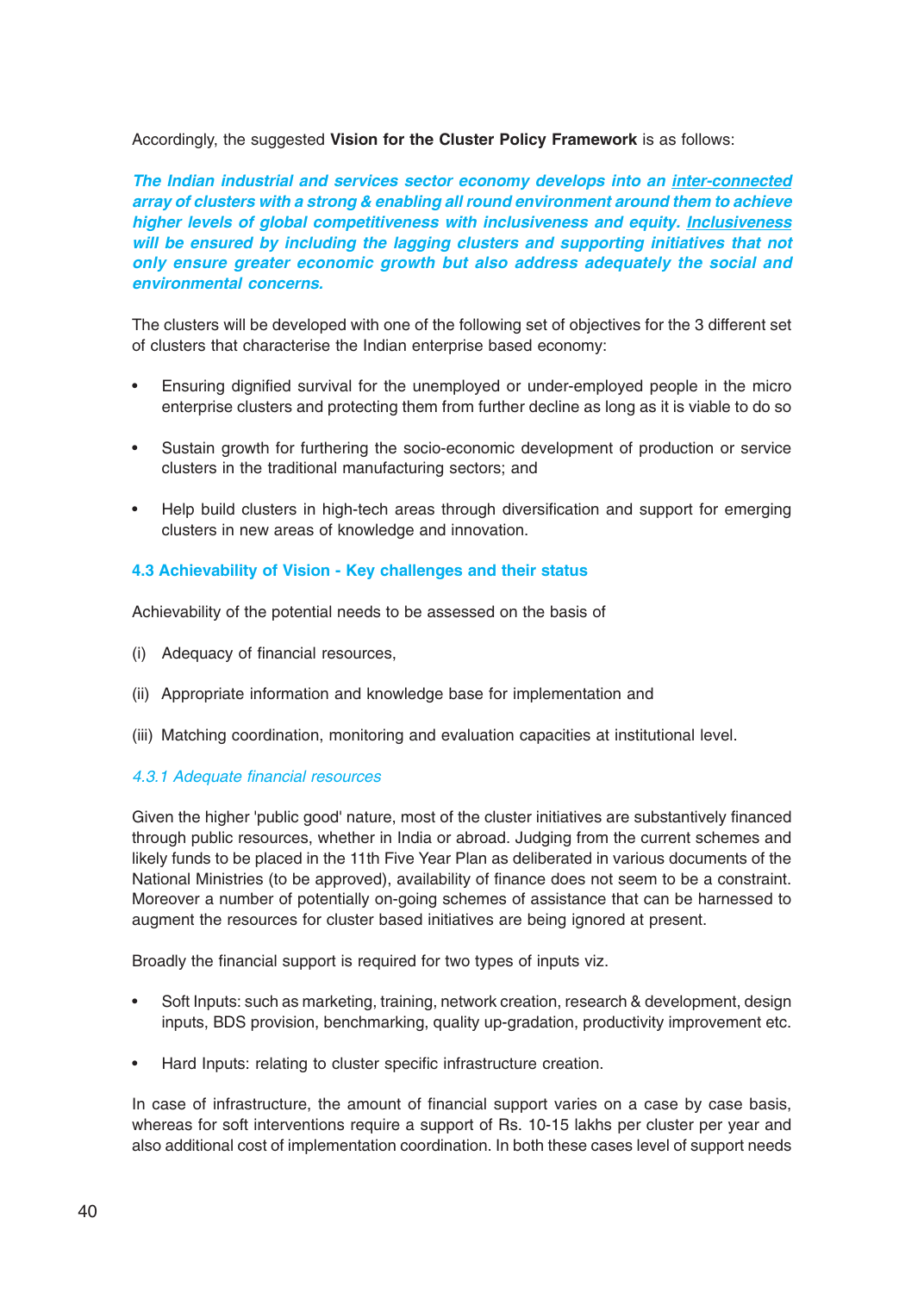to be linked to the degree of socio-economic viability of the proposed development interventions. Given the nature of local interventions characterising the multi-stakeholder participation and local empowerment, financial support that does not ensure proper implementation coordination at the cluster level, the efficiency and effectiveness of initiatives suffers.

# 4.3.2 Appropriate information and knowledge base for implementation

Effective cluster development initiatives call for integration of private sector efforts along with technical institutions. An assessment of the current scenario reflects a deep disconnect between the need (from private) and delivery currently (from public) at cluster level due to lack of adequate & relevant knowledge, poor inter-connectivity across institutions and lack of internal systems that enable the flow of information & knowledge. In fact there is a high degree of mistrust and lack of enough positive experience to facilitate flow of knowledge and best practices in some of the illustrated areas of research, technology, vocational training, design, social welfare, credit into the clusters, thus harnessing the available potential.

This calls for trials to be undertaken to develop relevant tools for mutual engagement at various levels. National and state level initiatives are required to push the public institutions to reach out to the clusters and customise knowledge and information delivery that can meet the required needs. However, the only source of inputs need not be public institutions. With increasing linkages between the national & international large enterprises both as buyers and mother enterprises in the private or public sector with a strong sub-contract SME base, scope for provision of relevant information and knowledge through this channel is very high. Cluster initiatives can harness this potential through fostering of linkages between the large and small enterprises across the value chains and enable knowledge transfer.

# 4.3.3 Matching coordination, monitoring and evaluation capacities at institutional level

While there are 24 independently funded cluster initiatives both at the national and state level, the capacities for coordination, monitoring and evaluation within the public institutions that have initiated cluster programmes is a cause of serious concern. A significant amount of funding support through a range of schemes has been earmarked for implementation through industry associations, consortiums, public-private partnership based special purpose vehicles (SPVs), NGOs and public institutions for this purpose and this calls for a good degree of analytical capacities relating to financial & management appraisals, regular process based monitoring, coordination with different type of stakeholders and flexibility on the cluster initiative designs to ensure compatibility with the changing requirements. This is a significant departure from the old school of thought, from being providers to facilitators.

A significant number of multi-stakeholder based cluster development initiatives will need to be implemented by the private sector institutions, particularly the industry associations, export promotion councils, networks and chambers of commerce. According to one estimate by Federation of Indian Small & Medium Enterprises (FISME), there are 3500 industry associations in the MSME sector primarily in the traditional manufacturing sector. Yet, a very few of them (probably less than  $5\frac{1}{6}$ <sup>26</sup> have any development activity implementation initiative record with an internal professional secretariat to implement. The operationally weak industry associations are inadequately capacitated to design and undertake relevant development initiatives for themselves. This is a major challenge as well as an opportunity for cluster development policy. There is no national or regional initiative to specifically undertake development of industry associations to promote selective micro development initiatives across the cluster, at least in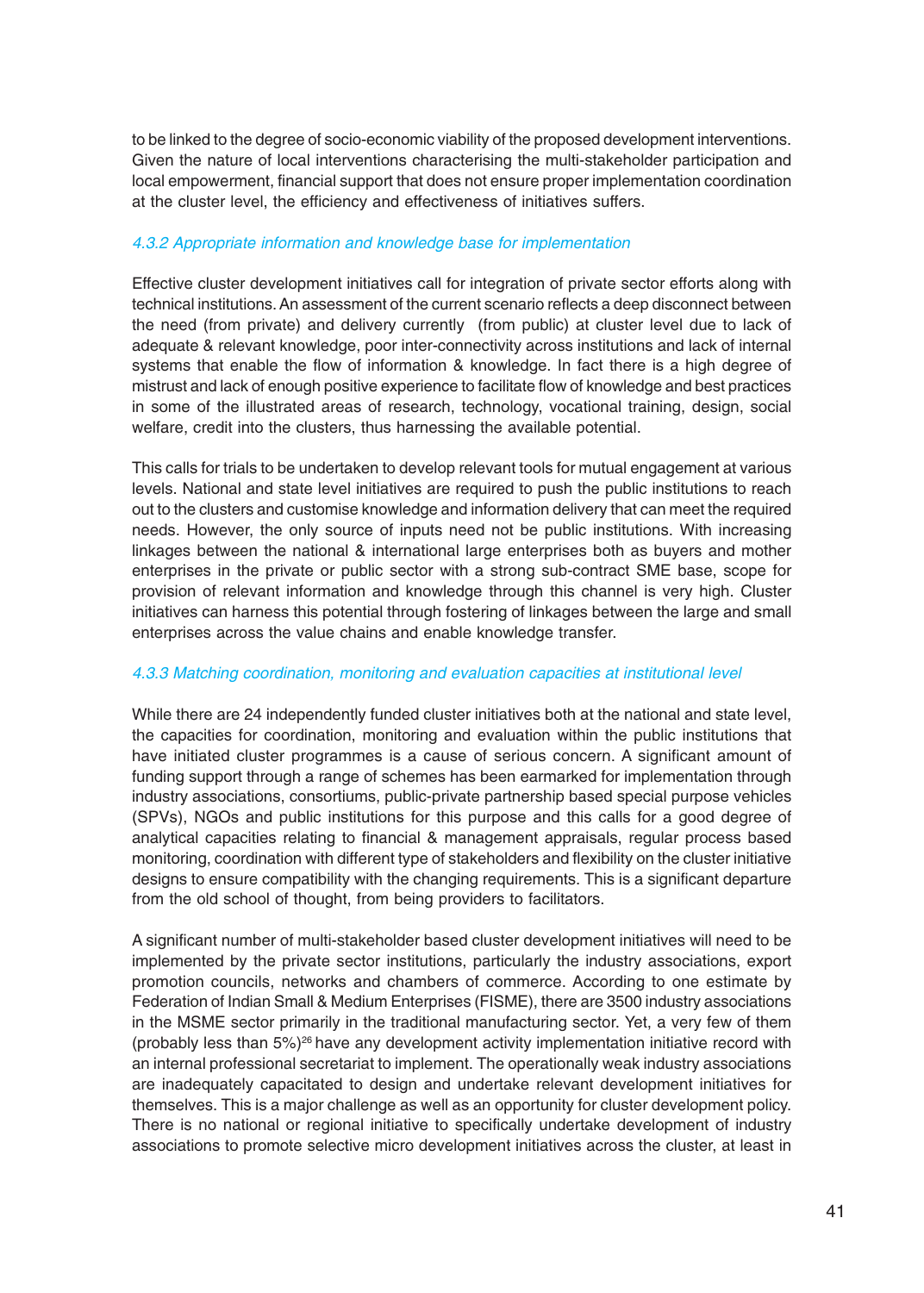their areas of comparative advantage. In the 'micro' clusters, the level of organisation is still poorer with hardly any presence of such association per se.

The efficacy of cluster development process calls for awareness and training of public officials, particularly at the middle level about new practices on appraisal of initiatives, re-deployment of internal human resources and consequential development of appropriate internal monitoring & evaluation systems.

An assessment of the additional funds requirements to undertake initiatives suggested under para 4.1.1. and 4.1.2 is made separately at Annex 4.1. Most of these resources are likely to be drawn from the national public funds, considering the current support percentage between the national (91.4%) and state (2.4%) level institutions for various cluster initiatives. Private sector support will come only in specific activities that have a greater 'private good'. The gross additional public financing requirements excluding the individual cluster based initiatives is assessed to be Rs. 250 crores over a 5-year period under the 11th Five-year plan. These sources could be augmented through existing channels of schematic assistance relating to cluster development.

# **4.4 Role of public, private and knowledge based institutions under the proposed national policy agenda**

The proposed agenda is discussed around the roles of national government, state governments and the private sector. The inputs provided herein are expected to enable synergy across various initiatives through information building, knowledge sharing, implementing centrally and regionally coordinated initiatives in the clusters.

# 4.4.1 National and State Government

A national cluster policy should be framed to integrate with macro economic policies and social development objectives.

It is proposed that a **national cluster policy** be framed to integrate with the macro economic policies and social development objectives. In specific, the national government should undertake the following:

•**Strengthen cluster information base:** Build up new database on clusters for sectors where it does not exist, strengthen the existing database where it is deficient, particularly in terms of social & environmental parameters and classify the existing database of clusters to identify common areas of assistance and with options for synergy across various ministries and knowledge institutions

- **Funding of cluster initiatives and their management:** Make available adequate funds to the implementing agencies (public or private institutions) through various schemes of assistance administered through different ministries and help up-grade their capacities to manage the initiatives.
- **Enable knowledge sharing across states** and institutions on best practices and methodologies relating to cluster development based initiatives.
- **Coordinate common programmes of technical assistance to clusters** that cut across different states and draw upon common sources of knowledge, institutional framework and best practices. The initiatives in this regard relate to BDS provision, international linkages and investment promotion from abroad.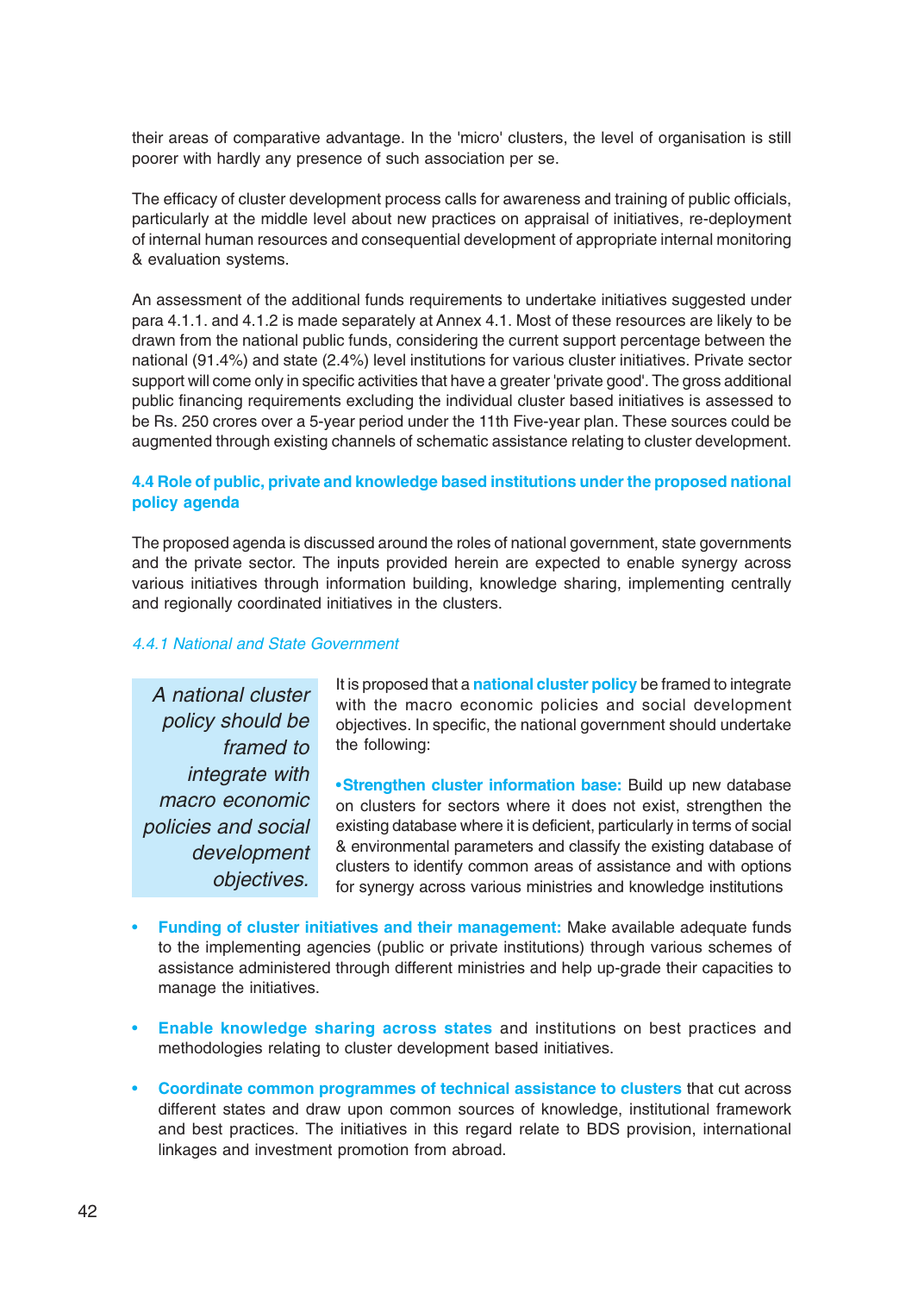- **Initiate common programmes for thematic inter-linkages:** Undertake initiatives around specific thematic areas around common needs of clusters. Such initiatives help to build an interface between specific union ministries and state departments and their practical application in clusters. These areas relate to interfacing clusters with R&D institutions, social welfare departments, environment management, vocation training and technical colleges to illustrate a few.
- **Undertake capacity building initiatives** for local development institutions, industry/ microenterprise based associations and regional resource institutions through largely public funding.
- **Ensure that public development schemes focus on inclusivity** of growth and accordingly relevant monitoring & evaluation frameworks to ensure greater effectiveness of expected outputs.

**State Government:** The state level governments should essentially be responsible for coordinating implementation of clusters initiatives in their respective states through national and state level funding, leveraged by private sector pooling of fund. The state governments should be expected to draw state policy framework on clusters that in specific should ensure:

- **Provision of funding support to supplement the national resources** to support cluster initiatives, implemented significantly through local industry associations and other fora.
- **Enable knowledge sharing within the state** across clusters on best practices and methodologies and also promote cluster to cluster learning.

**State Governments** should take lead in coordinating implementation and institutionalising knowledge for upscaling of clusters initiatives.

- Draw **state level policy framework on clusters** that integrates with the overall macro economic and social development policy and objectives at the national level.
- Provide **funding and policy support for capacity building** to the nationally funded and coordinated initiatives for local development institutions and industry/ micro-enterprise based associations.
- Set up a **separate cluster cell in the department** and designate a nodal resource organisation to coordinate, support and monitor cluster initiatives in the state.
- The specific stages for any **state government to take up cluster initiatives** are detailed as under:
	- Understand relevance of clusters through identification of local clusters and compile basic information about them.
	- Decide on the key objectives for cluster based development and select clusters for intervention over more than one phases. The first phase is usually the pilot phase meant for clusters where chances of success are higher.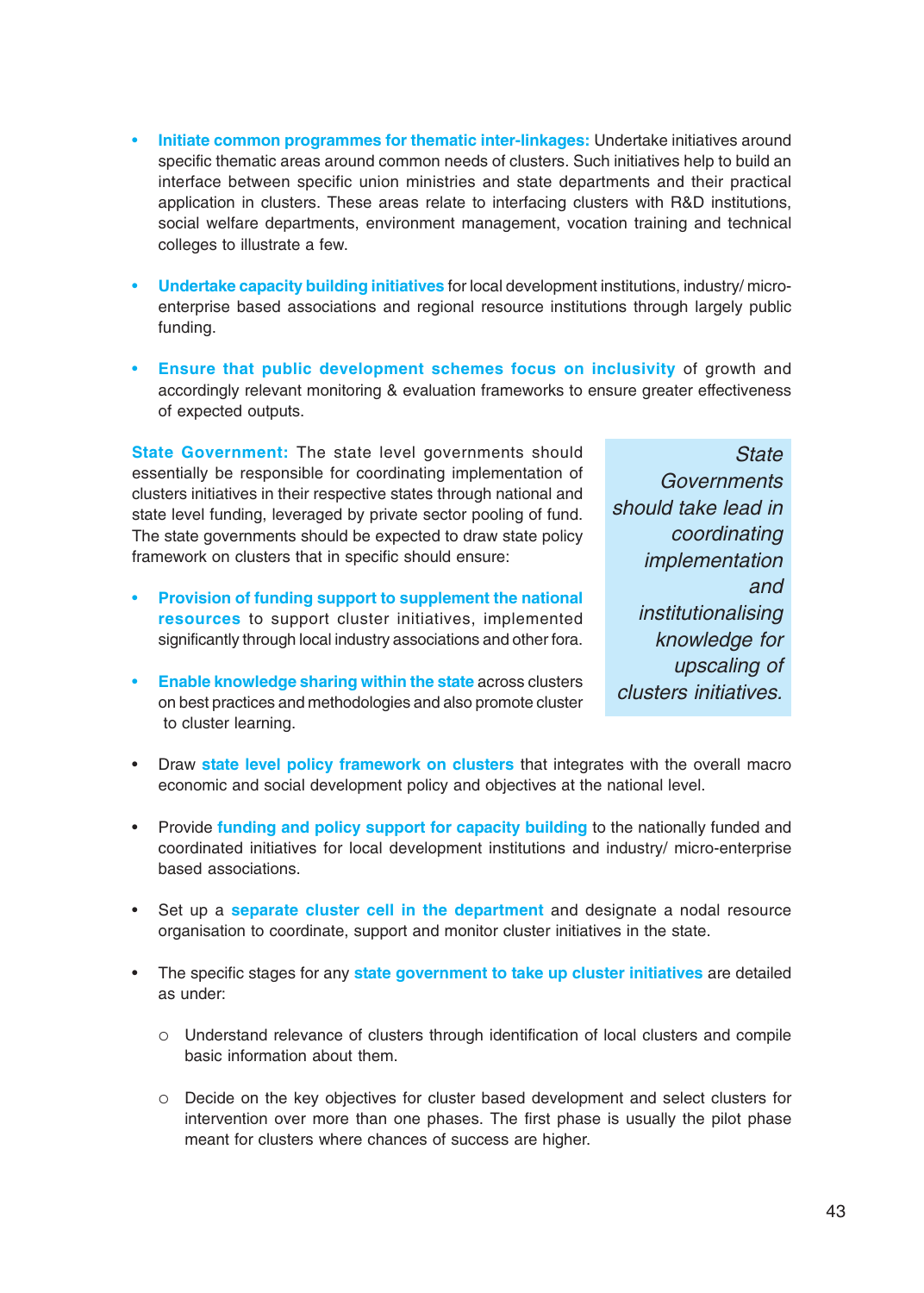- Undertake initial cluster analysis of the chosen clusters for intervention in the pilot phase and developing vision for them
- Draw up specific activity framework in the short, medium and long term with stakeholders
- Coordinate the execution of the collaborative action plan in the clusters
- Undertake a process review of initiatives and assessing the gaps therein
- Based on the learnings drawn from the pilot initiatives, expand the scale and scope of interventions

# 4.4.2 Private sector

Cluster development cannot succeed without an active participation and sharing of responsibility by the private sector.

Cluster development cannot be expected to succeed without an active participation and sharing of responsibility by the private sector in terms of conceptualisation on development initiatives, partial funding and significant role in implementation. Accordingly, policy instruments need to promote these institutions as follows.

**Strengthen capacity of macro level chambers of commerce &** industry to initiate cluster based initiatives as implementing agencies: Ideally, such agencies should not be cluster (product) based associations.

• **Strengthen MSME associations to initiate development initiatives in clusters:** The industry associations have to play an active role to increasingly undertake development initiatives in partnership with pubic institutions, knowledge partners, R&D

institutions and value chain partners. Smaller groups of enterprises need to join hands as networks and consortia to undertake initiatives for their limited private interests.

- **Roles of other private agencies:** Promote and facilitate private sector enterprises which are natural value chain partner to cluster enterprises.
- **Promote creation and facilitate existing BDS providers** through training and also by supporting their important role in cluster development. There is also need to recognise the various levels of BDS providers for ensuring their services through appropriate remuneration for the benefit of the cluster.
- **Major areas of private sector initiatives:** The major areas of their work will involve
	- Development & management of local cluster specific infrastructure
	- Contributing private investment to select "public goods" for social development through philanthropy and compliance
	- Nurturing of local suppliers
	- Undertake and fund collaborative research & development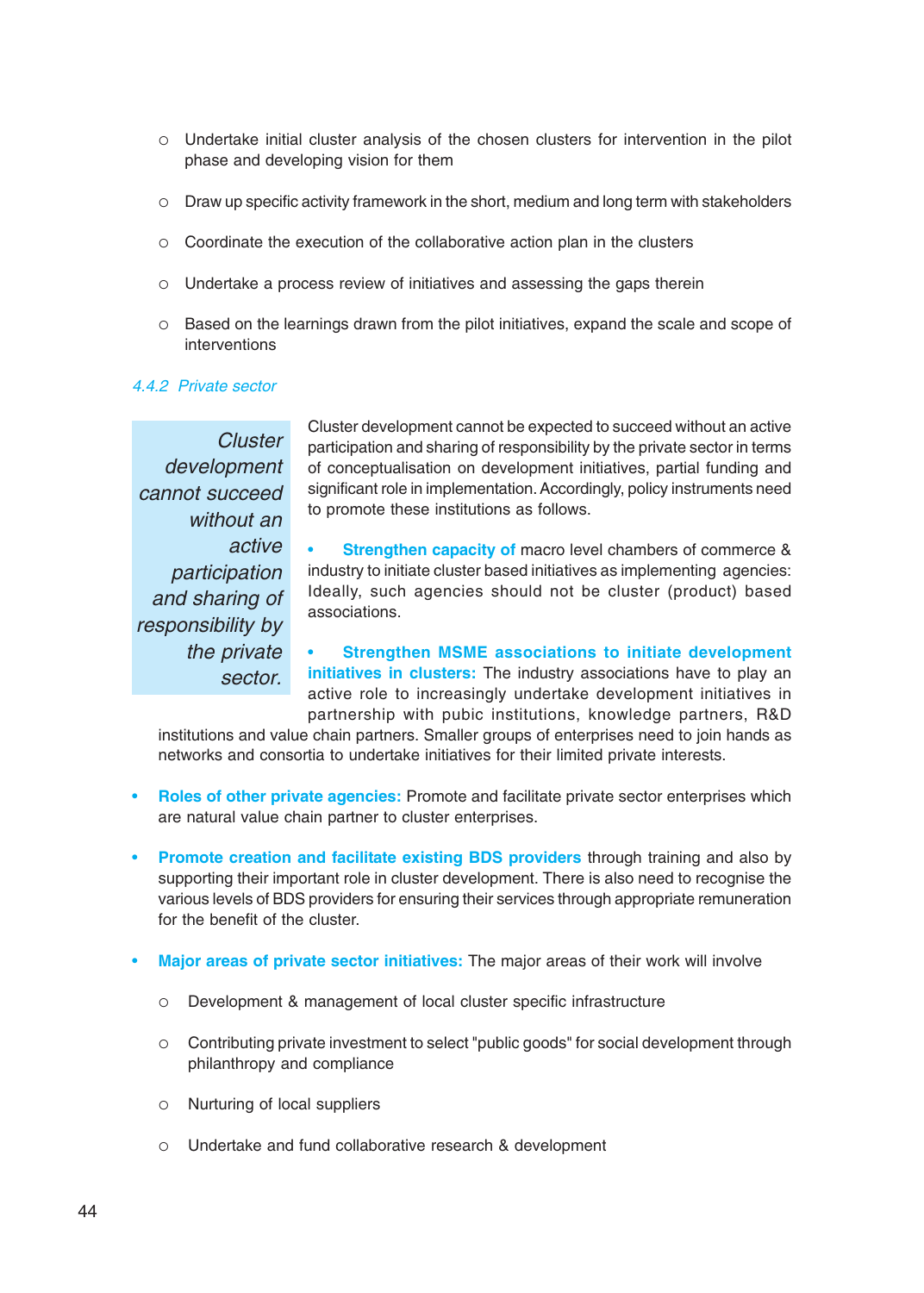- Provision of information to the industry members through directories, setting up of information exchanges, coordination of BDS providers
- $\circ$  Benchmark with better clusters within India and abroad
- Disseminate best practices learnt
- Undertake joint procurement
- Undertake demonstration projects
- $\circ$  Organise joint fairs & delegations
- Develop curricula with local technical & educational institutions
- Undertake liasoning with specialised infrastructure providers
- Attract investments
- Work with the government to streamline regulations and
- Establish testing & standards organisations.

# 4.4.3 Knowledge Institutions

Technical institutions, research organisation, vocational training centres have an important role to play by:

- **Undertake joint research with cluster stakeholders** including machinery suppliers, speciality input suppliers and major customers.
- **Undertake assessment of emerging skill requirements,** develop suitable joint (along with industry) training curricula along with local industry and run training programmes jointly funded with the government and the industry.

# **4.5 Policy Agenda for Action**

Cluster based development policy provides an opportunity for focused attention to the diverse sectoral & socio-economic local environments as also to integrate, coordinate, synergise the efforts of pubic, private and knowledge based institutions, both vertically and horizontally. The cluster policy therefore has seemingly contrasting tasks to balance the need for flexibility to meet diverse requirements and yet coordinate among those diverse efforts for ensuring synergy. This section details a list of specific policy measures expected to lead to effectiveness of the cluster based development approach by ensuring an enabling environment, to be put in place. Thus it goes a step forward from the existing stage of multiple cluster development initiatives undertaken by different ministries, institutions, departments and the private sector as per their individual area of focus.

**1. Avoid a common definition except for statistical enumeration of clusters:** Several countries have spent enormous amount of time and resources debating what is a cluster.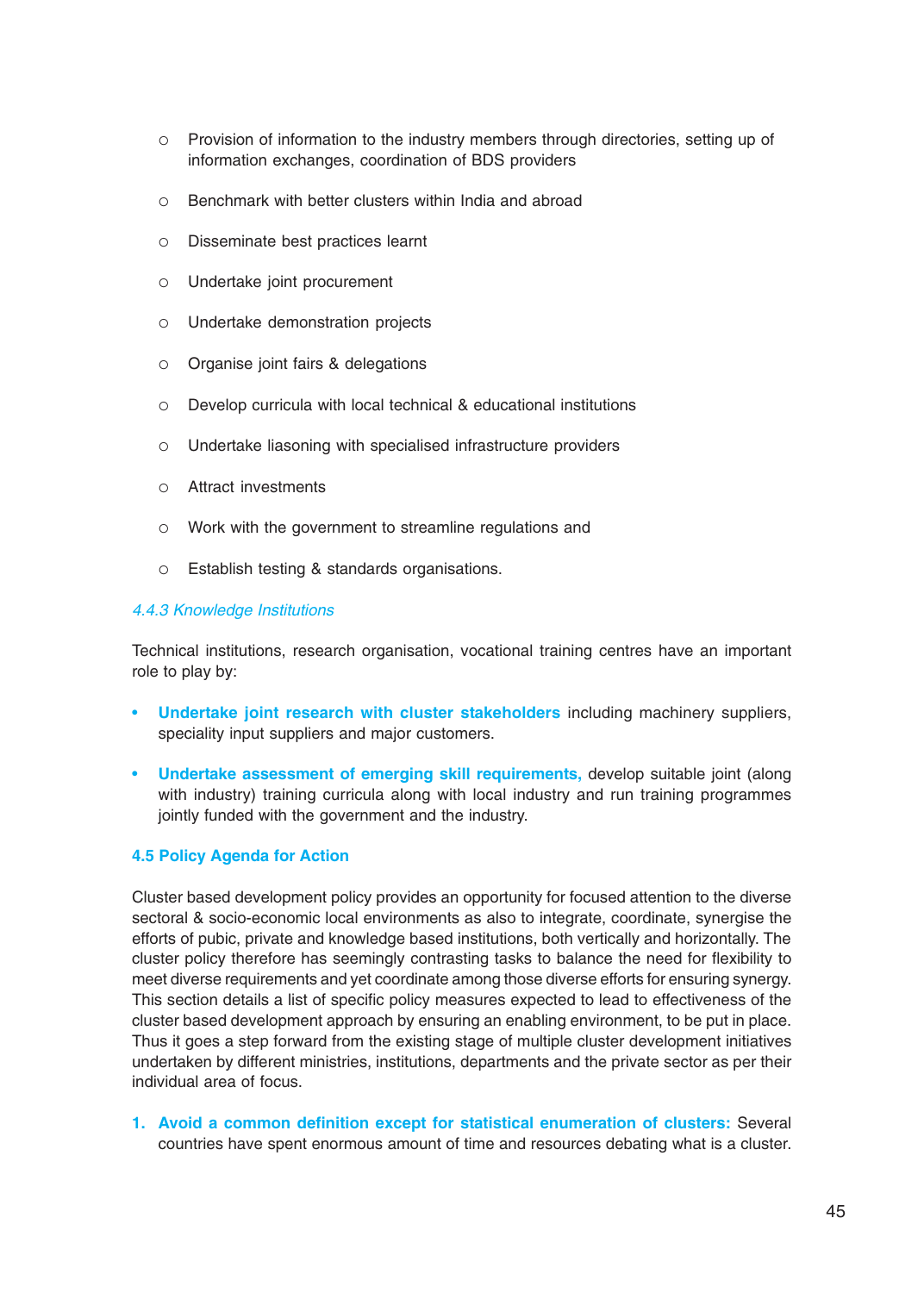It is suggested that while a framework<sup>27</sup> for drawing up the definition of a cluster be placed as a part of the cluster policy, any attempt to provide a single definition should be avoided. Further more, state governments and institutions with specific areas of focus may draw up their own criteria to define clusters depending on the suitability in their context. Local knowledge/intelligence should be combined with product classification to define the product range of a cluster and the distance that enables approachability among cluster actors.

**2. Undertake a national cluster mapping for targeted policy focus:** For an effective cluster policy formulation, drawing up of schemes of assistance, allocation of resources, setting up programme implementation coordination and their monitoring over time, it is important to identify the common areas that relate to different clusters. Aggregation of significant issues across states and sectors will help to build synergy among and between public, private and knowledge institutions. For example, Union Ministry of Environment & Forest and related knowledge institutions will need a listing of clusters across pollution intensive sectors where they have a significant role to play. Similarly, Union Ministry of Science & Technology along with their state counterparts and other knowledge institutions will find it useful to assess the clusters that call for significant S&T related inputs. Such information on all India basis is not available today and will need to be built.

Second, enumeration of clusters across services and knowledge intensive industries are not available that should be mapped in order to direct specific attention around fast growing sectors of tourism, health, information technology, research, education, among others. Third, an enumeration of clusters around specific agriculture products and horticulture products also need to be mapped to encourage food processing industries and procurement. Fourth, an integrated framework to benchmark the clusters based on the diverse areas of their performance will enable various relevant public and private institutions to focus their attention where and when their focus is most desired. For example, a rating of all the electroplating clusters on environment standards and the extent of their compliance can be extremely helpful for public and private stakeholders.

- **3. Establish an Inter-ministerial Coordination Focal Point:** A permanent inter-ministerial coordination focal point should target the review of all ongoing development initiatives, identify areas of synergy, suggest necessary institutional arrangements for implementation, get studies organised, draw upon international best practices and finally evolve a communication strategy to disseminate them.
- **4. Develop a cadre of human resources to initiative cluster development:** Cluster based approaches are significantly process based and therefore more intensive in terms of quality human resources to be deployed for development coordination. The role of a local facilitator, called either as 'cluster development agent/executive' (CDA/CDE) as in India or 'cluster broker' as is internationally better known, becomes critical to mobilise local resources and leverage public & private funding around select key critical areas.

The hard bit of knowledge about clusters in terms of skills, infrastructure and technology can be acquired based on education, training and investment, but the know-how of the process involved and the know-who (people & institutions willing to engage themselves into collaborative forms of working) can be developed only based on work experiences and personal connections. This knowledge of local social capital requires a process of intense engagement with the local actors and institution. The ability of the 'CDA/CDE to learn from enterprises, institutions and buyers outside the cluster which s/he can link up with is also important. Yet the human resources available in this domain of expertise is scarce and need to be augmented.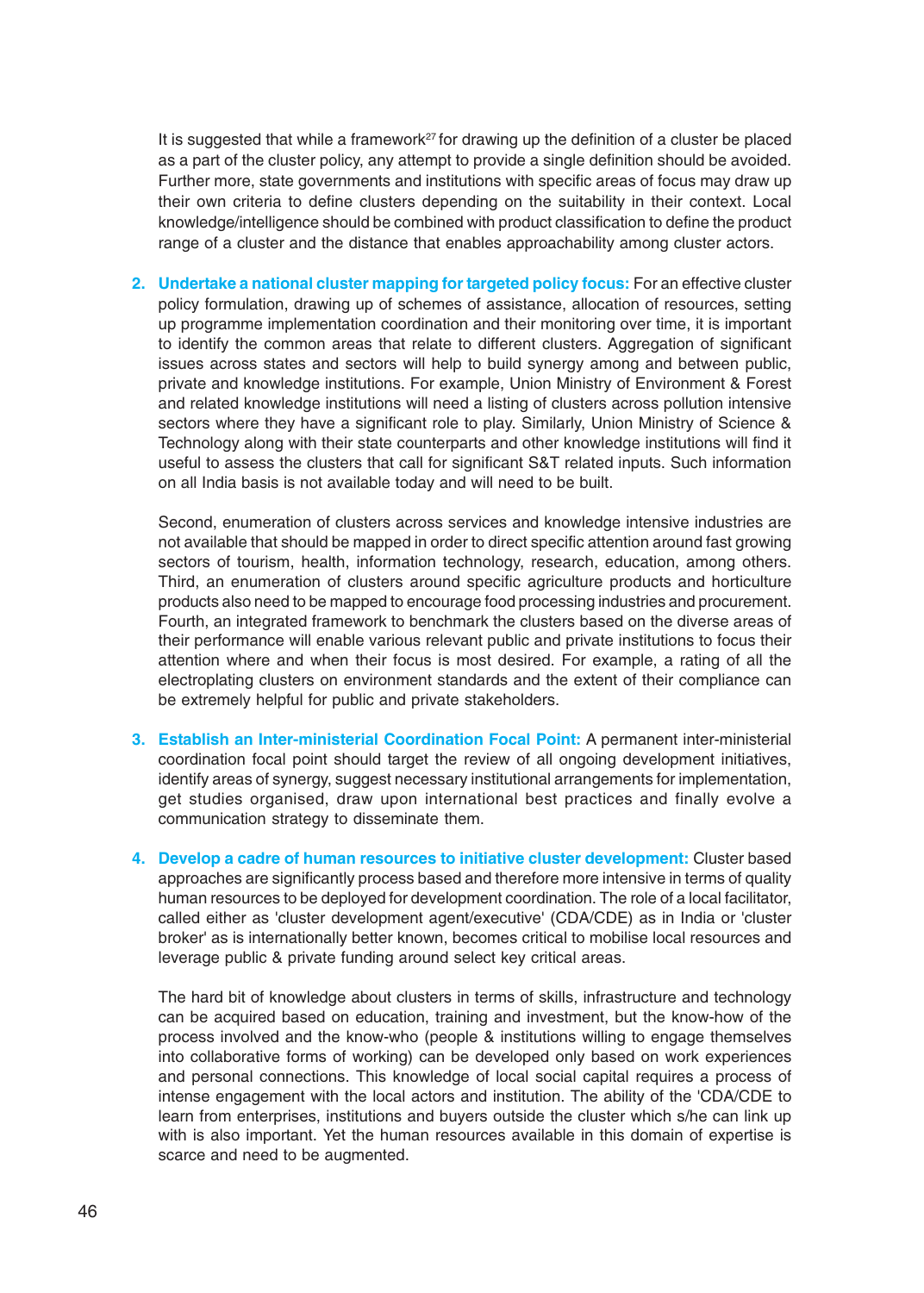**5. Prefer cluster activation to new cluster creation:** A very important aspect that policy makers have to deal with is whether to create or support clusters. In this light, policy makers and practitioners alike have reached the conclusion that activation of existing cluster be preferred over cluster creation, unless the conditions warrant otherwise. It is because cluster activation leverages upon what already exists in terms of production systems, market linkages, institutional framework and value chain linkages and therefore are less resource intensive, low risk development venture, provides quick returns and draws upon a coalition of private and public sector stakeholders.

On the other hand, cluster creation requires to develop a production system that requires huge mobilisation of public and private investment and hence highly resource intensive, driven by the public sector intervention, requires sustained finances, is fraught with high failure rate and provides returns in long term.

Yet cluster creation may be required in conditions where the local economy does not have any significantly important areas of economic activity, or the existing economy is dangerously linked to one or two sectors which may have an endangered future.

- **6. All states with clusters should be encouraged to initiate cluster based development:** Currently there are only six states have undertaken cluster based development, while the scope is immense. This will call for initial sensitisation of the public representatives and top management of the concerned state government departments through short-term programmes that can be undertaken by some of the premium institutions like Entrepreneurship Development Institute of India, NIMSME, etc with adequate background, understanding and experience on cluster based local development.
- **7. Set up cluster development cells within the funding agencies and state government departments: I**n each state, a cluster development cell with adequate quality human resources be established for management of cluster based development, preferably within the pubic funding institutions where process based monitoring is an integral component of all the initiatives. The cells should be provided necessary room for flexibility, development of qualitative indicators, room for internal learning & correction and yet be accountable. The states should undertake training and orientation of all the relevant department officials (e.g. fisheries, handlooms, handicrafts, industries, food processing, labour & employment, vocational training etc.) on cluster development approach, methodology and how to integrate their departmental activity in line with specific cluster based requirements.
- **8. Strengthen some of the existing development agencies to become resource centres:** In order to ensure quality of cluster initiatives, it is suggested that at least 8-10 national and 25-30 regional institutions be groomed to support the implementation of cluster based development initiatives. Such institutions need not be created afresh, but should ideally be drawn from among those that have a previous track record in development initiative, whether from the public or private sector. Currently there are only 3-4 national institutions with good standing and only 3-4 regional institutions undertaking such a work. Moreover, research studies should be instituted with support from some of the leading think-tanks, management institutions and other research institutions to develop cutting edge methodologies, tools of assistance, evaluation techniques, undertake external evaluations, benchmark clusters and suggest policy measures on a regular basis.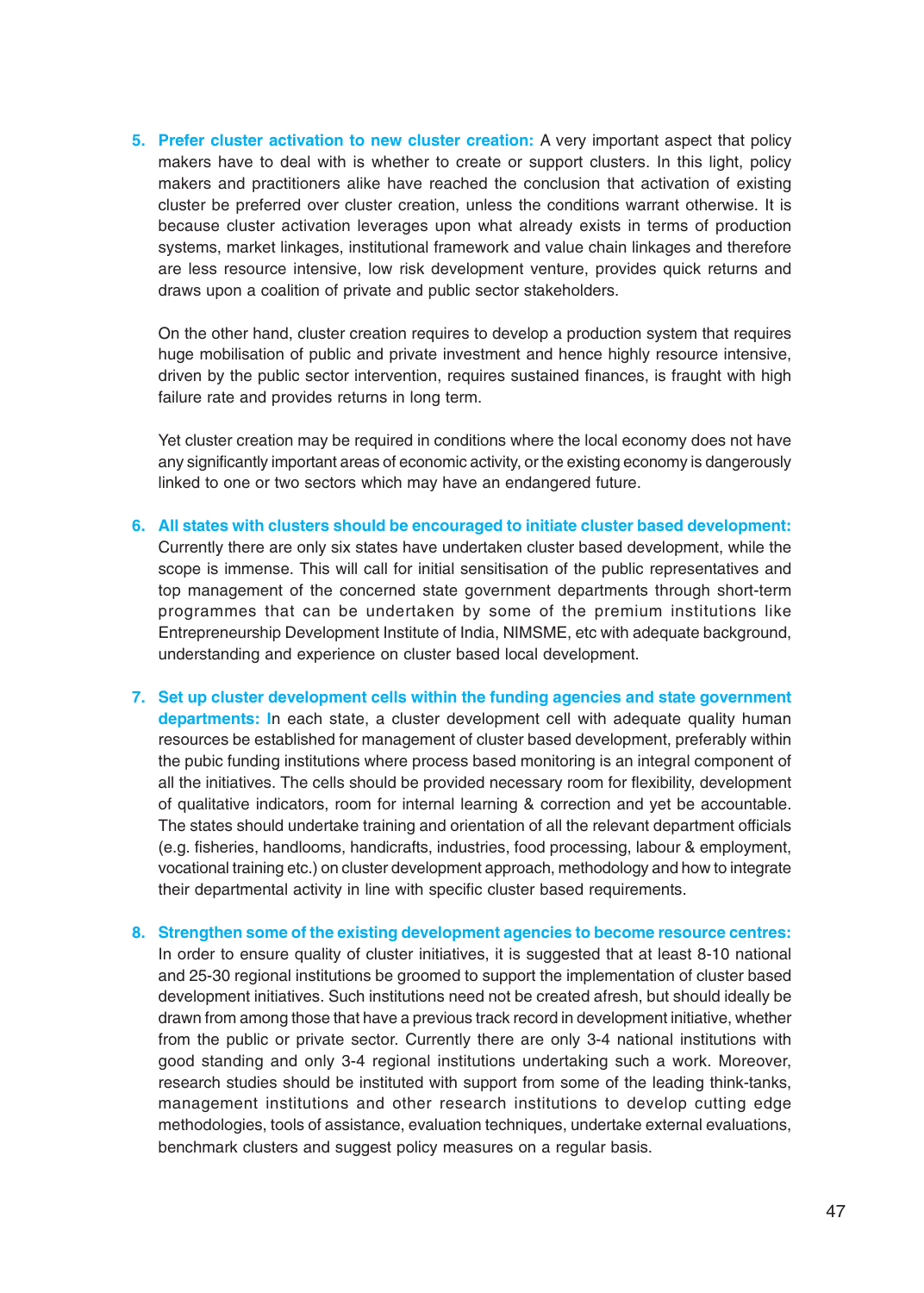- **9. Undertake a national initiative on export promotion** across specific clusters that have a high potential to grow. This should be undertaken by the National Government through Ministry of Industry & Commerce with support drawn from specialised agencies to help clusters link up with international value chains and investment promotion to plug the gaps therein.
- **10. Undertake a national initiative to achieve environmental compliance** across specific clusters to ensure environmental compliances. This initiative should also be nationally coordinated through Ministry of Environment with support drawn from specialised agencies and implemented by a range of public and private institutions.
- **11. Undertake a nationally coordinated initiative on select social issues** such as working conditions, provision of micro-credit needs of workers community, living conditions and safety aspects around specific clusters with scope for significant improvement. Such initiatives may be coordinated by the relevant ministries such as Ministry of Social Welfare, Ministry of Labour, Ministry of Tribal Affairs with linkages drawn from NABARD, Micro-Finance Institutions, National Minority Development Finance Corporation among others. Initial efforts in integrating micro-credit provision through micro-finance institutions (MFIs) across select handloom and handicraft clusters in Orissa have demonstrated the potential to alleviate poverty. Similarly initiative by a local industry association to ensure improved social compliance in Jalandhar is a case in point. (See box below)

#### **Box 4.1: Sports Goods Manufacturers at Jallandhar take social responsibility seriously**

Thirty soccer ball manufacturers and exporters at Jalandhar in Punjab set up Sports Goods Foundation of India (SGFI), constituting 80% of the export turnover of the cluster in 1998. This came about in the face of international media allegations about child labour being used in the industry. They set up a self-monitoring transparent mechanism across 3000 stitching centers in rural areas of Jalandhar where 15000 artisans hand-stitched inflatable balls for the exporters. Encouraged by the success of the initiative, the Foundation has since ventured into education for the children of their stitchers through 27 special schools and 30 free tuition centers. Besides 4 schools are being run successfully with funding support through the local government. On the health front, the business community has undertaken 25 free medical checkup camps that have helped about 9000 workers. In the year 2006, it was felt that some of the stitchers could be displaced by the onset of machine stitching. Accordingly, under a cluster initiative by UNIDO, the Foundation has organized several SHGs to help them find alternate livelihoods and link up credit provision through banks.

There is need to develop specialised financial products that cater to the specific needs of sectors and clusters to augment credit flow to the micro and small enterprises.

**12. Establish cluster-oriented free trade zones,** industrial parks and other common facilities that can help clusters realise their growth potential and upgrade facilities that individual enterprises may find difficult to achieve. Such initiatives need to be taken by respective ministries such as Ministry of MSME, Ministry of Textiles, Ministry of Industry & Commerce, Ministry of Food Processing and relevant departments in the respective state governments.

**13. Undertake initiatives to develop specific financial products suited for clusters:** Different sectors and clusters have specific credit needs that are not fulfilled by the limited number of financial products that the various banks currently have in their domain. One of the positive measures that can help augment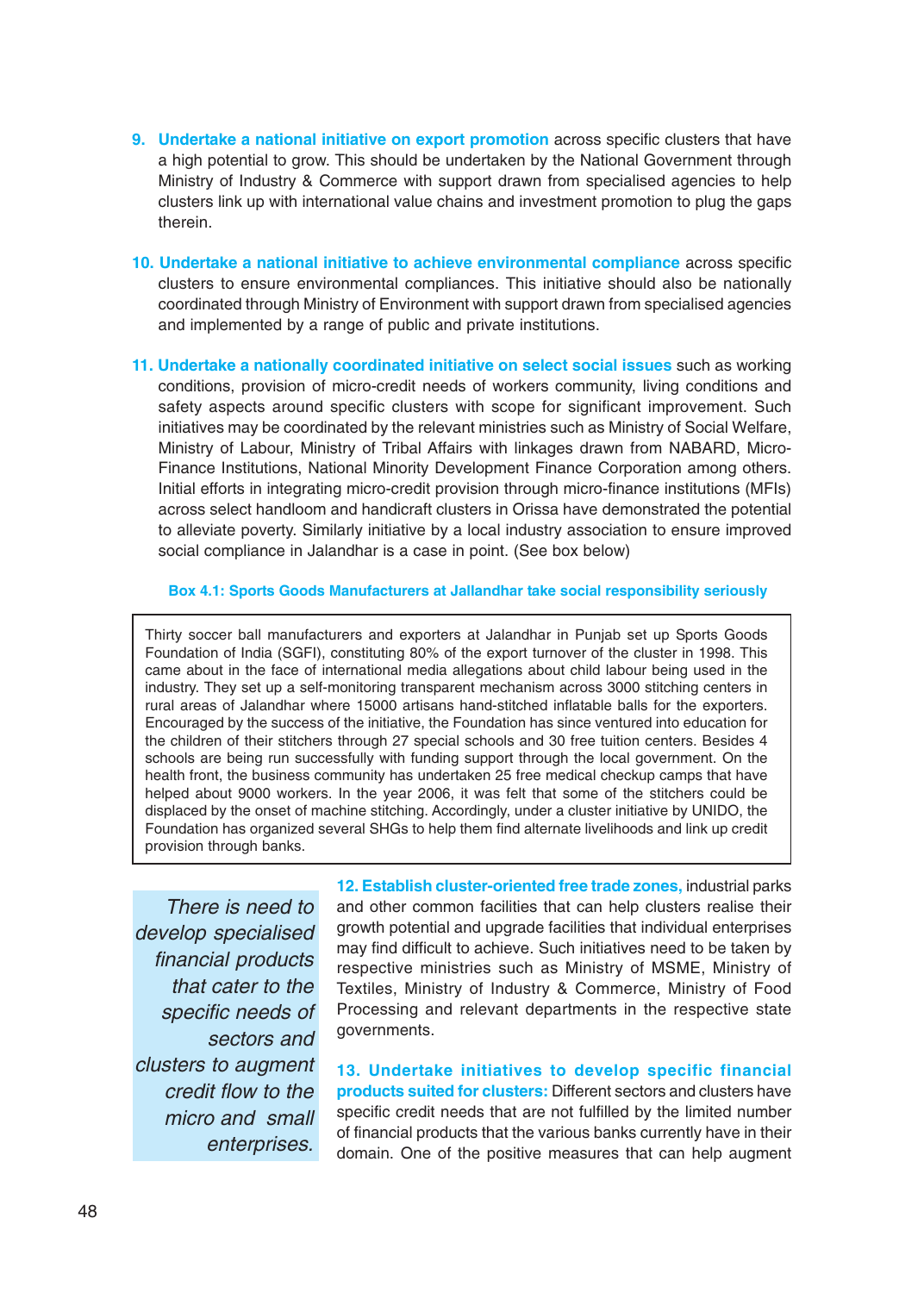credit flow to the micro and small enterprises is to develop specialised financial products that cater to the specific needs of sectors and clusters. Some of the banks particularly in the private sector have designed 'downscaled' products in the last few years with success. Reserve Bank of India had also identified 60 clusters with high success potential to link credit to SMEs. Small Industries Development Bank of India (SIDBI) has initiated a project in this regard with support drawn from multi-donor funded facility in the year 2007.

#### **Box 4.2: Mutual Credit Guarantee Scheme - The Italian Experience**

The Italian Mutual Guarantee Associations (Confidi) are solidarity groups established, in the form of non-profit consortia or co-operatives, by small firms without access to credit. They have strong local ties and are promoted by the active assistance of artisan associations and local chambers of commerce. A Confidi has a large member base, implying a vast amount of funds for back guarantees. The small firms directly contribute to create a risk fund, which provides mutual guarantees to their members for borrowing finance from the banking system. Additional funds are contributed by external support entities, such as Local Authorities, Chamber of Commerce and Industrial Associations. Through their capacity to reduce asymmetric information, these associations are able to achieve considerable financial and economic advantages.

Confidi evaluate their members' request of loan and recommend them to the lenders, provide guarantees and pursue defaulting borrowers for loss recovery. They do not extend credit directly to their members. The decisive characteristic of Confidi is that they are based on social capital in addition to financial capital. Confidi have a competitive advantage in screening and monitoring borrowers as well as in post-claim loss recovery over other forms of guarantee organizations and banks due to their social proximity to borrowers. Confidi have extensive knowledge of the operating sector of a member and are thus aware of factors such as competition within the sector, market trends or production techniques.

Additionally, they assess the viability of an applicant's project by taking the entrepreneur's background, business performance and reputation into account and are able to make better-informed decisions than banks. Since defaults of Confidi members are about 10% lower than in the case of nonguaranteed loans (in the case of well structured clusters like those in Marche the default percentage is less than 1%), banks actually compete with each other to work with the local Confidi.

- **14. Draw up initiatives that help select clusters to undertake innovation** by linking them up with international value chains and international benchmark clusters. Most of the currently established technology development institutions tend to focus their initiatives for the upper end of the clients in SME sector, thus benefiting only a handful few. Ministry of Science & Technology through its several affiliated organisations and National Manufacturing Competitiveness Council (NMCC) with support from Ministry of MSME may take lead to evolve the level of technology and innovation across select sectors and clusters. This can be enabled by:
- $\circ$  Provision of financial support and knowledge linkages to early innovators to help them develop new products, services and processes
- Sponsoring independent testing, producer certification and rating services for cluster products/ services
- Linking up with high-end buyers of cluster's products and services
- Drawing up specific multi-stakeholder initiatives for research to commercialisation of new ideas translated into beneficial products, processes and practices.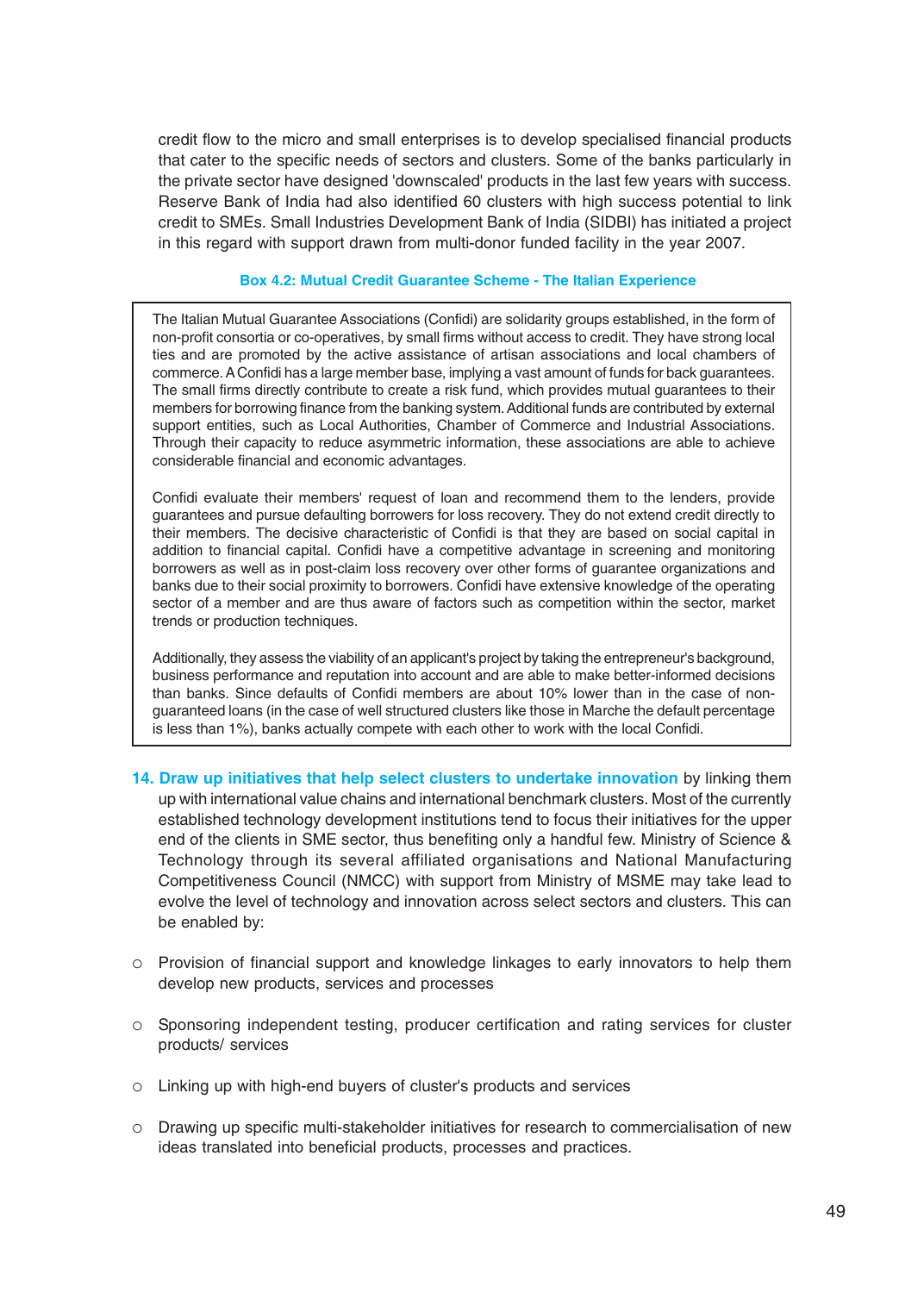Linking up research & development programmes of the publicly funded laboratories with private sector participation and steering. (See Box below)

# **Box 4.3: Rajkot Diesel Engine Cluster: Network for common R&D**

The Diesel Engine Cluster Rajkot, Gujarat was facing competition from imported light weight Diesel Engine (DE). Because of the light weight characteristics people could carry it in cycles and other rural transport system. Thus it could penetrate the rural diesel engine market within a short time span. The local manufacturers of relatively heavy weight DE started experiencing slowdown in market sales. Moreover, sales realization also declined in export market especially in African countries. 7 firms manufacturing DE in Rajkot joined hands and formed an informal network under a cluster initiative by Entrepreneurship Development Institute of India (EDII), funded by Ministry of MSME. The objective of the network was to develop a light weight DE which has a potent demand in the local and abroad market. Moreover, it was also believed that the light weight DE could reduce material cost and enhance cost competitiveness. Thus the consortium engaged itself in R&D work. Apart from utilizing in-house expertise, experienced technical persons from outside were also engaged in this endeavor. After a number of trials and error they could finally develop a light weight DE as per the market requirements. Being a new initiative, no one was quite sure of the success, yet the members thought it prudent to take a calculated risk and invest on R&D work. It is quite likely that the new product will be launched in the market by Jan 2008.

- **15. Draw up national and regional initiatives to augment the supply of skilled human resources** to the clusters that are facing acute shortages in the wake of emerging high demand supply gap. These initiatives should be nationally coordinated but implemented at the National and State level depending on the domain). There are successful pilot examples available such as shoe manufacturers up-gradation programme undertaken at Agra for 60,000 workers by CLRI in the year 2005-06 (see box below), 100 workers for protective equipment stitchers at Jalandhar by Deptt. Of Science & Technology (DST), 400 workers for garment stitching in Ludhiana, Welders training programmes at Tiruchirapalli with support from DST. This would require:
- Reorientation of the curricula of the existing educational and technical institutions (State Government and private sector).
- Training of the existing faculty by providing them with necessary exposure to the small enterprises and augmenting the faculty resources by getting entrepreneurs, BDS providers and supervisors to also become special faculty members (State Government and private sector).
- o Involvement of the local and sectoral industry associations along with machinery suppliers to work with existing institutions (State Government and private sector).
- Undertake workers' certification programmes with grading to help them undertake jobs suitable to their potential (Nationally coordinated, State Government implemented).

National Ministry of Labour & Employment in collaboration with International Labour Organisation has in the year 2007 begun to assess the potential of scaling up skill development and formalisation of the same while targeting them on specific clusters.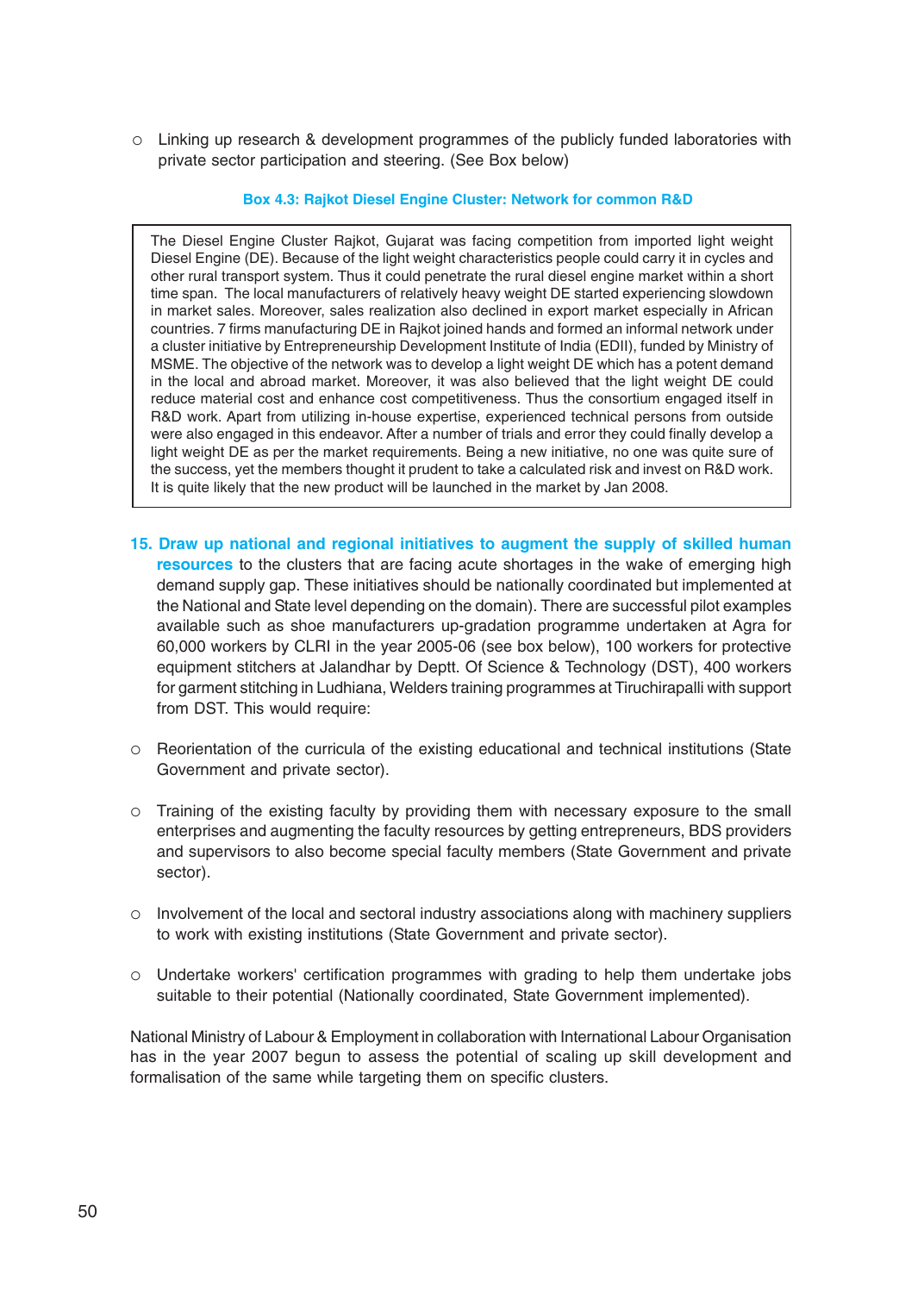#### **Box 4.4: Standardisation of training for shoe workers in Agra**

Agra is home to shoes in India. More than 100,000 artisans earn their livelihood from shoe making. The workers were only able to get work in 4 months in a year. In the meantime, around 30 large firms in the organised sector needed skilled operators (new entrants) in the areas of stitching, cutting, lasting, pasting and sole attaching. The total number of formally trained operators available in entire India is estimated not to exceed 1000 per annum. Younger generation in Agra is not inclined to take up the same vocation. Central Leather Research Institute (CLRI) with support from DIPP under Human Resource Development Mission undertook an initiative in the year 2006 to target 60000 artisans. During the now concluded initiative, 40,000 artisans have been assessed as per their skills and certified as A, B and C grade operators in different type of operations. In the next phase short-term modular curriculum varying from 1-3 months will have to be developed to upgrade the assessed artisans.

**16. Leading chambers of commerce and sectoral associations to initiate cluster development initiatives:** The national, state level and sectoral industry associations must initiate their own cluster development initiatives with or without support from the public funds. This would not only enable to build private sector capacities to design and implement their development initiatives but also set new benchmarks among the public and other knowledge based development agencies to augment the quality of such initiatives. 'Confederation of Indian Industry' (CII), 'Federation of Indian Chamber of Commerce & Industry' (FICCI) and 'Indian Machine Tool Industry Association' (IMTMA) have undertaken successful initiatives in certain sectors, with some good successes to emulate. These need to be up-scaled significantly.

#### **Box 4.5: Indian Machine Tools Industry sets new benchmark**

The machine tools cluster in Bangalore is the largest concentration of machine tool enterprises in India with 400 enterprises and total revenue of Rs 300 crores in the year 2004.Under a cluster development initiative by UNIDO (1999-2003), it was identified that common procurement, joint marketing, skill development and setting up of common facility for exhibitions could help the enterprises grow significantly. While the initial start was provided by dynamic external facilitator under the development initiative, the local chapter of Indian Machine Tools Industry Association (IMTMA) took upon itself to not only continue the development initiatives in Bangalore, but also extend to other machine tool clusters in Ludhiana, Ghaziabad, Pune and Rajkot. Once the trust among members was strong enough, a total of 71 different activities were undertaken during May 2003 to March 2005 that cost the association and its members Rs. 70.55 lacs, but led to gross quantitative return of Rs. 298.08 lacs thus reflecting an output-input ratio of 4.2:1. Besides the measurable outcomes, the association members have felt a closer bonding among themselves, stronger association, increased linkages between public & private institutions and generated confidence to undertake increased investments for new markets, including the one of China.

# **17. Support initiatives for cluster development by large private/public sector enterprises:**

It is in the business interest of the large private sector enterprises to build up capacities of their SME supplier firms. Direct interest taken up by the mother enterprises will only induce positive response among the supplier enterprises and therefore most of the initiatives will be self-funded. However certain specific initiatives where direct business profits are low, especially in the small to medium term, public funding may be called upon in areas such as capacity building, setting up of common facility centres, augmenting local industrial infrastructure and social initiatives meant for the benefit of local communities and labour welfare. Aggregation of sufficient quantify of supplies especially from the unorganised sectors such as handicrafts and handlooms calls for financial stakes and capacity building to be taken up by large buyers. One initiative in this regard taken up by Fab India, a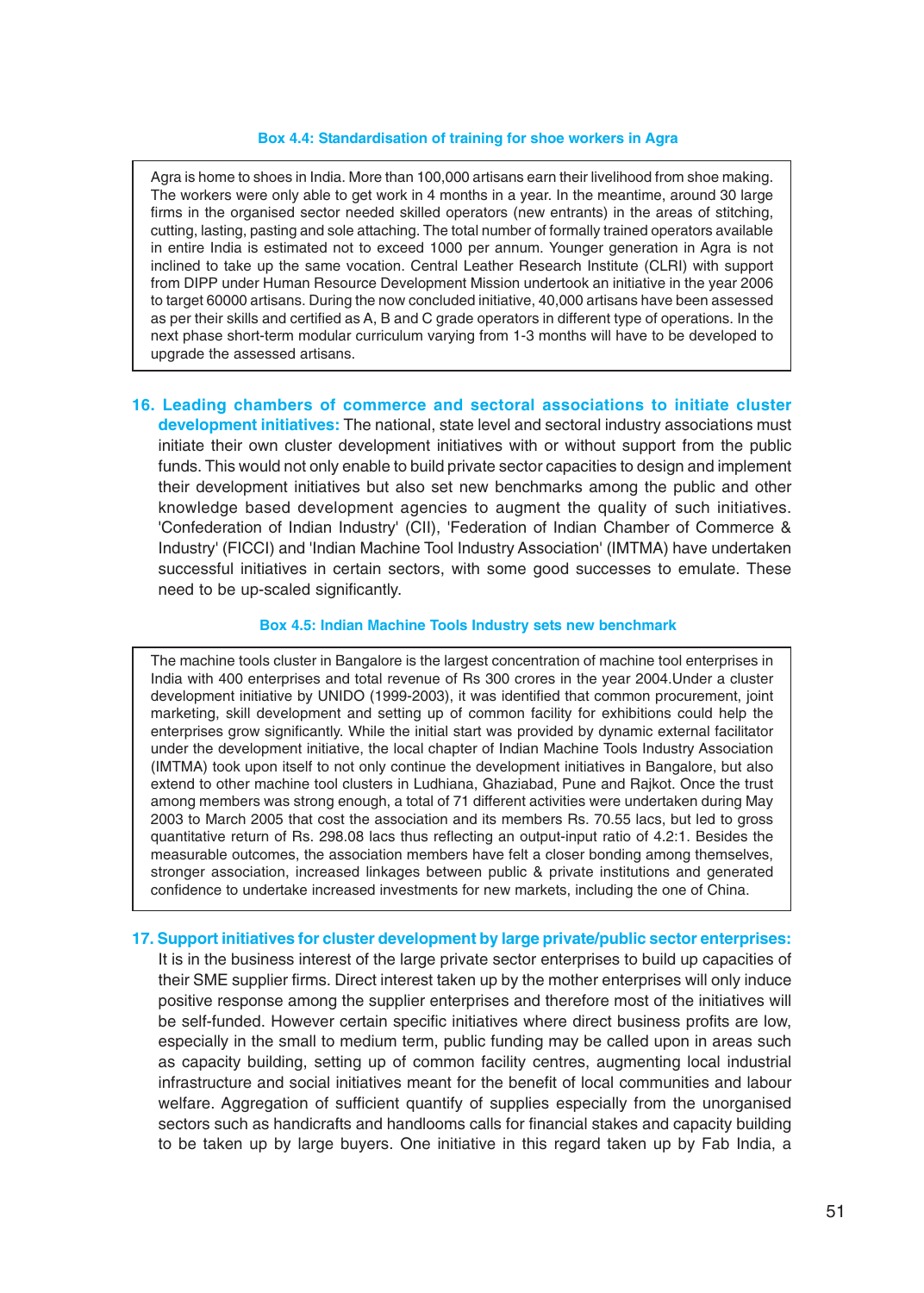handloom and Khadi garments/furnishing retail chain has based on a successful model in Chanderi (see box below), decided to upscale the initiative across several more clusters in the country through private equity shared along with the artisans and ICICI bank.

#### **Box 4.6: Up-end marketing by private sector**

Fab India is an established handicraft retail outlet with branches all over India. In July 2004, at the linkage support provided by the local MP, after several rounds of discussion, the core buying team of Fab India visited Chanderi to explore the possibilities of bulk Purchase. After initial discussions and assessment of Bunkar Vikas Sansthan (BVS), an organization comprising of the SHGs of local artisans, Fab India decided to open its own office in Chanderi and also signed an MOU with BVS. The MOU with Fab India ensured BVS an order of Rs. 50 lakhs in the first year with a likely increase of Rs. 25 lakhs every year. BVS was given the responsibility of managing the production of its SHG and through them with other SHGs in the cluster. The CEO of BVS was entrusted withthe responsibility of managing the entire business. Actual sales to Fab India are estimated at Rs 27 lakhs in 2004 and Rs 42.4 lakhs in 2005. The figure is likely to reach Rs 70 lakhs in the year 2006. While the CEO of BVS was the chief manager to start with, soon a number of weavers rose from the ranks to deal directly with Fab India. The activities with Fab India trained the weavers in timely and quality production.

**18. Support cluster-specific transportation, communication and other infrastructure** as per the cluster requirements where needed. These initiatives should be implemented preferably on PPP basis but it need not necessarily be the only way. Cluster stakeholders stake in terms of financing and management should be ensured with safeguards to ensure wider participation and higher support for weaker clusters.

#### **Box 4.7: Kalady Rice Millers Consortium Pvt. Ltd.**

 Kalady Rice Millers Consortium (KRMC) is a special purpose vehicle (SPV) that was formed in October 2003, as a private limited company. It is situated in the Kalady Rice Mill cluster of Ernakulum District, Kerala. The consortium has 44 members. The cluster firms were losing large sums as they were unable to sell or use the rice bran (which is a high value yielding by product) as their yield was low. The cost of bran is normally inbuilt into the sale price of rice and thus even their rice was becoming overpriced. This triggered the need for setting up the bran extraction plant by firms that were otherwise competing. A bran extraction plant worth Rs. 50 million with a capacity of 3000 MT was set up by the network by availing a loan of Rs 15 million, own fund of Rs 35 million and an assistance of Rs. 500,000 from Government of Kerala under public-private partnership. Subsequently it has set up a testing laboratory, weigh bridge, mill store, training Institute and a high yield rice cultivation project spread in 4 acres. The consortium is in the process of setting up a rice bran oil refining plant with the support of DC(MSME), under MSECDP (Government of India). The consortium has initiated product innovation with research support of CFTRI and looks for higher project support for the risk involved.

- **19. Support cluster specific information compilation in the areas of** BDS providers listing, subcontract exchanges, product & process standards, technical and other support institutional listing, raw material and machinery supplier listing, bulk tender requirements etc. and dissemination mechanisms across clusters. This can be done by sectoral industry/ artisan associations to implement failing which state agencies can coordinate.
- **20. Undertake a national initiative to strengthen capacities of the industry associations** to increasingly undertake collaborative development initiatives in contrast to provision of only lobbying services to their members. These initiatives should lead to rating of industry associations and other business membership organisations (BMOs). The BMOs should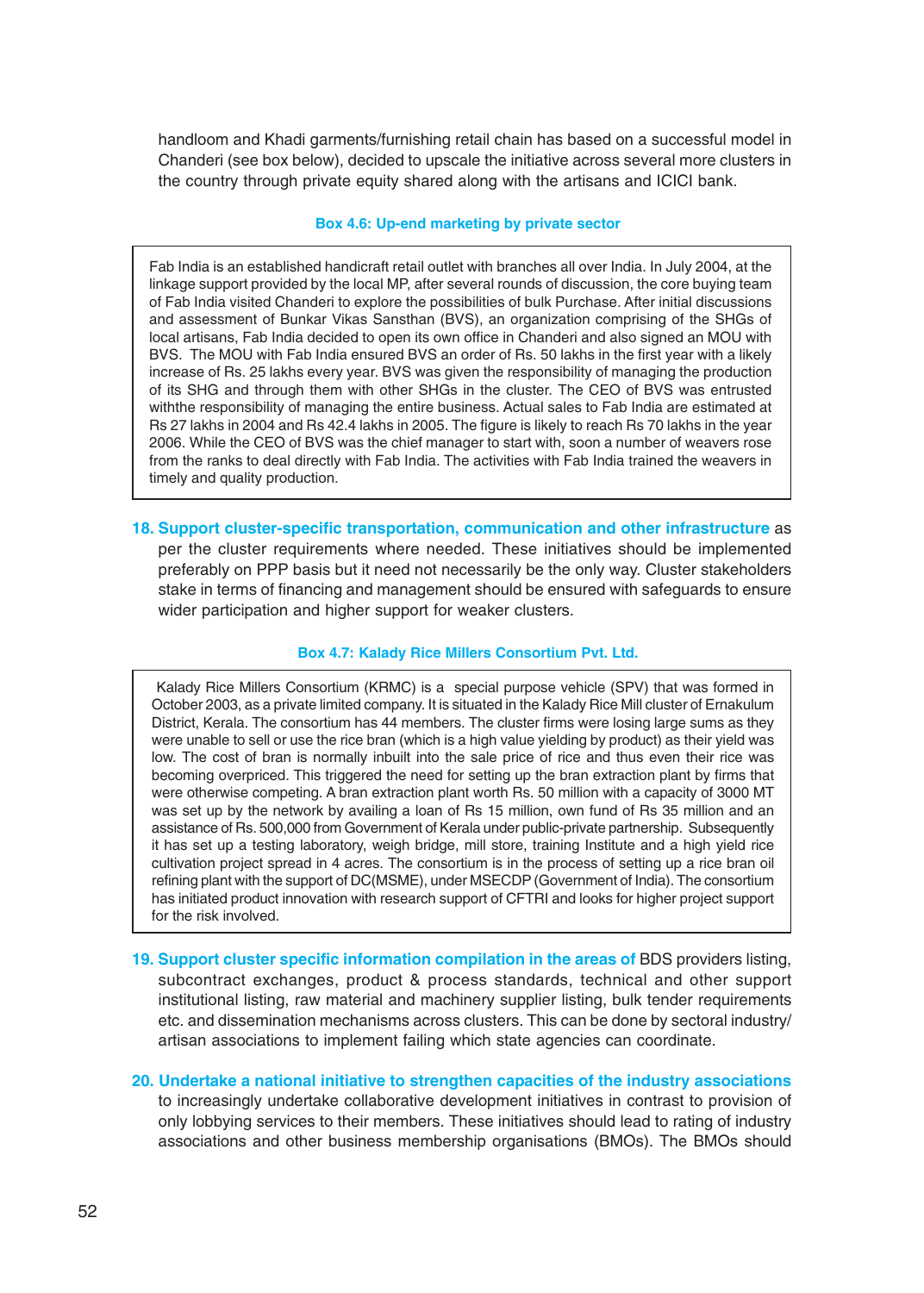be horizontally linked with one another within each distinct sector as also geographically across diverse sectors, duly federated at the national level to address issues that need to be dealt with at different levels. Such initiatives may be nationally coordinated, implemented by sectoral/ regional associations and other sectoral agencies with support also drawn from the state government. Chambers of commerce and apex industry associations have a significant role to play in providing knowledge inputs, training to the secretariats of cluster specific associations and linking them up with national and state level policy.

- **21. Undertake national and regional initiatives to augment the supply of key business development services (BDS):** There are five key areas that require augmentation for providing suitable BDS for the clusters. These are international marketing, technology, financial services, designing and management inputs. One can draw lessons from the some of the successful initiatives in the past that have helped to augment both from the supply and demand side of BDS.
- **22. Follow an appropriate framework for monitoring & evaluation (M&E):** M&E framework for cluster initiatives should ideally enable corrective action during the ongoing process and provide policy lessons to re-work strategies at the cluster level and across the clusters for policy makers. For this purpose both quantitative and qualitative information needs to be accounted for since both have their significance that complements each other. New tools need to be evolved that balance accountability with flexibility. Excessive focus on standardisation and uniformity for administrative convenience leads to loss of focus on process based local strengthening and customisation as per specific local needs. There are three broad levels at which M&E needs to capture information to undertake corrective measures when they can be undertaken. The lowest level is at the **cluster level,** second one at the **scheme/programme level** and the third is at the **policy level.**

At the cluster level, the results to be measured should be:

- Economic benefits by counting the increased profits, improved turnover, expanded capacities, increased credit off-take, local infrastructure set up,
- Social changes including the extent of collaborative behaviour improvement measured through number of collaborative initiatives, strengthening of local associations, forging of new public-private partnerships, employment levels, working conditions and safety
- Environment sustenance by counting the extent to which environment damage could be reduced, recycling of natural resources undertaken etc.

At the scheme/programme level, the results to be monitored should be:

- Impact on programme objective.
- Contribution by other agencies and private sector.
- Cluster based M&E at the Ministry level.
- Documentation and dissemination of learning
- **Upscaling**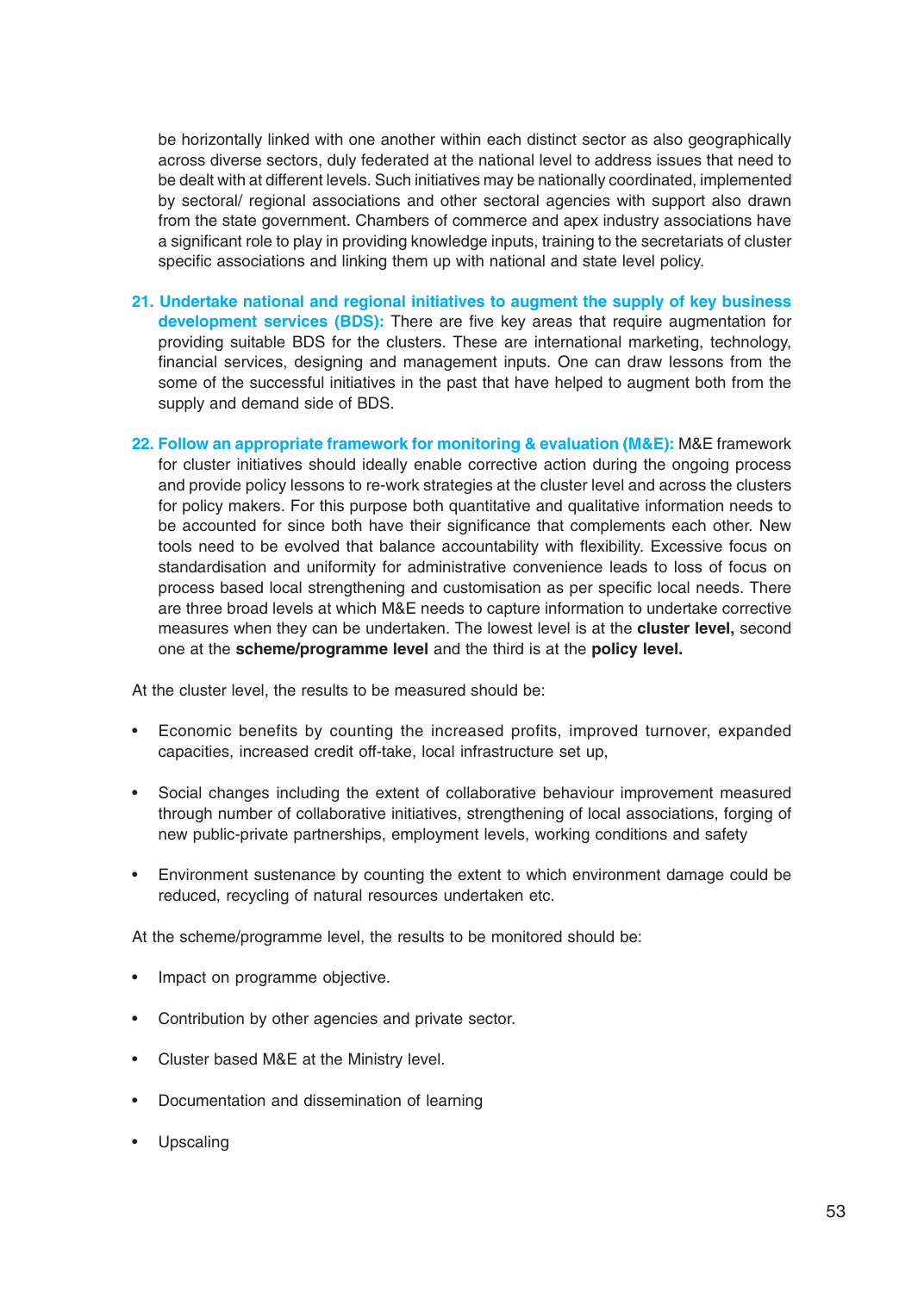At the policy level M&E may be done based on the following criteria:

- What is the extent of synergy enhancement among various cluster initiatives both in terms of funding, information and knowledge flows among public and private institutions?
- What is the extent to which institutional capacity gap has been bridged?
- What is the extent to which cluster initiatives have become private sector driven in terms of their management as well as funding of local development initiatives that may be motivated either based on business potential and/or social responsibility factors.
- How have the cluster initiatives met the diversity of objectives within the overall vision of inclusive development and growth? Regular ratings of clusters on various factors over a 3 year time frame can help assess the progress or otherwise.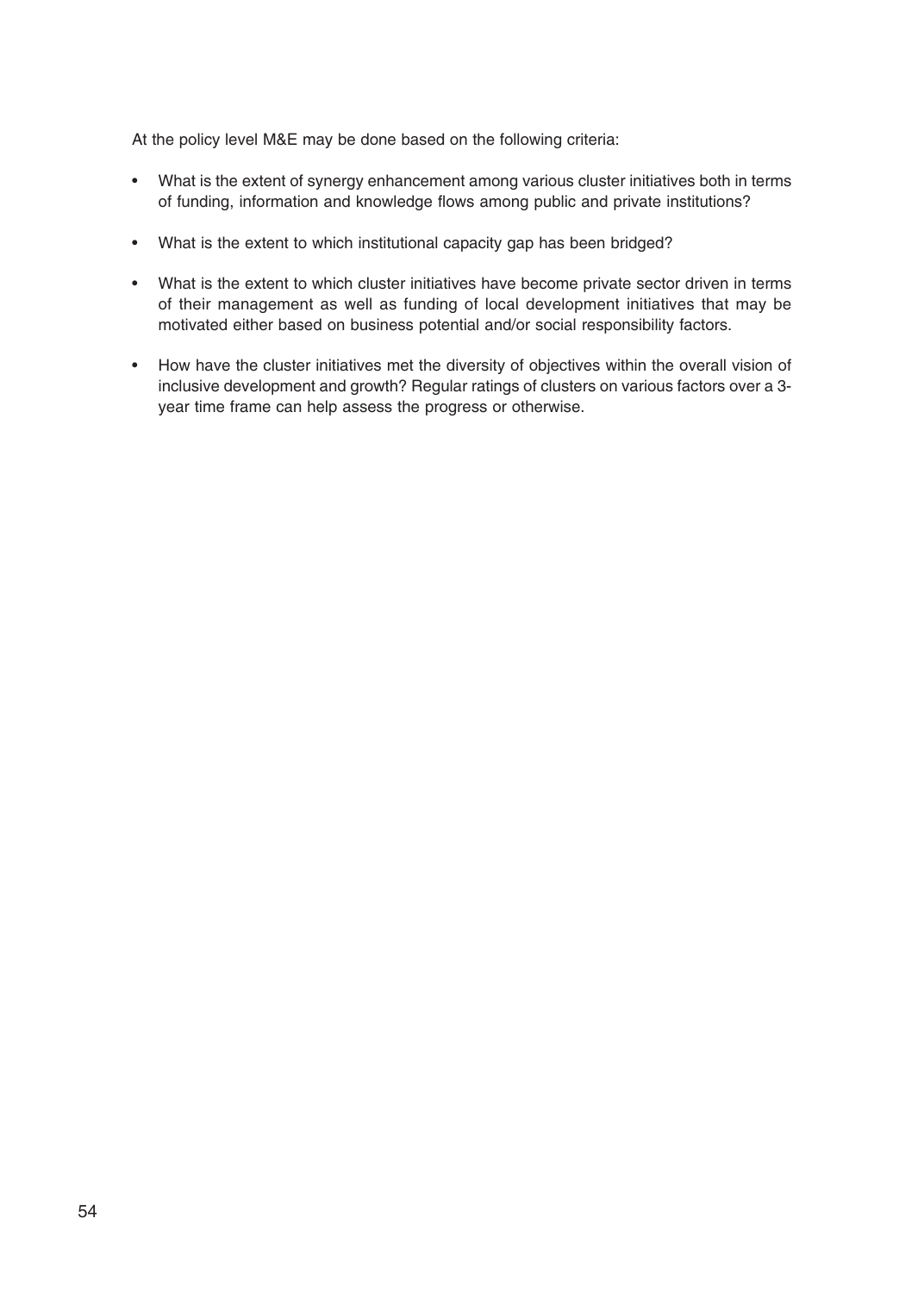# Clusters Around the World (Excluding India)

|                 | <b>Nation</b>   | <b>Total No. of</b>     | <b>Hi-Tech</b>                  | <b>Traditional</b>       | <b>Artisanal</b>         |
|-----------------|-----------------|-------------------------|---------------------------------|--------------------------|--------------------------|
|                 |                 | <b>Clusters</b>         |                                 | <b>Manufacturing</b>     |                          |
|                 |                 |                         | <b>Australian sub continent</b> |                          |                          |
| $\mathbf{1}$    | New Zealand     | 10                      | 6                               | $\overline{\mathcal{A}}$ | $\overline{\phantom{a}}$ |
| $\overline{c}$  | Australia       | $\overline{4}$          | $\mathbf{1}$                    | 3                        | $\overline{\phantom{a}}$ |
|                 | <b>Total</b>    | 14                      | $\overline{7}$                  | $\overline{7}$           |                          |
|                 | $\%$            |                         | 50                              | 50                       | $\bf{0}$                 |
|                 |                 |                         | <b>Asia</b>                     |                          |                          |
| 3               | China           | 101                     | 11                              | 77                       |                          |
| $\overline{4}$  | Pakistan        | 43                      | ÷,                              | 32                       | 11                       |
| 5               | Thailand        | 35                      | $\mathbf 2$                     | 28                       | 5                        |
| 6               | Bangladesh      | 23                      | $\mathbf{1}$                    | 17                       | 5                        |
| $\overline{7}$  | Japan           | 18                      | 15                              | 3                        | $\blacksquare$           |
| 8               | Sri Lanka       | 15                      | $\mathbf{1}$                    | 12                       | $\mathbf 2$              |
| 9               | Palestine       | 9                       | ÷,                              | $\boldsymbol{9}$         | ÷,                       |
| 10              | Nepal           | 8                       | ÷                               | ÷.                       | $\,8\,$                  |
| 11              | Israel          | 6                       | $\mathbf{1}$                    | 5                        | ÷,                       |
| 12              | Philippines     | 6                       | ÷,                              | 6                        | $\overline{\phantom{a}}$ |
| 13              | Jordan          | $\overline{\mathbf{4}}$ | $\overline{\phantom{a}}$        | $\overline{4}$           | $\overline{\phantom{a}}$ |
| 14              | <b>Maldives</b> | $\overline{\mathbf{4}}$ | í.                              | L                        | 4                        |
| 15              | <b>Bhutan</b>   | 3                       | ۰                               | $\overline{\phantom{0}}$ | 3                        |
| 16              | Lebanon         | 3                       | ÷,                              | 3                        | ÷,                       |
| $\overline{17}$ | Singapore       | 3                       | 1                               | $\overline{c}$           | ÷,                       |
| 18              | Malaysia        | $\overline{2}$          | $\overline{2}$                  | ÷,                       | $\overline{\phantom{a}}$ |
| 19              | Taiwan          | 1                       | $\mathbf{1}$                    | ÷,                       | $\overline{\phantom{a}}$ |
| 20              | Bahrain         | 3                       | $\mathbf{1}$                    | $\mathbf{1}$             | 1                        |
| 21              | Kuwait          | 3                       | $\overline{\phantom{a}}$        | 3                        | ÷,                       |
| 22              | Qatar           | 8                       | ÷                               | $\overline{7}$           | 1                        |
| 23              | Oman            | 24                      | $\overline{\mathcal{A}}$        | $\overline{7}$           | 13                       |
| 24              | Saudi Arabia    | 21                      | $\overline{4}$                  | 10                       | $\overline{7}$           |
| 25              | <b>UAE</b>      | 17                      | 5                               | 6                        | $\,6\,$                  |
|                 | <b>Total</b>    | 360                     | 49                              | 232                      | 79                       |
|                 | $\%$            |                         | 12.3                            | 69.7                     | 18                       |
| <b>Africa</b>   |                 |                         |                                 |                          |                          |
| 26              | Morocco         | 5                       | $\mathbf{1}$                    | 4                        | $\overline{\phantom{a}}$ |
| 27              | Kenya           | $\overline{4}$          | $\overline{\phantom{0}}$        | $\overline{4}$           |                          |
| 28              | South Africa    | $\overline{c}$          | í.                              | $\overline{c}$           |                          |
| 29              | Ghana           | $\mathbf{1}$            | $\overline{\phantom{0}}$        | $\mathbf{1}$             |                          |
| $30\,$          | <b>Total</b>    | 12                      | $\mathbf{1}$                    | 11                       |                          |
|                 | $\frac{1}{2}$   |                         | 8.3                             | 91.7                     | $\pmb{0}$                |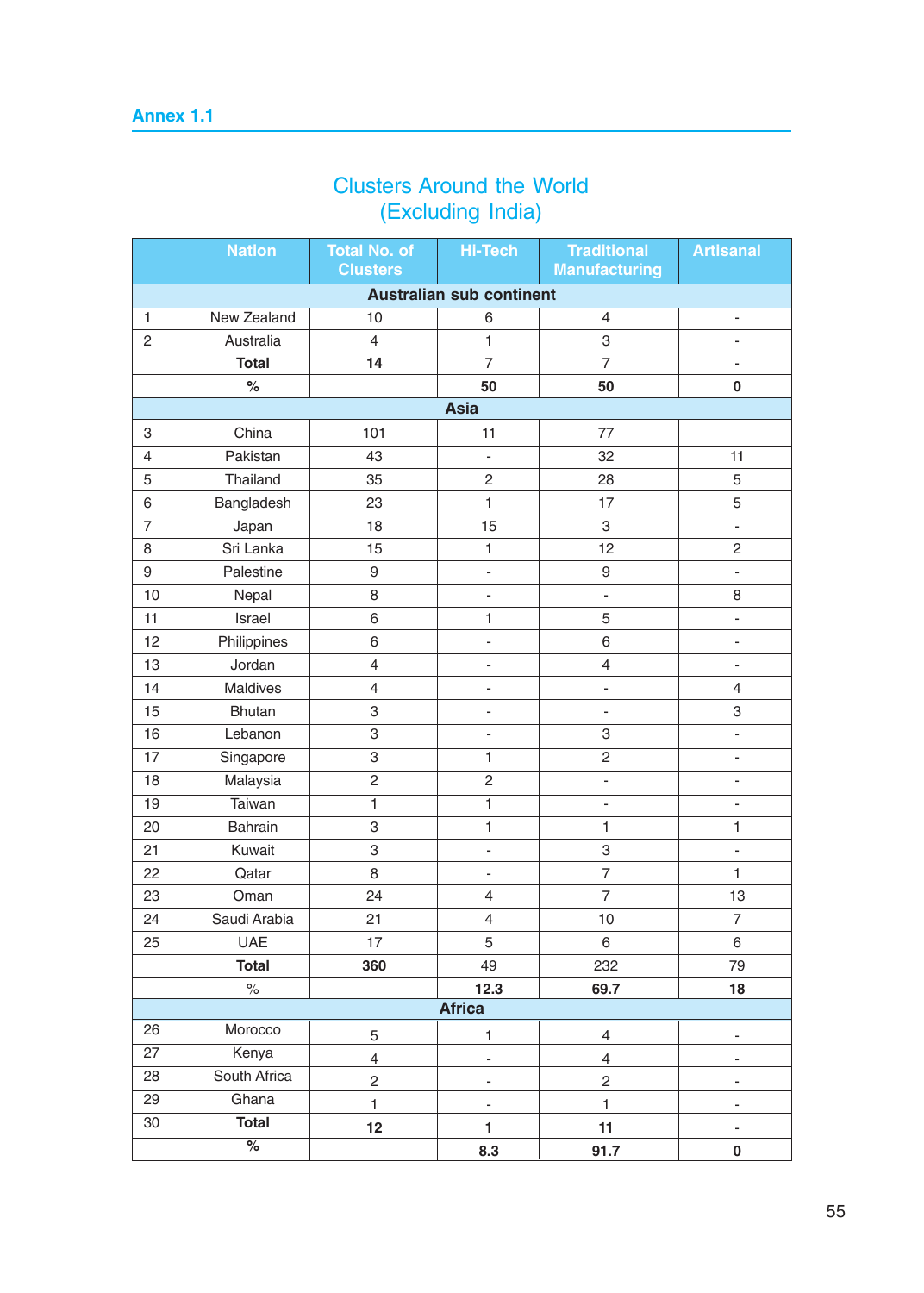|    | <b>Nation</b>      | <b>Total No. of</b><br><b>Clusters</b> | <b>Hi-Tech</b>                   | <b>Traditional</b><br><b>Manufacturing</b> | <b>Artisanal</b>             |
|----|--------------------|----------------------------------------|----------------------------------|--------------------------------------------|------------------------------|
|    |                    |                                        | <b>Europe</b>                    |                                            |                              |
| 31 | U.K.               | 165                                    | 36                               | 126                                        | $\,3$                        |
| 32 | Italy              | 152                                    | $\ensuremath{\mathsf{3}}$        | 149                                        | $\mathbf{1}$                 |
| 33 | France             | 95                                     | $\overline{7}$                   | 88                                         | ä,                           |
| 34 | Germany            | 31                                     | 1                                | 30                                         | $\overline{\phantom{a}}$     |
| 35 | Denmark            | 19                                     | $\overline{\mathcal{L}}$         | 15                                         |                              |
| 36 | Switzerland        | 13                                     | $\frac{1}{2}$                    | 13                                         |                              |
| 37 | Finland            | 11                                     | $\overline{\phantom{a}}$         | 11                                         | $\blacksquare$               |
| 38 | Austria            | $\overline{7}$                         | $\overline{a}$                   | $\overline{7}$                             | ä,                           |
| 39 | Netherlands        | 6                                      | 1                                | 5                                          | $\overline{\phantom{a}}$     |
| 40 | Spain              | 6                                      | $\blacksquare$                   | 6                                          | $\overline{\phantom{a}}$     |
| 41 | Portugal           | $\overline{4}$                         | $\blacksquare$                   | 3                                          | $\blacksquare$               |
| 42 | Sweden             | $\overline{4}$                         | $\blacksquare$                   | $\overline{4}$                             | $\overline{\phantom{a}}$     |
| 43 | Andorra            | $\overline{c}$                         | $\blacksquare$                   | $\mathbf{2}$                               | $\overline{\phantom{m}}$     |
| 44 | Ireland            | $\overline{c}$                         | 1                                | $\mathbf{1}$                               | $\qquad \qquad \blacksquare$ |
| 45 | Belgium            | 1                                      | $\blacksquare$                   | $\mathbf{1}$                               | $\blacksquare$               |
| 46 | Norway             | $\mathbf{1}$                           | $\overline{a}$                   | $\mathbf{1}$                               | $\overline{a}$               |
| 47 | <b>Turkey</b>      | $\mathbf{1}$                           | $\frac{1}{2}$                    | $\mathbf{1}$                               | $\overline{\phantom{a}}$     |
|    | <b>Total</b>       | 520                                    | 53                               | 463                                        | $\overline{\mathbf{4}}$      |
|    | $\%$               |                                        | 10.2                             | 89                                         | 0.8                          |
|    |                    |                                        | <b>North America</b>             |                                            |                              |
| 48 | U.S.A.             | 152                                    | 20                               | 132                                        | $\overline{\phantom{a}}$     |
| 49 | Canada             | $\bf 8$                                | $\overline{1}$                   | $\overline{7}$                             | $\overline{\phantom{a}}$     |
| 50 | Mexico             | $\overline{7}$                         | $\frac{1}{2}$                    | $\overline{7}$                             | $\blacksquare$               |
|    | <b>Total</b>       | 167                                    | 21                               | 146                                        | ä,                           |
|    | $\%$               |                                        | 12.5                             | 87.5                                       | $\bf{0}$                     |
|    |                    |                                        | <b>Latin &amp; South America</b> |                                            |                              |
| 51 | <b>Brazil</b>      | $\overline{4}$                         | $\mathbf{1}$                     | 3                                          | $\blacksquare$               |
| 52 | Ecuador            | 3                                      | $\blacksquare$                   | 3                                          | $\blacksquare$               |
| 53 | Costa Rica         | $\overline{c}$                         | 1                                | $\mathbf{1}$                               | $\overline{\phantom{a}}$     |
| 54 | Venezuela          | $\overline{c}$                         | $\overline{\phantom{a}}$         | $\overline{c}$                             | $\overline{\phantom{0}}$     |
| 55 | Chile              | $\mathbf{1}$                           | $\overline{\phantom{a}}$         | $\mathbf{1}$                               | $\blacksquare$               |
| 56 | Colombia           | $\mathbf{1}$                           | $\overline{\phantom{a}}$         | $\mathbf{1}$                               | $\overline{\phantom{a}}$     |
|    | Total              | 13                                     | $\overline{2}$                   | 11                                         | $\mathbf{r}$                 |
|    | $\%$               |                                        | 15                               | 85                                         | 0                            |
|    | <b>Grand Total</b> | 1010                                   | 119                              | 836                                        | 55                           |
|    | $\%$               |                                        | 11.8                             | 82.8                                       | 5.4                          |

Note: (a) List of clusters for the individual countries is no way exhaustive and is a reflection of the extent of data collected. The actual numbers are much more. (b) Since data for India is quite exhaustive, we have shown it separately, least it will bias the table. Sources: P. Bianchi, L.M. Miller, S. Bertini (1997)

http://www.lged-rein.org/solar/solar\_sre\_clustervill.htm (Solar Energy Programme under Sustainable Rural Energy, LGED) www.smeda.org.pk (Small and Medium Enterprise Development Authority)

www.ahan.org.pk {Rural Enterprise Modernization initiative of the Government of Pakistan (AHAN)}

www.competitiveness.lk/ceramics.htm (The Competitiveness Programme, Sri Lanka)

Dr.Claas Van Der Linde (2002), The cluster meta-study- list of clusters, Harvard Business School.

OECD Reviews of Regional Innovation, Competitive Regional Clusters, National Policy Approaches, OECD 2007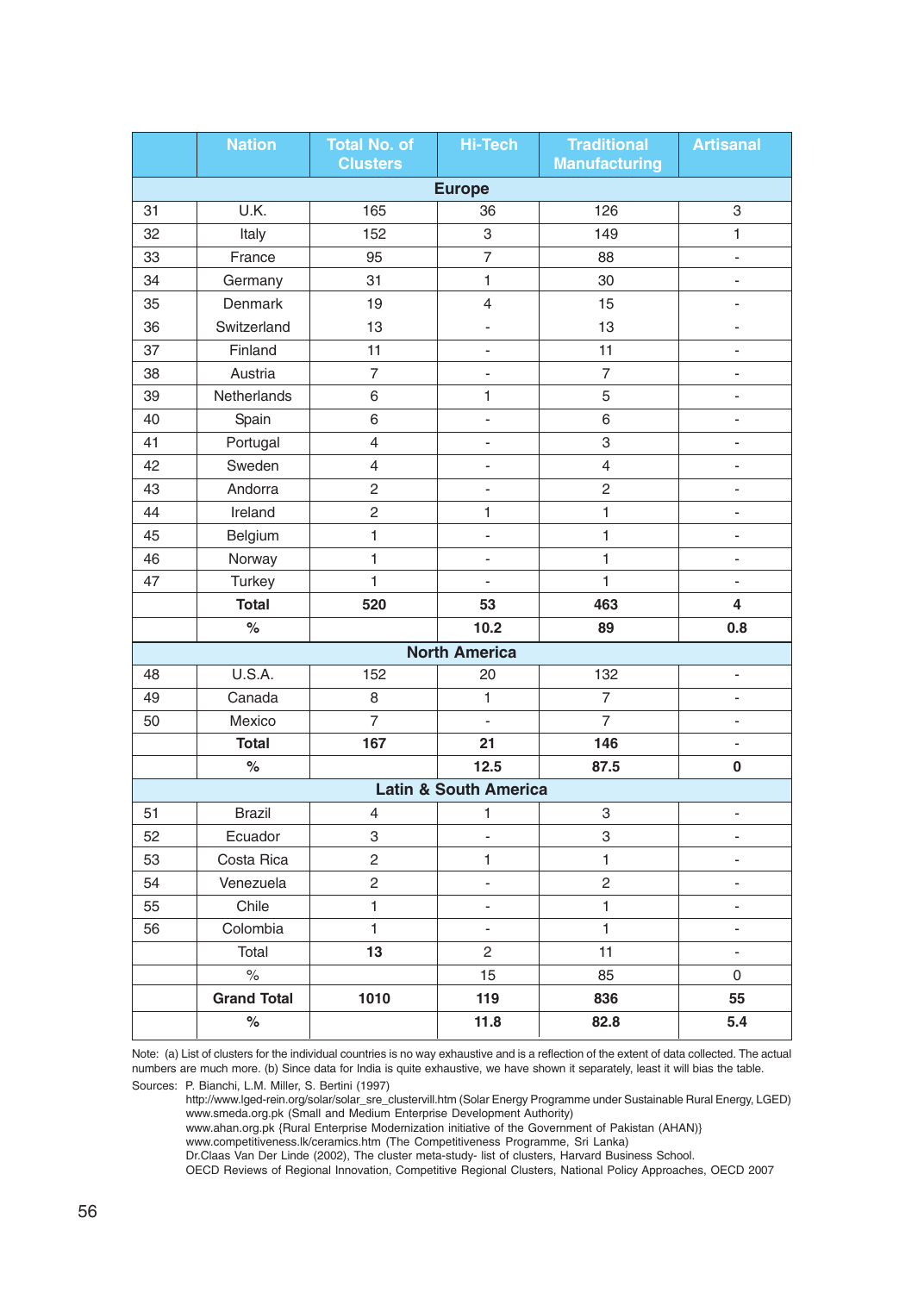# Law on Clusters in Italy (Law 317)

The original measure that gave an institutional framework for policymaking targeting regional clusters was the law 317 which was approved on 25 September 1991. The main innovation of this law was its focus on SMEs and, in particular, the scope that it gave for providing support to groups of small firms rather than concentrating only on single, usually large firms. This was an admission of the crucial importance of the industrial district model in the Italian economy and recognized that such districts had, or potentially had, different policy needs. Article 4 of the law was particularly significant because it formalizes the concept of "consortia" between small firms and gave prominence to the provisions of collective services for groups of firms (often known as "real service"). In general, the legislative framework has been overtaken by decentralization, with regions now in change of increasingly broad areas of innovation and enterprise policy. While this law seems to have had only a limited impact in practice for a variety of reasons, the objective of promoting structural relations among firms and between firms and other economic actors in a region remains a high priority and has emerged in other forms in more recent national programmes.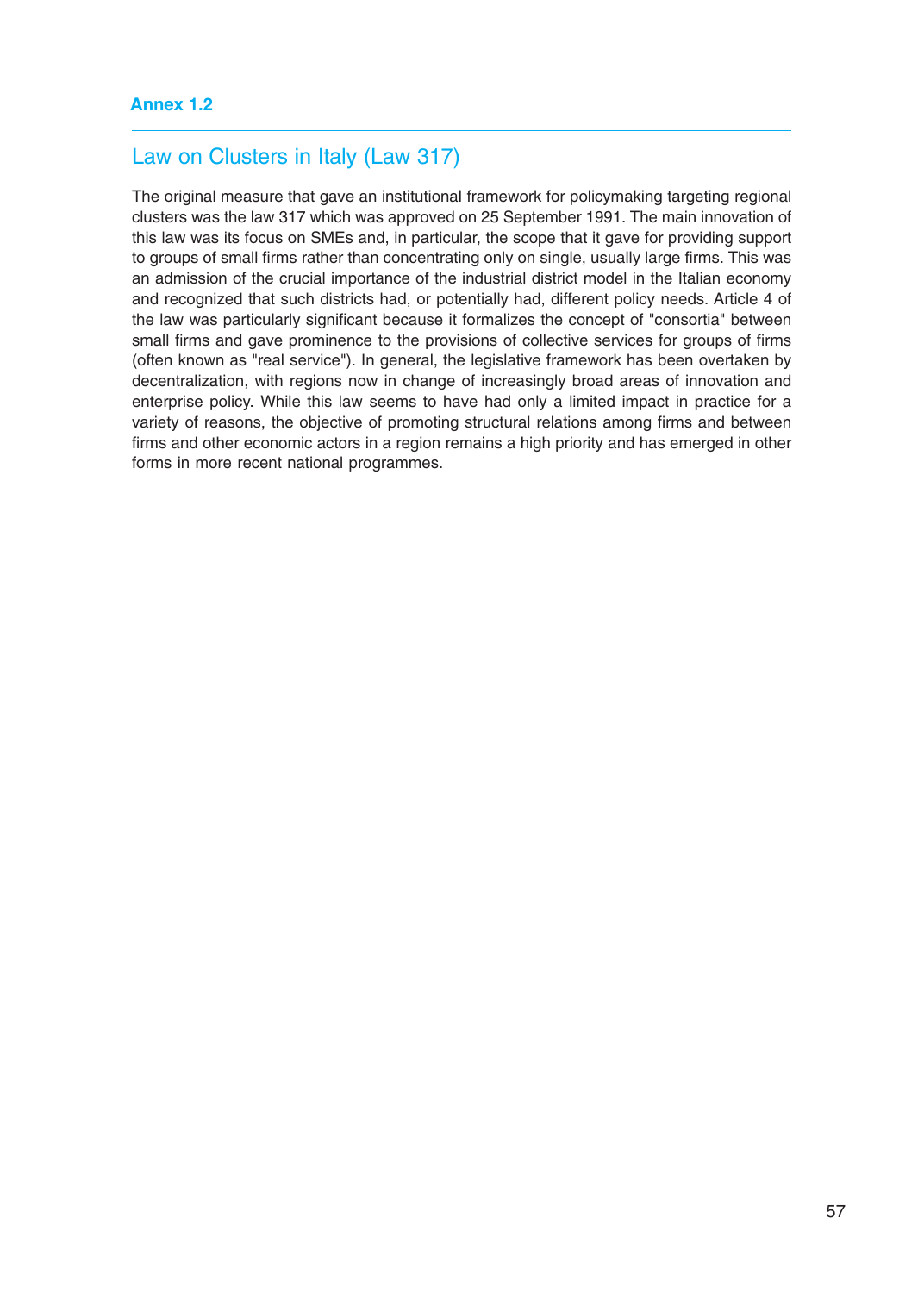# Cluster Initiatives and Agencies Involved: Global Experiences

**Transition Economies (Low and Middle Income Countries)**

#### **Afghanistan**

Type of Clusters: Artisanal

Scheme: Afghan Carpet Cluster Intervention (2005)

Agencies: Global Network, an international trade consulting firm and Cluster Pulse (a cluster development initiative NGO) and Afghanistan Competitiveness Project of USAID Approach: Technology , Bank facility , Transport & Market access (Linking with global market)

#### **Pakistan**

Type of Clusters: Traditional Manufacturing Schemes: 1. Dairy Pakistan (2000) and 2. Pakistan Readymade Garment Technical Training Institute (PRGTTI) (1997) Agency: National Government

Approach: Training and R&D Cooperation.

#### **Philippines**

Type of Clusters: Artisanal, Traditional Manufacturing and High-tech Scheme: Davao Regional Development Plan (DRDP), 2004-2010 Agency: State Government (South Mindanao) Approach: Promotion of clusters, fostering regional specialization, export promotion, job creation.

#### **Guatemala**

Type of Clusters: Artisanal Scheme: Guatemalan Ornamental Plants, Foliage and Flowers (2005) Agency: State Government and Private Groups. Approach: Mapping of clusters and linkages.

#### **Peru**

Type of Clusters: Artisanal and traditional manufacturing Scheme: SME Development Initiative Agency: National Government Approach: Credit support and registration of clusters.

#### **Georgia**

Type of Clusters: Traditional manufacturing Scheme: Tea Cluster Development (2003) Agency: Government

#### **Mexico**

Type of Clusters: Traditional Manufacturing and Artisanal Scheme: Empresas Integradoras Program (1993) Agency: National Government Approach: Preferential tax regime, easy access to bank loans and access to training programs.

#### **Poland**

Type of Clusters: High-tech and Traditional Manufacturing

Scheme: SME Clustering and Networking Programme (1998) under the EU PHARE Programme Agencies: National Government (Polish Foundation for SME development and Promotion) and EU

Approach: Provision of infrastructure and funding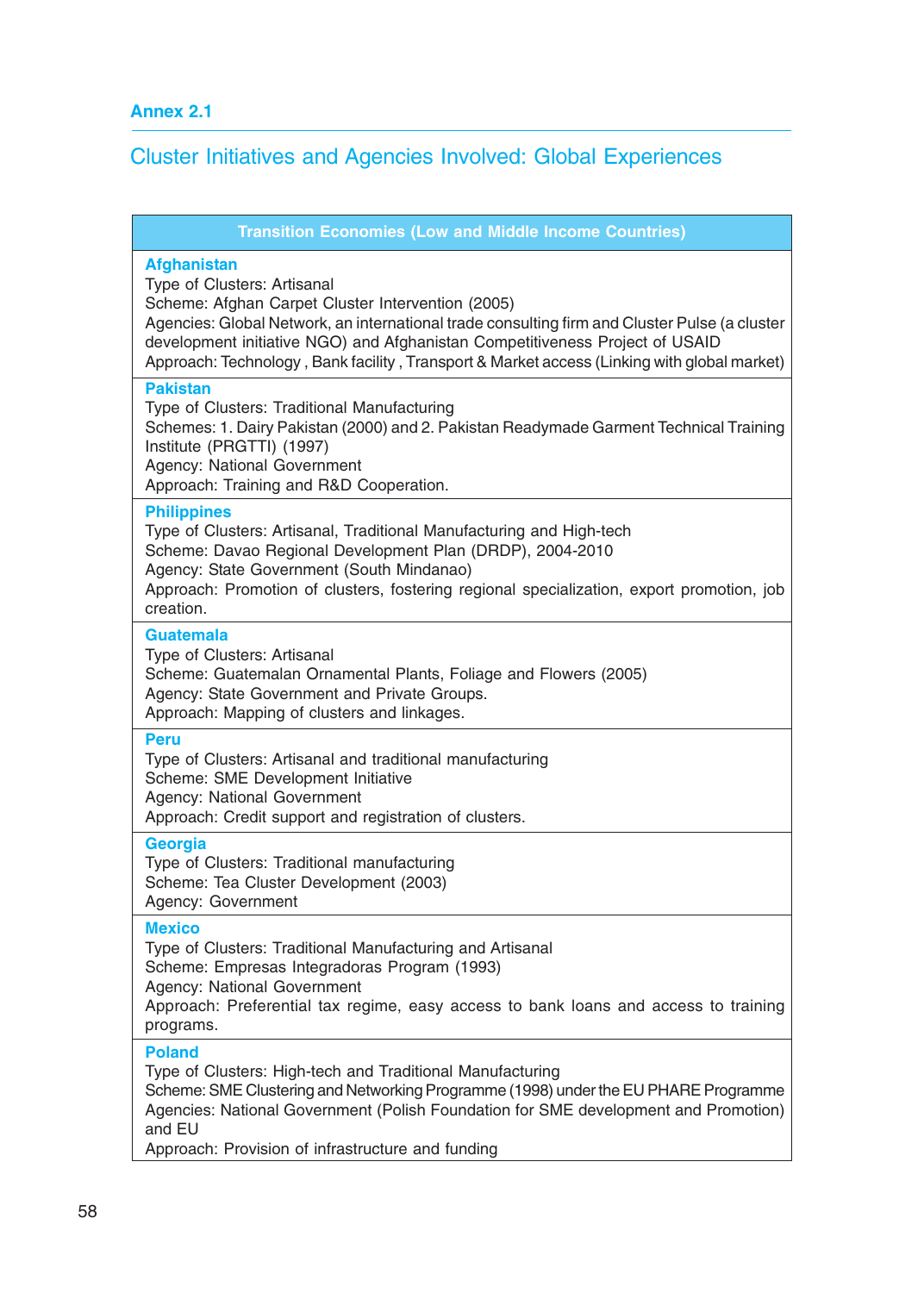**Hungary**

Type of Clusters: Traditional Manufacturing

Scheme: PKG

Agency: National and Regional Government

Approach: Financial and non-financial (infrastructure) support.

# **Slovak**

Type of Clusters: Traditional Manufacturing

Schemes: Affairs Study for an Action Plan in the framework of the European Charter for Small Enterprises (2000)

Agency: National and Regional Government (Regional Advisory Boards and Information Centres) Approach: Research Access, Education, Training and link-ups with global markets.

# **Estonia**

Type of Clusters: High-tech

Schemes: 1. Competence Centre Programme (2003) and 2. Technology Programmes (planning phase)

Agency: National Government (State-owned Foundations like "Enterprise Estonia" and KredEx) Approach: Supporting financially and conceptually the creation of technology competence centres between related industry and academia.

# **Latvia**

Type of Clusters: High-tech

Schemes: "Support to Industrial Cluster Restructuring" study under the EU PHARE programme (2000-2001)

Agencies: EU and National Government

Approach: Export Promotion and improving the collaboration between the academia and industries

# **Lithuania**

Type of Clusters: High-tech

Scheme: Analysis of Preconditions for Clustering in Lithuania and Guideline Development (2002) Agency: National Government

Approach: Establishment of business and innovation support structures (incubators, innovation centres), industry-academia-government collaboration.

# **Turkey**

Type Of Clusters: Traditional Manufacturing

Schemes: 1. Bartin Agriculture Cluster Development Project (2003)

2. Bartin Furniture Cluster Development

Agency: National Competitiveness Research Association, KOSGEB(Medium And Small Enterprises Development Directoriate), National Government And State Planning Organisation (State Government)

Approach: Starting of clusters, Provision of infrastructure, Training and credit facilities

# **South Africa**

Type of Clusters: Traditional Manufacturing

Scheme: Durban Metropolitan Council's Economic Development Department (2001) Agencies: National and State (Natal) Government and academia

Approach: Funding and popularization of clusters, partnership between researchers and firms.

# **Czech**

Type of Clusters: High-tech and Traditional Manufacturing

Schemes: 1.Cooperation Programme under the SME support policy (2001-2004) and 2. CLUSTERS (KLASTRY) (2004-2006)

Agency: National Government

Approach: Financial assistance of up to 50%, mapping of clusters, and disbursing subsidies.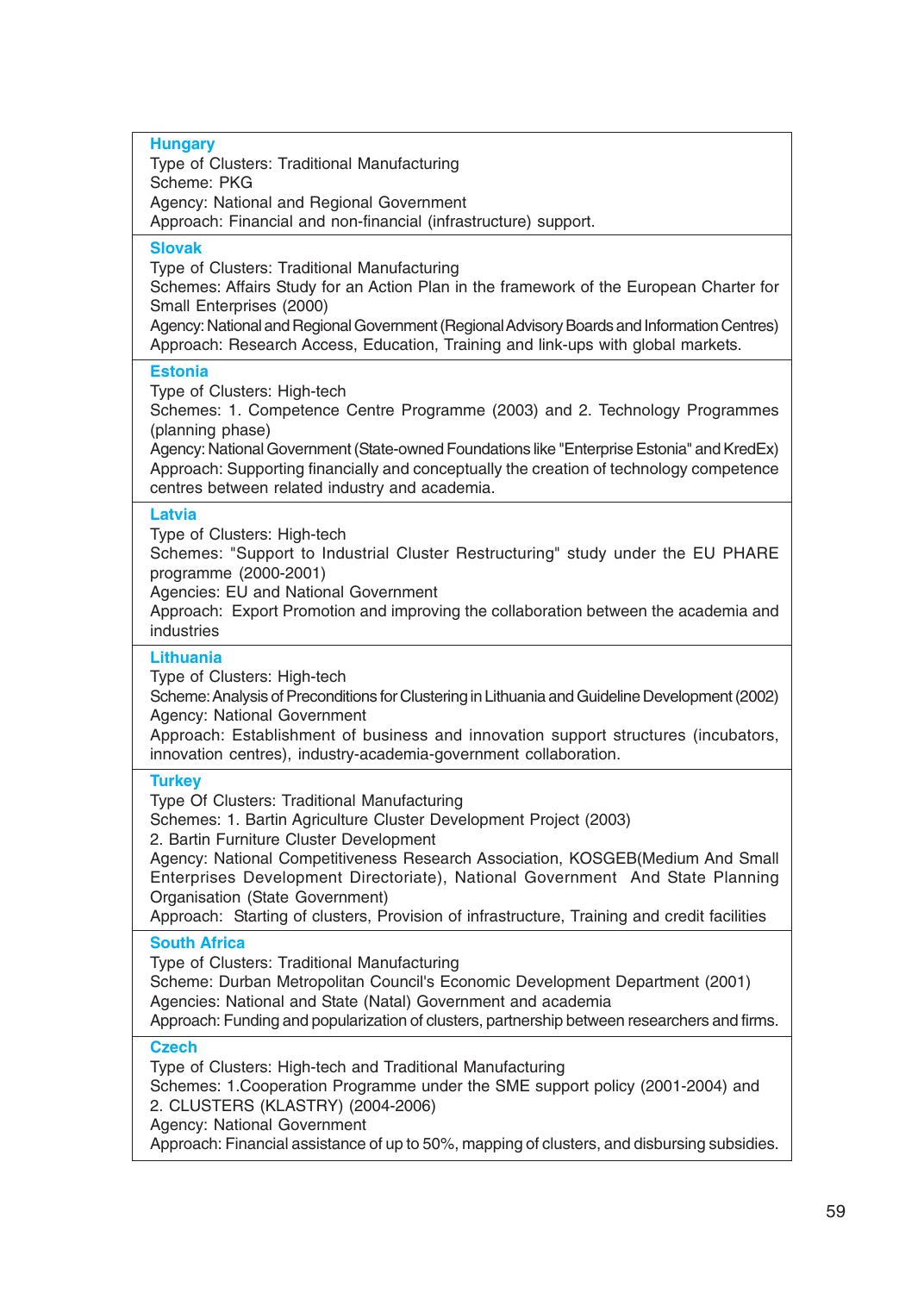| <b>Developed Economies</b>                                                                                                                                                                                                                                                                                                                                                                                                                                                                                        |
|-------------------------------------------------------------------------------------------------------------------------------------------------------------------------------------------------------------------------------------------------------------------------------------------------------------------------------------------------------------------------------------------------------------------------------------------------------------------------------------------------------------------|
| <b>Finland</b><br>Type of Clusters: High-tech<br>Schemes: 1. Centres of Expertise (1994) and 2. National Cluster Programme (1990s, over now)<br>Agency: Government<br>Approach: Collaborative private-public work with provision of technology centres (technology<br>parks) to house them.                                                                                                                                                                                                                       |
| <b>France</b><br>Type of Clusters: High-tech<br>Schemes: 1. Pôles de Compétitivité (2005) and 2. Local Production Systems (SPL) (late 1990s)<br>Agency: National Government<br>Approach: Promotion of triple helix projects involving research institutes, firms and the<br>government. Also, for small low-tech firms, providing assistance in marketing.                                                                                                                                                        |
| <b>Germany</b><br>Type of Clusters: High-tech<br>Schemes: 1. BioRegio (1995) and 2. INNOREGIO (1999) and 3. Ga (joint taskforce) for<br>network building (2005)<br>Agencies: Government (for 1st scheme) and Government and EU for the rest.<br>Approach: Promoting R&D activities through EU or central and regional funding schemes.                                                                                                                                                                            |
| <b>Italy</b><br>Type of Clusters: High-tech and High-end traditional manufacturing<br>Schemes: 1. Law 317(91) (1991) and 2. Technical districts (2003)<br>Agency: National Government<br>Approach: Recognizing the importance of traditional clusters through promotion of<br>cooperative servicing known as "real servicing". "Technical Districts", while fostering effective<br>relationship between funding, research and practical application, looks into the social issues<br>like health and environment. |
| <b>Norway</b><br>Type Of Clusters: High-Tech<br>Schemes: 1. Arena Innovative Networks (2001/2002) And 2. Centres Of Expertise (2005)<br>Agency: National Government<br>Approach: Technological upgradation through R&D funding and R&D cooperation between<br>the clusters.                                                                                                                                                                                                                                       |
| <b>Spain</b><br>Type of Clusters: High-tech<br>Scheme: Competitiveness clusters (1991)<br>Agency: Regional Government<br>Approach: Technical upgradation to move up the value chain to improve competitiveness<br>owing to the threat of integration with EU                                                                                                                                                                                                                                                      |
| <b>Japan</b><br>Type of Clusters: Education Clusters and Industrial Clusters<br>Schemes: 1. MEXT (2001) and 2. METI (2001)<br>Agencies: National Government and academia<br>Approach: Reform and upgrade the R&D systems in regions; improve the flow of research by<br>networking the principal actors; and provide seed funding for joint activities. Ensuring a more<br>proactive role for the institutes in the regional R&D system through effective technology transfer.                                    |
| <b>South Korea</b><br>Type of Clusters: High-tech<br>Scheme: Innovative Cluster Cities (2004)<br>Agency: Government<br>Approach: Systematic integration of R&D intensity (infrastructure) and development of<br>networking among academia, industry and research institutions (management tool).<br>Note: The countries are classified according to World Development Indicators (WDI) 2005, World Bank. We have lumped together                                                                                  |
| the Lower-middle and Low income countries in the WDI (2005) classification in our classification into low income countries here.                                                                                                                                                                                                                                                                                                                                                                                  |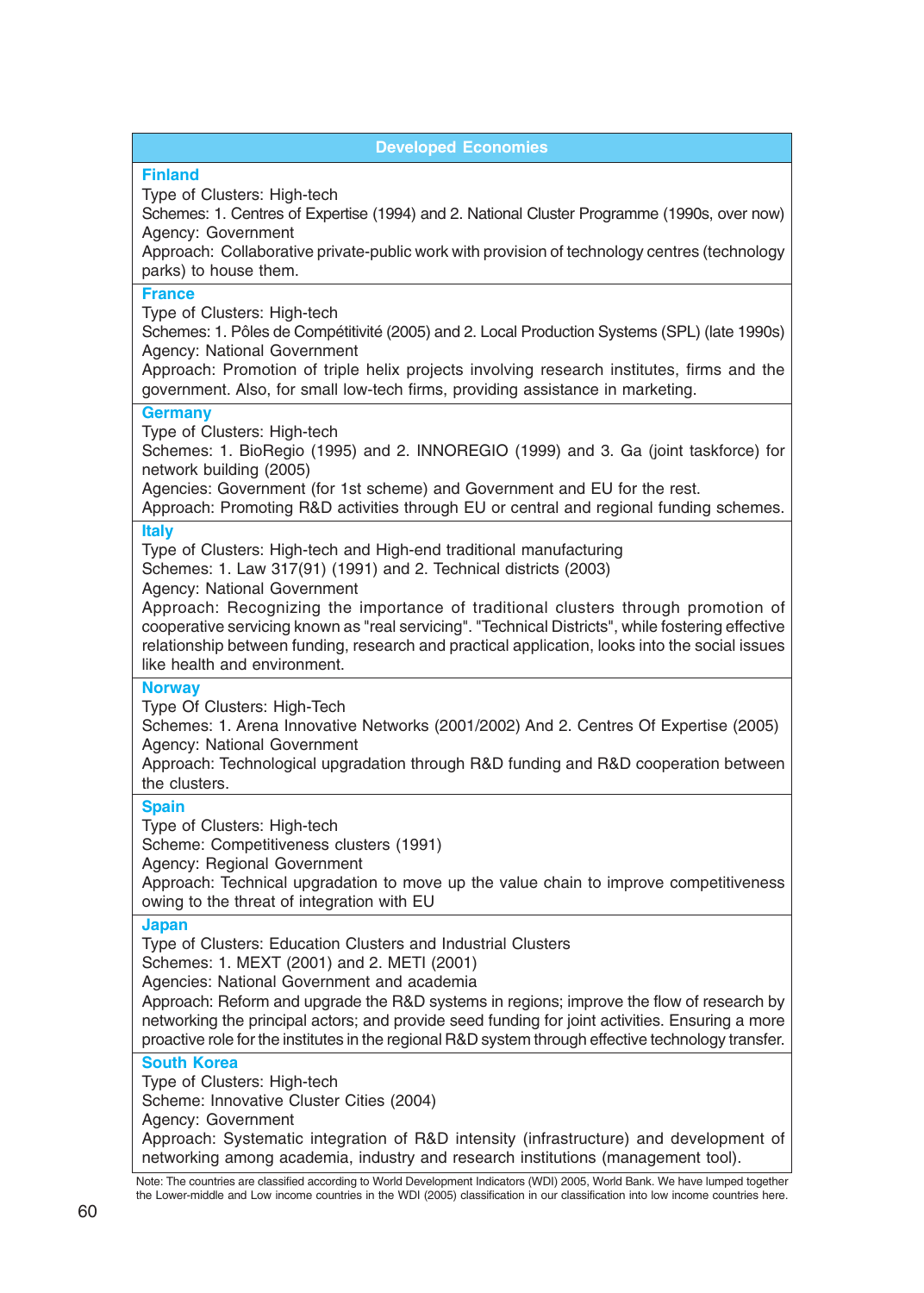# **Annex 2.2**

# Typology of Cluster Activities- An indicative list

| <b>Trust Building</b>                                                                                                                                                                                                                         | <b>Market Development</b>                                                                                                                                                                                                                                                                                                                                                                                                                                                                                                                                                                                                                                                                                                                                                                                                                                                                                                                                                                                                                                                                                                                                |
|-----------------------------------------------------------------------------------------------------------------------------------------------------------------------------------------------------------------------------------------------|----------------------------------------------------------------------------------------------------------------------------------------------------------------------------------------------------------------------------------------------------------------------------------------------------------------------------------------------------------------------------------------------------------------------------------------------------------------------------------------------------------------------------------------------------------------------------------------------------------------------------------------------------------------------------------------------------------------------------------------------------------------------------------------------------------------------------------------------------------------------------------------------------------------------------------------------------------------------------------------------------------------------------------------------------------------------------------------------------------------------------------------------------------|
| 1. Awareness programme<br>Demonstration workshop<br>2.<br>Special purpose meeting<br>З.<br><b>Cluster visit</b><br>4.<br>Joint Pilot initiative<br>5.<br><b>Association formation</b><br>6.<br>Networking<br>7.<br>8. Formation of Consortium | Market survey<br>1.<br>2. Product development & value addition<br>Product line extension<br>3.<br>Brochure development/ product catalogue<br>4.<br>Development of common website/ portal<br>5.<br><b>Product Directory/ Manufacturers' Directory</b><br>6.<br>Marketing consortium & joint marketing<br>7.<br>8. Establishment of common showroom<br>9. Distribution channel planning<br>10. Design development<br>11. Diversification<br>12. Fashion forecasting<br>13. Market targeting (domestic/export)<br>14. Organising trade fair / trade fair participation (domestic,<br>international)<br>15. Buyer-seller meeting<br>16. Common branding<br>17. Catalogue show<br>18. Marketing seminar<br>19. Export development programme<br>20. Delegation visit abroad<br>21. Common warehousing<br>22. Visual merchandising<br>23. Virtual exhibition<br>24. Niche marketing<br>25. Cluster twining<br>26. Intervention on packaging<br>27. Sub contraction exchange programme<br>28. Vendor development programme<br>29. Corporate linkage programme<br>30. Organising fashion show/ jewelry show (for RMG/Jewelry<br>cluster)<br>31. BDS for Marketing |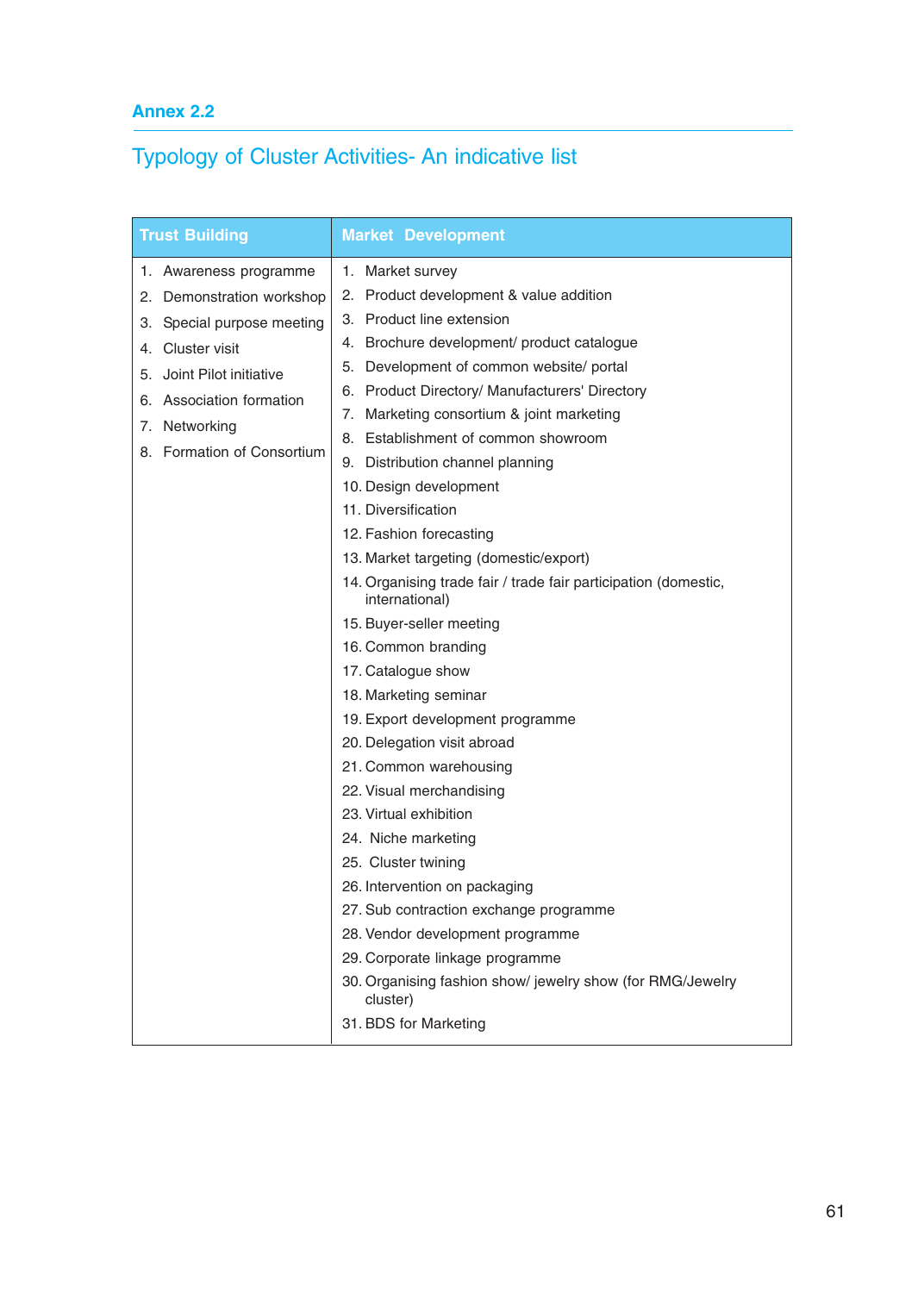| <b>Technology Upgradation</b>                                  | <b>Capacity Building &amp; Skill Development</b>                 |
|----------------------------------------------------------------|------------------------------------------------------------------|
| 1. Technology mapping                                          | Strengthening of the local industry association<br>1.            |
| 2. Process demonstration                                       | Training for the association secretariat<br>2.                   |
| 3. Technology Upgradation                                      | 3. Newsletter                                                    |
| Programme (TUP)                                                | 4. BDS data bank                                                 |
| 4. Adoption of appropriate                                     | 5. FAQ                                                           |
| technology/ installation of new<br>machines                    | Training/seminar for the cluster stakeholders<br>6.              |
| 5. Technological implementations                               | 7. On the job training/ skill development training               |
| Technology counselling<br>6.                                   | 8. Benchmarking                                                  |
| 7. Energy conservation                                         | 9. Documenting best practices                                    |
| programme/ energy audit                                        | 10. Creating a knowledge bank                                    |
| 8. Technology sourcing/ hunting                                | 11. Information/knowledge dissemination                          |
| 9. Technology transfer                                         | 12. Provisioning of handholding services                         |
| 10. ISO 9000/14000/FPO/HACCP/                                  | 13. CDE programme<br>14. Research and knowledge sharing          |
| CE mark/WHO-GMP etc.                                           | 15. Gl/ patent                                                   |
| implementation                                                 | 16. Creating an ICT enabling environment                         |
| 11. Sharing best practices                                     | 17. Engaging NDA                                                 |
| 12. Reverse engineering                                        | 18. Social capital development                                   |
| 13. Technology benchmarking                                    | 19. Networking with support institutions                         |
| 14. Indigenisation                                             | 20. Creating informal knowledge bank in clusters                 |
| 15. Technology incubation                                      | 21. Shop Floor Management                                        |
| 16. Technology tie up                                          | 22. Establishing /strengthening BDS-enterprise linkages          |
| 17. Hiring technical BDS jointly                               | 23. Training of Trainers (ToT) Programme                         |
| 18. Factory improvement<br>programme (FIP)                     | 24. Organising Growth programme                                  |
|                                                                | 25. Establishing training centre for skill formation (PPP mode). |
| 19. Quality audit & quality circle                             |                                                                  |
| 20. Adopting quality control<br>measures                       |                                                                  |
| 21. TQM/TPM                                                    |                                                                  |
| 22. Just in Time manufacturing                                 |                                                                  |
| 23. Waste minimization                                         |                                                                  |
| 24. R&D under PPP initiative                                   |                                                                  |
| 25. Calibration workshop                                       |                                                                  |
| 26. Linkages with technical<br>institutions/ CSIRs/ ICAR/ IITs |                                                                  |

etc.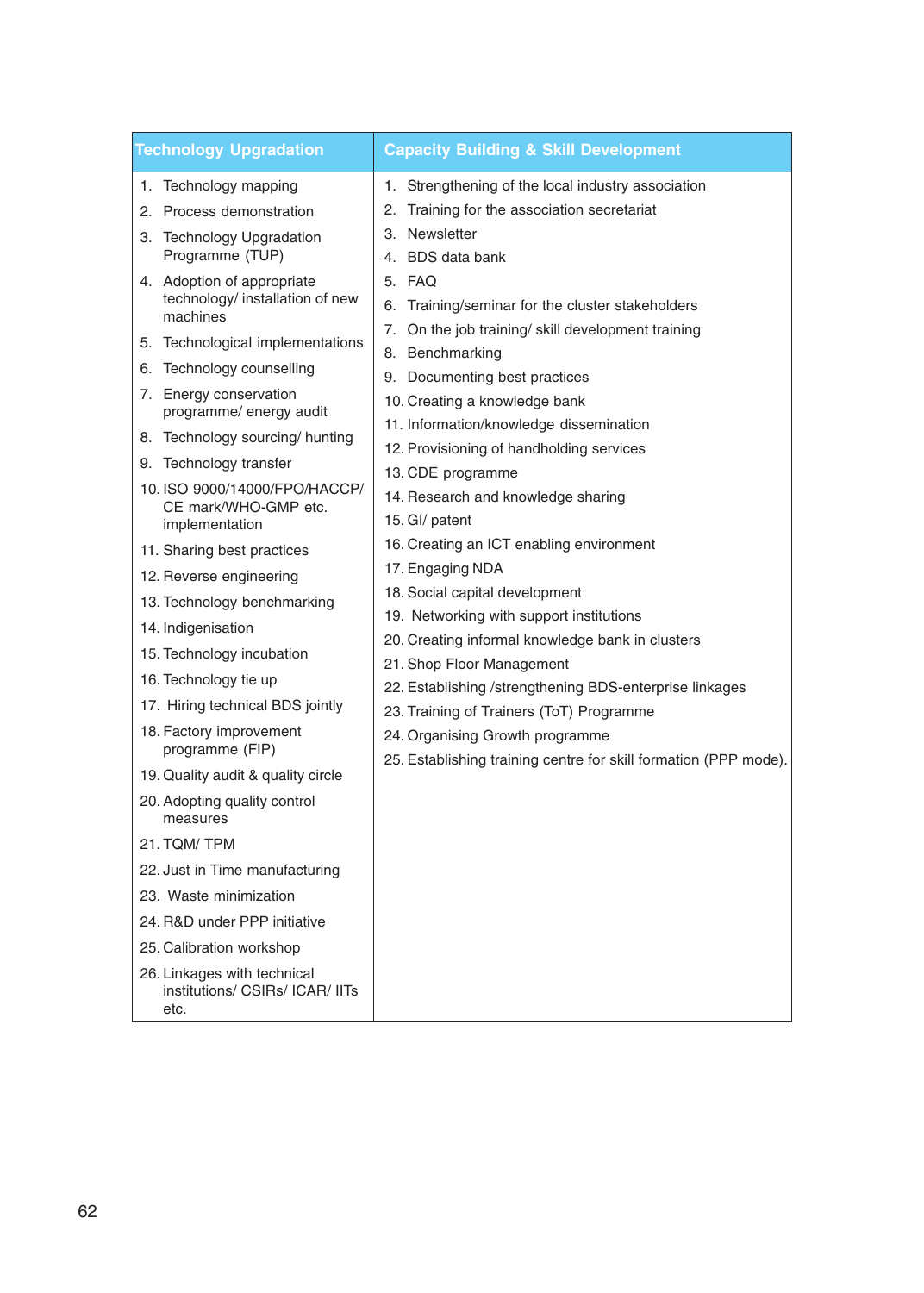| <b>Strengthening</b><br><b>Backward Linkages</b>                                                                                                                                                                                                                                                                                                                                                                            | <b>Finance Related</b>                                                                                                                                                                                                                                                                                                                                                                                                                              |
|-----------------------------------------------------------------------------------------------------------------------------------------------------------------------------------------------------------------------------------------------------------------------------------------------------------------------------------------------------------------------------------------------------------------------------|-----------------------------------------------------------------------------------------------------------------------------------------------------------------------------------------------------------------------------------------------------------------------------------------------------------------------------------------------------------------------------------------------------------------------------------------------------|
| 1. Ensuring smooth supply of<br>quality raw material<br>2. Formation of Input Purchase<br>Network (IPN)<br>3. Raw material bank<br>4. Buyer-seller meet<br>5. Ensuring smooth supply of<br>quality inputs<br>6. Quality awareness programme<br>for suppliers and users<br>7. Quality audit<br>8. Inventory management                                                                                                       | 1. Training on project report preparation/ project appraisal<br>2. Liasoning with banks<br>3. MCGF<br>4. SHG formation<br>Micro credit & micro finance<br>5.<br>6. Promotion of CLCSS/TUFS schemes<br>Training on working capital management<br>7.<br>Cost audit<br>8.<br>9. NGO Banker interface<br>10. Credit facilitation<br>11. Sick Industry Revival Programme (SIRP)/ Industrial<br>Rehabilitation Programme (IRP)<br>12. Artisan credit card |
| <b>Social Compliance</b><br><b>Imitative</b>                                                                                                                                                                                                                                                                                                                                                                                | <b>Infrastructure Related</b>                                                                                                                                                                                                                                                                                                                                                                                                                       |
| 1. Adoption of H&S measures<br>2. Group insurance for workers/<br>artisans<br>3. Group mediclaim<br>4. ESI<br>5. Adoption of welfare measures<br>like proper lighting, ventilation,<br>drinking water, canteen,<br>recreation facilities<br>6. CSR initiatives/ SA 8000<br>7. BSCI (Business Social<br>Compliance Initiative)<br>8. Pollution audit & adoption of<br>pollution control measures<br>9. Common RO plant/ CETP | 1. Technology incubation centre<br>2. Common testing laboratory<br>3. Liasoning with schemes like IIUS etc.<br>Technology Park/ Food Processing Park/ Bio Technology<br>4.<br>Park/ Science & Technology Entrepreneurs Park (STEP)<br>5. Establishment of common captive power plant<br>6. Design Centre<br>7. Common Raw Material Depot                                                                                                            |
| <b>Policy Sensitization:</b>                                                                                                                                                                                                                                                                                                                                                                                                |                                                                                                                                                                                                                                                                                                                                                                                                                                                     |
| 1. Research & policy advocacy<br>2. Facilitating dev. of cluster<br>specific schemes (demand<br>driven)<br>3. Imbibing cluster<br>competitiveness through<br>suitable policy measures                                                                                                                                                                                                                                       |                                                                                                                                                                                                                                                                                                                                                                                                                                                     |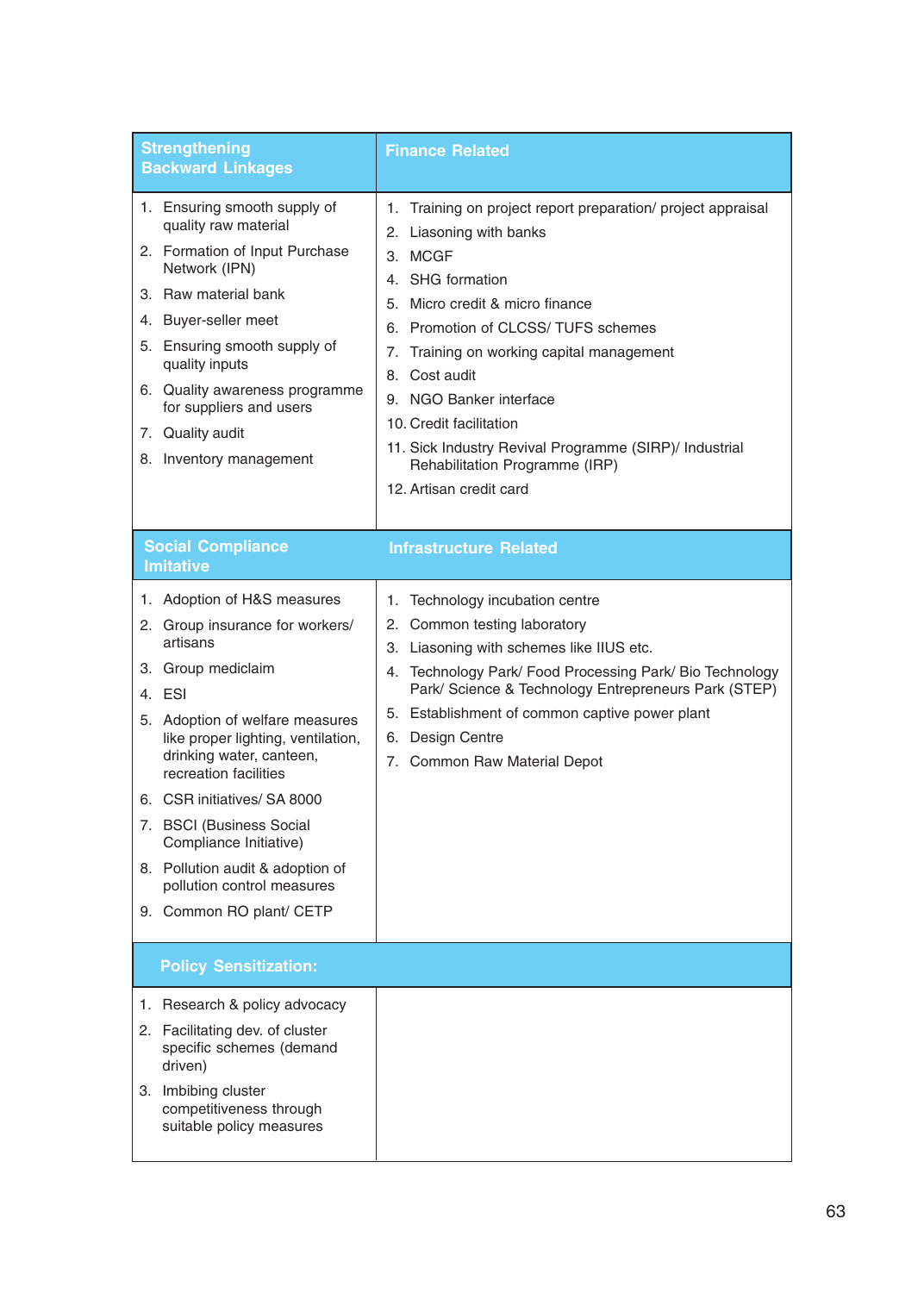# UNIDO Cluster Development Approach

# *1. Fundamental Principles:*

- Micro or SME development is an interlinked phenomenon that cuts across several themes (Technology, Skills, Marketing, Financial etc.) - Remember Holistic
- Efficiency and effectiveness of cluster initiatives for enterprises is enhanced significantly by promoting 'targeted' (planned) Joint Action, at the core of which lies mutual trust - Remember Social Capital.
- Every cluster resembles a live organic entity and thus requires customized support Remember non-Schematic
- A cluster can respond to the future challenges if the ability of its key stakeholders with private sector in the lead, is enhanced significantly to undertake collective action - Remember Local Governance framework and Sustainability
- Fostering a competitive market for Business Development Services (BDS) is essential to develop dynamic clusters but requires a strong thrust on stimulation of articulated demand among the MSMEs - Remember Demand Articulation

# *2. Unique Objectives:*

- Stimulate collective efficiency among enterprises
- Build Culture of competitive Cooperation among key cluster stakeholders
- Build Local Governance framework (Enabling a local system of interconnected private and public institutions with private sector in the lead to respond to cluster needs)
- Create competitive market of BDS

# *3. Unique Methodology:*

- Target every cluster activity simultaneously at Micro (enterprise) and Meso (network, associations and local institutional) level
- Deploy full time empowered Cluster Development Agent(s) i.e. CDA(s) with no business stake in the cluster (to diagnose, plan activities, respond fast, resolve conflicts, get activities implemented and monitor development
- Invest a minimum of 3-4 years time frame for a cluster
- Prioritise Issues of focus: (what needs to be done and when)
- Integrate BDS from outside
- Rarely, if ever, support individual firms
- Articulate demand by groups
- Provide linkages with multiple govt. schemes/support programme
- Cluster stakeholders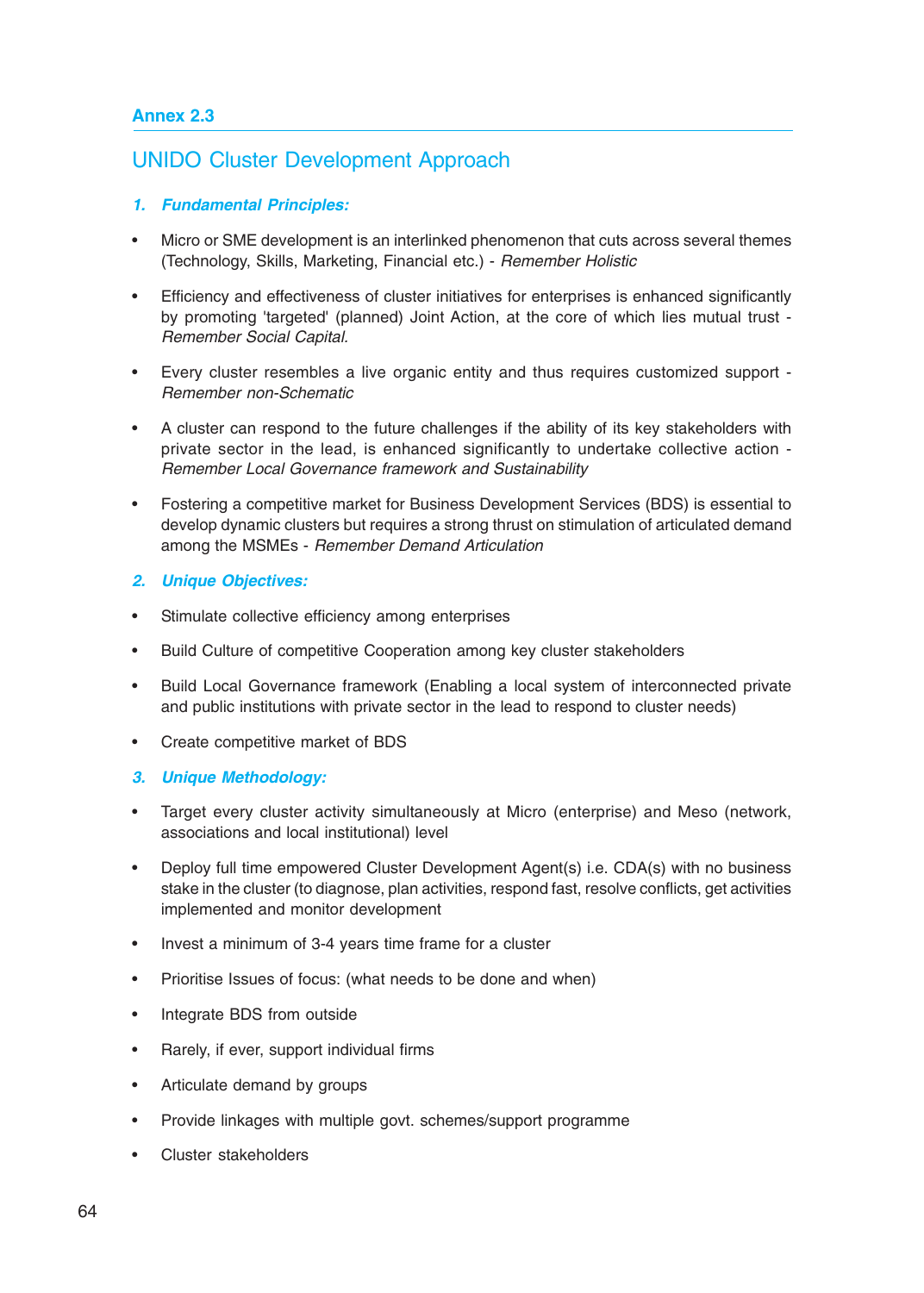# *4. Expected end of project result*

- Culture of competitive cooperation built to solve collective problems
- Significant investment of financial resources shared by private sector for developmental initiatives
- Vibrancy and capacity of key industry associations/networks ensured
- Entire value chain representative groups and institutional framework agreeable to a common articulated or unarticulated cluster vision.

# *5. Policy Level*

- Create an acceptance of the approach at the policy level
- Train and prepare local institutions to widespread this approach

# **Cluster Facilitators (CDAs): Three key roles:**

Most clustering initiatives around the world have a facilitator (or a facilitating team) in place, usually resourced in part by a public agency. Typically, the role of the facilitator includes:

- **1. Communicator and boundary crosser:** Connecting stakeholders and opening up communications across the cluster. Providing a neutral voice to facilitate linkages.
- **2. Strategist:** Strategically understanding the cluster, its competitive position, its culture and its development options.
- **3. Change agent:** Facilitating the establishment of collaborative initiatives to upgrade the cluster's competitiveness, ideally **acting as the lubricant rather than the engine.**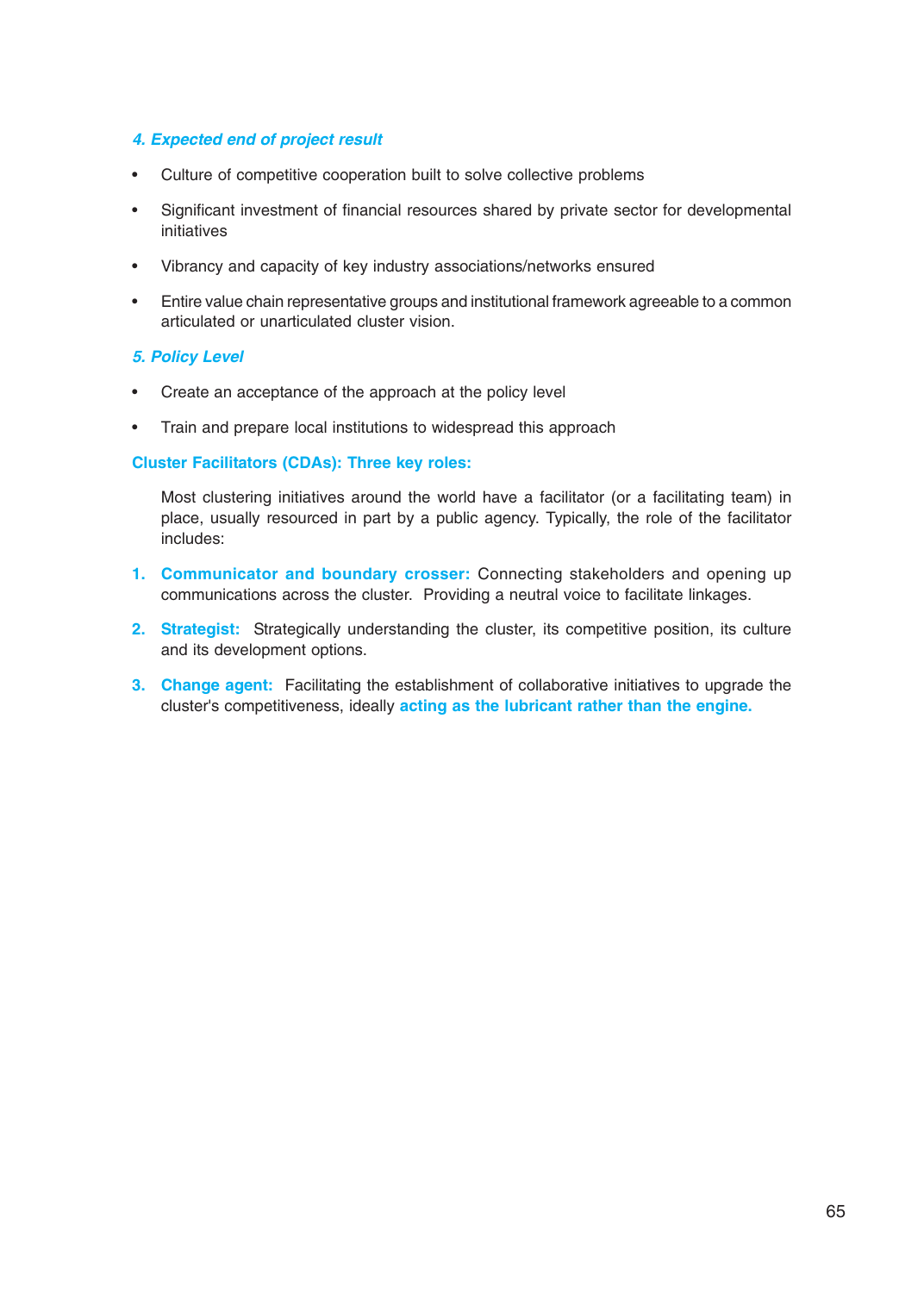# Select Cluster Schemes in India

# **1. Ministry of Textiles**

Scheme for Integrated Textile Parks (SITP)

**Objective:** Provide the textiles industry with world-class infrastructure facilities.

**Implementation:** At each cluster a special purpose vehicle (SPV) will be formed with representatives of local industry, financial institutions, State and Central Government. Ministry of Textiles (MOT) will sign an MoU with IL&FS or a similar professional agency, which has considerable experience in infrastructure development, as Project Management Consultant (PMC) for implementing the Scheme. PMC will report to MOT, who will directly supervise the implementation of projects under the superintendence and control of Secretary (Textiles). The role of the State Government is to provide all the requisite clearances, assist in land identification, providing flexible & conducive labour environment, exemption of stamp duty, dovetailing other related schemes etc. The ongoing projects sanctioned under the TCID/APE Schemes will be given an option to switchover to the proposed Scheme.

(Source: Ministry of Textiles, Government of India- http://texmin.nic.in))

#### Baba Saheb Ambedkar Hastshilp Vikas Yojana (AHVY)

**Objective:** Organise artisan's clusters into SHG's/ Cooperatives to take up economic activities, make artisans active entrepreneurs cum primary stakeholders for easy access to domestic & oversees mkt., upgrade skill through appropriate design & technology Intervention, provide infrastructure support, ensure effective participation of all members involved in production & marketing. process & create centres of excellence with well integrated forward & backward linkages.

**Implementation:** AHVY scheme devised as an integrated approach for sustainable development and promotion of identified handicrafts clusters, envisages external intervention of four types- social, technological, marketing and financial. The schemes may be implemented by any of the following implementing agencies (IAs)- reputed NGO's / Cooperatives / apex Cooperative Societies / Trusts / COHANDS / EPCH / CEPC / MHSC / IICT / NCDPD / NIFT / NID / University Department , DRDA / NIMSME, EDI , Central / State Handloom & Handicrafts Development Corporations / Agencies , federation of NGO's / SHG's Consortium etc.

The process start with diagnostic survey of the identified clusters in the form of detailed project report indicating the needed interventions in order of priority, sequencing of the implementation of the interventions and concurrent activities etc. Mobilisation of the beneficiaries shall be undertaken in the clusters where diagnostic survey has been completed. Technological, marketing, financing activities will follow as per cluster need.

As the Implementing Agencies, specially the smaller ones do not have enough exposure of current developments in the field of design, technology & management, Guiding & Monitoring Agencies may be involved for monitoring and supervision as per the requirement, guiding IAs in terms of market intelligence, technology and design input as per the cluster's need, linking with other developmental partners both Govt, and Non-Govt., including banks and financial institutions and putting in place a reliable and sustainable supply chain mechanism. (Source: DC (Handicrafts), Ministry of Textiles, Government of India, http://handicrafts.nic.in/ ahvyscheme.htm)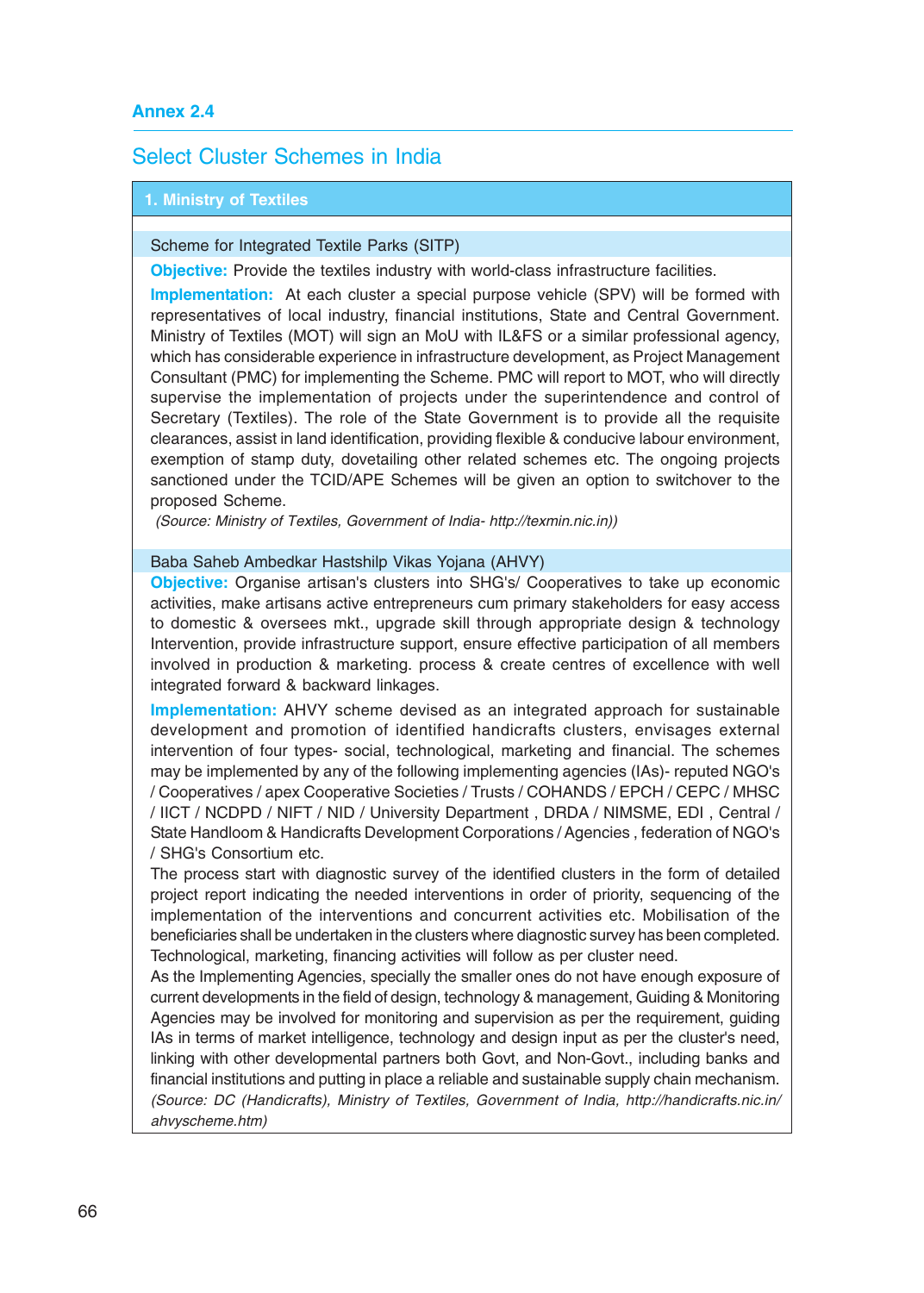# Integrated Handloom Cluster Development Programme (IHCDP)

**Objective:** Empower and build capacity of handloom weavers to meet the challenges of the market and global competition, facilitate collectivization of handloom weavers and service providers, provide common infrastructure, encourage convergence of schematic assistance and support service from various schemes and programmes of government and other agencies. IHCDP is an attempt to facilitate the sustainable development of handloom weavers located in identified clusters into a cohesive, self managing and competitive socio-economic unit.

**Implementation:** Development Commissioner (Handlooms) is the nodal agency responsible for holding and disbursement of funds to the identified implementing agencies (IAs). Overall monitoring of the project is under the supervision of an Apex Committee. The IAs can be institutions of the Central and State Governments, semi-Government institutions, NABARD, EDI, NHDC and NGOs with suitable expertise and experience to undertake a scheme. IA shall identify and support a CDA exclusively for each cluster, who will be responsible for conducting diagnostic study, preparation and implementation of cluster action plan, promoting linkages with institutions, building the local governance framework, etc. The Apex committee will identify and engage the National Resource Agency (NRA) in identification of clusters, conducting training of CDAs and other officials of the NA, validation of cluster action plans and monitoring and evaluation. The role of the Apex Committee is to provide overall strategic directions to the project, approval of the projects, budgets and action plan submitted by the implementing agencies, periodical review and monitoring of the progress made by various cluster-developing agencies etc. The State Government can assist by constituting necessary provision for allotment of land free of cost/subsidized cost to the cluster for construction of common facility center /dye center etc.

(Source: DC(Handlooms), Ministry of Textiles, Government of India, http://handlooms.nic.in/ hl\_comp\_scheme\_main.htm).

#### Cluster Development Programme, Textiles Committee of India

**Objective:** Capacity building of SMEs, through a cluster based approach, by way of fostering the collective efficiency of SMEs and improving the support systems, so that the emerging opportunities on account of globalization and liberalization are exploited.

**Implementation:** The Scheme will be implemented by the Textiles Committee itself. A Diagnostic Study will be conduced in selected clusters to identify gaps and support initiatives required to be provided by various organisations. An Action Plan will be drawn up based on such Diagnostic Study, to fill the identified gaps, within a time period of 3 years. While the regional offices of the Textiles Committee will act as nodal offices for the concerned clusters, an experienced officer within the concerned office is designated as Cluster Development Agent (CDA) exclusively, for implementation of the programme. The local industry and the Support Service Institutions will be involved through Cluster Co-ordination Development Group (CCDG). The impact of the programme will be assessed periodically by adopting scientific methodology.

(Source: Ministry of Textiles, Government of India,)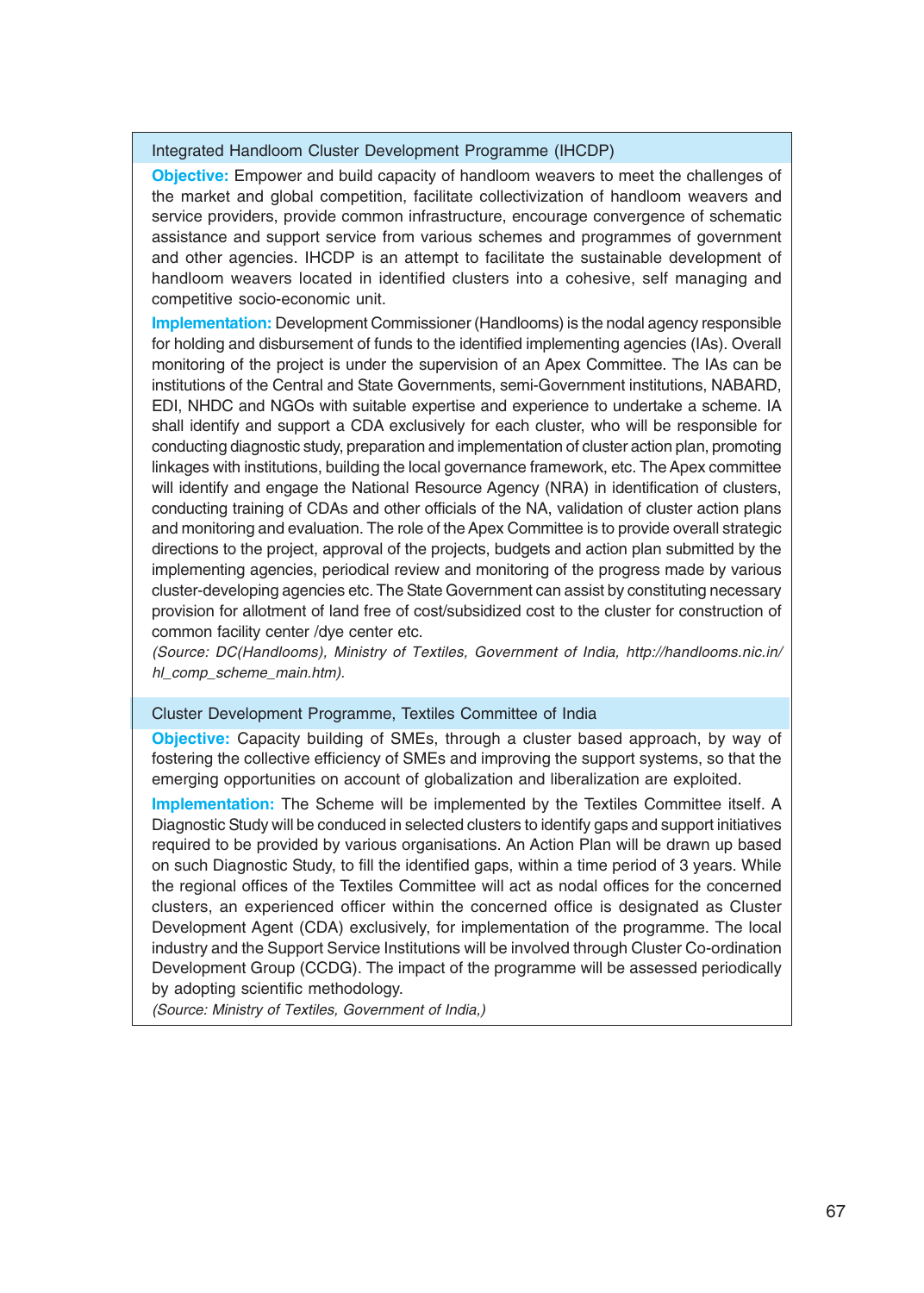### **2. Ministry of MSME**

#### Micro and Small Enterprises Cluster Development Programme (MSECDP)

**Objective:** Enhancing productivity/competitiveness of small enterprises, facilitate economies of scale in terms of deployment of resources, integrated and focused development of micro and small enterprises and gainfully link them to value chains with higher gains at lower cost.

**Process of Implementation:** A lead Government institution to be the prime mover of a proposal for cluster development in the initial stages of its conceptualisation, design, determination of technical parameters, project preparation and documentation, etc., in consultation with the cluster beneficiaries. It will, however, be necessary to constitute the SPV at the earliest possible, with clear indication of the time frame for completion of this essential requirement while submitting the proposal for Government assistance.

An officer/executive of the cluster-based SPV or the implementing agency (other than the SPV) has to be selected and trained to act as the Cluster Development Executive (CDE). The CDE is required to conduct the Diagnostic Study, prepare the Action Plan based on the former and get the Plan implemented with full participation of the Cluster Actors, so as to build up the collective capacity of the units in the Cluster to sustain and carry on the promotional as well as commercial activities in the long run even after the project comes to an end.

The main steps for cluster development programme will be selection of cluster(s), selection of Cluster Development Executive(s), trust building, diagnostic study, preparation of action plan, approval of budget and leveraging of funds from various institutions, implementation of the action plan, monitoring and evaluation, handing over and exit, self-management phase.

Funds will be released by the Office of DC(MSME) directly to SPV/IA, under intimation to the govt. Monitoring & evaluation is done by State Govt. if implemented by State or by Ministry of SSI if not implemented by State Govt.

(Source: DC(MSME), Ministry of Micro Small and Medium Enterprises)

#### Scheme of Fund for Regeneration of Traditional Industries (SFURTI)

**Objective:** To develop clusters of traditional industries in various parts of the country, make them more competitive, strengthen the local governance systems, and build up innovative traditional skills, improved technologies, advanced processes, market intelligence and new models of public- private partnerships.

**Process of Implementation:** KVIC and the Coir Board will be the Nodal Agencies (NAs), driving the scheme. The cluster development proposals received from the NAs will be considered by the Scheme Steering Committee (SSC). The SSC is entrusted to see that the selected clusters are spread over the country reasonably evenly, with at least 10 per cent located in North-Eastern Region. The SSC will identify Technical Agencies (TAs) having expertise in cluster development methodology for providing technical support to the Nodal Agencies and the Implementing Agencies (IAs) undertaking cluster development activities. With the help of the TAs, the Nodal Agencies will identify the clusters and IA for each cluster. Each IA will identify and appoint a Cluster Development Agent (CDA), exclusively for each cluster, who will be located in the cluster full time and will be responsible for implementing the Scheme in the assigned cluster. The CDAs will conduct the diagnostic studies in the clusters and prepare annual action plans which, after validation, will form the basis for the development of the cluster.

(Source: Ministry of Micro Small and Medium Enterprises, http://msme.gov.in/msme\_sfurti.htm)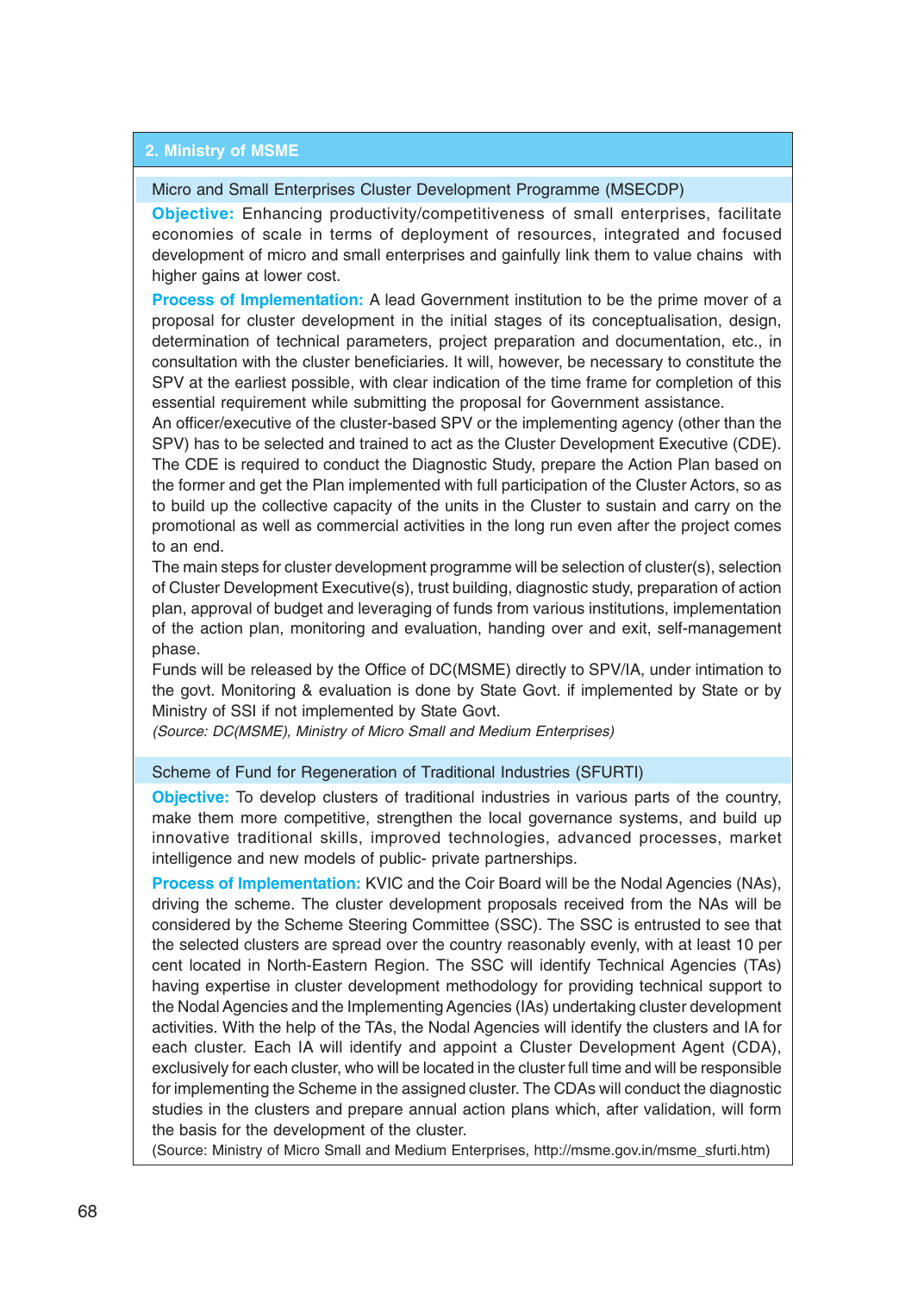#### **3. Ministry of Commerce and Industry**

#### Industrial Infrastructure Upgradation Scheme (IIUS)

**Objective:** To enhance international competitiveness of the domestic industry by providing quality infrastructure through public-private partnership approach in selected functional clusters/locations which have greater potential to become globally competitive. The improvements in performance will be secured in selected competitiveness indicators to be developed in consultation with each industrial group.

**Process of Implementation:** The development of the cluster will be through a Special Purpose Vehicle (SPV) which will carry out the business of developing, operating and maintaining the infrastructure facility created in the industrial locations. SPV will be a Corporate Body/Association registered under the Companies/Societies Act. The structure of SPV will be approved by an APEX Committee which will also decide & approve the cluster/ industrial locations for development under the scheme. Financial Institutions (FIs) will help DIPP (Secretary to Apex Committee) in project structuring, implementation and leverage of funds. For projects where costs are borne by FIs, the appraisal done by FIs is accepted by DIPP. For projects not funded by FIs is appraised by DIPP through an independent agency. Monitoring & Evaluation will be carried out by DIPP.

(Source: DIPP, Ministry of Commerce and Industry, http://dipp.nic.in/iius/iius\_index.htm)

#### **4. Other Techno- financial Institutes**

#### Schemes on Micro finance, NMDFC

**Objective:** Help artisans to seize opportunities & meet the challenges of a rapidly globalising world, dovetail with various government schemes, strengthen network, policy focus on employment generation, fuelling growth through creation of new craft based enterprises & revitalising them. Other specific goals include increasing the availability of financial services, social security & create a conducive & pro poor environment within developmental institutes & governmental agencies operating locally.

**Process of Implementation:** NMDFC is the financing institution. It has dovetailed with the existing scheme of DC (Handloom) & DC (Handicraft) on cluster development to work jointly & effectively on development of Minority Craft Cluster. The implementation of the cluster is done through Local Implementing Agencies, which can be identified by DC (Handloom), DC (Handicraft) or NMDFC. The local agency is responsible for identification of target groups & assessing the requirement of each member with regard to credit & related needs. Certain activities like infrastructure support (CFC, process house, effluent treatment plant etc.) and marketing support (marketing information, guidance, participation in various fairs & exhibitions, etc.) will be provided under the schemes of DC(Handicrafts) & DC(Handlooms). However, NMDFC through its regular programme of marketing exhibitions would give preference to such clusters. The monitoring & evaluation will be done by an Apex level committee constituting NMDFC (MD), DC(Handicraft) or representatives, DC (Handloom) or representatives and representatives of UNIDO & NABARD.

(Source: NMDFC)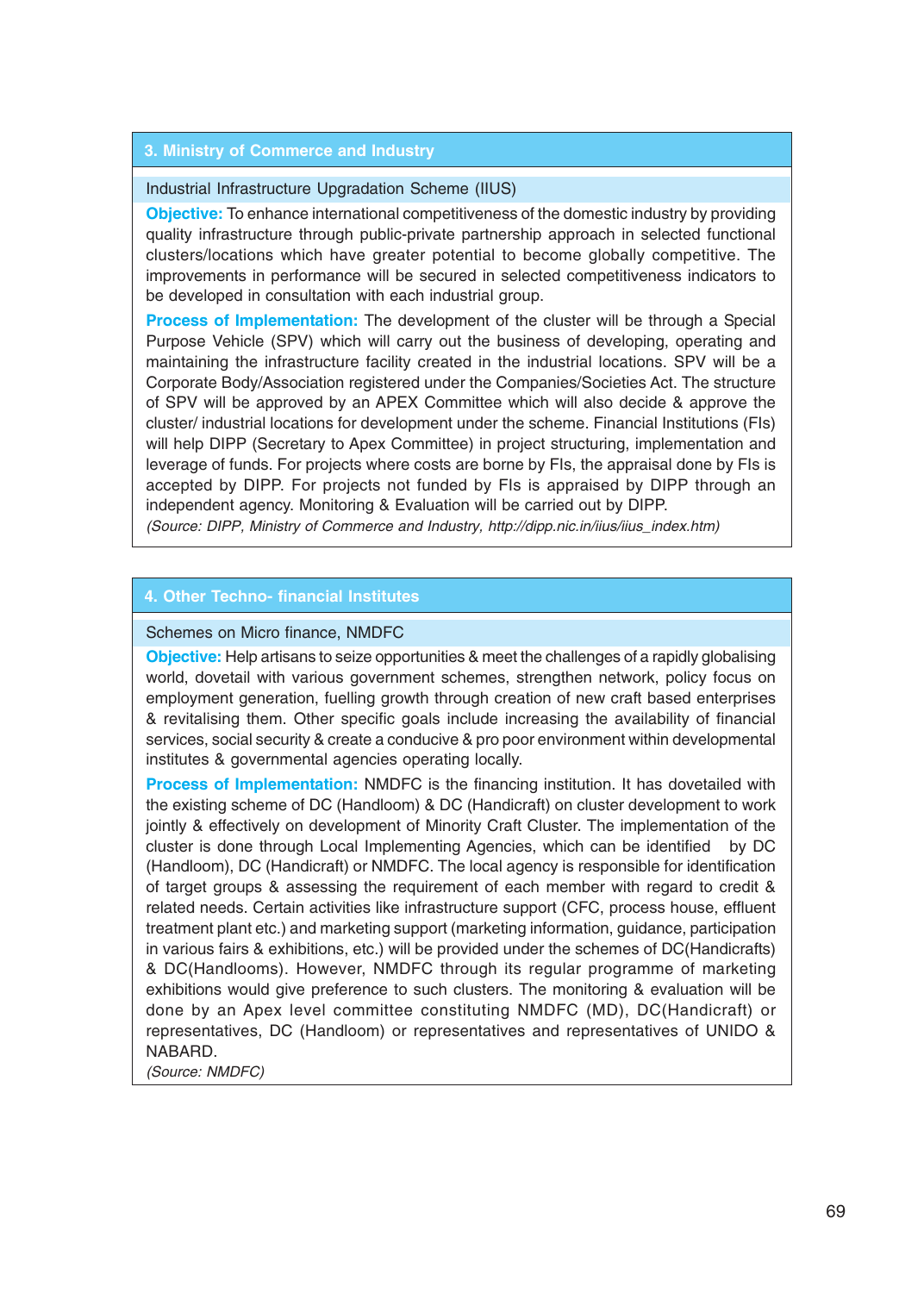#### Financing and Development of SMEs, SIDBI

**Objective:** Making SME lending an attractive and viable financing option as also facilitate increased turnover and employment in the sector. One of the component of the project is Technical Assistance (include clusters), which aims at strengthening the policy/legal/ regulatory framework and its enforcement, improve credit information of SMEs, build institutional capacity of the banks to reduce transaction cost, provide BDS and institutional support to Project Management Division and M&E.

**Process of Implementation:** This is a World Bank-led multi-agency/multi activity project, where SIDBI has been assigned with the responsibility of implementing it and the Banking Division, Ministry of Finance, Government of India is the nodal agency. The IBRD, DFID UK, KfW Germany and GTZ Germany are the international partners in the Project. (Source: SIDBI, New Delhi)

#### Cluster Development Scheme, NABARD

**Objective:** Strengthening of existing clusters and development of new clusters in exceptional cases towards sustainable competitive advantage through technology upgradation & transfer, raw material access, skill development, managerial inputs, credit support and marketing assistance.

**Process of Implementation:** Identification of clusters, conduct diagnostic study and preparation of cluster status and action plan, identification of solutions to problems / issues, selection of NGOs/ VAs / Developmental Agencies, constitution of Cluster Development Committee, assignment of clear roles to various partner agencies, approval of Action Plan / Launching of the Programme, sensitisation for the partners of the programme, awareness / Skill development of artisans, increasing product range and improving quality and productivity, supporting technology upgradation / transfer, implementation of credit linked promotional programmes through NGOs / VAs / Developmental Agencies, monitoring the progress closely through the Cluster Development Committee at regular intervals, development of Management Information System.

(Source: Website of NABARD http://www.nabard.org/nonfarm\_sector/pp\_ad\_cluster.asp and personal meetings)

#### Project Vikas, NMCC

**Objective:** To stimulate manufacturing competitiveness of SMEs across clusters in the country, demonstrating Microsoft's commitment to IT innovation by facilitating knowledge based business and skill environment.

**Process of Implementation:** The intervention will take place in three phases:

Phase I- Understanding cluster needs and preparing a cluster action plan, improving local participation in cluster level activities.

Phase II- Improving skill sets of the cluster based on the action plan with an aim to increase the level of ICTin the business process.

Phase III- this phase will see actual increase in the productivity due to ICT usage in different firms and organizations in the cluster.

(Source: Website of NMCC, http://nmcc-vikas.in/Pages/default.aspx)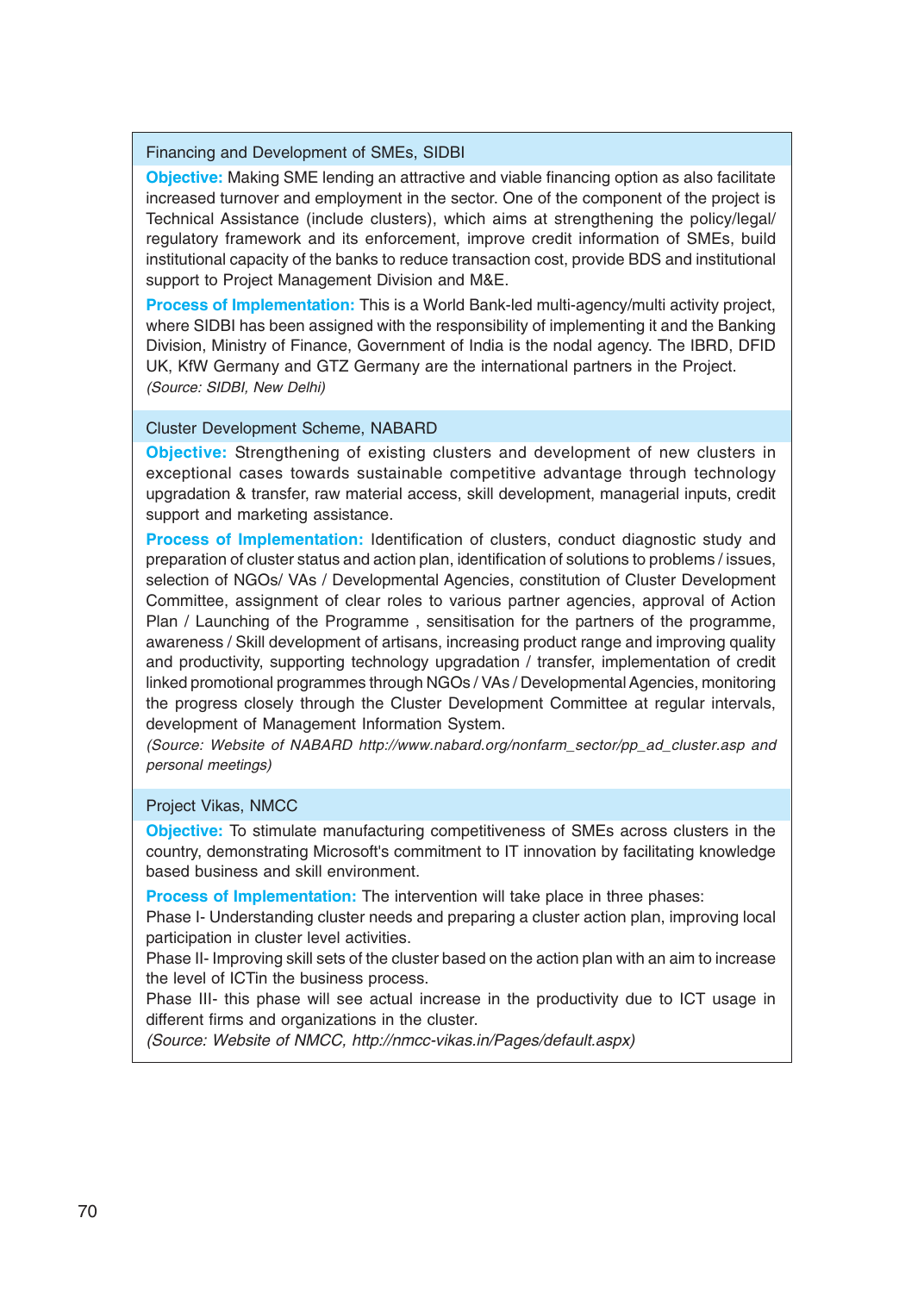#### **5. State Government**

Marginal Money Loan and Grant Assistance for Cluster Development Activities, Government of Kerala

**Objective:** To serve the needs of cluster and their development.

**Process of Implementation:** Common Corporate Entity (CCE) shall form a consortium registered as a Private Ltd. company under the Companies Act and approved by the Director of Industries & Commerce. The application shall be given to the General Manager, District Industries Centre by CCE, who will forward it with due recommendation to the DI&C. Recommendation of the financial institution/bank shall be obtained before the loan is sanctioned. Director of Industries shall have sanctioning powers for margin money loans to any entity including MML for both working capital and term loan. MML will be disbursed to the entity only through the financing institution concerned. The CCE shall be bond to pay the interest (9% p.a) from the date of withdrawal of DD. The Financing agency shall advise the Director, along with its recommendation, the schedule of repayment of the loan so as to enable the Director to prepare the repayment schedule for the MML. Margin Money loan granted under this scheme is to be repaid by the borrower in 16 equal quarterly instalments. No-collateral security or charge on assets of the CCE during the pendency of loan by the CCE to the financial institutions or banks is required for the MML. But the Government shall have a charge on the assets of the CCE once the term loan liabilities are serviced.

(Source: Department of Industries, Government of Kerala, http://www.keralaindustry.org/ cluster\_mml.htm)

#### Scheme for Assistance to Cluster Development, Government of Gujarat

**Objective:** Strengthening existing clusters by providing necessary support to improve competitiveness and meet the global challenges ahead. As part of these initiatives, the State Government intends to encourage Industries Associations for creating necessary common infrastructure facilities at lower cost.

**Process of Implementation:** The project proposal should preferably be prepared by a recognized institution and should ensure that it contains essential features of a project document. The State Level Approval Committee will grant the approval to the proposals received for cluster development and decide the quantum of assistance for each proposal. The Committee will also prescribe the terms and conditions for implementation of the project and monitor the progress. Applications under the Scheme for various proposals/ projects from Clusters of industries at various locations will be received and processed by the Industries Commissionerate, Gandhinagar.

(Source: Office of Industries Commissionerate, Government of Gujarat, http://ic.gujarat.gov.in/ promo-sch/cluster-state-gr.htm)

#### Integrated Cluster Development Programme, Government of MP

**Objective:** The main aim of this scheme is to develop important clusters of traditional products of KVI & tourism centres to attract tourists in coordination with various departments of the State & Government of India. Provide facilities to sericulture activities as per scheme directives. To take up comprehensive development of living heritage clusters to increase employment opportunities.

**Process of Implementation:** Under this scheme, on the basis of Cluster's requirement, special project proposal can be entertained & assistance can be granted at a time for total development. Power of assistance approval will be with the State Level Approval Authority. (Source: Department of Rural Industries, Government of MP)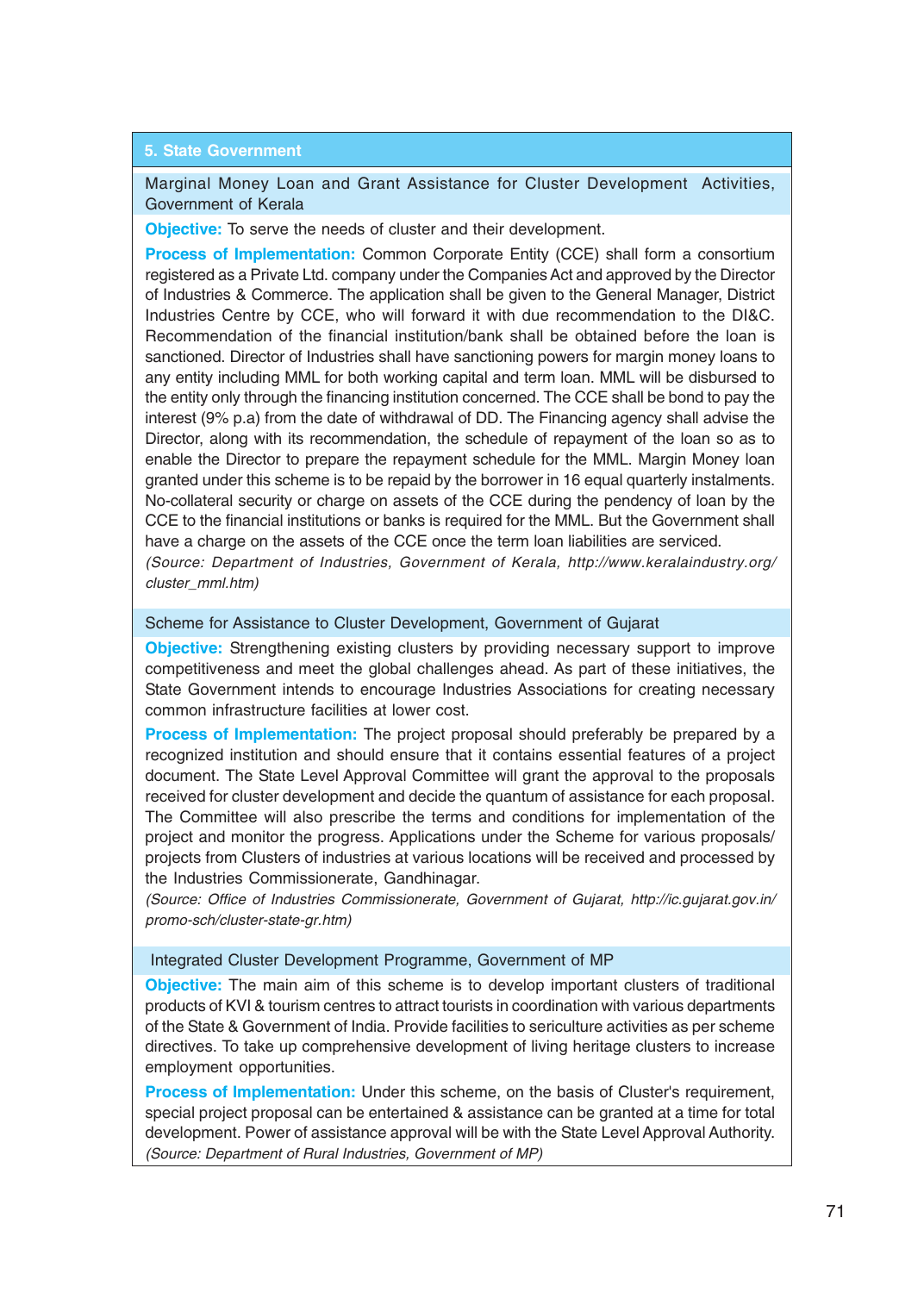Craft Village Scheme, Government of Orissa

**Objective:** To create sustainable self employment opportunities for craft persons, higher level of production and design efficiencies in the cluster, market oriented development of major craft clusters of Orissa, building capacities of SHGs so that they sustain on their own and create synergies between the various stakeholders for promotion of craft clusters.

**Process of Implementation:** (i) Each cluster picked up for intervention will be diagnosed in details. An action plan based upon the gaps identified would be prepared for intervention. (ii) Promoting the concept of collective efficiencies, joint action and self reliance through SHG or other modes of cooperation (iii) Dissemination of best practices from other clusters and awareness building programmes such as exposure visit, workshop, seminars etc. (iv) Market led and need based interventions in skill upgradation, technology, design and product development (v)Joint efforts of crafts persons to link with the markets through multiple channels like NGOs, exporters, marketers, entrepreneurs etc. (vi) Synergy of all support institutions (vii) Effective usage of Business Development Service providers for collective efficiency of the cluster (viii) Building of local capacities for sustenance of the developmental efforts in the cluster. SIDAC would be the apex monitoring & coordinating agency responsible for selection of CDA and would deploy need-based mechanisms of actual implementation, monitoring and review of the programme.

(Source: UNIDO, Orissa)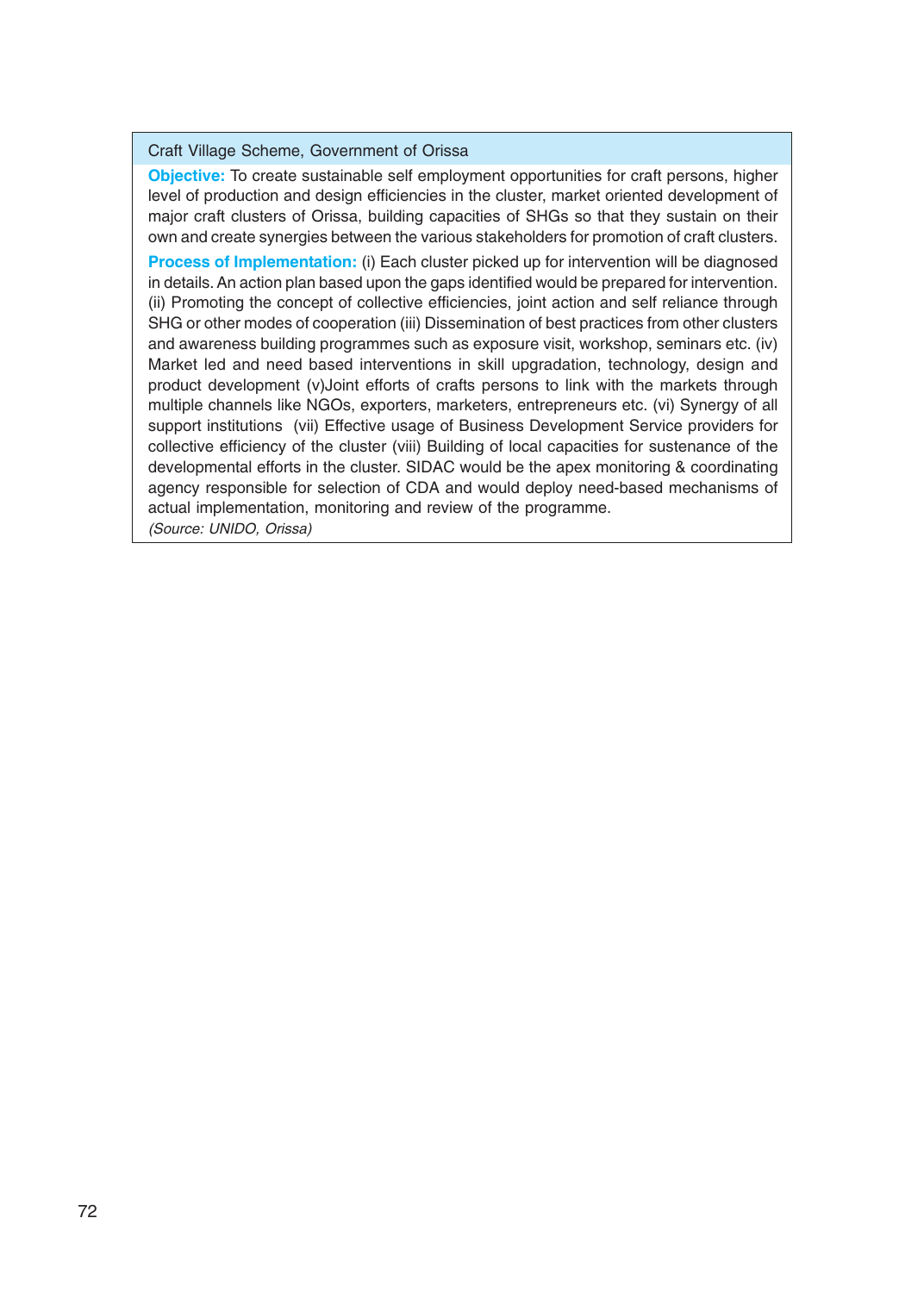## **Annex 3.1**

# Typology of Stakeholders Discussants

|    | <b>Policy Level Institution</b>                                              |  |  |  |  |
|----|------------------------------------------------------------------------------|--|--|--|--|
| 1  | Ministry of MSME                                                             |  |  |  |  |
| 2  | Department of Industrial Policy & Promotion, Ministry of Commerce & Industry |  |  |  |  |
| 3  | DC(HC)                                                                       |  |  |  |  |
| 4  | Department of Ayush, Govt. of India                                          |  |  |  |  |
| 5  | <b>NABARD</b>                                                                |  |  |  |  |
| 6  | Commissionerate of Industries, Govt. of Gujrat                               |  |  |  |  |
| 7  | Director of Coir Development, Govt of Kerala                                 |  |  |  |  |
|    | <b>TOTAL-7</b>                                                               |  |  |  |  |
|    | <b>Resource Organisations as well as Implementing Agencies</b>               |  |  |  |  |
| 8  | <b>NIMSME</b>                                                                |  |  |  |  |
| 9  | K-BIP                                                                        |  |  |  |  |
| 10 | <b>EDI</b>                                                                   |  |  |  |  |
| 11 | <b>Global Network</b>                                                        |  |  |  |  |
| 12 | <b>Textile Committee</b>                                                     |  |  |  |  |
| 13 | <b>SBI</b>                                                                   |  |  |  |  |
|    | <b>TOTAL-6</b>                                                               |  |  |  |  |
|    | <b>Implementing Agencies</b>                                                 |  |  |  |  |
| 14 | <b>ILFS</b>                                                                  |  |  |  |  |
| 15 | <b>APEX</b>                                                                  |  |  |  |  |
| 16 | <b>STED</b>                                                                  |  |  |  |  |
| 17 | <b>ATiRA</b>                                                                 |  |  |  |  |
| 18 | <b>CGCRI</b>                                                                 |  |  |  |  |
|    | <b>TOTAL-5</b>                                                               |  |  |  |  |
|    | <b>List of Clusters</b>                                                      |  |  |  |  |
| 19 | <b>Allepy Coir Cluster</b>                                                   |  |  |  |  |
| 20 | <b>Bangalore Machine Tools</b>                                               |  |  |  |  |
| 21 | <b>Rice Mill Kalady</b>                                                      |  |  |  |  |
| 22 | <b>Bidri Craft Cluster</b>                                                   |  |  |  |  |
| 23 | Rajkot Diesel Engines and Engineering                                        |  |  |  |  |
| 24 | Parlakhemundi, Dist Gajapati, Orissa cluster                                 |  |  |  |  |
| 25 | Perumbavoor Plywood                                                          |  |  |  |  |
|    |                                                                              |  |  |  |  |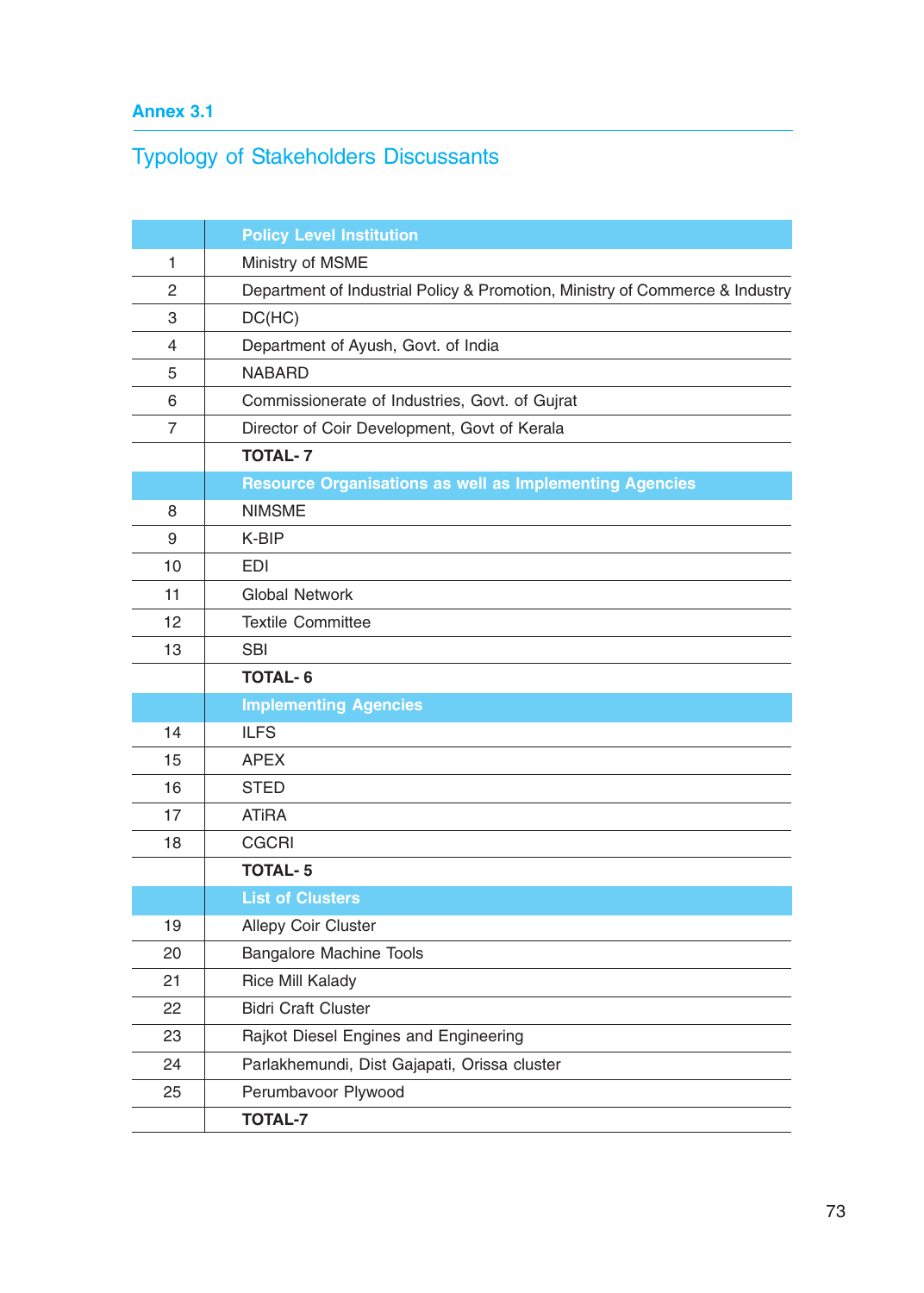|    | <b>Firms</b>                               |  |  |  |
|----|--------------------------------------------|--|--|--|
| 26 | <b>Bidri Crafts</b>                        |  |  |  |
| 27 | Subbaiah Enterprises                       |  |  |  |
| 28 | ETA Technology Pvt Ltd.                    |  |  |  |
| 29 | Ace Desighners Ltd                         |  |  |  |
| 30 | <b>Ace Carbo Nitriders</b>                 |  |  |  |
| 31 | Seepison Plyboards                         |  |  |  |
| 32 | Artisans of Orissa                         |  |  |  |
| 33 | <b>Topland Engines Ptd Ltd</b>             |  |  |  |
| 34 | Diesel Engine Committee, REA               |  |  |  |
| 35 | M/S Parag Casting                          |  |  |  |
|    | <b>TOTAL-10</b>                            |  |  |  |
|    | <b>BDS Providers</b>                       |  |  |  |
| 36 | <b>Bureau of Indian Standards</b>          |  |  |  |
| 37 | Central Manufacturing Technology Institute |  |  |  |
| 38 | <b>CGCRI</b>                               |  |  |  |
| 39 | <b>NSIC Technical Service Centre</b>       |  |  |  |
| 40 | <b>IKON Marketing Consultants</b>          |  |  |  |
|    | <b>TOTAL-5</b>                             |  |  |  |
|    | <b>Financial Institutions</b>              |  |  |  |
| 41 | <b>NABARD</b>                              |  |  |  |
| 42 | <b>KRISHNA GRAMIN BANK</b>                 |  |  |  |
|    | <b>TOTAL-2</b>                             |  |  |  |
|    | <b>CDEs</b>                                |  |  |  |
| 43 | <b>Common Facility Service Centre</b>      |  |  |  |
| 44 | <b>CGCRI</b>                               |  |  |  |
|    | <b>TOTAL-2</b>                             |  |  |  |
|    | <b>Associations / Networks</b>             |  |  |  |
| 45 | Rajkot Engineering Association             |  |  |  |
| 46 | <b>Allepy Coir Cluster</b>                 |  |  |  |
| 47 | Rice Mill Cluster of Kalady                |  |  |  |
| 48 | SAUM, Ahmedabad                            |  |  |  |
| 49 | Pig Iron Committee                         |  |  |  |
|    | <b>TOTAL-5</b>                             |  |  |  |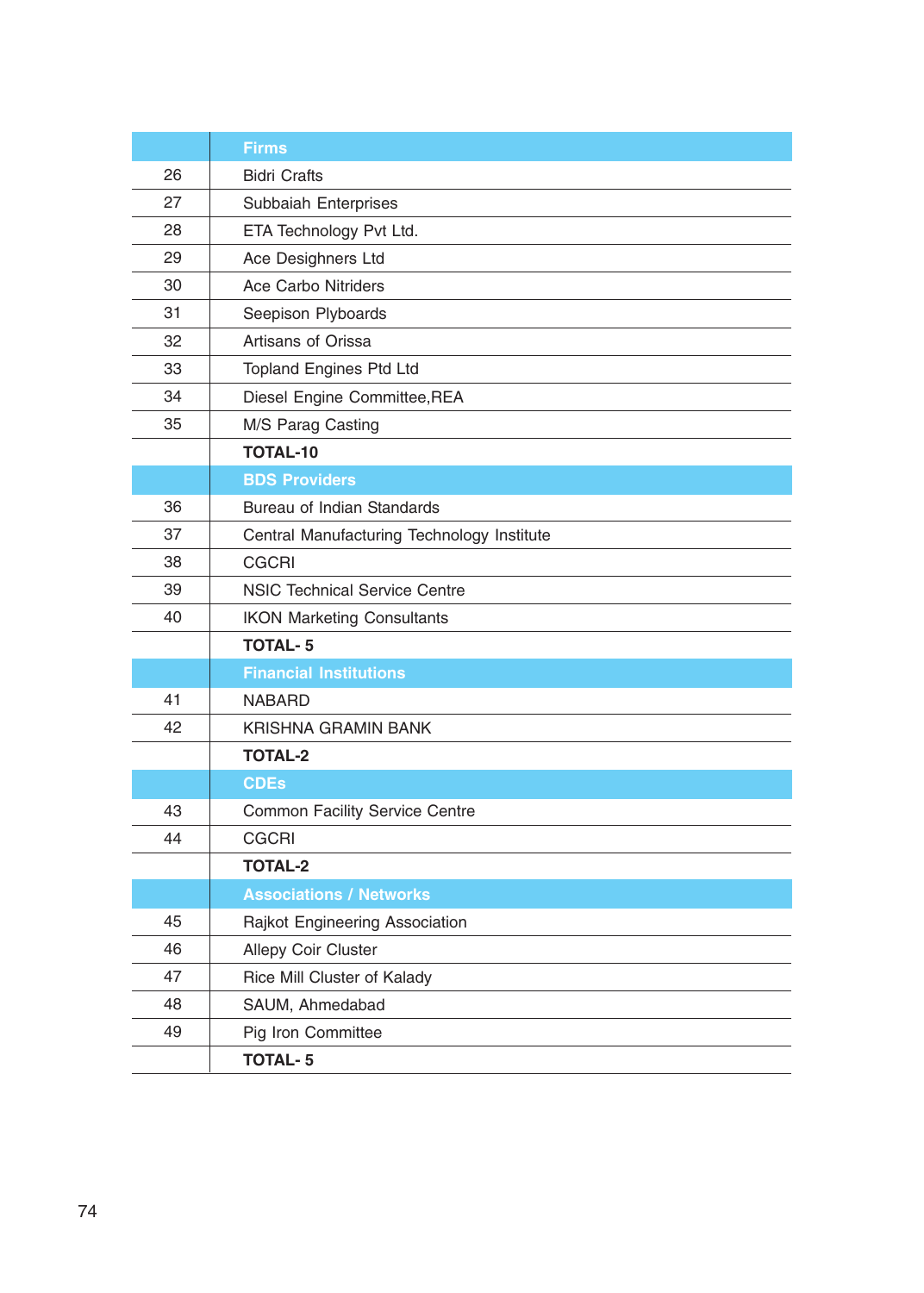### **Annex 3.2**

# Suggested Selection Criteria for Implementing Agencies

|     | <b>Criteria</b>                                                                | <b>Scoring Criteria</b>                                                                 | <b>Reasoning</b>                                                        | <b>Score</b> |
|-----|--------------------------------------------------------------------------------|-----------------------------------------------------------------------------------------|-------------------------------------------------------------------------|--------------|
| 1.  | Specialized technical<br>employees                                             | Number and experience<br>of employees                                                   | Higher the institutional<br>capacities better the<br>performance.       | 5            |
| 2.  | Experience of<br>involvement in sector                                         | Prior experience in<br>sector                                                           | Prior experience will benefit<br>in terms of immediate results.         | 5            |
| 3   | Location of the<br>organization                                                | Geographical presence<br>/ spread of the agency                                         | Close proximity to the cluster<br>will help networking &<br>liasioning  | 10           |
| 4   | <b>Facilitate BDS</b>                                                          | Ability to deliver BDS<br>internally                                                    | Higher access & flexibility to<br>provide services                      | 5            |
| 5   | Potential to tie up<br><b>Public Private</b><br>Partnership                    | Prior experience                                                                        | Need for sustainable<br>development                                     | 10           |
| 6.  | Prior experience in<br>similar initiatives/<br>cluster development             | Years of experience in<br>cluster development                                           | Better understanding of the<br>activities to be undertaken              | 10           |
| 7.  | Record of Liasioning<br>with financial<br>institutions/technical<br>institutes | Ability to network with<br>financial/technical<br>institutions                          | Potential to bring in such<br>initiatives in the cluster                | 5            |
| 8.  | Management related<br>inputs to CDEs                                           | Ability to guide                                                                        | Better performance of<br>implementing stakeholders.                     | 10           |
| 9.  | Similarity in objective<br>with the scheme                                     | Nearness of views in<br>socioeconomic/sector/<br>entrepreneurship<br>development        | Whole hearted involvement<br>of the organisation                        | 10           |
| 10. | Understanding of the<br>cluster development<br>methodology                     | Exposure to cluster<br>development<br>methodology and<br>number of employees<br>trained | Can provide guidance with<br>confidence.                                | 10           |
| 11. | Market related<br>interventions                                                | Ability to take up market<br>related interventions                                      | This is the score of all<br>understanding, which will<br>shape the rest | 10           |
| 12. | Prior experience in<br>social development                                      | Years of experience                                                                     | Building blocks for CDP.                                                | 10           |
|     | <b>TOTAL</b>                                                                   |                                                                                         |                                                                         | 100          |

The maximum score is 100. The selection for implementing agencies will be depending on the relative scoring of the organisations. Source: EDI, Ahmedabad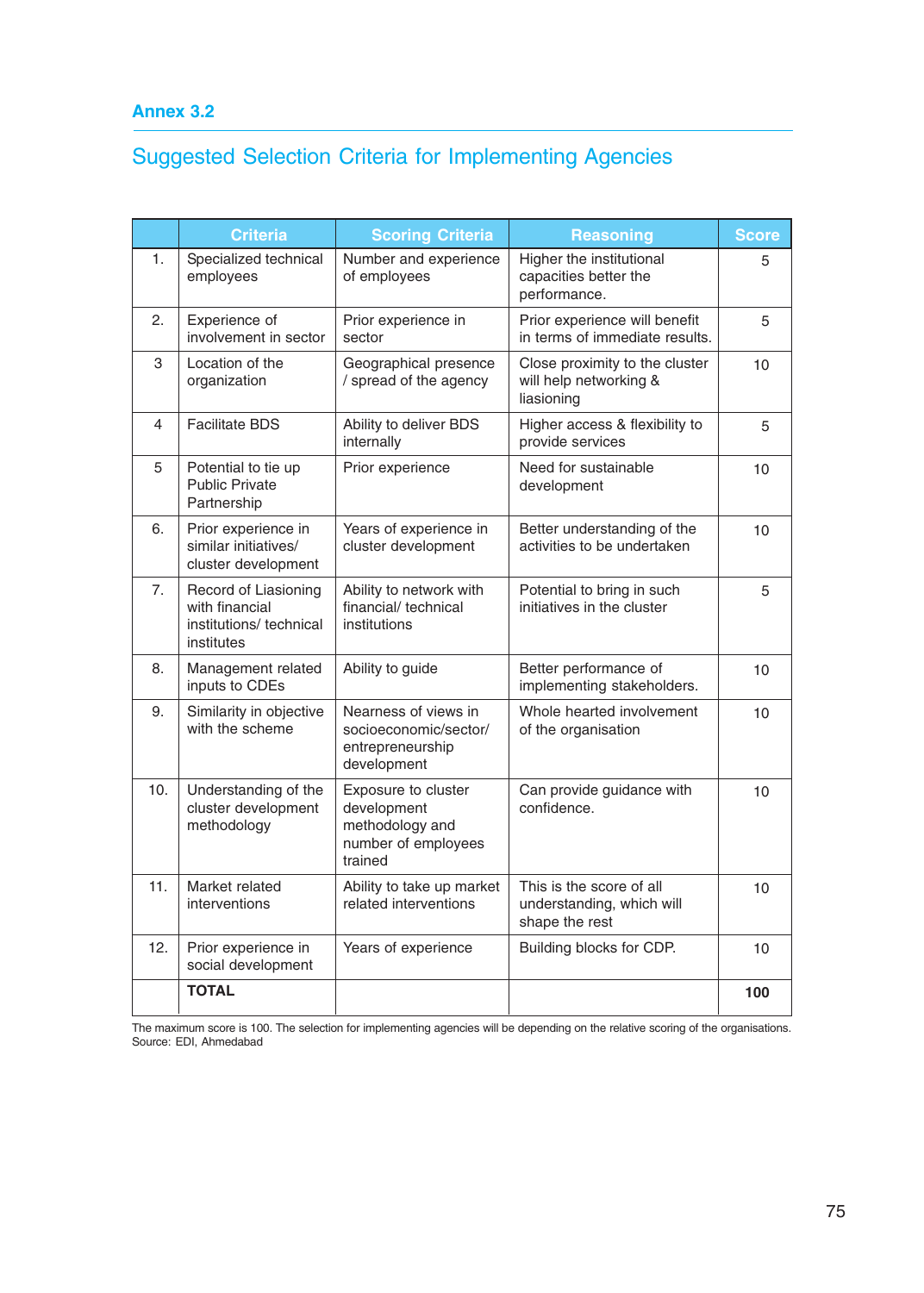### **Annex 4.1**

## Additional Resource Requirement Assessment Five year framework (2007-2012)

**Three levels of financial resources:** There are three levels of programmes, viz. national, regional and local. The national programmes tend to address cross cutting issues around sectors and across regions. Within a region, programmes can be developed that combine aspects related to multi-clusters within a district and across contiguous districts. Such programmes are referred to as regional development initiatives. At the local level, there are essentially three basic categories of cluster based initiatives. The three are not mutually exclusive, but reflect the primary focus as per details below.

- **1) Ensuring service delivery and providing technical support for collaborative projects:** It focuses on delivery of services in one or more pre-identified areas such as skills, technology, design, working conditions, credit delivery, investment promotion, quality development, market development as per the mandate of the funding institution. These projects are generally short-term in nature and can be for periods ranging from 6 months to 3 years. The core expertise of the implementing agency is to deliver or get delivered the specified areas of support and may cost the public exchequer between Rs. 10 lacs to Rs. 2 crores depending upon the scale and scope of the project, averaging at Rs. 50 lacs per cluster.
- **2) Engagement of local cluster stakeholder actors** to link and leverage upon the available resources and strengths. This is meant for a medium term horizon over a period of 3-5 years and generally costs the public exchequer Rs. 60 lacs to 1 crore over the entire duration. The focus of projects is to address some of the systemic issues seen from the perspective of linkages, relationships and synergies. The core expertise of the implementing agency is its ability to diagnose the critical issues and engage multi-stakeholders for collaborative initiatives.
- **3) Development of capital intensive projects around heavy R&D or infrastructure:** Typically such projects have a long term horizon of 5-10 years and try to address long term bottlenecks. While there have so far not been any R&D focused cluster initiatives, there are several infrastructure based initiatives, already detailed out in chapter 2. The cost of infrastructure per cluster could vary from Rs. 10 lacs for a small cluster to Rs. 50 crores for a big cluster.

There are already several initiatives that are ongoing through a number of schemes by different ministries, either through new budget provisions or by using dovetailing existing options. This component of the budget is not calculated here, considering that the provision already exists. It is only the additional support that may be required for the following initiatives that are considered important to ensure effectiveness of the ongoing initiatives.

Capacity building for creation of cluster related institutional infrastructure and undertaking of initiatives that promote synergy across various initiatives may cost a total of Rs. 250 crores over 5-year period for the following specific measures: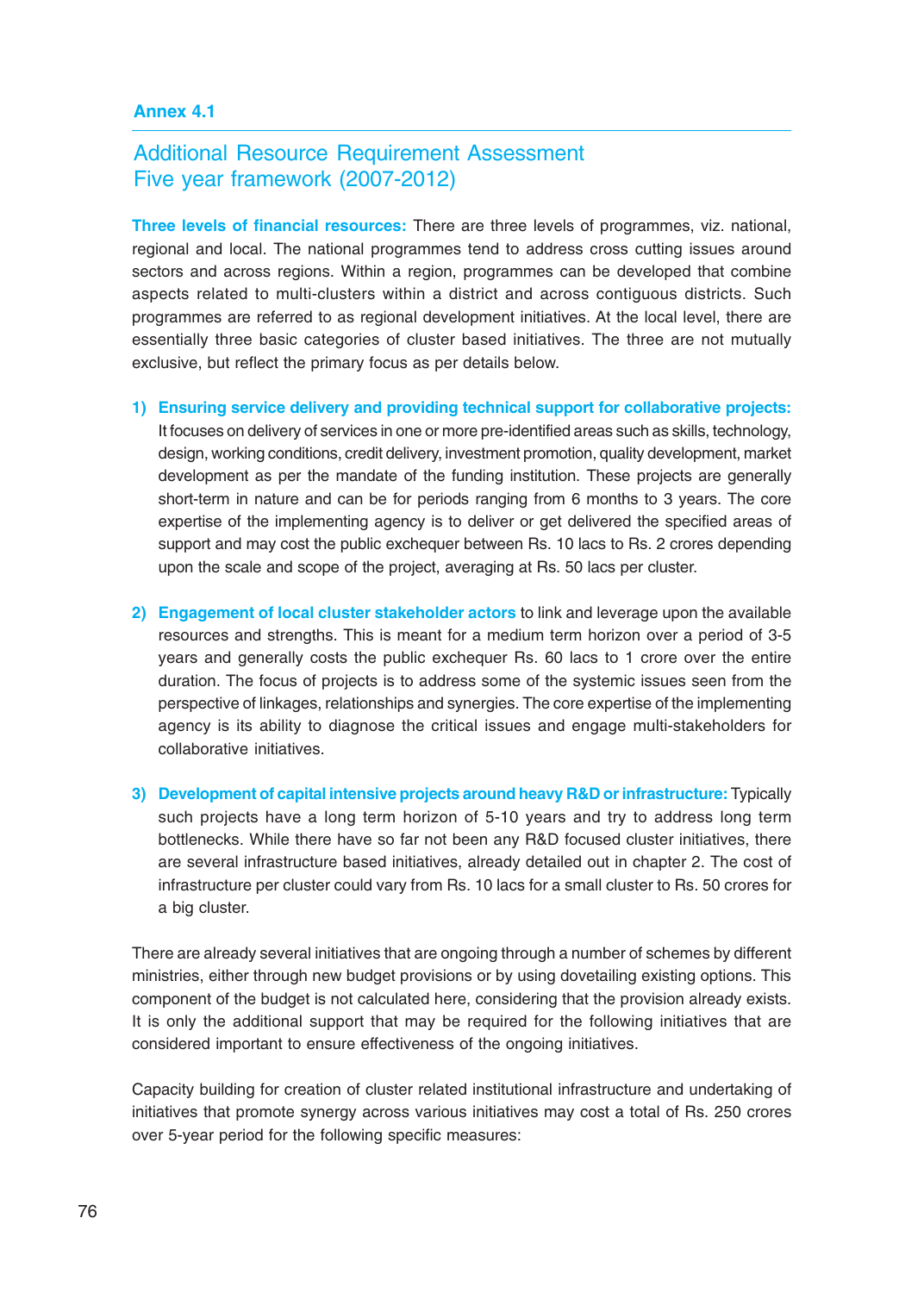- a. BDS development across 10 main areas such as designs, export promotion, technology across various sectors, management, finance: @ 5 crore each will lead to Rs. 50 crore
- b. Skills assessment across various sectors (20) and instituting initiatives to plug the gaps: @ Rs. 5 crore each will lead to Rs. 100 Crores
- c. Industry association capacity building: Rs. 50 crores
- d. Implementing agencies and resource institutional strengthening: Rs. 50 crores
- e. Other programmes such as building of information database, creation of new knowledge around cluster development frameworks, development of monitoring & evaluation frameworks etc. can be supported from existing funding options.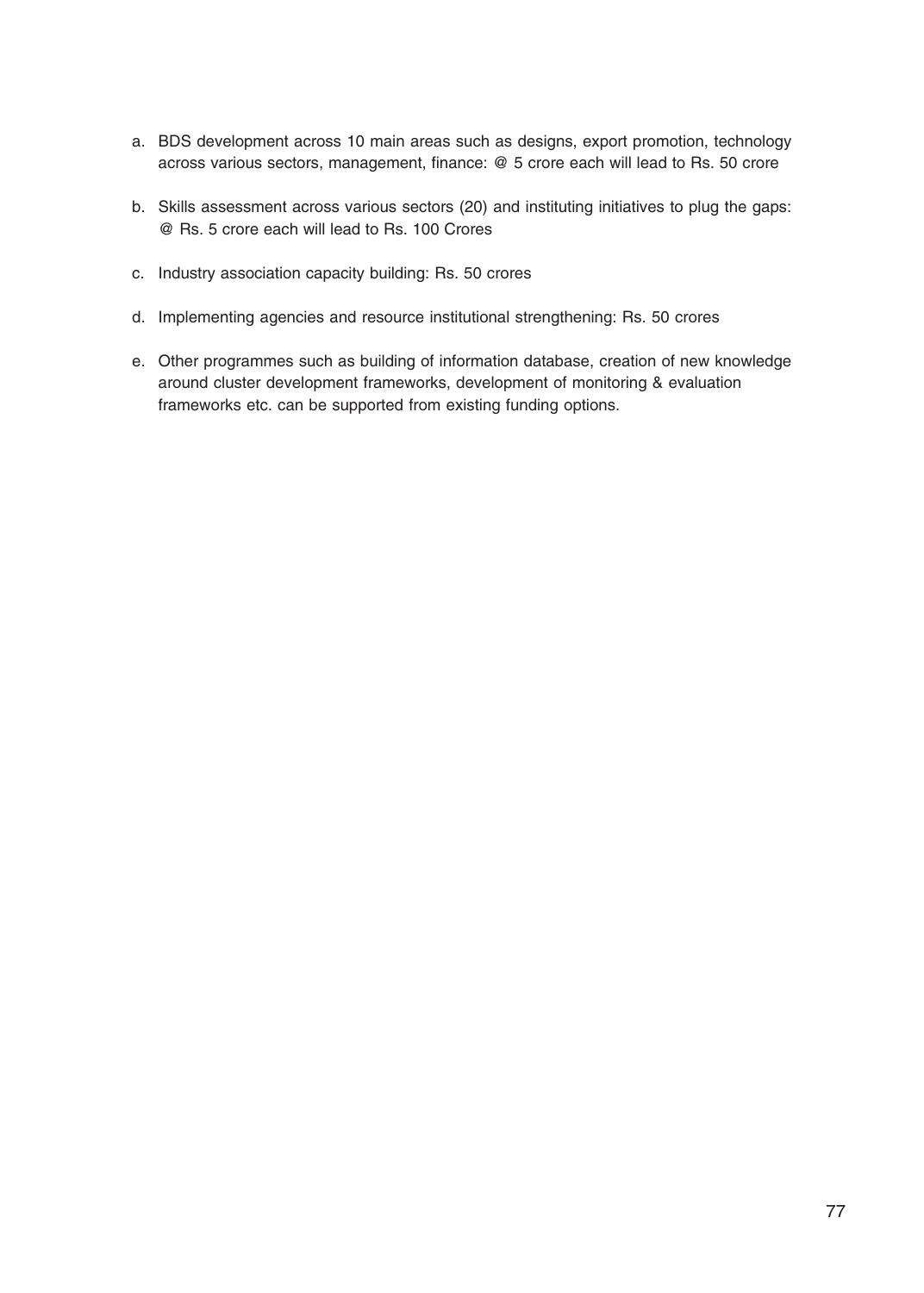#### **End Note**

- <sup>1</sup> Piore et al : 1984, Pyke et al : 1990, Pyke : 1992 and Sengenberger et al : 1990
- <sup>2</sup> Becattini: 1990, Best: 1990, Bianchi et al.: 1997 and Porter: 1990
- <sup>3</sup> Along with/ without large firms.
- <sup>4</sup> Law 317: A brief explanation of the law given in Annex 1.2.
- <sup>5</sup> This is a revised definition (being considered) from the previous minimum of 5000 looms.
- <sup>6</sup> As stated by Mr. Jawahar Sircar, Additional Secretary and Development Commissioner (MSME), at the Workshop on "Policy and Status Paper on Cluster Development in India" held on July 10, 2007 in New Delhi (organized by Foundation for MSME Clusters).
- $7$  As stated by Mr. Jawahar Sircar, Additional Secretary and Development Commissioner (MSME), at the second Workshop on "Policy and Status Paper on Cluster Development in India" held on October 5 2007 in New Delhi (organized by Foundation for MSME Clusters).
- <sup>8</sup> Software Technology Park of India (STPI) is set up by the Department of Communication and Information Technology, Government of India in 1991, with the objective of encouraging, promoting and boosting the software exports from India. STPI Centres have come up across the country in as many as 21 locations, the major industry concentrations is at Bangalore, Noida, Chennai, Hyderabad and Pune, reflecting the natural technology clustering effect.
- <sup>9</sup> While the handloom and handicraft clusters are well defined and validated at the primary level, the figures for other micro enterprise clusters is based on secondary data with wider product category and need to be further worked upon.
- <sup>10</sup> This section draws heavily from OECD 2007, The Cluster Policies White Book, IKED 2004, The Cluster Initiative Greenbook, 2003 and A Practical Guide to Cluster Development, DTI (undated).
- <sup>11</sup> Data collected from (1) www.ktm.fi/index.phtml?l=en&s=1971, (2) Industrial Development Report, UNIDO 2005. (3) www.janbo.gr.jp/relation/data/pdf/Cluster\_Kenkyu\_houkoku\_english.pdf, (4) OECD: 2007.
- <sup>12</sup> Subject to various clearances.
- <sup>13</sup> CII has been continuously charting a Roadmap to enhance competitiveness of its dominant SME membership. A cluster is formed by voluntarily coming together of a group of 10-12 companies to work together towards a focused goal. Till date 75 clusters network / consortia as they better knows in internationally accepted terminology are formed impacting 297 companies.
- <sup>14</sup> RUDA follows a sub-sectoral as well as integrated and cluster based approach for promoting rural micro enterprises. Till date, 12 clusters have been supported by RUDA in Rajasthan in cooperation with several institutions like UNIDO, CLRI, CGCRI etc. RUDA is now officially the nodal agency for cluster development in Rajasthan.
- <sup>15</sup> Though they do not have any cluster development scheme per se.
- <sup>16</sup> Broadly investment in infrastructure is referred to as hard intervention. Investment in capacity building (e.g. training), market promotion, technology development, network promotion, etc. are referred to as soft interventions.
- <sup>17</sup> Over 100 artisans
- <sup>18</sup> Estimated at USD 10 million by end 2002
- <sup>19</sup> By 2002
- <sup>20</sup> Estimated at USD 10 million by 2002-2003
- <sup>21</sup> Including 8 units which are under process and 36 with those that started the programme on their own based on the work done in the 24 units
- <sup>22</sup> Including 25 units which are under process at the time of writing the End of Project Report
- <sup>23</sup> Including 28 units where work is in progress at the time of writing the End of Project Report
- <sup>24</sup> Many of these issues were raised during the First Workshop on "Policy and Status Paper on Cluster Development in India" held on 10th July 2007.
- <sup>25</sup> There are only a few isolated star clusters in India. For example only one cluster of Moradabad (Uttar Pradesh) brassware among 3000 handicraft clusters contributes to around one third of all handicraft goods. Similarly in the coir sector, almost 80% of all exports originate from Allapuzha in Kerala.
- <sup>26</sup> Based on estimate of working with several industry associations in a number of clusters and also discussions with experts working in this field.
- <sup>27</sup> See Chapter 2.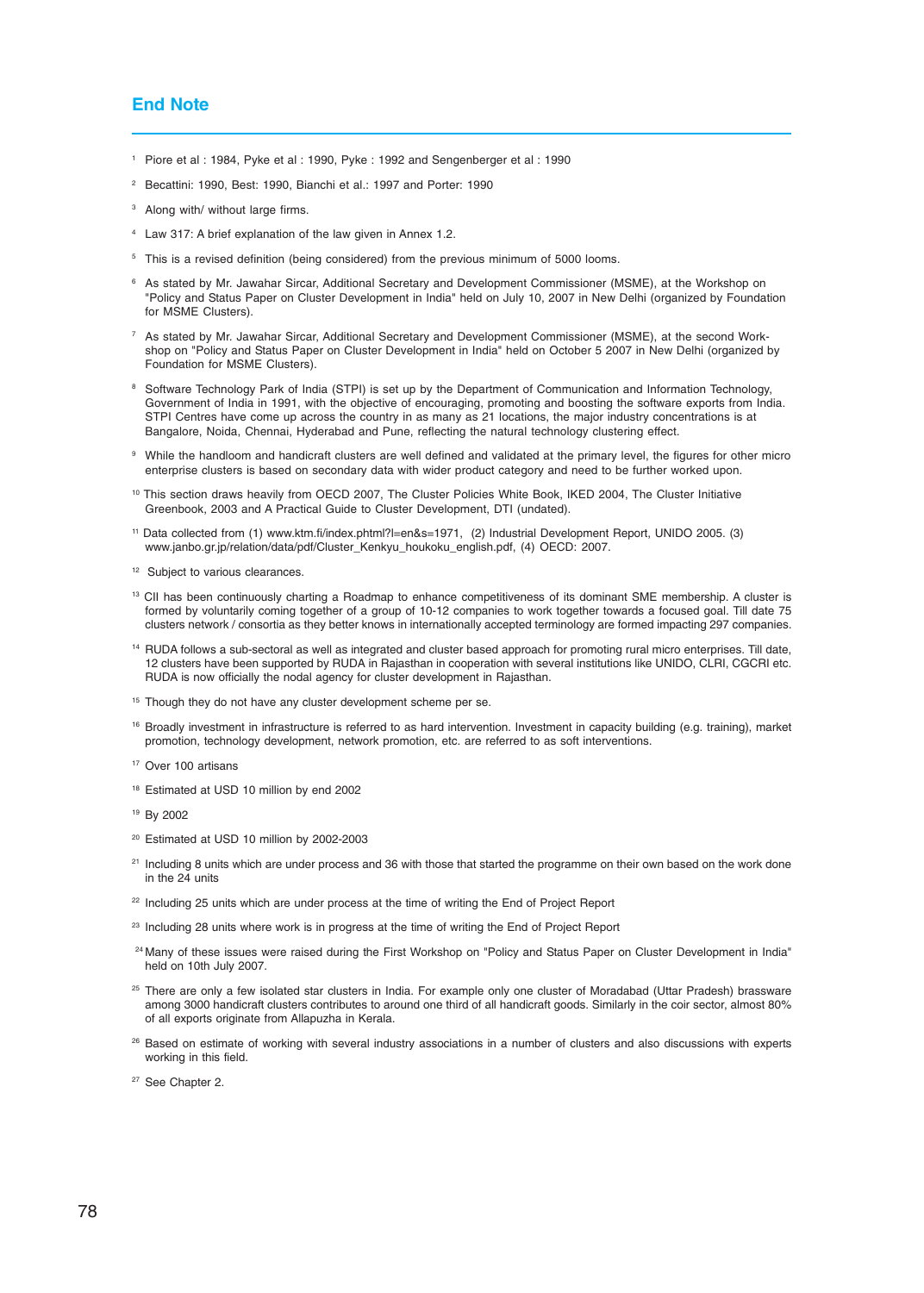OECD Reviews of Regional Innovation, Competitive Regional Clusters, National Policy Approaches, OECD 2007

A Practical Guide to Cluster Development. A Report to the Department of Trade and Industry and the English RDAs by Ecotec Research & Consulting

Andersson, Thomas., Sylvia Schwaag Serger, Jens Sorvik and Emily Wise Hansson (2004), The Cluster Policies White Book, International Organisation for Knowledge Economy and Enterprise Development (IKED).

Awasthi, D. (2004), Labour Process and Productivity in Micro and Small Enterprises (MSEs): The Indian Experience, presented at the 46th Annual Labour Economics Conference organised by Institute of Development Studies, Jaipur.

Becattini, G. (1990), The Re-emergence of Small Enterprises in Italy, Sengenberger, Loveman & Piore.

Best, Michael H. (1990), Cluster Dynamics in Theory and Practice with Application to Penang, UNIDO Report.

Bianchi, P. and Tommaso (1997), The role of Small & Medium Enterprises in a changing global scenario: Towards a new Policy approach , Consorzio Ferrare Ricerche.

Bianchi, P. et.al. 1996. The Italian SME Experience and Possible Lessons for Emerging Countries. Nomisma. UNIDO

Ceglie G , Clara Michele & Dini Marco (1997), SME Cluster and Network Development in Developing Countries: The experience of UNIDO.

Clara, M. 1995. Real Service Centres In Italian Industrial Districts Lessons Learned From a Comparative Analysis. UNIDO. Case Study Prepared for project US/GLO/95/144/ UNIDO/Italy Programme for SME Development

DTI. 2004 A Practical Guide to Cluster Development.: Report to DTI and English RDAs by Ecotec Research and Consulting

Enright, M.S. 1998. The Globalization of Competition and the Localization of Competitive Advantage: Policies Toward Regional Clustering. School of Business. Hong Kong.

Humphrey, J. and Hubert Schmitz. (1995), Principles for promoting clusters & networks of SMEs, Small and Medium Enterprises Branch, UNIDO.

Industrial Development Report, UNIDO 2005

Linde, Dr. Class van der. (2002), The Cluster meta- study- List of clusters, Institute for Strategy and Competitiveness, Harvard Business School. October 3, 2002.

Marshall, A. 1974 (1890). Principals of Economics. 8th Edition. ELBS and Macmillan. London.

Nadvi, K. 1999. Collective Efficiency and Collective Failure: The Response of the Sialkot Surgical Instrument Cluster to Global Quality Pressure. World Development. Vol 27. No.9. Pergemon N.W. Sept. 1999, 1605 - 1626.

Paniccia, I, and G. Luiss (undated), Italian Industrial Districts: Evolution And **Performance** 

Piore, M. & Sabel, C. 1984. The Second Industrial Divide: Possibilities for Prosperity. New York. Basic Books.

Planning Commission (2006), Towards Faster and More Inclusive Growth: An Approach to the 11th Five Year Plan, Government of India, New Delhi, p. 35.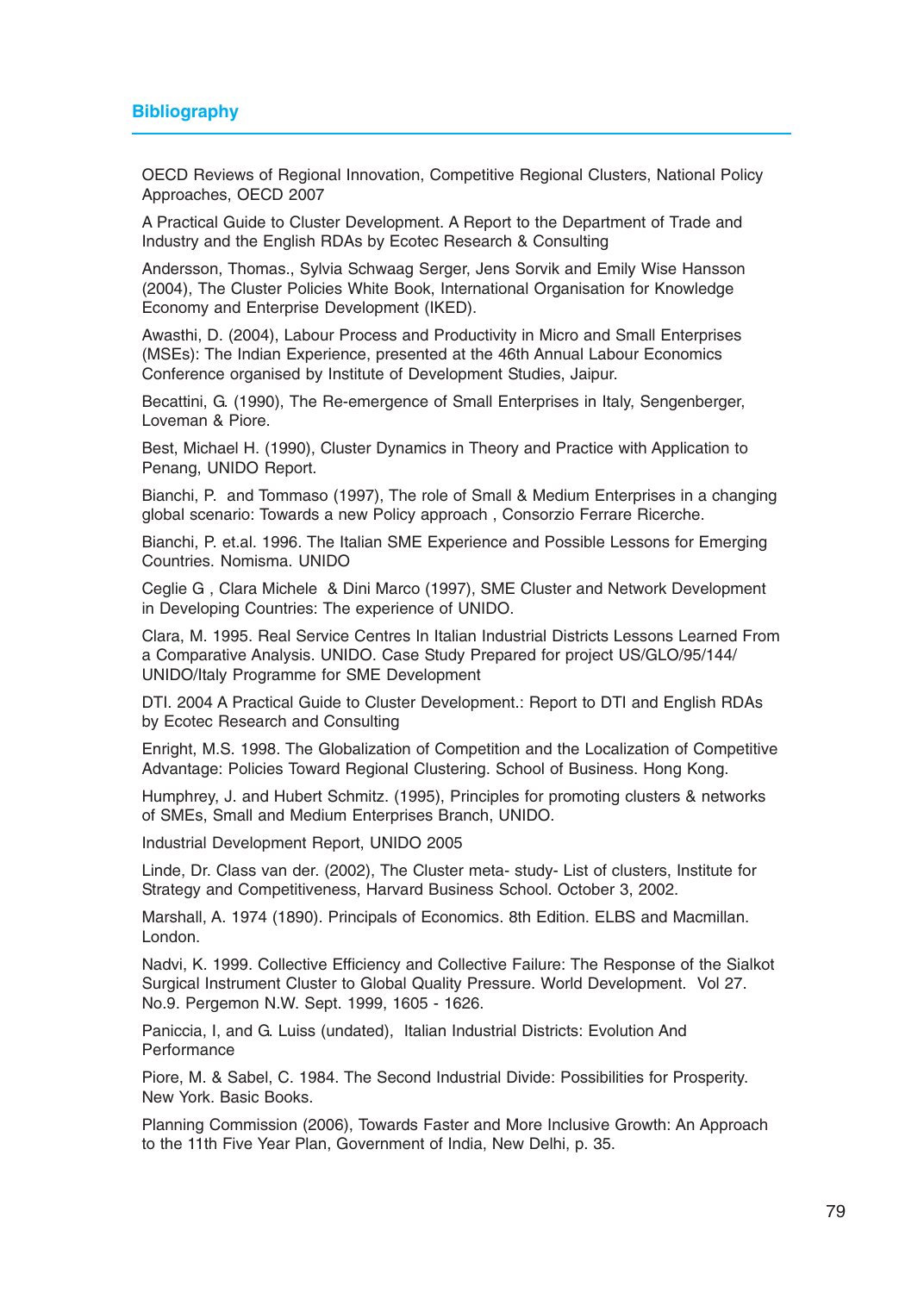Porter, Michael. (1990), The Competitive Advantage of Nations, Harvard Business Review.

Pyke, F. 1992. Industrial development through small-firm Cooperation. International Institute for Labour Studies. ILO. Geneva.

Pyke, F., G. Becattini and W. Sengenberger (1990), Industrial Districts and Inter-firm Cooperation in Italy Geneva: International Institute for Labour Studies

Rabellotti R. (1999), Recovery of a Mexican Cluster: Devaluation Bonanza or collective efficiency?, University of Piemonte Orientale, Italy.

Ray, Dr. Shovan and Dr. Tamal Sarkar (2007), Cluster Development and Poverty Alleviation: Policy Suggestions, UNIDO, unpublished.

Report of the Workshop on 'Policy and Status Paper on Cluster Development in India', July 10, 2007, New Delhi, organised by Foundation for MSME Cluster.

Rosenfeld, Stuart A. (1996), Does Cooperation enhance competitiveness? Assessing the impacts of inter-firm collaboration, Elsevier Research Policy.

Schmitz, H & K. Nadvi, (1999). Clustering and Industrialisation: Introduction. World Development. Vol 27. No.9. Pergemon N.W. Sept. 1999, 1503-1515.

Schmitz, Hubert. 1999 Collective efficiency and increasing returns. Cambridge Journal of Economics. 1999, 23, 465-483

Sengenberger, W., G. W. Loveman and M.J.Piore (1990) The Re-emergence of Small Enterprises: Industrial Restructuring in Industrialised Countries, Geneva: ILO

Solvell, O., G. Lindqvist & Christian Ketels (2003), The Cluster initiative Greenbook.

Third Census of SSI units, 2001-02.

UNIDO (2004) Approaches to Cluster Mapping.

UNIDO Methodology- Making Clusters Work (2006), Foundation for MSME Clusters

World Development Report (Special Issue). 1999. Industrial Clusters in Developing Countries. Vol 27. No.9. Pergemon N.W.

**Websites** 

www.ahan.org.pk {Rural Enterprise Modemization initiative of the Government of Pakistan (AHAN)}

www.competitiveness.lk/ceramics.htm

www.goidirectory.nic.in

www.janbo.gr.jp/relation/data/pdf/Cluster\_Kenkyu\_houkoku\_english.pdf

www.janbo.gr.jp/relation/data/pdf/Cluster\_Kenkyu\_houkoku\_english.pdf (Japan Association of New Business Incubation Organizations)

www.ktm.fi/index.phtml?l=en&s=1971

www.ktm.fi/index.phtml?l=en&s=1971 (Ministry of Trade and Industry, China)

www.smeda.org.pk (Small and Medium Enterprise Development Authority)

www.wikipedia.org/wiki/Massachusetts\_Route\_128

http://www.blr.stpi.in/about\_background.htm

http://www.indiabudget.nic.in/

http://www.lged-rein.org/solar/solar\_sre\_clustervill.htm (Solar Energy Programme under Sustainable Rural Energy, LGED)

http://www.nmcc.nic.in/NMCP.aspx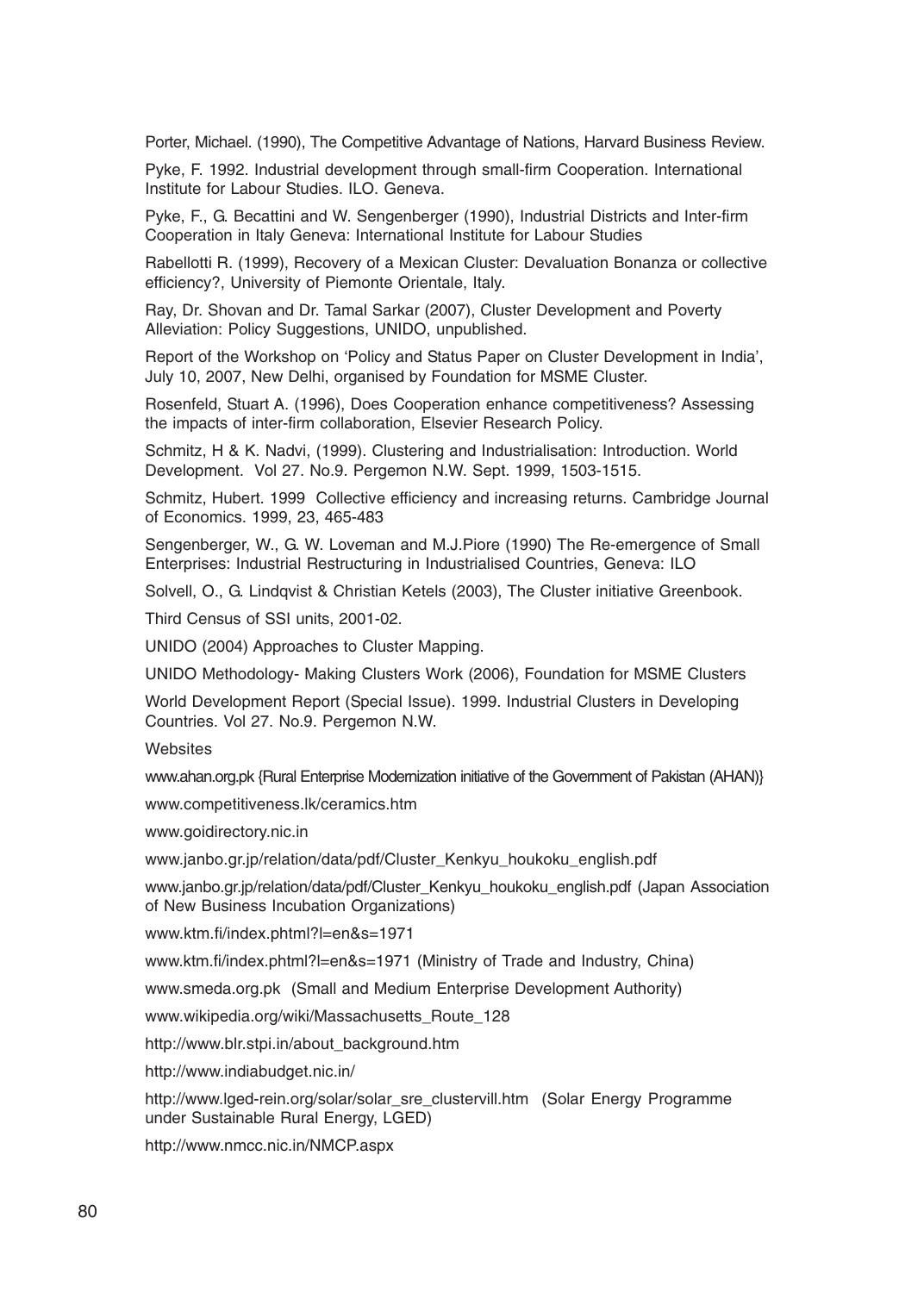

Foundation for MSME Clusters was established in the year 2005. The Foundation strives towards

- Making cluster initiatives inclusive
- . Preparing cutting edge policies. methodologies and tools
- Promoting effective linkages between clusters and important thematic institutions in the areas of finance, infrastructure, environment, investment, R&D, social responsibility and local governance
- Making available trained and competent ٠ professionals and institutions to facilitate cluster-based development
- Preparing models of strong community based civil society organisations to take up sustainable cluster based development initiatives

All these are targeted towards creating an economically progressive, socially connected, environmentally sustainable and spiritually rooted world composed of interconnected yet diverse local socio-economic systems.

#### FOR FURTHER INFORMATION, CONTACT

**Executive Director** Foundation for MSME Clusters USO House, 6 Special Institutional Area, New Delhi 110067 Ph: +91-11-26602885/6, Fax: +91-11-41688589/90 Website: www.msmefoundation.org Email: ed@msmefoundation.org